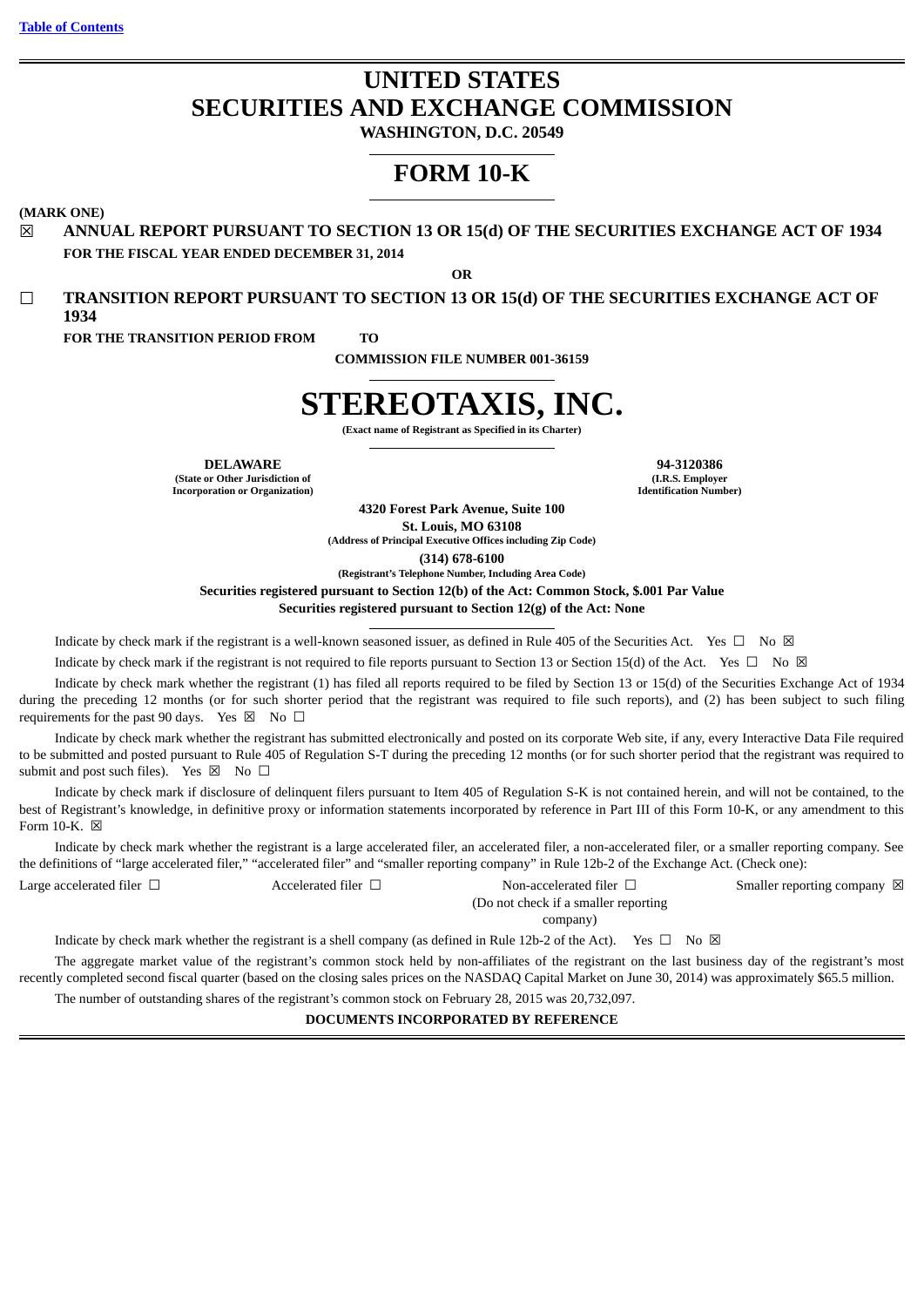# **STEREOTAXIS, INC.**

# **INDEX TO ANNUAL REPORT ON FORM 10-K**

**Page**

<span id="page-1-0"></span>

| PART I.                                                                                 |                                                                                                                                                                                                                                                                                                                                                                                                                                                                                                                                 |                                              |  |
|-----------------------------------------------------------------------------------------|---------------------------------------------------------------------------------------------------------------------------------------------------------------------------------------------------------------------------------------------------------------------------------------------------------------------------------------------------------------------------------------------------------------------------------------------------------------------------------------------------------------------------------|----------------------------------------------|--|
| Item 1.<br>Item 1A.<br>Item 1B.<br>Item 2.<br>Item 3.<br>Item 4.                        | <b>Business</b><br><b>Risk Factors</b><br><b>Unresolved Staff Comments</b><br><b>Properties</b><br><b>Legal Proceedings</b><br><b>Mine Safety Disclosures</b>                                                                                                                                                                                                                                                                                                                                                                   | $\mathbf{1}$<br>18<br>35<br>35<br>36<br>36   |  |
| PART II.                                                                                |                                                                                                                                                                                                                                                                                                                                                                                                                                                                                                                                 |                                              |  |
| Item 5.<br>Item 6.<br>Item 7.<br>Item 7A.<br>Item 8.<br>Item 9.<br>Item 9A.<br>Item 9B. | Market for Registrant's Common Equity, Related Stockholder Matters and Issuer Purchases of Equity Securities<br><b>Selected Financial Data</b><br><b>Management's Discussion and Analysis of Financial Condition and Results of Operations</b><br><b>Quantitative and Qualitative Disclosures About Market Risk</b><br><b>Financial Statements and Supplementary Data</b><br>Changes in and Disagreements with Accountants on Accounting and Financial Disclosure<br><b>Controls and Procedures</b><br><b>Other Information</b> | 37<br>39<br>40<br>51<br>53<br>79<br>79<br>81 |  |
| PART III.                                                                               |                                                                                                                                                                                                                                                                                                                                                                                                                                                                                                                                 |                                              |  |
| Item 10.<br>Item 11.<br>Item 12.<br>Item 13.<br>Item 14.                                | Directors and Executive Officers of the Registrant<br><b>Executive Compensation</b><br>Security Ownership of Certain Beneficial Owners and Management and Related Stockholder Matters<br><b>Certain Relationships and Related Person Transactions and Director Independence</b><br><b>Principal Accounting Fees and Services</b>                                                                                                                                                                                                | 81<br>83<br>83<br>83<br>83                   |  |
| PART IV.                                                                                |                                                                                                                                                                                                                                                                                                                                                                                                                                                                                                                                 |                                              |  |
| Item 15.<br><b>SIGNATURES</b>                                                           | <b>Exhibits and Financial Statement Schedules</b>                                                                                                                                                                                                                                                                                                                                                                                                                                                                               | 83<br>84                                     |  |
|                                                                                         | <b>SCHEDULE II-Valuation and Qualifying Accounts</b>                                                                                                                                                                                                                                                                                                                                                                                                                                                                            |                                              |  |
| <b>EXHIBIT INDEX</b>                                                                    |                                                                                                                                                                                                                                                                                                                                                                                                                                                                                                                                 | 86                                           |  |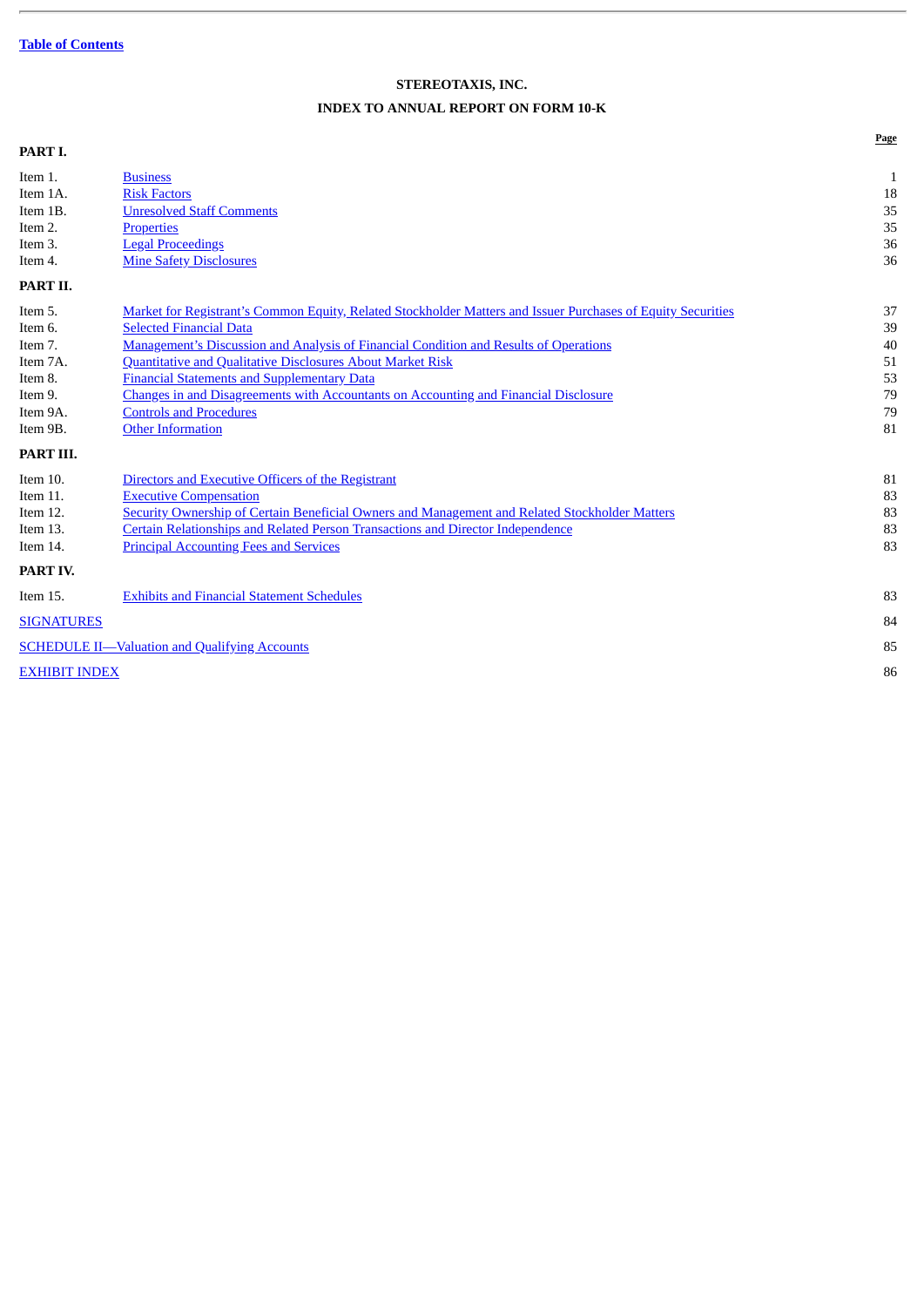# <span id="page-2-0"></span>**ITEM 1. BUSINESS**

In this report, "Stereotaxis," the "Company," "Registrant," "we," "us," and "our" refer to Stereotaxis, Inc. and its wholly-owned subsidiaries. Epoch™, Niobe®, Odyssey®, Odyssey Cinema™, Vdrive™®, Vdrive Duo™, V-CAS™, V-CAS Deflect™, V-Loop™, V-Sono™, QuikCAS™, Cardiodrive®, PowerAssert™, Titan® and Pegasus™ are trademarks of Stereotaxis, Inc. All other trademarks that may appear in this report are the property of their respective owners.

# **FORWARD-LOOKING STATEMENTS**

This annual report on Form 10-K, including the sections entitled "Business" and "Management's Discussion and Analysis of Financial Condition and Results of Operations," contains forward-looking statements. These statements relate to, among other things:

- our business strategy;
- our value proposition;
- our ability to fund operations;
- our ability to convert backlog to revenue;
- the ability of physicians to perform certain medical procedures with our products safely, effectively and efficiently;
- the adoption of our products by hospitals and physicians;
- the market opportunity for our products, including expected demand for our products;
- the timing and prospects for regulatory approval of our additional disposable interventional devices;
- the success of our business partnerships and strategic alliances;
- our estimates regarding our capital requirements;
- our plans for hiring additional personnel; and
- any of our other plans, objectives, expectations and intentions contained in this annual report that are not historical facts.

These statements relate to future events or future financial performance, and involve known and unknown risks, uncertainties, and other factors that may cause our actual results, levels of activity, performance or achievements to be materially different from any future results, levels of activity, performance or achievements expressed or implied by such forward-looking statements. In some cases, you can identify forward-looking statements by terminology such as "may", "will", "should", "could", "expects", "plans", "intends", "anticipates", "believes", "estimates", "predicts", "potential", or "continue", or the negative of such terms or other comparable terminology. Although we believe that the expectations reflected in the forward-looking statements are reasonable, we cannot guarantee future results, levels of activity, performance, or achievements. These statements are only predictions.

Factors that may cause our actual results to differ materially from our forward-looking statements include, among others, changes in general economic and business conditions and the risks and other factors set forth in "Item 1A—Risk Factors" and elsewhere in this annual report on Form 10-K.

Our actual results may be materially different from what we expect. We undertake no duty to update these forward-looking statements after the date of this annual report, even though our situation may change in the future. We qualify all of our forward-looking statements by these cautionary statements.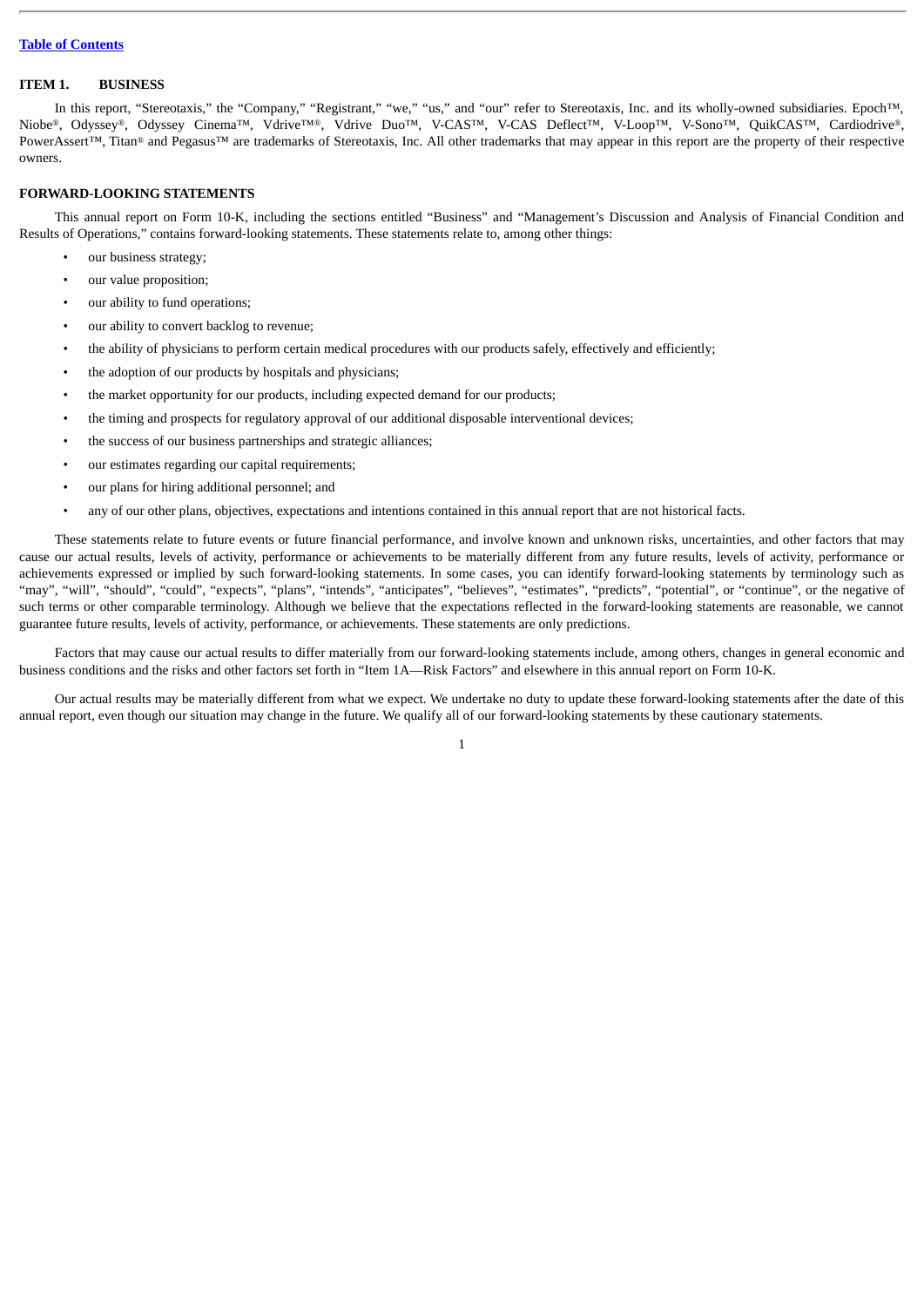# **OVERVIEW**

We design, manufacture and market robotic systems and instruments for use primarily by electrophysiologists for the treatment of abnormal heart rhythms known as cardiac arrhythmias. We offer our proprietary *Epoch* Solution, an advanced remote robotic navigation system, for use in a hospital's interventional surgical suite, or "interventional lab". We believe the *Epoch* Solution revolutionizes the treatment of arrhythmias and coronary artery disease by enabling enhanced safety, efficiency and efficacy for catheter-based, or interventional, procedures.

The *Epoch* Solution is comprised of the *Niobe* ES Remote Magnetic Navigation System ("*Niobe* ES system"), *Odyssey* Information Management Solution ("*Odyssey* Solution"), and the *Vdrive* Robotic Navigation System ("*Vdrive* system"), and related devices. We consider our technology an important advancement in the ongoing trend toward fully digitized, integrated and automated interventional labs. We believe our technology provides substantial, clinically important improvements over manual interventional methods, which often result in long and unpredictable procedure times with suboptimal therapeutic outcomes. We believe our products also support efficient and effective information management and physician collaboration. The core elements of our technology, especially the *Niobe* ES system, are protected by an extensive patent portfolio, as well as substantial expertise and trade secrets.

We promote the full *Epoch* Solution in a typical hospital implementation, subject to regulatory approvals or clearances. The full *Epoch* Solution implementation requires a hospital to agree to an upfront capital payment and recurring payments. The upfront capital payment typically includes equipment and installation charges. The recurring payments typically include disposable costs for each procedure, equipment service costs beyond warranty period, and software licenses. In hospitals where the full *Epoch* Solution has not been implemented, equipment upgrade or expansion can be implemented upon purchasing of the necessary upgrade or expansion.

Not all products have and/or require regulatory clearance in all of the markets we serve. Please refer to "Regulatory Approval" in Item 1 for a description of our regulatory clearance, licensing, and/or approvals we currently have or are pursuing.

As of December 31, 2014, we had approximately \$5.7 million of backlog, consisting of outstanding purchase orders and other commitments for these systems. We had backlog of approximately \$6.8 million and \$8.9 million as of December 31, 2013 and 2012, respectively. Of the December 31, 2014 backlog, we expect approximately 83% to be recognized as revenue over the course of 2015. There can be no assurance that we will recognize such revenue in any particular period or at all because some of our purchase orders and other commitments are subject to contingencies that are outside our control. These orders and commitments may be revised, modified or canceled, either by their express terms, as a result of negotiations or by project changes or delays. In addition, the sales cycle for the *Epoch* Solution is lengthy and generally involves construction or renovation activities at customer sites. Consequently, revenues and/or orders resulting from sales of our *Epoch* Solution can vary significantly from one reporting period to the next.

We have alliances with Siemens AG Medical Healthcare, Philips Healthcare and Biosense Webster, a subsidiary of Johnson & Johnson. Through these alliances, we integrate our *Niobe* system with Siemens' and Philips' market-leading cath lab imaging systems and Biosense Webster's 3D catheter location sensing technology. The Biosense alliance also provides development and distribution of disposable interventional devices, coordination of marketing and sales efforts in order to continue to introduce new enhancements around the *Niobe* system, and non-exclusive commercialization of the *Odyssey* Solution to Biosense customers in the electrophysiology field in certain countries such as the United States. The Siemens and Philips alliances provide for coordination of our sales and marketing efforts with those of our alliance partners to facilitate co-marketing of integrated systems.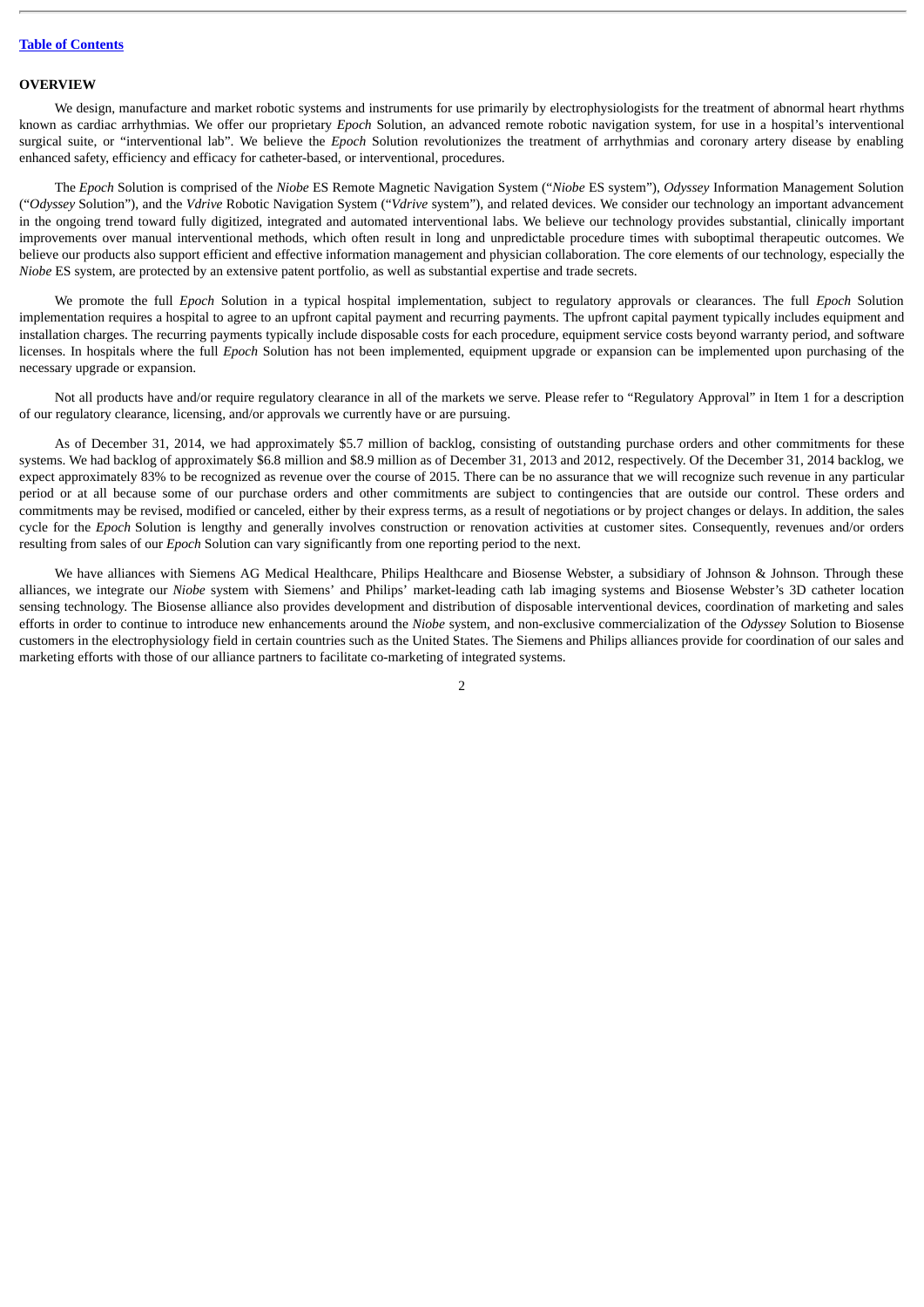# **THE STEREOTAXIS VALUE PROPOSITION**

Although great strides have been made in manual device technology and in related manual interventional techniques, significant challenges remain that reduce interventional productivity and limit both the number of complex procedures and the types of diseases that can be treated manually. These challenges primarily involve the inherent mechanical limitations of manual instrument control and the lack of integration of the information systems used by physicians in the interventional lab as well as a significant amount of training and experience required to ensure proficiency. As a result, many complex cases in electrophysiology are treated with palliative drug therapy, and many complex procedures in interventional cardiology are still referred to highly invasive bypass surgery.

The *Epoch* Solution addresses the current challenges in the interventional lab by providing precise computerized control of the working tip of the interventional instrument and by integrating this control with the visualization technology and information systems used during interventional cardiology and electrophysiology procedures, on a cost-justified basis.

We believe that our systems will:

- *Expand the market by enhancing the treatment of more complex cases.* Treatment of a number of major diseases, including atrial fibrillation, ventricular tachycardia, congenital heart diseases, and critical limb ischemia due to chronic total occlusions of peripheral arteries, is highly problematic using conventional wire and/or catheter-based techniques. Additionally, many patients with multi-vessel disease and certain complex arrhythmias, such as atrial fibrillation and ventricular tachycardia, are often referred to other more invasive or less curative therapies because of the difficulty in precisely and safely controlling the working tip of disposable interventional devices used to treat these complex cases interventionally. Because our robotic technology provides precise, computerized control of the working tip of disposable interventional devices, we believe that it will potentially enable difficult atrial fibrillation, ventricular tachycardia and congenital heart diseases to be treated interventionally on a much broader scale than today.
- *Improve patient outcomes by optimizing therapy*. Difficulty in controlling the working tip of disposable interventional devices can lead to suboptimal results in many procedures. Conversely, the precise control of multiple complex diagnostic and therapeutic devices by a single physician can lead to better outcomes for the patient. Precise instrument control is necessary for treating a number of cardiac conditions. To treat arrhythmias, precise placement of an ablation catheter against a beating inner heart wall is necessary. For coronary artery disease, precise and correct navigation and placement of expensive stents also have a significant impact on procedure costs and outcomes. We believe our robotic technology can enhance procedure results by improving navigation of disposable interventional devices to treatment sites, and by effecting more precise, safe, treatments once these sites are reached.
- *Enhance patient and physician safety.* The *Niobe* system has been used in more than 75,000 procedures and the incidence of reported major adverse cardiac events associated with the use of the system for all procedures is approximately 0.3%. This represents what we believe to be a clinically significant improvement in major complication rates over conventional procedures, which can range as high as 2-6% for complex ablations, and significantly higher for new physicians and fellows. Additionally, during conventional catheter-based procedures, each of the physicians who stand by the patient table to manually control the catheter, the nursing staff assisting with the procedure, and the patient are exposed to the potentially harmful x-ray radiation from the fluoroscopy field. This exposure can be minimized by reducing procedure times. Reducing procedure times is also beneficial to the patient because of the direct correlation between complication rates and procedure length. Our robotic technology can further improve physician safety and reduce physician fatigue by enabling them to conduct procedures remotely from an adjacent control room, which reduces their exposure to harmful radiation, and the orthopedic burden of wearing lead.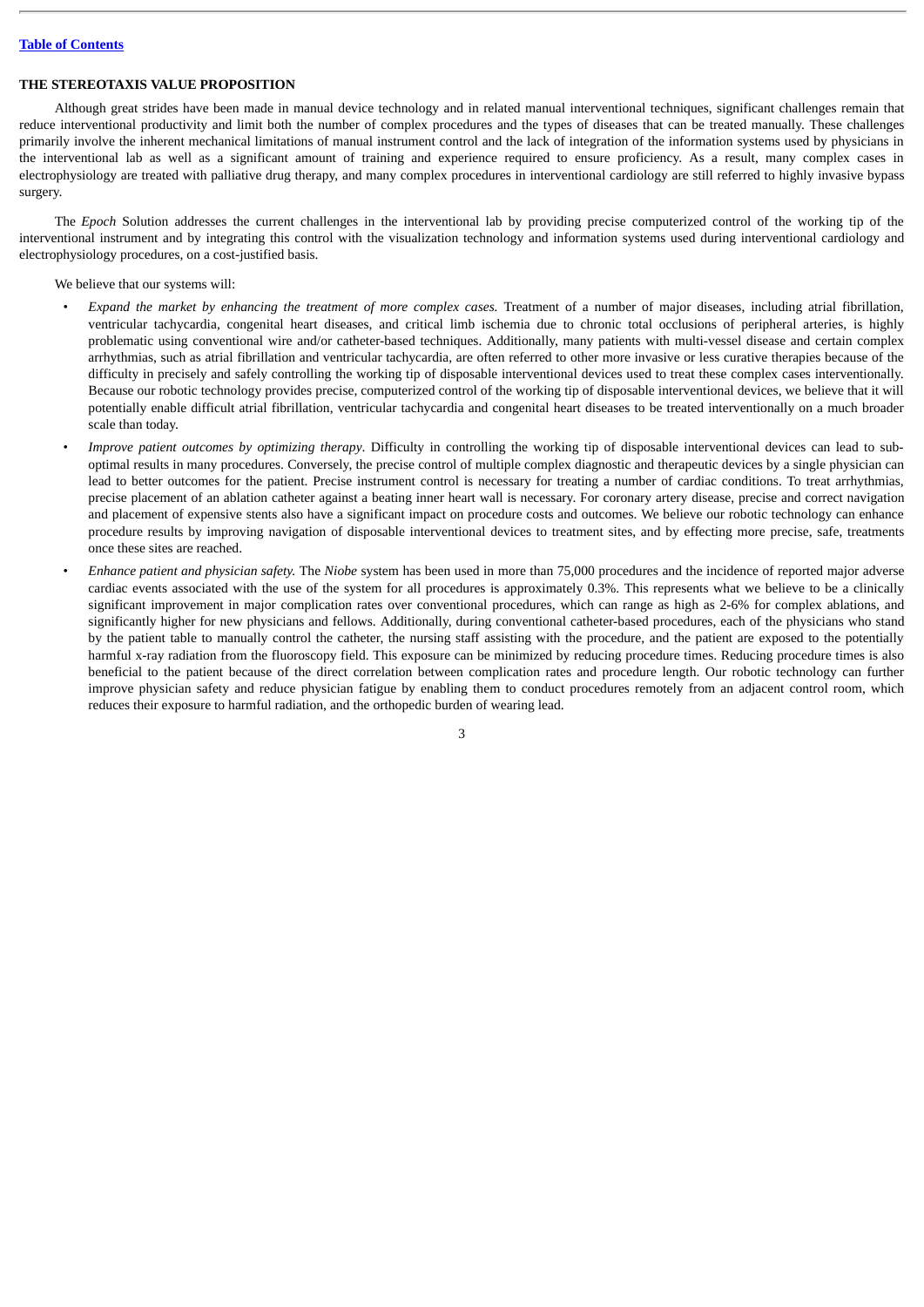- *Improve clinical workflow and information management.* Complex ablation procedures involve several sources of information, which conventionally require a physician to mentally integrate and process large quantities of information from different sources in real time, often from separate user interfaces. Sources of information include real time x-ray and/or ultrasound images, real time location sensing systems providing the 3-D location of a catheter tip, pre-operative map of the electrical activity of the heart, real time recording of electrical activity of the heart, and temperature feedback from an ablation catheter. The *Odyssey* Solution improves clinical workflow and information management efficiency by integrating and synchronizing the multiple sources of diagnostic and imaging information found in the interventional labs into a large-screen user interface with single mouse and keyboard control.
- *Enhance hospital efficiency by reducing and standardizing procedure times, disposables utilization and staffing needs.* Conventional interventional procedure times currently range from several minutes to many hours as physicians often engage in repetitive, "trial and error" maneuvers due to difficulties with manually controlling the working tip of disposable interventional devices. By reducing both navigation time and the time needed to carry out therapy at the target site, we believe that our robotic technology can reduce complex procedure times compared to manual procedures. We believe the *Niobe* system can also reduce the variability in procedure times compared to manual methods. Greater standardization of procedure times allows for more efficient scheduling of interventional cases including staff requirements. We also believe that additional cost savings from robotics result from decreased use of multiple catheters, high-end deflectable sheaths, guidewires and contrast media in procedures compared with manual methods further enhancing the rate of return to hospitals.
- *Improve physician skill levels in order to improve the efficacy of complex cardiology procedures.* Training required for physicians to safely and effectively carry out manual interventional procedures typically takes years, over and above the training required to become a specialist in cardiology. This has led to a shortage of physicians who are skilled in performing more complex procedures. We believe that our robotic technology can allow procedures that previously required the highest levels of manual dexterity and skill to be performed effectively by a broader range of interventional physicians, with more standardized outcomes. In addition, interventional physicians can learn to use robotic systems in a relatively short period of time. The *Niobe* system can also be programmed to carry out sequences of complex navigation automatically further enhancing ease of use. We believe the *Odyssey* Solution can allow advanced training online thereby accelerating learning.
- *Help hospitals recruit physicians and attract patients.* Due to the clinical benefits of the *Epoch* Solution, we believe hospitals will realize significant operational benefits when recruiting physicians to work in a more safe procedure environment, while attracting patients who desire to have safer procedures that lead to better long term outcomes.

# **OUR PRODUCTS**

# *Niobe* **ES Remote Magnetic Navigation System ®**

Our proprietary *Niobe* ES system is the latest generation of the *Niobe* system, which provides the physician with precise remote digital instrument control through user friendly "point and click" computer mouse control, in combination with sophisticated image integration and 3D reconstruction. It can be operated either from beside the patient table, as in traditional interventional procedures, or from an adjacent room and outside the x-ray fluoroscopy field. The *Niobe* system allows the operator to navigate disposable interventional devices to the treatment site through complex paths in the blood vessels and chambers of the heart to deliver treatment by using computer controlled, externally applied magnetic fields to directly govern the motion of the working tip of these devices, each of which has a magnetically sensitive tip that predictably responds to magnetic fields generated by our system. Because the working tip of the disposable interventional device is directly controlled by these external magnetic fields, the physician has the same degree of control regardless of the number or type of turns, or the distance traveled by the working tip to arrive at its position in the blood vessels or chambers of the heart. This results in highly precise digital control of the working tip of the disposable interventional device while still giving the physician the option to manually advance the device.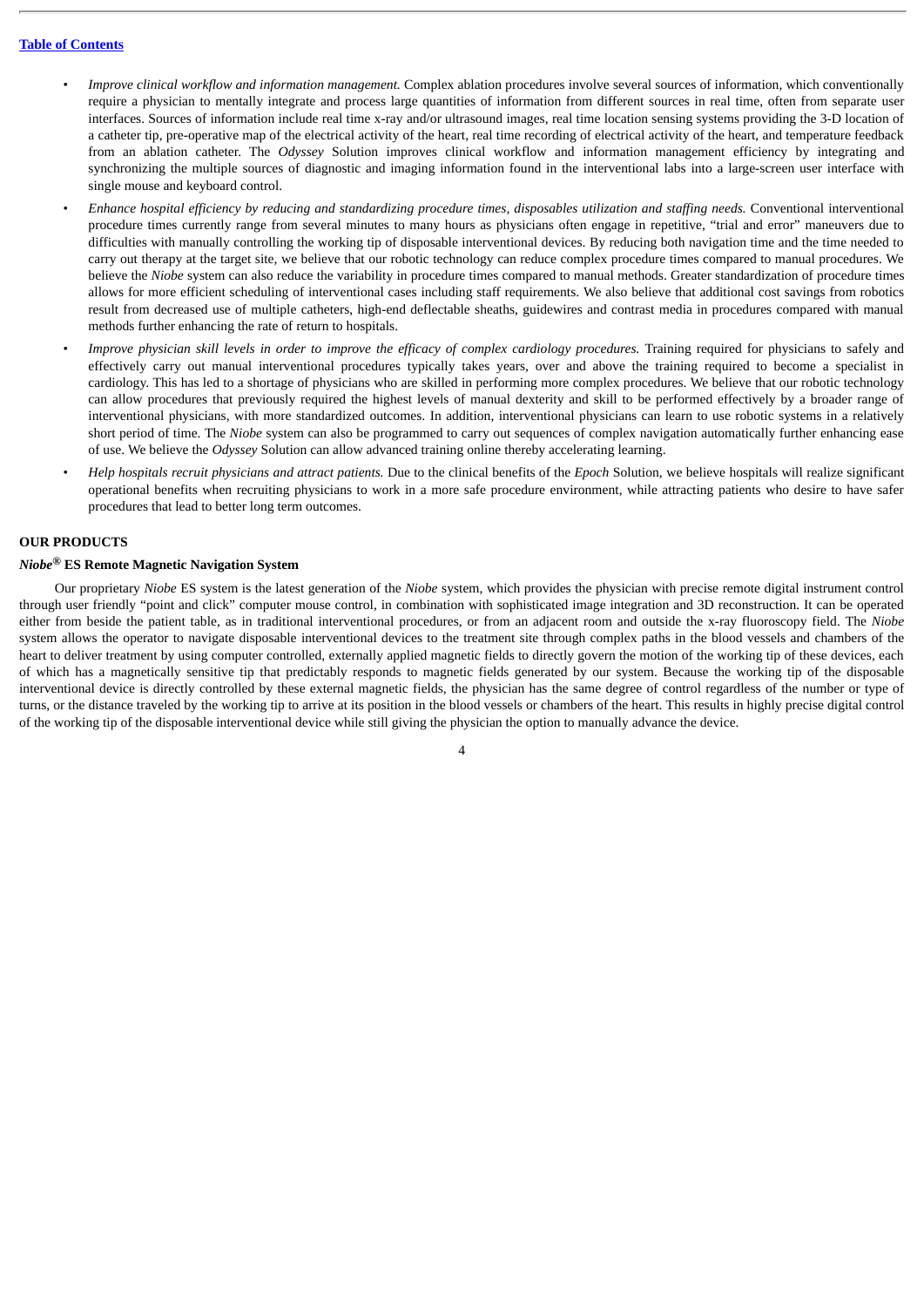Through our alliances with Siemens, Philips and Biosense Webster, this precise digital instrument control has been integrated with the visualization and information systems used during electrophysiology procedures in order to provide the physician with a fully-integrated and automated information and instrument control system. We have integrated our *Niobe* system with Siemens' and with Philips' digital x-ray fluoroscopy systems. In addition, we have integrated the *Niobe* system with Biosense Webster's 3D catheter location sensing technology to provide accurate real-time information as to the 3D location of the working tip of the instrument, and with Biosense Webster's ablation tip technology. The combination of these technologies was fully launched in 2005.

The components of the *Niobe* system are identified and described below:

*Niobe Remote Magnetic Navigation System.* Our *Niobe* system utilizes two permanent magnets mounted on articulating and pivoting arms that are ® enclosed within a stationary housing, with one magnet on either side of the patient table. These magnets generate magnetic navigation fields that are less than 10% of the strength of fields typically generated by MRI equipment and therefore require significantly less shielding, and cause significantly less interference, than MRI equipment. The *Niobe* system is indicated for use in cardiac, peripheral and neurovascular applications.

*Cardiodrive Automated Catheter Advancement System*. As the physician conducts the procedure from the adjacent control room, the *Cardiodrive* ® *Automated Catheter Advancement System ("Cardiodrive")* in conjunction with the *QuikCAS* automated catheter advancement system is used to remotely advance and retract the electrophysiology catheter in the patient's heart while the *Niobe* magnets precisely steer the working tip of the device.

*Niobe* system revenue represented 12%, 23%, and 26% of revenue for the years ended December 31, 2014, 2013, and 2012, respectively.

#### *Odyssey* **Solution** ®

The *Odyssey* Solution offers a fully integrated, real-time information solution to manage, control, record and share procedures across networks or around the world. We believe that the *Odyssey* Solution enhances the physician workflow in interventional labs through a consolidated user interface of multiple systems on a single display to enable greater focus on the case and improve the efficiency of the lab. Through the use of a single mouse and keyboard, the *Odyssey* Solution allows the user to command multiple systems in the lab from a single point of control. In addition, the *Odyssey* Solution acquires a real-time, remote view of the lab capturing synchronized procedure data for review of important events during cases. The *Odyssey* Solution enables physicians to access recorded cases and create snapshots following procedures for enhanced clinical reporting, auditing and presentation. The *Odyssey* Solution enables physicians to establish a comprehensive master archive of procedures performed in the lab providing an excellent tool for training new staff on the standard practices. The *Odyssey* Solution further enables procedures to be observed remotely around the world with high speed Internet access over a hospital VPN even wirelessly using a standard laptop or Windows tablet computer. The *Odyssey* Solution may be acquired either as part of the *Epoch* Solution or on a stand-alone basis for installation in interventional labs and other locations where clinicians desire improved clinical workflows and related efficiencies. *Odyssey* system revenue represented 8%, 10%, and 14% of revenue for the years ended December 31, 2014, 2013, and 2012, respectively.

#### *Vdrive***™ Robotic Navigation System**

The *Vdrive* system reaches further into the evolution of electrophysiology robotic navigation technologies than any platform before it. More than a robotic catheter manipulator, the *Vdrive* system and *Niobe* ES robotic system provide independent remote manipulation of diagnostic catheters and magnetic ablation catheters in a single interface. The *Vdrive* system provides breakthrough navigation and stability for diagnostic and ablation devices designed with key features to assist in the delivery of better ablations. Important features include complementing the *Niobe* ES control of catheters with fully remote, single operator workflow; and providing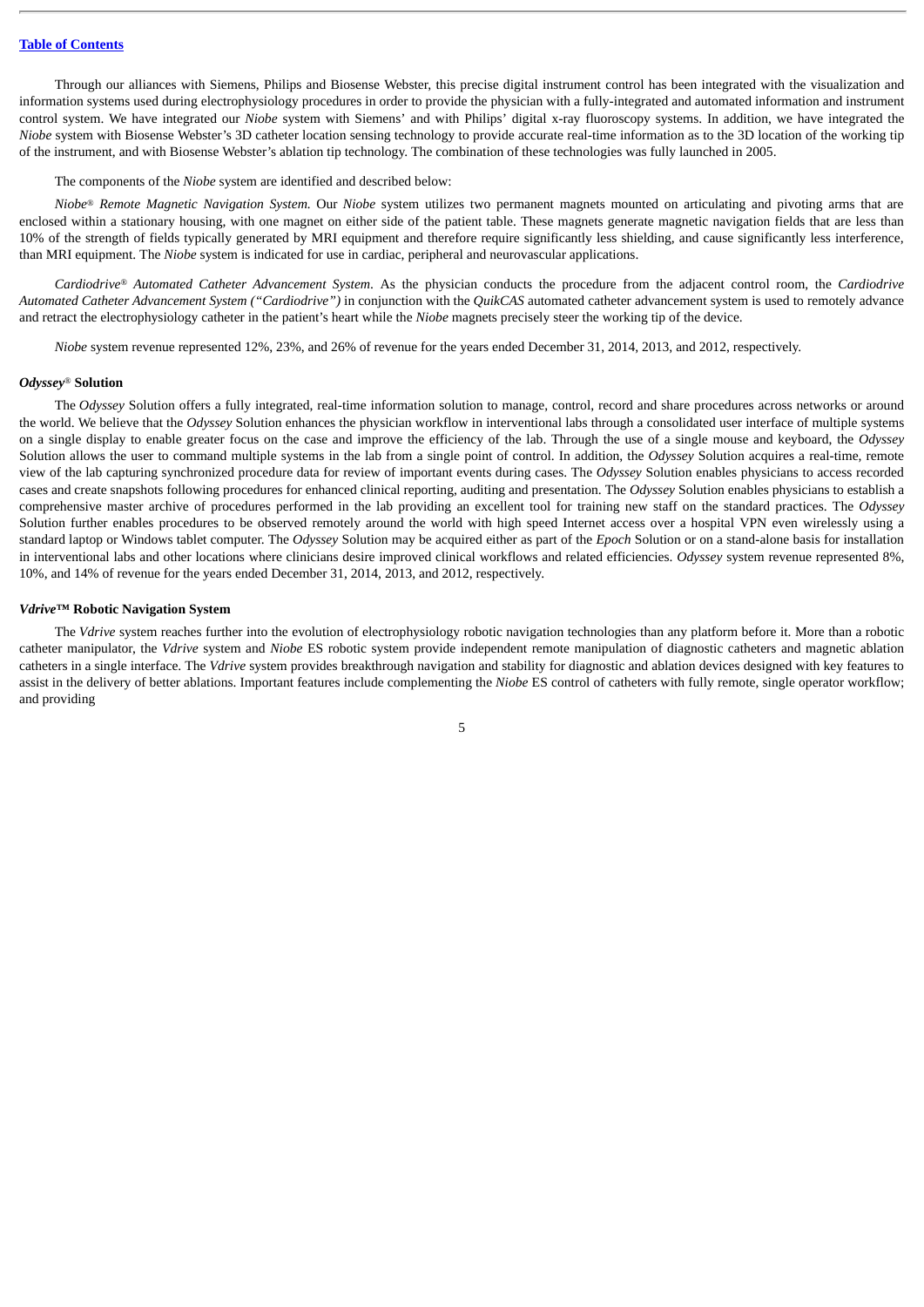robotic control of diagnostic devices independent of magnetic navigation. The *Vdrive Duo* system is an optional expansion of the *Vdrive* hardware that allows control of any two of the four available disposable options (*V-Loop*, *V-Sono, V-CAS, and V-CAS* Deflect).

# **Disposables and Other Accessories**

Our *Niobe* system is designed to use a toolkit of proprietary disposable interventional devices. The toolkit currently consists of:

- our *QuikCAS* automated catheter advancement disposables designed to provide precise remote advancement of proprietary electrophysiology catheters;
- Biosense Webster's CARTO® RMT navigation and ablation system, CELSIUS® RMT, NAVISTAR® RMT, NAVISTAR® RMT DS, NAVISTAR® RMT THERMOCOOL® and CELSIUS® RMT THERMOCOOL® Irrigated Tip Diagnostic/Ablation Steerable Tip Catheters co-developed by Biosense Webster and Stereotaxis, as described below; and
- Our suite of *Pegasus* coronary guidewire designed for use in interventional cardiology procedures for the introduction and placement of over-thewire therapeutic devices, such as stents and angioplasty balloons.

We believe that we can adapt many of the applicable disposable interventional devices for use with our system by using our proprietary technology to add an inexpensive micro-magnet at their working tip. This micro-magnet is activated by an external magnetic field, which allows interventional devices with tip dimensions as small as 14 thousandths (0.014) of an inch to be oriented and positioned in a predictable and controllable fashion. We believe this approach to bringing digital control to disposable interventional devices using embedded magnets can simplify the overall design of these devices because mechanical controls are no longer required.

In addition to the *Vdrive* and *Vdrive Duo* systems, we also manufacture and market various disposable components which can be manipulated by these systems. These include:

- our *V-CAS* catheter advancement system ("*V-CAS* system") that controls both the magnetic catheter body and a standard fixed-curve sheath;
- our *V-CAS* Deflect fully integrated catheter advancement system ("*V-CAS* Deflect system") with a robotic deflectable sheath for maximum integration and versatility, allowing users to advance and retract the magnetic catheter body at angles up to 270°;
- our *V-Loop* circular catheter manipulator ("*V-Loop* device"), which allows the user to control certain circular mapping catheters, such as Biosense Webster's LASSO®2515 or LASSO®2515 NAV Circular Mapping Catheter, advance, retract, rotate, deflect and adjust loop radius, and hold the catheter position against the tissue to optimize electrograms; and
- our *V-Sono* ICE catheter manipulator ("*V-Sono* device") that allows a single physician to manipulate BWI SoundStar™ and AcuNav™ catheters and CARTO 3™ System from the control room, store and recall previous positions and automatically sweep over an area of interest with adjustable speed and angle—all without leaving the control room.

Disposable revenue including royalties represented 39%, 33%, and 32% of revenue for the years ended December 31, 2014, 2013, and 2012, respectively.

# **Other Recurring Revenue**

Other recurring revenue includes revenue from software licenses, product maintenance plans, and other post warranty maintenance. Revenue from services and license fees is deferred and amortized over the service or license fee period, which is typically one year. Other recurring revenue represented 38%, 33%, and 26% of revenue for the years ended December 31, 2014, 2013, and 2012, respectively.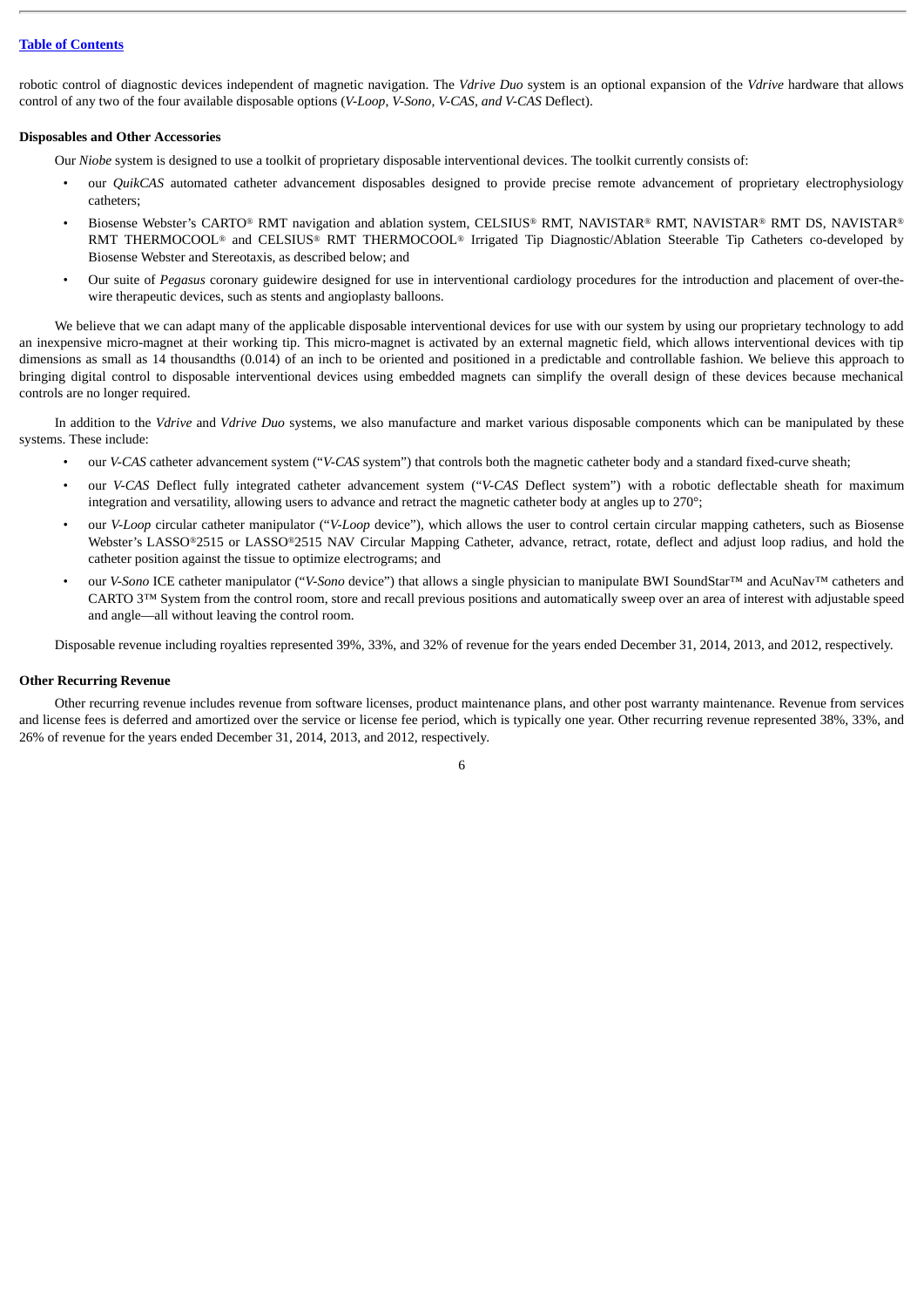#### **Regulatory Approval**

We have received regulatory clearance, licensing and/or CE Mark approvals necessary for us to market the *Niobe* system, *Cardiodrive*, and various disposable interventional devices in the U.S., Canada, Europe, China, Japan, and various other countries.

We have received regulatory clearance, licensing and/or CE Mark approvals necessary for us to market the *Odyssey* Solution in the U.S., Canada, European Union, China, Japan and other selected countries and we are in the process of obtaining necessary approvals for extending our markets in other countries.

We have received the CE Mark that allows us to market the *Vdrive* and *Vdrive Duo* systems with the *V-CAS, V-CAS* Deflect, *V-Loop* and *V-Sono* devices in Europe. In addition, we have received licensing to market the *Vdrive* and *Vdrive Duo* systems with the *V-CAS, V-CAS* Deflect, *V-Loop* and *V-Sono* devices in Canada. We have received regulatory clearance that allows us to market the *Vdrive* and *Vdrive Duo* systems with the *V-CAS, V-Loop,* and *V-Sono* devices in the United States.

We have received Food and Drug Administration ("FDA") clearance and the CE Mark necessary for us to market our suite of *Pegasus* coronary peripheral guidewires in the U.S. and Europe.

Biosense Webster has received FDA approval, and CE Mark for the CARTO® RMT navigation system for use with the *Niobe* system, the 4mm CELSIUS® RMT Diagnostic/Ablation Steerable Tip Catheter, the 4mm NAVISTAR® RMT Diagnostic/Ablation Steerable Tip Catheter, the 8mm Navistar RMT DS Diagnostic/Ablation Steerable Tip Catheter, and the 3.5mm NAVISTAR® RMT THERMOCOOL® Irrigated Tip Catheter. In addition, Biosense Webster has received FDA approval and CE Mark for the 3.5mm CELSIUS® RMT THERMOCOOL® Irrigated Tip Catheter. Biosense Webster also received China CFDA approval and Japan PMDA approval for the CARTO® RMT navigation system for use with the *Niobe* system, and the 3.5mm NAVISTAR® RMT THERMOCOOL<sup>®</sup> Irrigated Tip Catheter. Our alliance with Biosense Webster provides for co-development of catheters that can be navigated with our system, both with and without Biosense Webster's 3D catheter location sensing technology. In addition, we can utilize technology which allows our system to recognize specific disposable interventional devices in order to prevent unauthorized use of our system. See "Strategic Alliances – Disposable Devices Alliance" below for a description of our arrangements with Biosense Webster.

### **FINANCIAL INFORMATION ABOUT GEOGRAPHIC AREAS AND CUSTOMERS**

Our total U.S. revenue was \$21.6 million, \$24.0 million, and \$27.0 million for the years ended December 31, 2014, 2013, and 2012, respectively. Our total international revenue was \$13.4 million, \$14.0 million and \$19.5 million for the years ended December 31, 2014, 2013, and 2012, respectively. No single country other than the U.S. accounted for more than 10% of total revenue for the years ended December 31, 2014, 2013, or 2012. Biosense Webster Inc. accounted for \$4.7 million, \$3.9 million, and \$3.4 million, or 13%, 10%, and 7%, of total revenue for the years ended December 31, 2014, 2013, and 2012, respectively. No other customers accounted for more than 10% of total revenue for the years ended December 31, 2014, 2013, or 2012.

# **CLINICAL APPLICATIONS**

We have focused our clinical and commercial efforts on applications of the *Epoch* Solution primarily in electrophysiology procedures for the treatment of arrhythmias and secondarily in complex interventional cardiology procedures for the treatment of coronary artery disease. Our system potentially has broad applicability in other areas, such as structural heart repair, interventional neurosurgery, interventional neuroradiology, peripheral vascular, renal denervation, pulmonology, urology, gynecology and gastrointestinal medicine, and some of our patents may be applicable in these areas as well.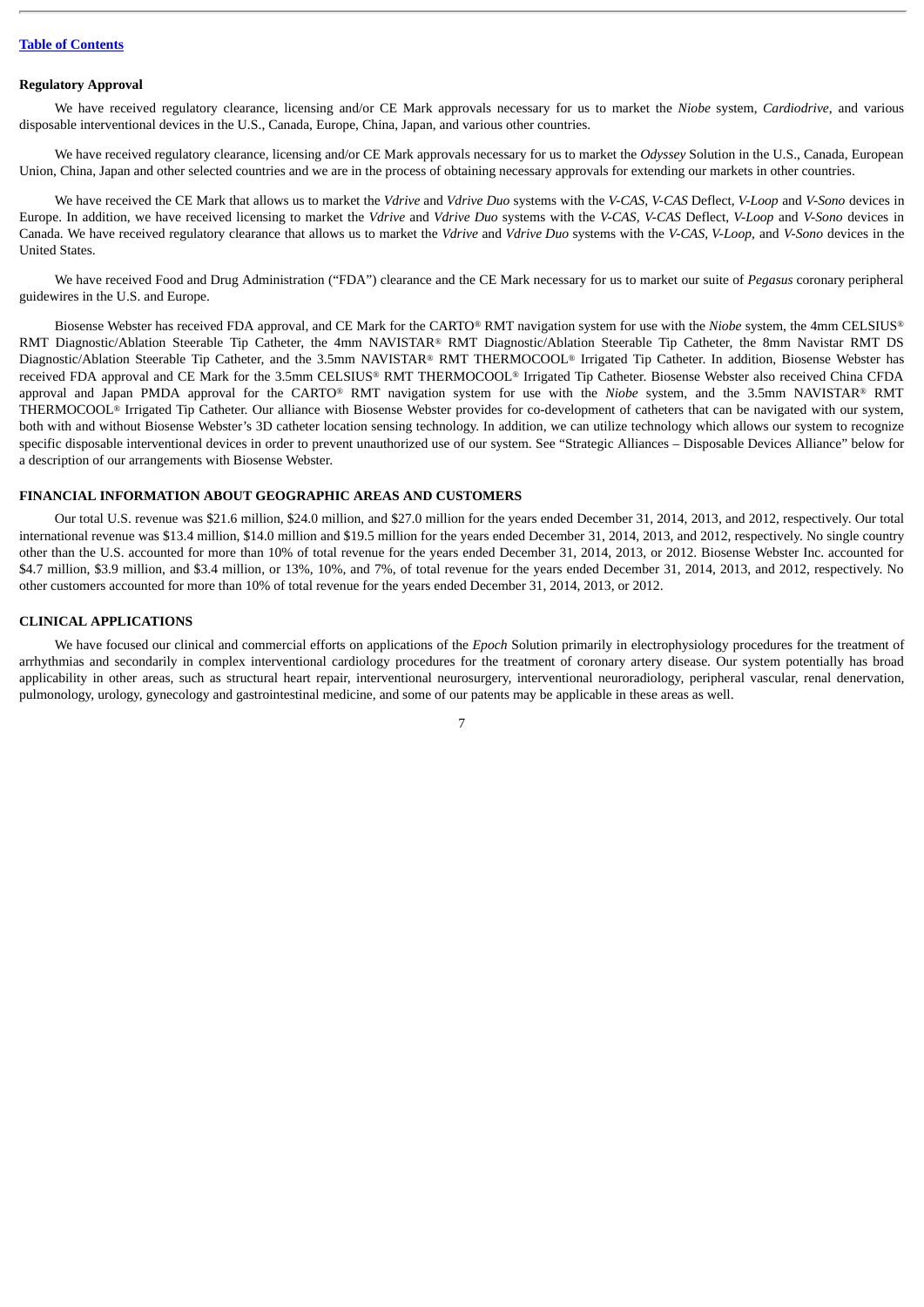#### **Electrophysiology**

The rhythmic beating of the heart results from the transmission of electrical impulses. When these electrical impulses are mistimed or uncoordinated, the heart fails to function properly, resulting in symptoms that can range from fatigue to stroke or death. Over 4.0 million people in the U.S. currently suffer from the resulting abnormal heart rhythms, which are known as arrhythmias. The most common arrhythmia in adults is atrial fibrillation. This chaotic electrical activity of the top chambers of the heart is estimated to be present in three million people in the United States and over seven million people worldwide. The incidence is expected to continue to rise as the population ages and life expectancy continues to increase. Atrial fibrillation is a major physical and economic burden. This arrhythmia is associated with stroke, heart failure, and adverse symptoms causing patients to be very motivated to seek treatment. The combination of symptoms, prevalence and co-morbidities make atrial fibrillation a major economic factor in healthcare. We believe payors are very interested in therapies that may reduce the financial impact of this disease.

Drug therapies for arrhythmias often fail to adequately control the arrhythmia and may have significant side effects. Consequently, physicians have increasingly sought more permanent, non-pharmacological, solutions for arrhythmias. The most common interventional treatment for arrhythmias, and in particular tachyarrhythmias, where the patient's heart rate is too high or irregular, is an ablation procedure in which the diseased tissue giving rise to the arrhythmia is isolated or destroyed. Prior to performing an electrophysiology ablation, a physician typically performs a diagnostic procedure in which the electrical signal patterns of the heart wall are "mapped" to identify the heart tissue generating the aberrant electrical signals. Following the mapping procedure, the physician may then use an ablation catheter to eliminate the aberrant signal or signal path, restoring the heart to its normal rhythm. In cases where an ablation is anticipated, physicians will choose an ablation catheter and perform both the mapping and ablation with the same catheter. In February 2009 the FDA approved the Biosense Webster NAVISTAR® THERMOCOOL® irrigated catheter to be labeled for the treatment of atrial fibrillation. This is the first device approved by the FDA to be labeled for the interventional treatment of this arrhythmia. We believe this important milestone will accelerate acceptance of ablations for the treatment of atrial fibrillation.

We believe more than 3,000 interventional labs around the world are currently capable of conducting electrophysiology procedures. Approximately 700,000 electrophysiology procedures are performed annually worldwide, and procedure growth rate is 10% annually.

We believe the *Epoch* Solution is particularly well-suited for those electrophysiology procedures which are time consuming or which can only be performed by highly experienced physicians. These procedures include:

- *General Mapping and Ablations*. For the more routine mapping and ablation procedures, our system offers the unique benefit of precise catheter movement and consistent heart wall contact. Additionally, the system can control the procedure and direct catheter movement from the control room, saving the physician time and helping to avoid unnecessary exposure to high doses of radiation.
- *Atrial Fibrillation*. The most commonly diagnosed abnormal heart rhythm, atrial fibrillation, is a particular type of arrhythmia characterized by rapid, disorganized contractions of the heart's upper chambers, the atria, which lead to ineffective heart pumping and blood flow and can be a major risk factor for stroke. The number of potential patients for manual catheter-based procedures for atrial fibrillation has been limited because the procedures are extremely complex and are performed by only the most highly skilled electrophysiologists. They also typically have much longer procedure times than general ablation cases and the success rates have been lower and more variable. We believe that our system can allow these procedures to be performed by a broader range of electrophysiologists and, by automating some of the more complex catheter maneuvers, can standardize and reduce procedure times and significantly improve outcomes.
- *Ventricular Tachycardia*. Ventricular tachycardia is a malignant, potentially lethal arrhythmia that is extremely difficult and time consuming to treat. The magnetic catheter has been characterized as the ideal tool for this application. These arrhythmias can often be modified or interrupted by the pressure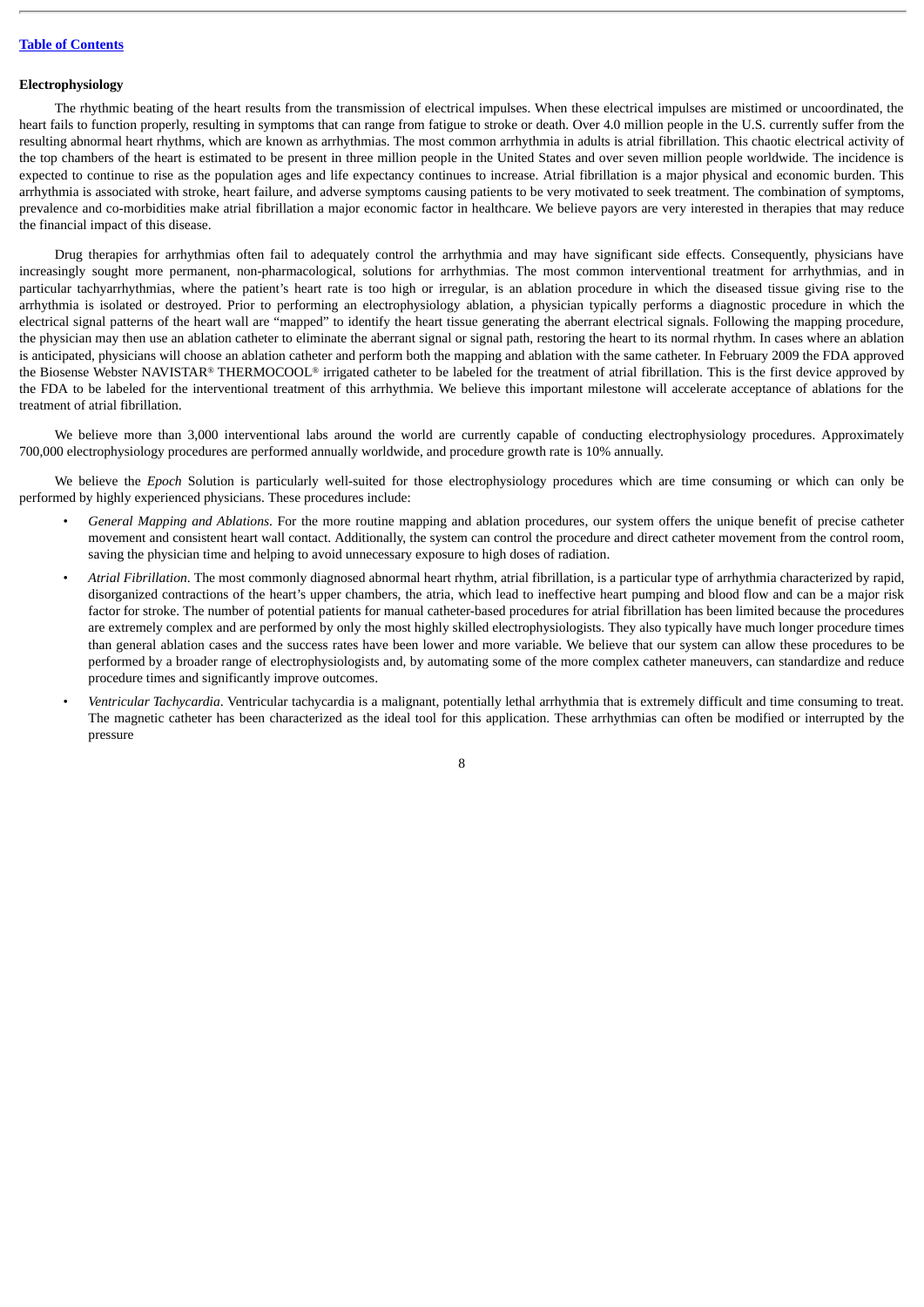of a conventional catheter making it very difficult to identify the appropriate location for the ablation, whereas magnetic catheters produce fewer extra beats and provide for easier and more efficient mapping of the diseased tissue. Successful ablation of ventricular tachycardia can extend the useful life of an implantable defibrillator, reduce shocks to the patient, reduce the need for antiarrhythmic drugs or, in some cases, obviate the need for an expensive implantable device and its associated follow-up.

We believe that our system can address the current challenges in electrophysiology by permitting the physician to remotely navigate disposable interventional devices from a control room outside the x-ray field. Additionally, we believe that our system allows for more predictable and efficient navigation of these devices to the treatment site, including the left atrium for atrial fibrillation procedures, and enables catheter contact to be consistently maintained to efficiently apply energy on the wall of the beating heart. We also believe that our system will significantly lower the skill barriers required for physicians to perform complex electrophysiology procedures and, additionally, improve interventional lab efficiency and reduce disposable interventional device utilization.

#### **Interventional Cardiology**

More than half a million people die annually from coronary artery disease, a condition in which the formation of plaque in the coronary arteries obstructs the supply of blood to the heart, making this the leading cause of death in the U.S. Despite various attempts to reduce risk factors, each year over one million patients undergo interventional procedures in an attempt to open blocked vessels and another one half million patients undergo open heart surgery to bypass blocked coronary arteries.

Blockages within a coronary artery, often called lesions, are categorized by degree of obstruction as partial occlusions, non-chronic total occlusions and chronic total occlusions. Lesions are also categorized by the degree of difficulty with which they can be opened as simple or complex. Complex lesions, such as chronic total occlusions, longer lesions, and lesions located within smaller diameter vessels, are often very difficult or time consuming to open with manual interventional techniques.

We believe approximately 11,000 interventional labs worldwide are currently capable of conducting interventional cardiology. Approximately 4 million interventional cardiology procedures are performed annually in the U.S. alone. We estimate that approximately 10-15% of these interventional cardiology procedures currently being performed are complex and therefore require longer procedure times and may have sub-optimal outcomes. We believe that our system can substantially benefit this subset of complex interventional cardiology procedures.

# **Interventional Neuroradiology, Neurosurgery and Other Interventional Applications**

Physicians used a predecessor to our *Niobe* system to conduct a number of procedures for the treatment of brain aneurysms, a condition in which a portion of a blood vessel wall balloons and which can result in debilitating or fatal bleeding and strokes. We believe the *Niobe* system also has a range of potential applications in minimally invasive neurosurgery, including biopsies and the treatment of tumors, treatment of vascular malformations and fetal interventions.

#### **STRATEGIC ALLIANCES**

We have entered into strategic alliances with technology leaders in the global interventional market, including Siemens, Philips, and Biosense Webster, that we believe aid us in commercializing our *Niobe* system. We believe our two imaging partners, Siemens and Philips, have a significant percentage of the installed base of imaging systems worldwide.

We believe that these strategic alliance arrangements are favorable to Stereotaxis because they:

• provide for the integration of our system with market leading digital imaging and 3D catheter location sensing technology, as well as disposable interventional devices;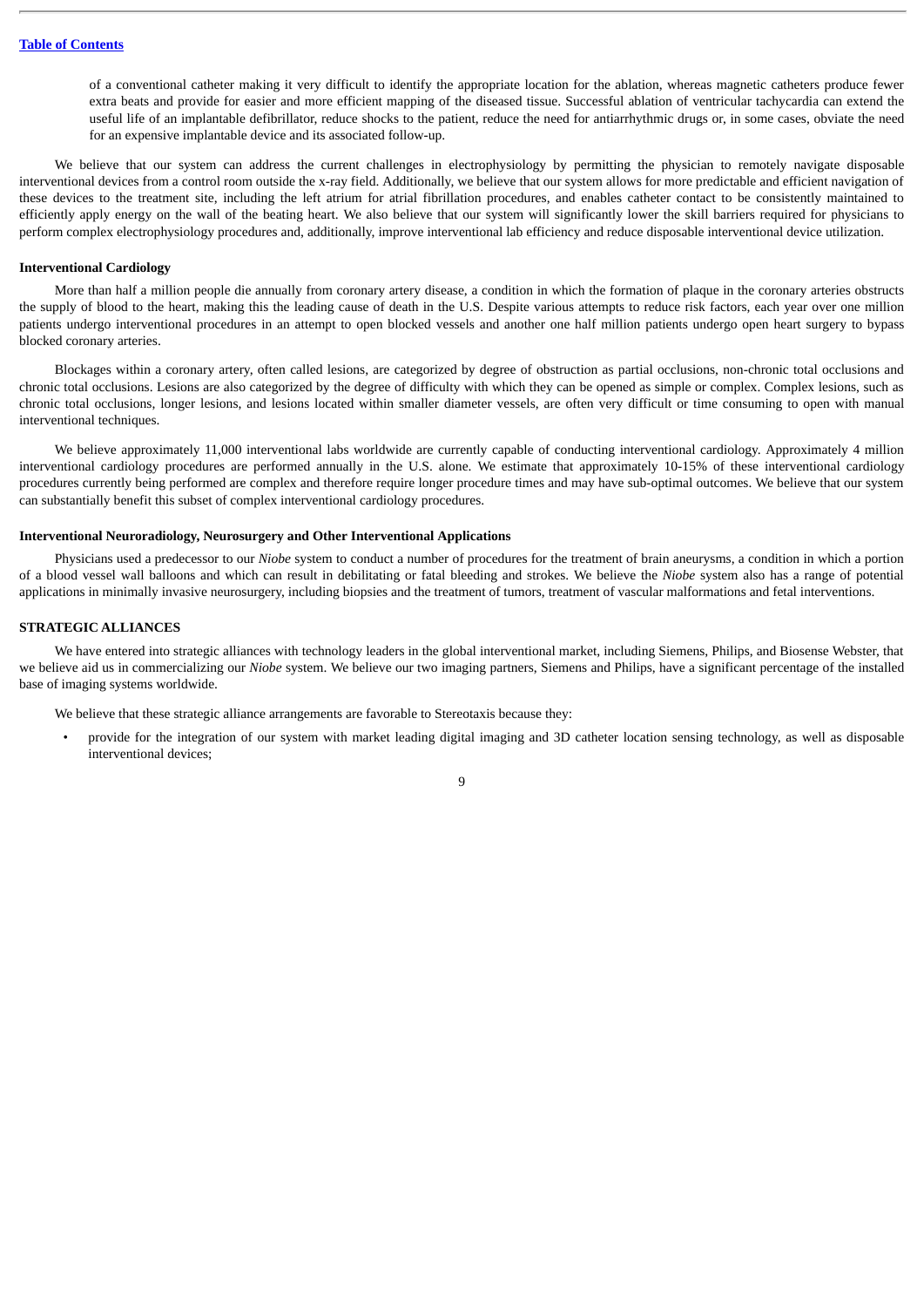- allow us to leverage the sales, distribution, service and maintenance expertise of our strategic alliances; and
- enable operational flexibility by not requiring us to provide any of the parties in our strategic alliances with a right of first refusal in the event that another party wants to acquire us or with board representation where a strategic alliance has made a debt or equity investment in us.

# **Imaging Alliances**

*Siemens and Philips Alliances*. We have successfully integrated our *Niobe* system with both Siemens' and Philips' digital fluoroscopy systems to provide advanced interventional lab visualization and instrument control through user-friendly computerized interfaces. We also coordinate our sales efforts with Siemens and Philips to co-market integrated systems at leading hospital sites in the U.S., Europe and in Asia. We have also entered into a software distribution agreement with Siemens under which we have the right to sublicense Siemens' 3D pre-operative image navigation software as part of our advanced user interface for the *Niobe* ES system.

#### **Disposables Devices Alliance**

*Biosense Webster Alliance.* Through our alliance with Biosense Webster, we have successfully integrated Biosense Webster's advanced 3D catheter location sensing technology, which we believe has the leading market position in this important field of visualization for electrophysiology procedures, with the *Niobe* system. We have jointly developed associated location and non-location sensing electrophysiology mapping and ablation catheters that are navigable with the *Niobe* system. We believe that these integrated products provide physicians with the elements required for effective complex electrophysiology procedures: highly accurate information as to the exact location of the catheter in the body and highly precise control over the working tip of the catheter. We also coordinate our sales force efforts with Biosense Webster in order to place Biosense CARTO® RMT systems and our *Niobe* systems that, together with the co-developed catheters, comprise the full integration of our instrument control and 3D location sensing technologies in the interventional lab. Additionally, Biosense Webster has non-exclusive rights to resell Stereotaxis' *Odyssey* products, including *Odyssey* Vision and *Odyssey Cinema* systems in most countries.

The co-developed catheters are manufactured and distributed by Biosense Webster, and both of the parties agreed to contribute to the resources required for their development. We are entitled to royalty payments from Biosense Webster, payable quarterly based on net revenues from sales of the co-developed catheters. Royalty revenue from the co-developed catheters represented 9%, 8%, and 7% of revenue for the years ended December 31, 2014, 2013, and 2012, respectively. These royalties are used to make payments under the debt agreement with Healthcare Royalty Partners II, L.P. (formerly "Cowen Healthcare Royalty Partners II, L.P.") as discussed in Item 7.

Biosense Webster's distribution rights for co-developed catheters are exclusive through December 31, 2015 and thereafter are nonexclusive until December 31, 2018. Biosense Webster's rights to distribute such products in Japan is exclusive to the later of December 31, 2017 or five years after the date of approval of the applicable product for sale in Japan and on a nonexclusive basis to the later of December 31, 2020 or eight years after the date of approval of the applicable product for sale in Japan. The catheter most recently developed under the collaboration activities with Biosense Webster was approved for sale in Japan on March 22, 2013. Additionally, Biosense Webster agreed to expand the product offering covered by the agreement to include a next generation irrigated magnetic catheter, subject to mutually agreeable terms. If a next generation of catheter is commercialized, Biosense Webster's exclusive distribution rights will be extended.

Under the alliance with Biosense Webster, we agreed to certain restrictions on our ability to co-develop and distribute catheters competitive with those we are developing with Biosense Webster and we granted Biosense Webster certain notice and discussion rights for product development activities we undertake relating to localization of magnetically enabled interventional disposable devices in fields outside of electrophysiology and mapping.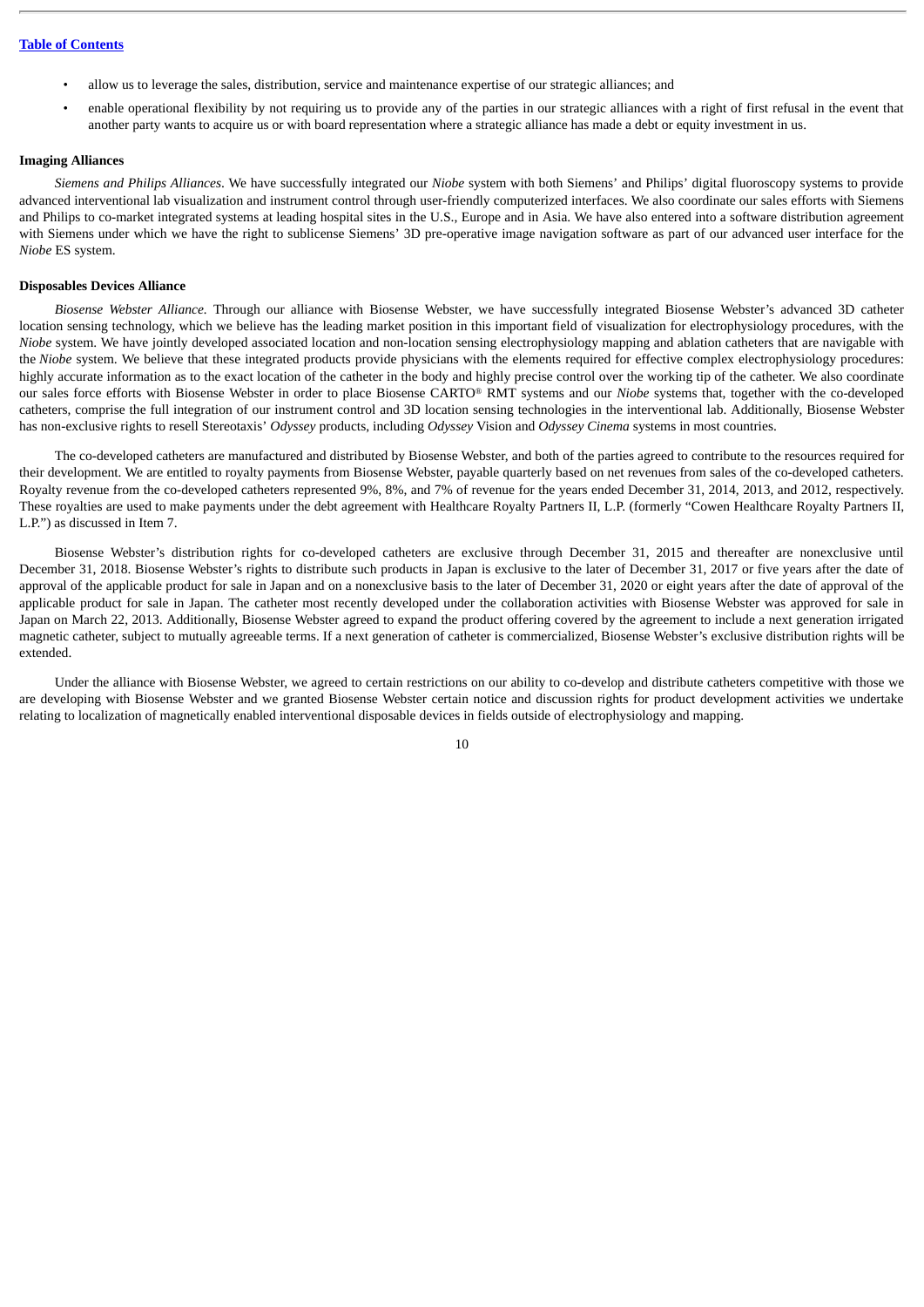Either party may terminate this alliance in certain specified "change of control" situations, although the termination would not be effective until one year after the change of control and then would be subject to a wind-down period during which Biosense Webster would continue to supply co-developed catheters to us or to our customers for three years (or, for non-location sensing mapping and ablation catheters, until our first sale of a competitive product after a change of control, if earlier than three years). If either party terminates the agreement under this provision, we must pay a termination fee to Biosense Webster equal to 5% of our total equity value in the change of control transaction, up to a maximum of \$10 million. If a change of control of Stereotaxis occurs after Biosense Webster has received approval from the U.S. FDA for atrial fibrillation indication for the NAVISTAR® RMT THERMOCOOL® catheter, we would be required to pay an additional \$10 million fee to Biosense Webster, and termination of the agreement by either party would not be effective until two years after the change of control. We also agreed to notify Biosense Webster if we reasonably believe that we are engaged in substantive discussions with respect to the sale of the Company or substantially all of our assets.

#### **RESEARCH AND DEVELOPMENT**

We have assembled an experienced group of engineers and physicists with recognized expertise in magnetics, software, control algorithms, systems integration and disposable interventional device modeling and design.

Our research and development efforts are focused in the following areas:

- continuing to enhance our existing *Niobe* system, *Odyssey* Solution, and *Vdrive* system through ongoing product and software development; and
- designing new proprietary disposable interventional devices for use with our system.

Our research and development team collaborates with our strategic partners, Siemens, Philips, and Biosense Webster, to integrate our *Niobe* system's open architecture platform with key imaging, location sensing and information systems in the interventional lab. We have also collaborated with a number of highly regarded interventional physicians in key clinical areas and have entered into agreements with a number of universities and teaching hospitals, which serve to increase our access to world class physicians and to expand our name recognition in the medical community. Our research and development expenses for the years ending December 31, 2014, 2013, and 2012, were \$5.2 million, \$5.7 million, and \$8.4 million, respectively.

# **CUSTOMER SERVICE AND SUPPORT**

We provide worldwide maintenance and support services to our customers for our integrated products directly or with the assistance of outsourced product and service representatives. By utilizing these relationships, we provide direct, on-site technical support activities, including call center, customer support engineers and service parts logistics and delivery. In certain situations, we use these third parties as a single point of contact for the customer, which allows us to focus on providing installation, training, and back-up technical support.

Our back-up technical support includes a combination of on-line, telephone and on-site technical assistance services 24 hours a day, seven days a week. We have also hired service and support engineers with networking and medical equipment expertise, and have outsourced a portion of our installation and support services. We offer different levels of support to our customers, including basic hardware and software maintenance, extended product maintenance, and rapid response capability for both parts and service.

We have established a call center in our St. Louis facilities, which provides real-time clinical and technical support to our customers worldwide.

# **MANUFACTURING**

#### *Niobe***,** *Odysse***y, and** *Vdrive* **Systems**

Our manufacturing strategy for our *Niobe* system and *Odyssey* Solution is to sub-contract the manufacture of major subassemblies of our system to maximize manufacturing flexibility and lower fixed costs. Our current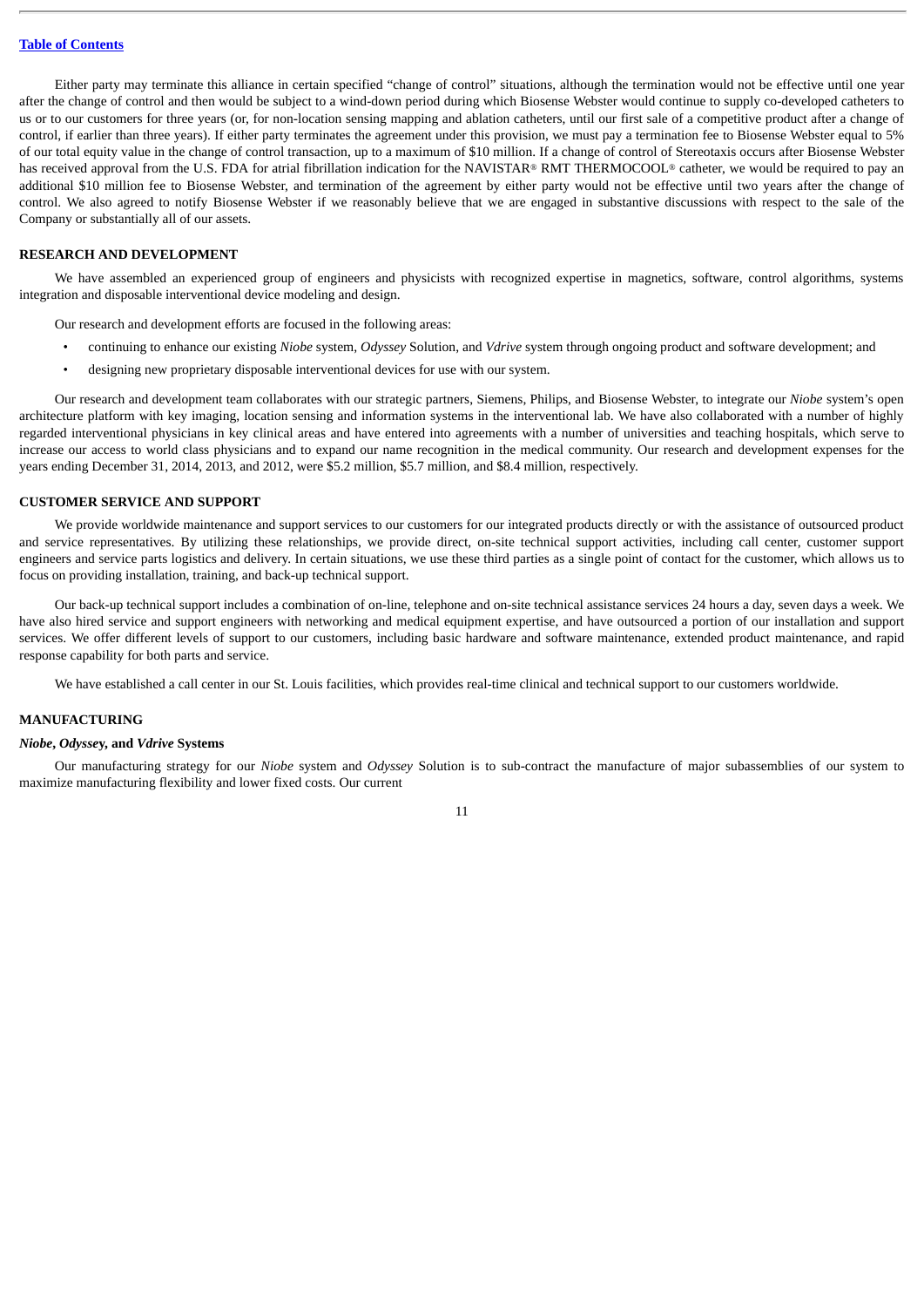manufacturing strategy for *Vdrive* system is to build all subassemblies in-house using sub-contract manufactured components. We maintain quality control for all of our systems by completing final system assembly and inspection in-house.

We purchase both custom and off-the-shelf components from a large number of suppliers and subject them to quality specifications and processes. Some of the components necessary for the assembly of our products are currently provided to us by sole-sourced suppliers (the only recognized supply source available to us) or single-sourced suppliers (the only approved supply source for us among other sources). We purchase the majority of our components and major assemblies through purchase orders rather than long-term supply agreements and generally do not maintain large volumes of finished goods.

#### **Disposable Interventional Devices**

Our manufacturing strategy for disposable interventional devices is to outsource their manufacture through subcontracting and through our alliance with Biosense Webster and to expand partnerships for other interventional devices. We work closely with our contract manufacturers and have strong relationships with component suppliers. We have entered into manufacturing agreements to provide high volume capability for devices other than catheters.

#### **Software**

The software components of the *Niobe* system, the *Vdrive* system and *Odyssey* Solution, including control and application software, are developed both internally and with integrated modules we purchase or license. We perform final testing of software products in-house prior to their commercial release.

#### **General**

Our manufacturing facility operates under processes that meet the FDA's requirements under the Quality System Regulation (QSR). Our ISO registrar and European notified British Standard Institution (BSI) has audited our facility annually since 2001 and found the facility to be in compliance with relevant requirements. The initial ISO 9001 certification was issued in January 2002 and the most recent ISO 13485 certificate was issued in 2013.

#### **SALES AND MARKETING**

We market our products in the U.S and internationally through a direct sales force of senior sales specialists, distributors and sales agents, supported by account managers and clinical specialists who provide training, clinical support, and other services to our customers. In addition, our strategic alliances form an important part of our sales and marketing strategy. We leverage the sales forces of our imaging partners to co-market integrated systems on a worldwide basis. This approach allows us to maximize our leads and knowledge of the market opportunities while using our resources to sell directly to the customer. Under the terms of our agreement, Biosense Webster exclusively distributes magnetically enabled electrophysiology mapping and ablation catheters, co-developed pursuant to our alliance with them.

Our sales and marketing efforts include two important elements: (1) selling *Niobe* system, *Odyssey* Solution*,* and *Vdrive* system directly and through distributors; and (2) leveraging our installed base of systems to drive recurring sales of disposable interventional devices, software and service.

#### **REIMBURSEMENT**

We believe that substantially all of the procedures, whether commercial or in clinical trials, conducted in the U.S. with the *Niobe* system or *Vdrive* system have been reimbursed to date. We expect that third-party payors will reimburse, under existing billing codes, procedures in which our line of ablation catheters and those on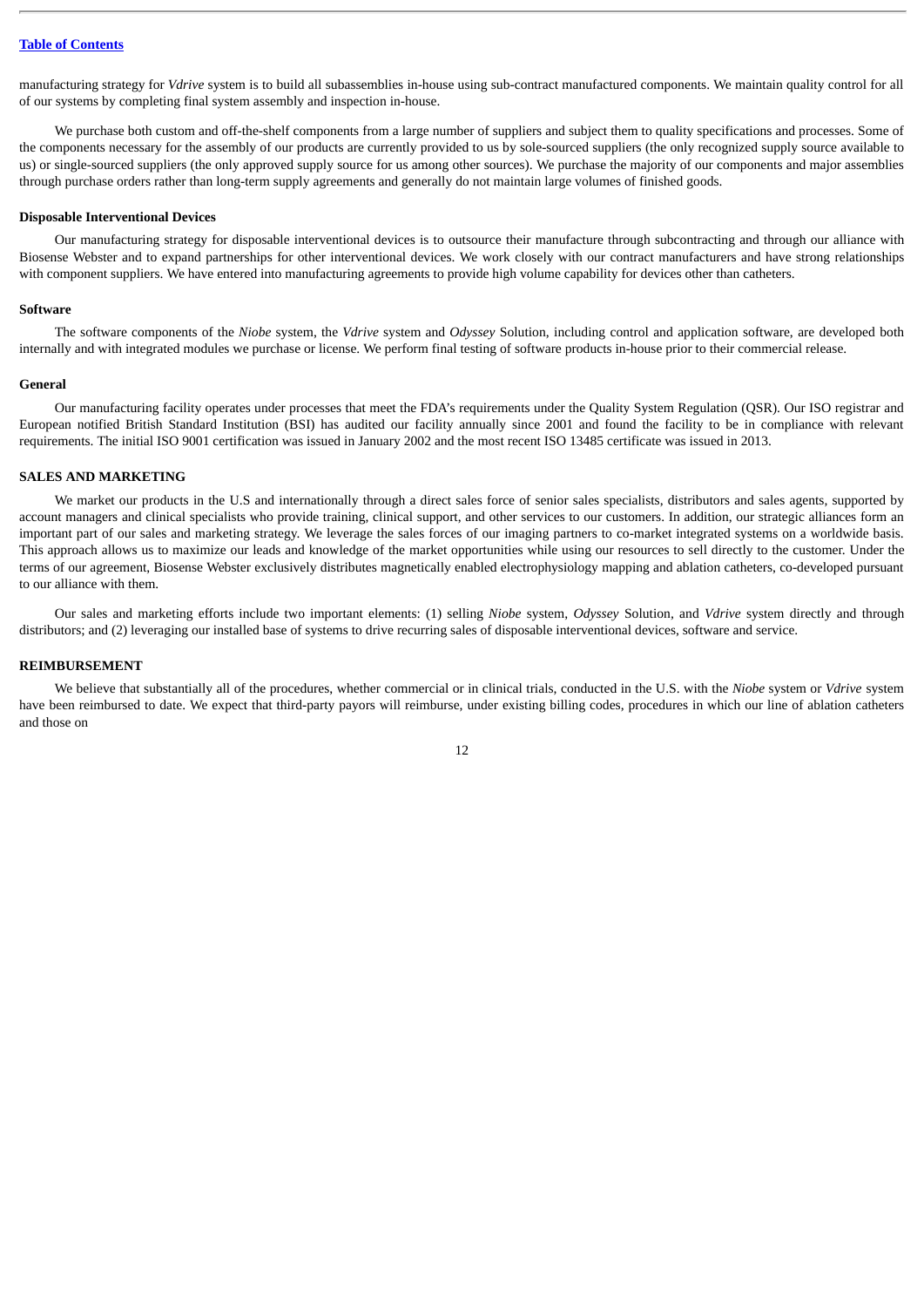which we are collaborating with Biosense Webster, as well as our line of guidewires, are used. We expect healthcare facilities in the U.S. to bill various thirdparty payors, such as Medicare, Medicaid, other government programs and private insurers, for services performed with our products. We believe that procedures performed using our products, or targeted for use by products that do not yet have regulatory clearance or approval, are generally already reimbursable under government programs and most private plans. Accordingly, we believe providers in the U.S. will generally not be required to obtain new billing authorizations or codes in order to be compensated for performing medically necessary procedures using our products on insured patients. We cannot guarantee that reimbursement policies of third-party payors will not change in the future with respect to some or all of the procedures using the *Niobe* system.

In countries outside the United States, reimbursement is obtained from various sources, including governmental authorities, private health insurance plans, and labor unions. In most foreign countries, private insurance systems may also offer payments for some therapies. Additionally, health maintenance organizations are emerging in certain European countries. In the European Union, we believe that substantially all of the procedures, whether commercial or in clinical trials, conducted with the *Niobe* system or *Vdrive* system has been reimbursed to date. In Japan, the Ministry of Health, Labor and Welfare (MHLW) has classified the *Niobe* system as a C2 medical device (the highest reimbursement category), and has established a "technical fee" of Japanese Yen 50,000. In other foreign countries, we may need to seek international reimbursement approvals, and we do not know if these required approvals will be obtained in a timely manner or at all.

See "Item 1A—Risk Factors" for a discussion of various risks associated with reimbursement from third-party payors.

#### **INTELLECTUAL PROPERTY**

The proprietary nature of, and protection for, our products, processes and know-how are important to our business. We seek patent protection in the United States and internationally for our systems and other technology where available and when appropriate.

We have an extensive patent portfolio that we believe protects the fundamental scope of our technology, including our magnet technology, navigational methods, procedures, systems, disposable interventional devices and our 3D integration technology. As of December 31, 2014, we had 95 issued U.S. patents, 2 co-owned U.S. patents and 1 licensed-in U.S. patent. In addition, we had 20 pending U.S. patent applications and 2 co-owned U.S. patent applications. As of December 31, 2014 we had 40 issued foreign patents and 10 owned foreign patent applications. The key patents that protect our *Niobe* system extend until 2022 and beyond. We also have a number of invention disclosures under consideration and several applications that are being prepared for filing. We cannot be certain that any patents will be issued from any of our pending patent applications, nor can we be certain that any of our existing patents or any patents that may be granted in the future will provide us with protection.

It would be technically difficult and costly to reverse engineer our *Niobe* system, which contains numerous complex algorithms that control our disposable devices inside the magnetic fields generated by the *Niobe* system. We further believe that our patent portfolio is broad enough in scope to enable us to obtain legal relief if any entity not licensed by us attempted to market disposable devices in the U.S. that can be navigated by the *Niobe* system. We can also utilize security keys, such as embedded smart chips or associated software that could allow our system to recognize specific disposable interventional devices in order to prevent unauthorized use of our system.

We have also developed substantial expertise in magnet design, magnet physics and magnetic instrument control that was developed in connection with the development of the *Niobe* system, which we maintain as trade secrets. This expertise centers around our proprietary magnet design, which is a critical aspect of our ability to design, manufacture and install a cost-effective Magnetic Navigation System that is small enough to be installed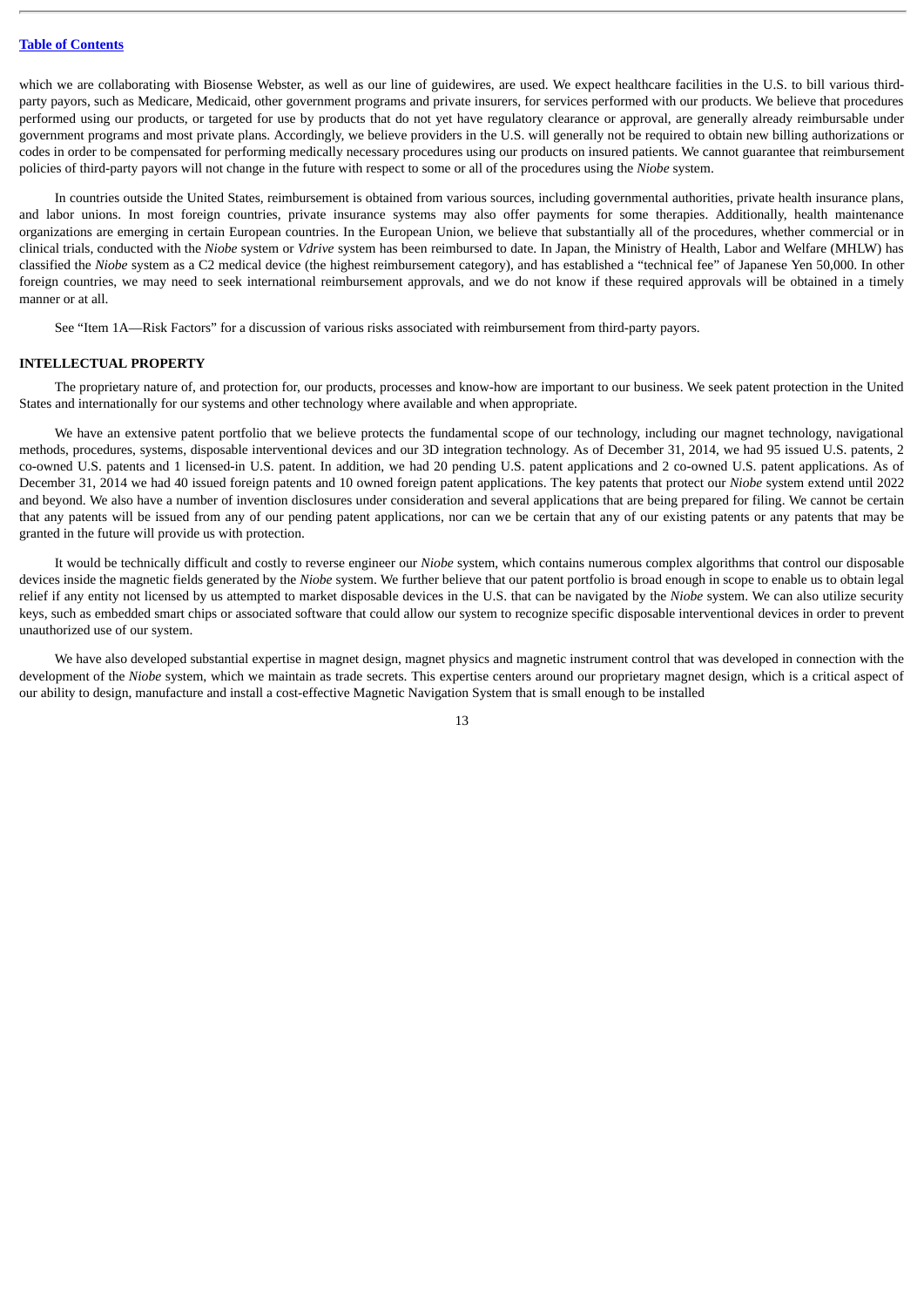in a standard interventional lab. Our *Odyssey* Solution contains numerous complex algorithms and proprietary software and hardware configurations, and requires substantial knowledge to design and assemble, which we maintain as trade secrets. These proprietary software and hardware, some of which is owned by Stereotaxis, and some of which is licensed to Stereotaxis, is a material aspect of the ability to design, manufacture and install a cost-effective and efficient information integration, storage, and delivery platform.

In addition, we seek to protect our proprietary information by entering into confidentiality, assignment of invention or license agreements with our employees, consultants, contractors, advisers and other third parties. However, we believe that these measures afford only limited protection.

#### **COMPETITION**

The markets for medical devices are intensely competitive and are characterized by rapid technological advances, frequent new product introductions, evolving industry standards and price erosion.

In electrophysiology we consider the primary competition to our *Epoch* Solution to be traditional catheter-based electrophysiology ablation approaches including RF (radiofrequency) ablation and non-RF therapies. To our knowledge, we are the only company that has commercialized remote, digital and direct control of the working tip of catheters for use in RF ablation procedures. Our success depends in part on convincing hospitals and physicians to convert traditional interventional procedures to procedures using our *Epoch* Solution*.*

We face competition from companies that are developing and marketing new products for use in electrophysiology. These products include next generation mapping systems and RF ablation devices with which our *Epoch* Solution is not currently compatible, as well as new products for use in other interventional therapies. Some of these products are marketed by companies that may have an established presence in the field of electrophysiology, including major imaging, capital equipment and disposables companies that are currently selling products in the interventional lab. In addition, we face competition from companies that currently market or are developing drugs, gene or cellular therapies to treat the conditions for which our products are intended.

We also face competition from companies that are developing remote interventional techniques. We are aware of one public company and one private company that have commercialized electrophysiology catheter navigation systems which have been cleared by the FDA for mapping procedures only. In addition, we are aware of one private company with an electromagnetic catheter navigation system that has received CE Mark approval in Europe.

We face direct competition to certain products in our *Odyssey* Solution, such as the *Odyssey* Vision system. These competitors include established imaging companies as well as dedicated solution providers. We expect to continue to face competitive pressure in this market in the future, based on the rapid pace of advancements with this technology.

We believe that the primary competitive factors in the market we address are capability, safety, efficacy, ease of use, price, quality, reliability and effective sales, support, training and service. The length of time required for products to be developed and to receive regulatory and reimbursement approval is also an important competitive factor. See "Item 1A—Risk Factors" for a discussion of other competitive risks facing our business.

#### **GOVERNMENT REGULATION**

Our products are medical devices that are subject to extensive regulation in the U.S. and in foreign countries where we do business. The U.S. FDA regulates the development, testing, manufacturing, labeling, storage, recordkeeping, promotion, marketing, distribution and service of medical devices in the U.S. to ensure that medical products distributed domestically are safe and effective for their intended uses. In addition, the FDA regulates the export of medical devices manufactured in the U.S. to international markets and the importation of medical devices manufactured abroad.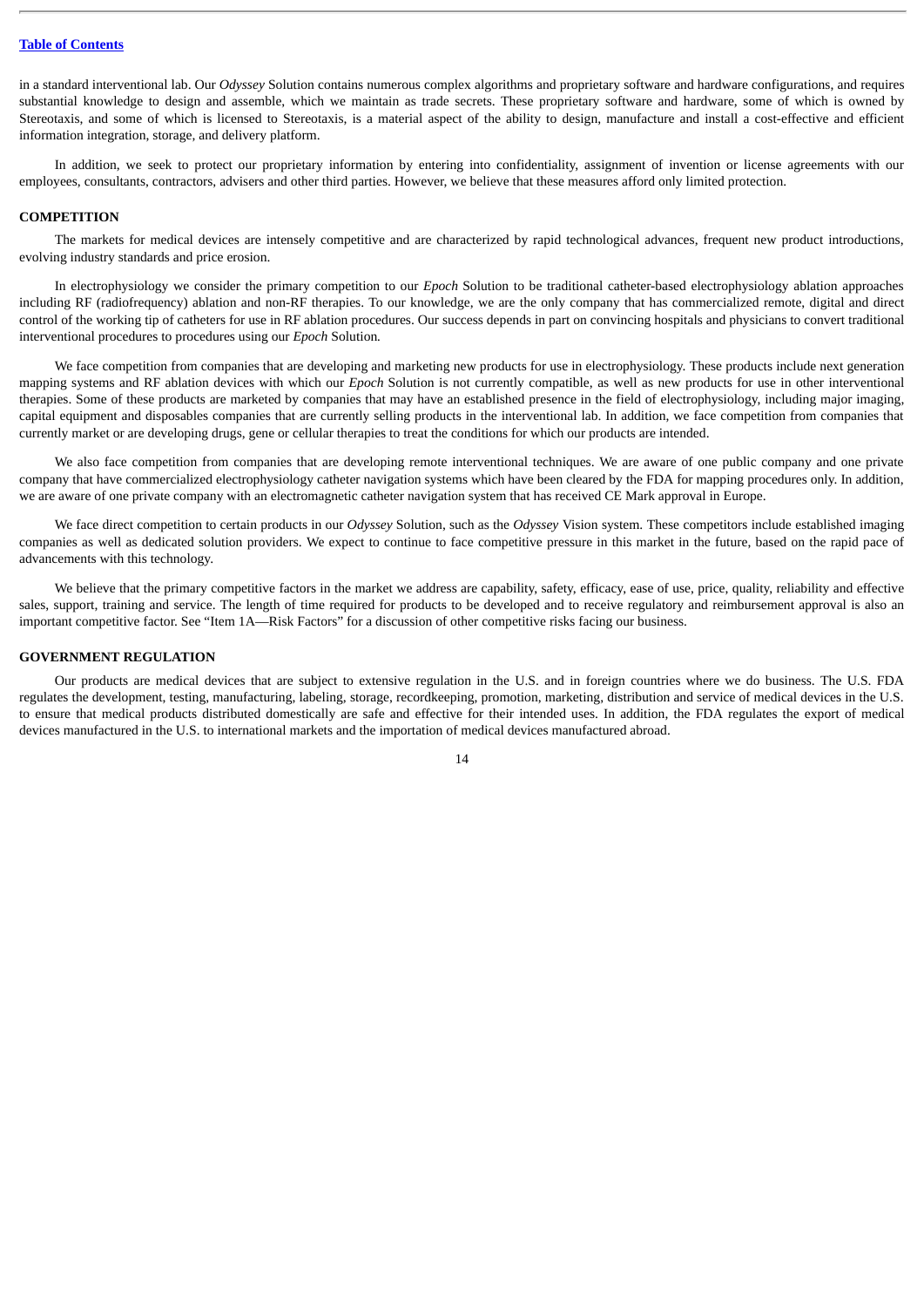In many foreign countries in which we market our products, we are subject to regulations affecting, among other things, product standards, packaging requirements, labeling requirements, import restrictions, tariff regulations, duties and tax requirements. Many of these regulations are similar to those of the FDA or other U.S. regulations. In addition, our products must meet the requirements of a large and growing body of international standards which govern the design, manufacture, materials content and sourcing, testing, certification, packaging, installation, use and disposal of our products. Failure to meet these standards could limit the ability to market our products in those regions which require compliance to such standards. Examples of groups of such standards are electrical safety standards such as those of the International Electrotechnical Commission and composition standards such as the Reduction of Hazardous Substances ("RoHS") and Waste Electrical and Electronic Equipment ("WEEE") Directives.

#### **U.S. Food and Drug Administration**

Unless an exemption applies, each medical device we wish to commercially market in the United States will require either 510(k) clearance or pre-market approval from the FDA. The FDA classifies medical devices into one of three classes. Devices deemed to pose lower risks are placed in either Class I or II, which requires the manufacturer to submit to the FDA a pre-market notification requesting permission to commercially distribute the device, known as 510(k) clearance. Some low risk devices are exempted from this requirement. Devices deemed by the FDA to pose the greatest risks, such as life-sustaining, life-supporting or implantable devices, or devices deemed not substantially equivalent to a previously cleared 510(k) device, are placed in Class III, requiring pre-market approval, or PMA. All of our current products are Class II devices requiring 510(k) clearances. Biosense Webster's compatible catheters used with our *Niobe* system are Class III therapeutic devices and are subject to the PMA process.

When a 510(k) clearance is required, we must submit a pre-market notification demonstrating that our proposed device is substantially equivalent to a previously cleared and legally marketed 510(k) device or a device that was in commercial distribution before May 28, 1976 for which the FDA has not yet called for the submission of pre-market approval applications. The FDA may require further information, including clinical trial results, to make a determination regarding substantial equivalence. The FDA's 510(k) clearance process usually takes from four to 12 months, but can take longer.

If a device is not eligible for the 510(k) clearance process, a PMA must be submitted to the FDA. A PMA must be supported by extensive data, including but not limited to, technical, preclinical, clinical trials, manufacturing and labeling to demonstrate reasonable evidence of the device's safety and efficacy to the FDA's satisfaction. The PMA process is much more costly, lengthy and uncertain than the 510(k) clearance process, and it generally takes from one to three years, but can take longer. We cannot be sure that the FDA will ever grant either 510(k) clearance or pre-market approval for any product we propose to market in the United States.

After a device receives 510(k) clearance or a PMA approval, any modification that could significantly affect its safety or effectiveness, or that would constitute a significant change in its intended use, will require a new clearance or approval.

After a device is placed on the market, numerous regulatory requirements apply. These include:

- The Quality System Regulation, or QSR, which requires manufacturers, including third-party manufacturers, to follow stringent design, testing, documentation and other quality assurance procedures during product design and throughout the manufacturing process;
- Labeling requirements and the FDA prohibitions against promoting products for uncleared, unapproved or "off-label" uses; and
- Medical device reporting regulations, which requires that manufacturers report to the FDA if their device may have caused or contributed to a death or serious injury or malfunctioned in a way that would likely cause or contribute to a death or serious injury if the malfunction were to recur.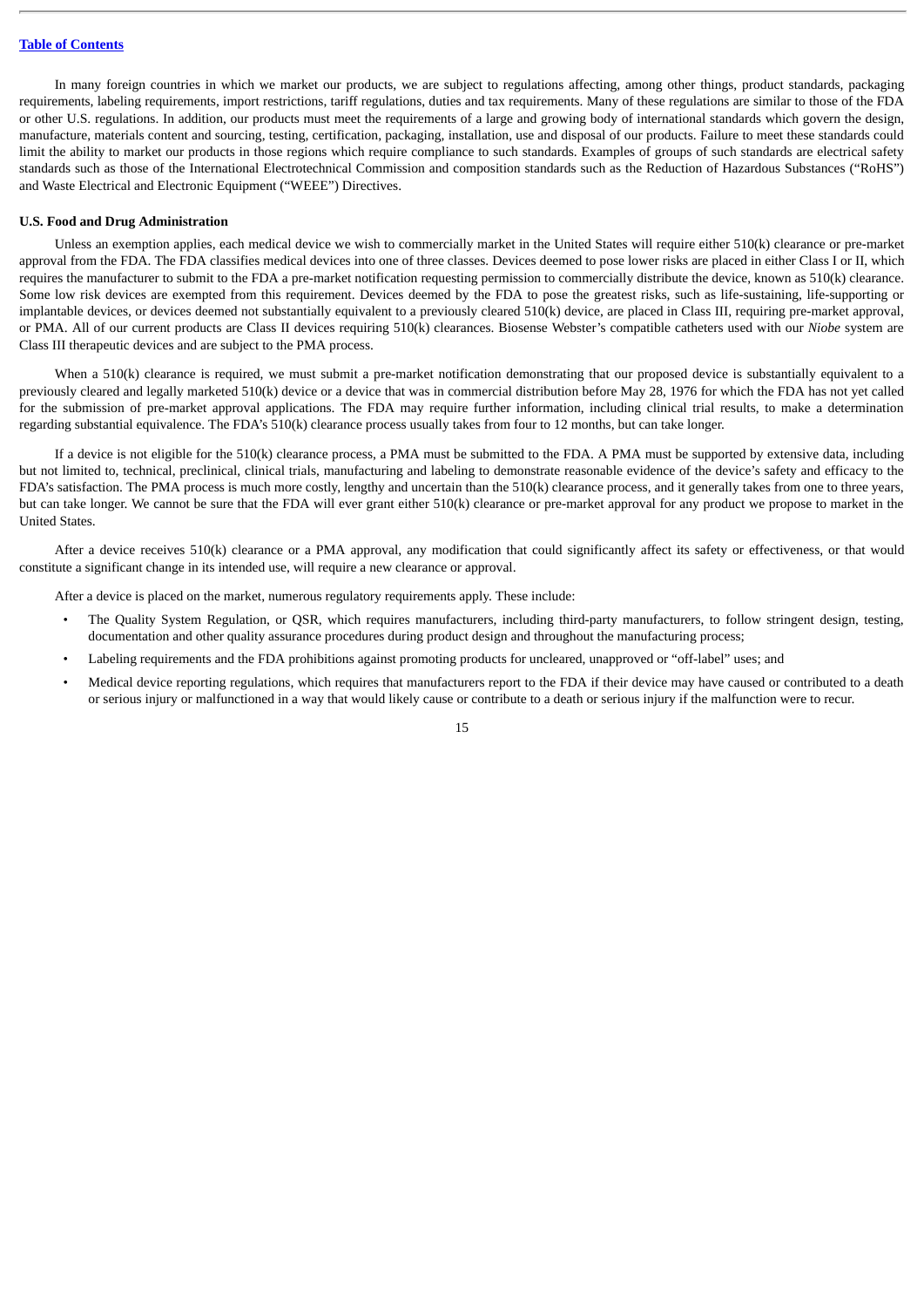The FDA has broad post-market and regulatory enforcement powers. We are subject to unannounced inspections by the FDA to determine our compliance with the QSR and other regulations. If we fail to comply with the QSR requirements, we may receive a warning letter from the FDA or be subject to other enforcement actions. The FDA also has the authority to require us to repair, replace or refund the cost of any medical device that we have manufactured or distributed.

#### **International Regulation**

In order for us to market our products in other countries, we must obtain regulatory approvals and comply with extensive safety and quality regulations in other countries. These regulations, including the requirements for approvals or clearance and the time required for regulatory review, vary from country to country and can involve additional product testing and additional administrative review periods. The time required to obtain approval in other countries may differ from that required to obtain FDA clearance or approval.

The primary regulatory environment in Europe is that of the European Union, which encompasses most of the major countries in Europe. The European Union, along with other member countries of the European Economic Area, or EEA, requires that manufacturers of medical products obtain the right to affix the CE Mark to their products before selling them in member countries of the EEA. The CE Mark is an international symbol of adherence to quality assurance standards and compliance with applicable directives. In order to obtain the right to affix the CE Mark to products, a manufacturer must obtain certification that its processes meet certain quality standards. Compliance with the Medical Device Directive, as certified by a recognized European Notified Body, permits the medical device manufacturer to affix the CE Mark on its products and commercially distribute those products throughout the EEA. We are subject to annual surveillance audits and periodic re-certification audits in order to maintain our CE Mark permissions.

To be sold in Japan, most medical devices must undergo thorough safety examinations and demonstrate medical efficacy before they receive regulatory ("Shonin") approval. We are subject to additional regulations in other foreign countries, including, but not limited to, Canada, Taiwan, China, Korea, and Russia, in order to sell our products. We intend that either we or our distributors will receive any necessary approvals or clearance prior to marketing our products in these international markets.

Please refer to "Regulatory Approval" in Item 1 of this annual report for a description of the regulatory clearance, licensing and/or approvals we currently have or are pursuing.

# **Anti-Kickback Laws**

We are subject to various federal and state laws relating to healthcare fraud and abuse, including anti-kickback laws. The U.S. Anti-Kickback Statute prohibits persons from knowingly and willfully soliciting, offering, receiving or providing remuneration, directly or indirectly, in exchange for or to induce either the referral of an individual, or furnishing or arranging for a good or service, for which payment may be made under a federal healthcare program such as the Medicare and Medicaid programs. The definition of "remuneration" has been broadly interpreted to include anything of value, including for example, gifts, discounts, the furnishing of supplies or equipment, credit arrangements, payments of cash and waivers of payments, and providing anything of value at less than fair market value. Penalties for violations include criminal penalties and civil sanctions such as fines, imprisonment and possible exclusion from Medicare, Medicaid and other federal healthcare programs.

Many states have adopted laws similar to the federal Anti-Kickback Statute. Some of these state prohibitions apply to referral of patients for healthcare items or services reimbursed by any source, not only the Medicare and Medicaid programs.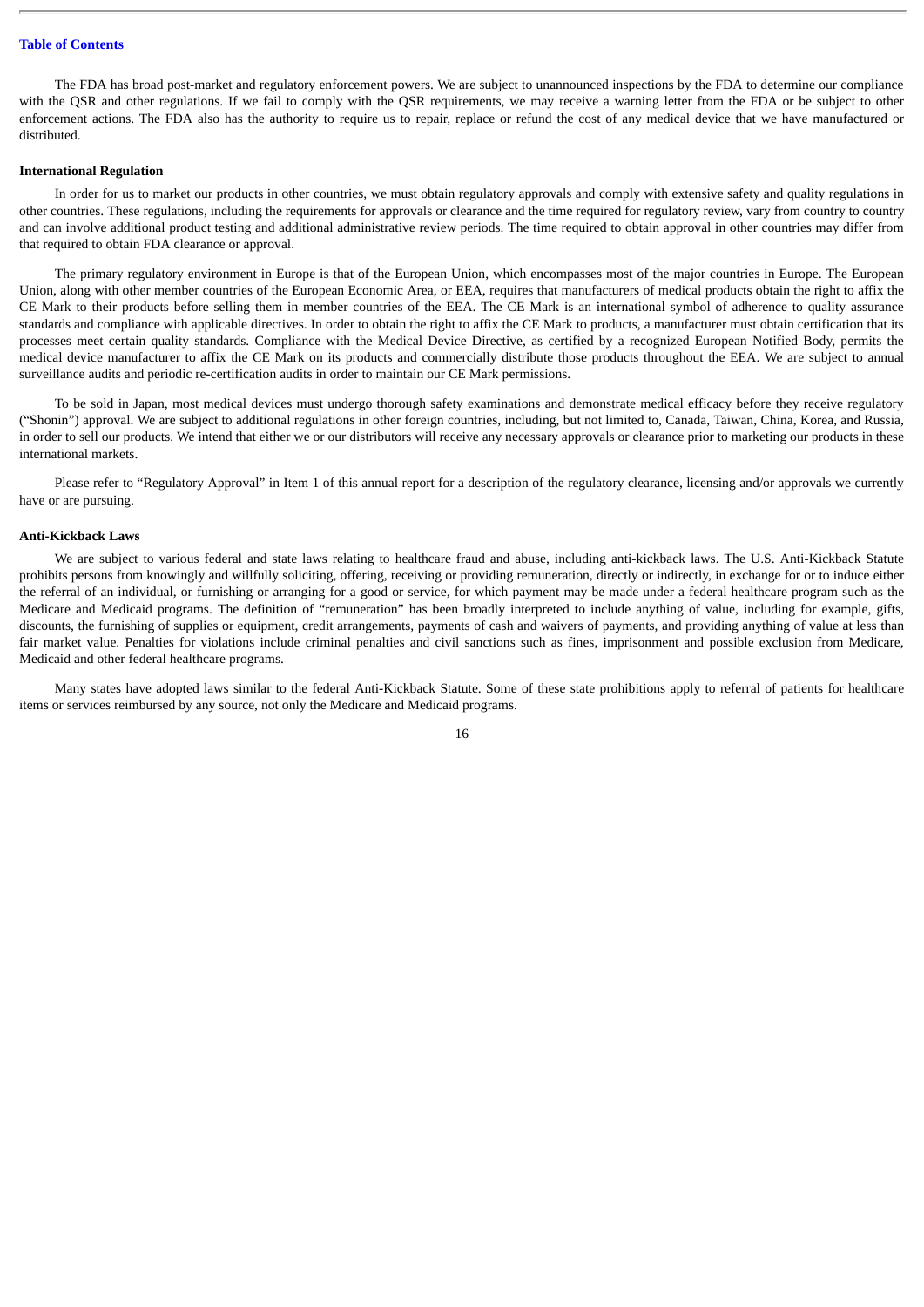#### **Transparency Laws**

Under the Physician Payments Sunshine Act, or the Sunshine Act, which was enacted by Congress as part of the Patient Protection and Affordable Care Act, we are required to track and report to the federal government on an annual basis, subject to certain exceptions, all payments and other transfers of value to U.S. physicians and teaching hospitals, as well as ownership interests held by physicians in our equity. Such data will be made available by the government on a publicly searchable website. In addition, we are subject to similar state laws related to the tracking and reporting of certain payments and other transfers of value to healthcare professionals.

# **HIPAA and Other Privacy Laws**

We are subject to laws and regulations protecting the privacy and integrity of patient medical information, including the Health Insurance Portability and Accountability Act of 1996, or HIPAA, which imposes certain requirements relating to the privacy, security and transmission of individually identifiable health information, and the applicable Privacy and Security Standards of HITECH, the Health Information Technology for Economic and Clinical Health Act. HIPAA also prohibits executing a scheme to defraud any healthcare benefit program or making false statements relating to healthcare matters. In addition to federal regulations issued under HIPAA, some states and foreign countries have enacted privacy and security statutes or regulations that, in some cases, are more stringent than those issued under HIPAA. In those cases, it may be necessary to modify our operations and procedures to comply with the more stringent state and foreign laws, which may entail significant and costly changes for us.

#### **Certificate of Need Laws**

In a number of states in the U.S., a certificate of need or similar regulatory approval is required prior to the acquisition of high-cost capital items or various types of advanced medical equipment, such as our *Niobe* system. Many of the states in which we sell *Niobe* systems have laws that require institutions located in those states to obtain a certificate of need in connection with the purchase of our system, and some of our purchase orders are conditioned upon our customer's receipt of necessary certificate of need approval.

#### **Employees**

As of December 31, 2014, we had 133 employees, 22 of whom were engaged directly in research and development, 62 in sales and marketing activities, 22 in manufacturing and service, 4 in regulatory, clinical affairs and quality activities, 5 in training activities and 18 in general administrative and accounting activities. A significant majority of our employees is not covered by a collective bargaining agreement, and we consider our relationship with our employees to be good.

# **Availability of Information**

We make certain filings with the SEC, including our annual report on Form 10-K, quarterly reports on Form 10-Q, current reports on Form 8-K, and all amendments and exhibits to those reports, available free of charge in the Investors section of our website, *http://www.stereotaxis.com*, as soon as reasonably practicable after they are filed with the SEC. The filings are also available through the SEC at the SEC's Public Reference Room at 100 F Street, N.E., Washington, D.C. 20549 or by calling 1-800-SEC-0330. Further, these filings are available on the Internet at http://www.sec.gov. Information contained on our website is not part of this report and such information is not incorporated by reference into this report.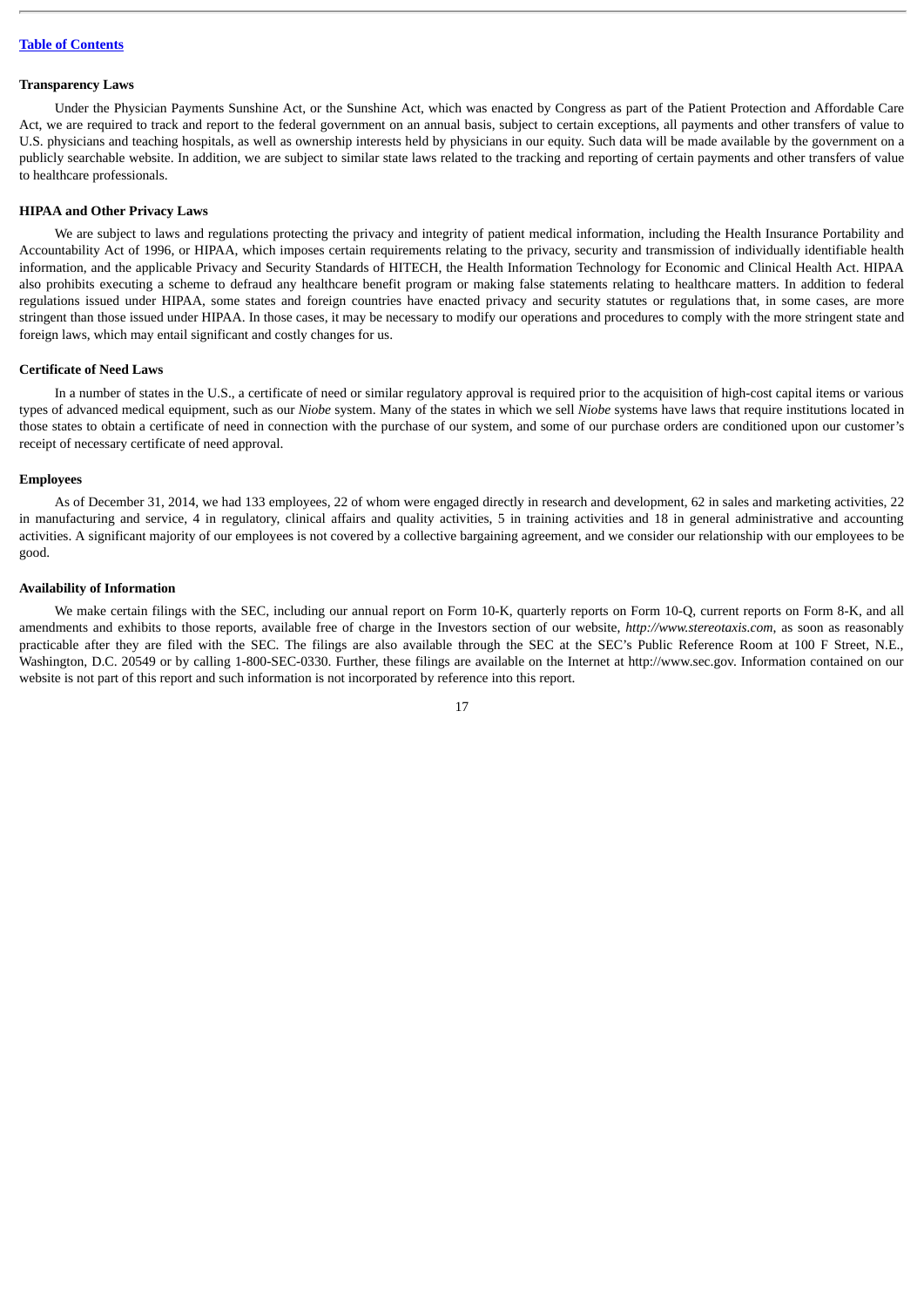# <span id="page-19-0"></span>**ITEM 1A. RISK FACTORS**

The following uncertainties and factors, among others, could affect future performance and cause actual results to differ materially from those expressed or implied by forward looking statements.

#### **We may not generate cash from operations or be able to raise the necessary capital to continue operations.**

We may require additional funds to meet our operational, working capital and capital expenditure needs in the future. We cannot be certain that we will be able to obtain additional funds on favorable terms or at all. If we cannot raise capital on acceptable terms, we will not be able to, among other things:

- service our debt obligations and meet our financial covenants;
- maintain customer and vendor relationships;
- hire, train and retain employees:
- maintain or expand our operations;
- enhance our existing products or develop new ones; or
- respond to competitive pressures.

Our failure to do any of these things could result in lower revenue and adversely affect our financial condition and results of operations, and we may have to curtail or cease operations.

# **Our auditors have expressed substantial doubt regarding our ability to continue as a going concern. If we are unable to continue as a going concern, we may be required to substantially revise our business plan or cease operations.**

As of December 31, 2014, we had cash and cash equivalents of \$7.3 million and working capital of \$4.6 million. We incurred operating losses of \$5.4 million, \$8.8 million, and \$10.6 million in 2014, 2013 and 2012, respectively. As a result, our auditors have expressed substantial doubt about our ability to continue as a going concern. Our auditors included an explanatory paragraph regarding our ability to continue as a going concern in their auditors' report on our 2012 and 2013 financial statements as well. We cannot assure you that we will be able to obtain sufficient funds from our operating or financing activities to support our continued operations. If we cannot continue as a going concern, we may need to substantially revise our business plan or cease operations, which may reduce or negate the value of your investment. In addition, our continued receipt of an opinion from our auditors that expresses doubt about our ability to continue as a going concern may impair our ability to raise new capital, obtain new customers, and hire and retain employees.

## **We may not be able to comply with debt covenants and may have to repay outstanding indebtedness.**

We have financed our operations through equity transactions, a financing of our catheter royalty stream under the Healthcare Royalty Partners II, L.P. (formerly "Cowen Healthcare Royalty Partners II, L.P.") facility entered into in November 2011, as well as bank and other borrowings. In the first quarter of 2014, we extended our revolving line of credit, which matures on March 31, 2015. In addition, our current borrowing agreements contain various covenants, including financial covenants under our credit agreement with our primary lender. The covenants in these various agreements are similar, but are not identical in all respects. If we violate our covenants, we could be required to repay the indebtedness as to which that default relates. In addition, as a result of various crossdefault provisions in these agreements, a violation of the covenants under one or more of such agreements could trigger our obligation to repay all of our existing indebtedness. We could be unable to make these payments, which could lead to insolvency. Even if we are able to make these payments, it will lead to the lack of availability for additional borrowings under our bank loan agreement due to our borrowing capacity. There can be no assurance that we will be able to maintain compliance with these covenants or that we could replace this source of liquidity if these covenants were to be violated and our loans and other borrowed amounts were forced to be repaid.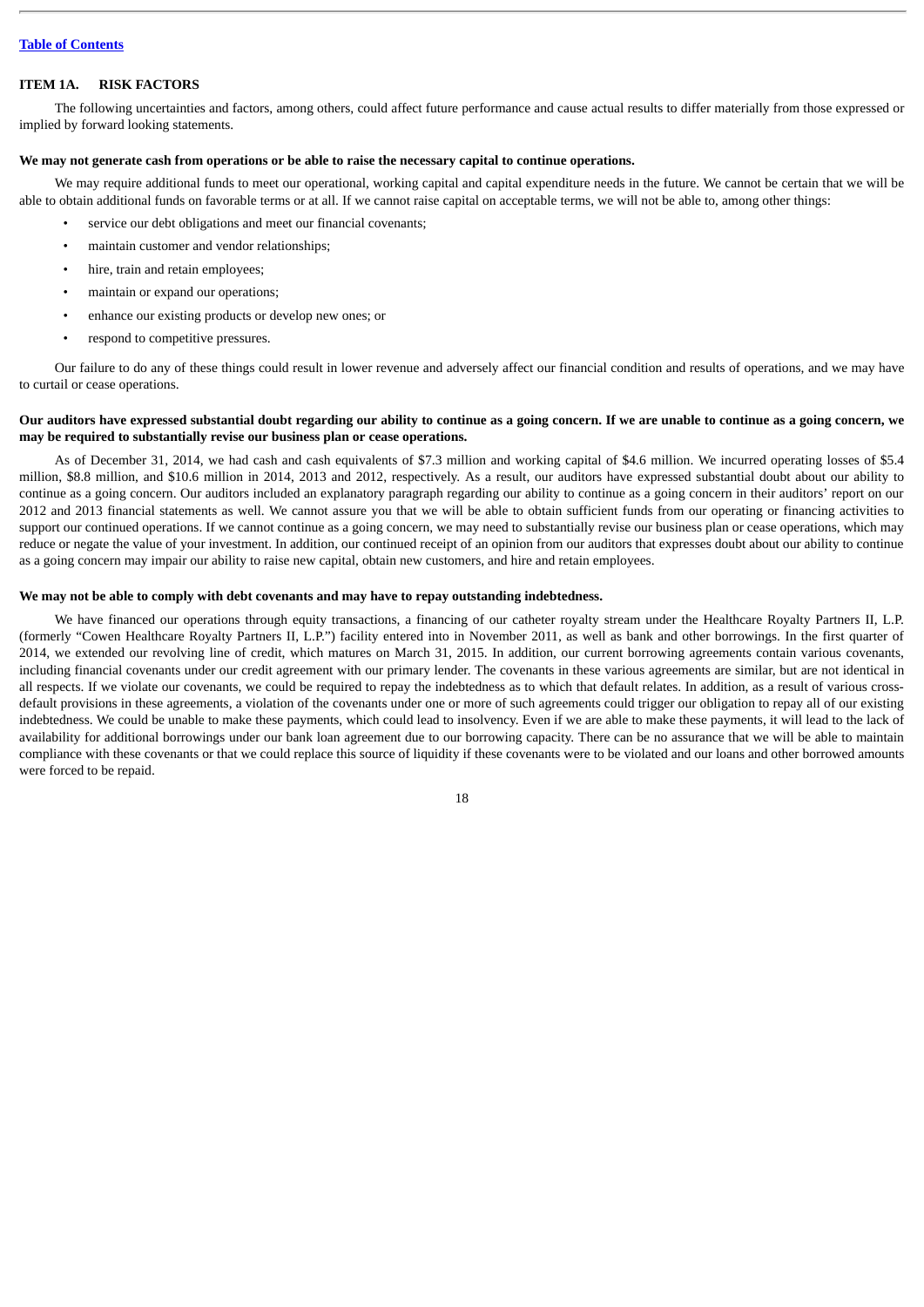#### **We may lose key personnel or fail to attract and retain replacement or additional personnel.**

We are highly dependent on the principal members of our management, as well as our scientific and sales staff. Attracting and retaining qualified personnel will be critical to our success, and competition for qualified personnel is intense. We may not be able to attract and retain personnel on acceptable terms given the competition for qualified personnel among technology and healthcare companies and universities. The loss of personnel, in particular senior executives, or our inability to attract and retain other qualified personnel could harm our business and our ability to compete. In addition, the loss of members of our scientific staff may significantly delay or prevent product development and other business objectives. A loss of key sales personnel could result in a reduction of revenue. In addition, if we outsource certain employee functions that were formerly handled in-house, our personnel costs could increase.

# **Hospital decision-makers may not purchase our** *Niobe***,** *Odyssey***, or** *Vdrive* **systems or may think that such systems are too expensive.**

To achieve and grow sales, hospitals must purchase our products, and in particular, our *Niobe* ES system. The *Niobe* ES system is a novel device, and hospitals and physicians are traditionally slow to adopt new products and treatment practices. In addition, hospitals may delay their purchase or installation decision for the *Niobe* ES system based on the disposable interventional devices that have received regulatory clearance or approval. Moreover, the *Niobe* ES system is an expensive piece of capital equipment, representing a significant portion of the cost of a new or replacement interventional lab. Although priced significantly below a *Niobe* ES system, the *Odyssey* Solution and *Vdrive* system are still expensive products. If hospitals do not widely adopt our systems, or if they decide that they are too expensive, we may never become profitable. Any failure to sell as many systems as our business plan requires could also have a seriously detrimental impact on our results of operations, financial condition, and cash flow.

# **If we are unable to fulfill our current purchase orders and other commitments on a timely basis or at all, we may not be able to achieve future sales growth.**

Our backlog, which consists of purchase orders and other commitments, is considered by some investors to be a significant indicator of future performance. Consequently, negative changes to this backlog or its failure to grow commensurate with expectations could negatively impact our future operating results or our share price. Our backlog includes those outstanding purchase orders and other commitments that management believes will result in recognition of revenue upon delivery or installation of our systems. We cannot assure you that we will recognize revenue in any particular period or at all because some of our purchase orders and other commitments are subject to contingencies that are outside our control. In addition, these orders and commitments may be revised, modified or cancelled, either by their express terms, as a result of negotiations or by project changes or delays. System installation is by its nature subject to the interventional lab construction or renovation process which comprises multiple stages, all of which are outside of our control. Although the actual installation of our *Niobe* ES system requires only a few weeks, and can be accomplished by either our staff or by subcontractors, successful installation of our system can be subjected to delays related to the overall construction or renovation process. If we experience any failures or delays in completing the installation of these systems, our reputation would suffer and we may not be able to sell additional systems. We have experienced situations in which our purchase orders and other commitments did not result in recognizing revenue from placement of a system with a customer. In addition to construction delays, there are risks that an institution will attempt to cancel a purchase order as a result of subsequent project review by the institution or the departure from the institution of physicians or physician groups who have expressed an interest in the *Epoch* Solution.

In 2014, 2013 and 2012, we experienced decreases in our backlog. These, or similar events, have occurred in the past and are likely to occur in the future, causing delays in revenue recognition or even removal of orders and other commitments from our backlog. Such events would have a negative effect on our revenue and results of operations.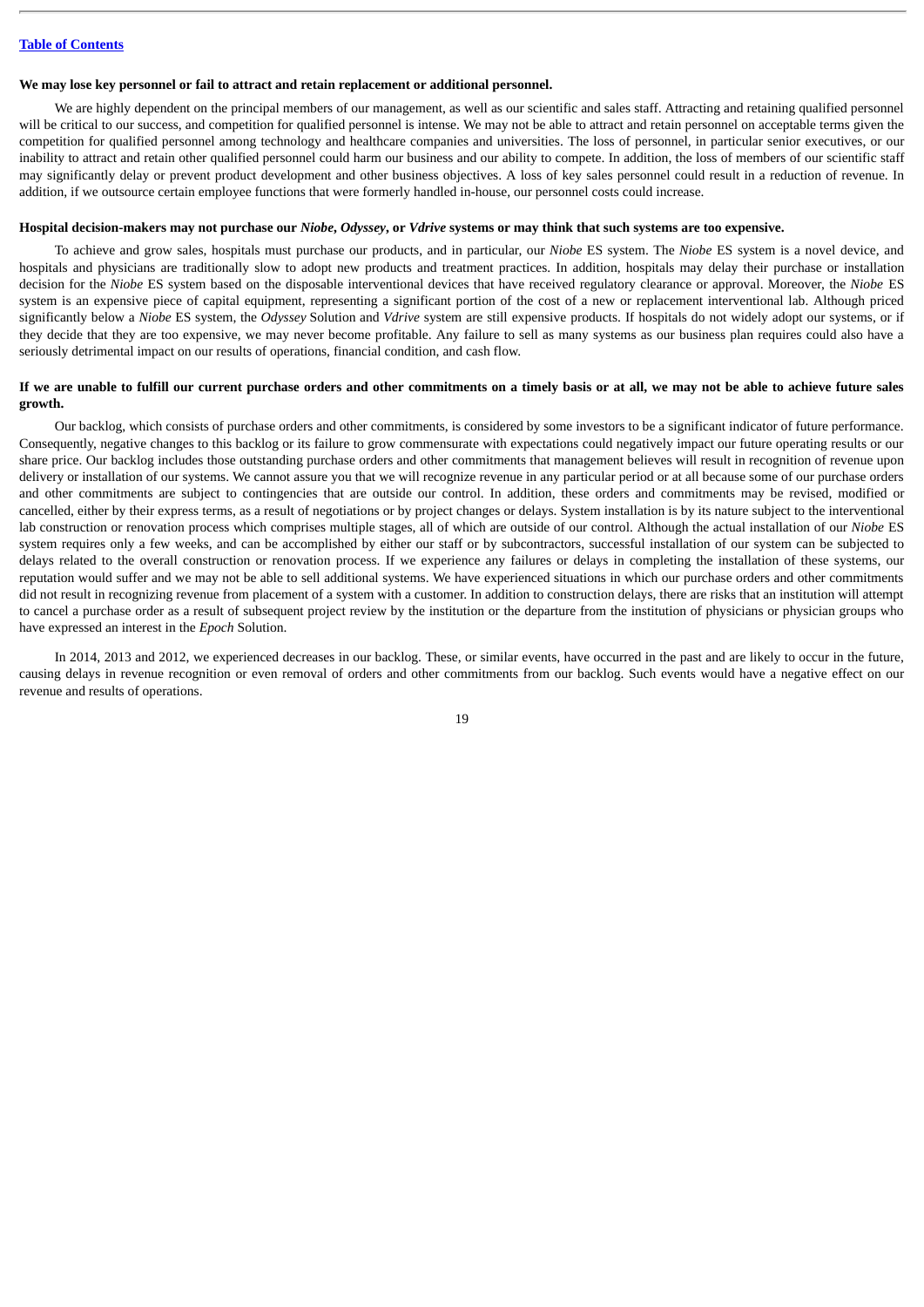# **We will likely experience long and variable sales and installation cycles, which could result in substantial fluctuations in our quarterly results of operations.**

We anticipate that our *Niobe* ES system will continue to have a lengthy sales cycle because it consists of a relatively expensive piece of capital equipment, the purchase of which requires the approval of senior management at hospitals, inclusion in the hospitals' interventional lab budget process for capital expenditures, and, in some instances, a certificate of need from the state or other regulatory approval. In addition, historically the majority of our *Niobe* ES systems and *Odyssey* systems have been delivered less than one year after the receipt of a purchase order from a hospital, with the timing being dependent on the construction cycle for the new or replacement interventional suite in which the equipment will be installed. In some cases, this time frame has been extended further because the interventional suite construction is part of a larger construction project at the customer site (typically the construction of a new building), which may occur with our existing and future purchase orders. We cannot assure you that the time from purchase order to delivery for systems to be delivered in the future will be consistent with our historical experience. Moreover, the global economic slowdown may cause our customers to further delay construction or significant capital purchases, which could further lengthen our sales cycle. This may contribute to substantial fluctuations in our quarterly operating results. As a result, in future quarters our operating results could fall below the expectations of securities analysts or investors, in which event our stock price would likely decrease.

#### **The rate of technological innovation of our products might not keep pace with the rest of the market.**

The rate of innovation for the market in which our products compete is fast-paced and requires significant resources and innovation. If other products and technologies are developed that compete with, or may compete with, the *Niobe*, *Odyssey* and *Vdrive* systems, it could be difficult for us to maintain our advantages associated with being an early developer of this technology. In addition, connectivity with other devices in the electrophysiology lab is a key driver of value. If the Company is not able to continue to commit sufficient resources to ensure that its products are compatible with other products within the electrophysiology lab, this could have a negative impact on revenue.

#### **General economic conditions could materially adversely impact us.**

Our operating performance is dependent upon economic conditions in the United States and in other countries in which we operate. The recent economic downturn or the lack of a robust recovery in the United States and in other countries in which we sell our products may cause customers to delay purchasing or installation decisions or cancel existing orders. The *Niobe* ES system, *Odyssey* Solution and *Vdrive* system are typically purchased as part of a larger overall capital project and an economic downturn or the lack of a robust recovery might make it more difficult for our customers, including distributors, to obtain adequate financing to support the project or to obtain requisite approvals. Any delay in purchasing decisions or cancellation of purchasing commitments may result in a decrease in our revenues. Another credit crisis similar to the credit crisis that began in 2008 could further affect our business if key suppliers are unable to obtain financing to manufacture our products or become insolvent and we are unable to manufacture product to meet customer demand. If the United States and global economy continues to be sluggish or deteriorates further for a longer period than we anticipate, we may experience a material negative decrease on the demand for our products which may, in turn, have a material adverse effect on our revenue, profitability, financial condition, ability to raise additional capital and the market price of our stock.

#### **Physicians may not use our products if they do not believe they are safe, efficient and effective.**

We believe that physicians will not use our products unless they determine that the *Niobe* ES system and *Vdrive* system provide a safe, effective and preferable alternative to interventional methods in general use today. If longer-term patient studies or clinical experience indicate that treatment with our system or products is less effective, less efficient or less safe than our current data suggest, our sales would be harmed, and we could be subject to significant liability. Further, unsatisfactory patient outcomes or patient injury could cause negative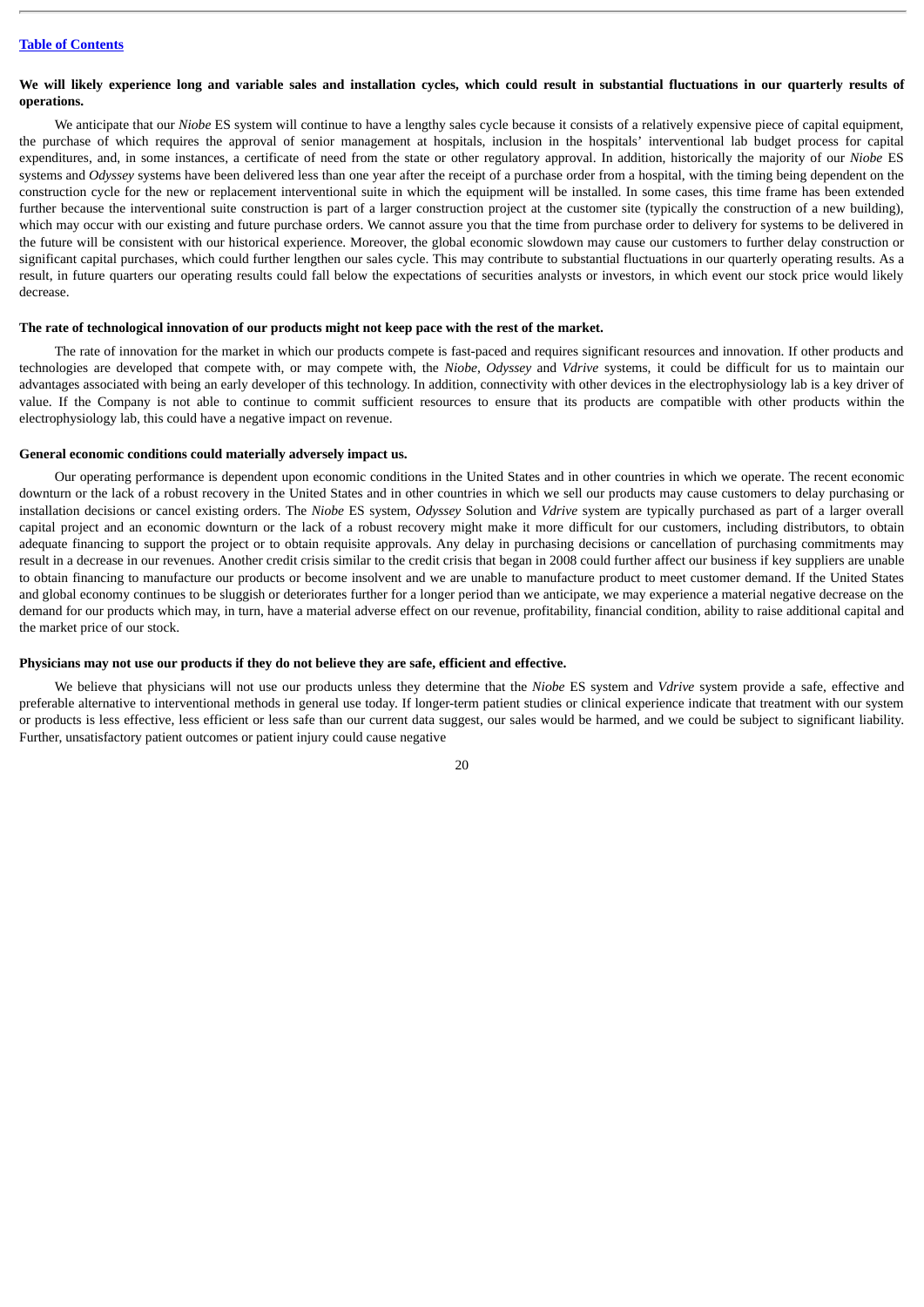publicity for our products, particularly in the early phases of product introduction. In addition, physicians may be slow to adopt our products if they perceive liability risks arising from the use of these new products. It is also possible that as our products become more widely used, latent defects could be identified, creating negative publicity and liability problems for us and adversely affecting demand for our products. If physicians do not use our products, we likely will not become profitable or generate sufficient cash to survive as a going concern.

# **Our collaborations with Siemens, Philips, Biosense Webster or other parties may fail, or we may not be able to enter into additional alliances or collaborations in the future.**

We have collaborated with and are continuing to collaborate with Siemens, Philips, Biosense Webster and other parties to integrate our instrument control technology with their respective imaging products or disposable interventional devices and to co-develop additional disposable interventional devices for use with our *Niobe* system. A significant portion of our revenue from system sales is derived from these integrated products.

Our product commercialization plans could be disrupted, leading to lower than expected revenue and a material and adverse impact on our results of operations and cash flow, if:

- we fail to or are unable to maintain adequate compatibility of our products with the most prevalent imaging products or disposable interventional devices expected by our customers for their clinical practice;
- any of our collaboration partners delays or fails in the integration of its technology or new products with our *Niobe* system;
- any of our collaboration partners fails to develop or commercialize the integrated products in a timely manner; or
- we become involved in disputes with one or more of our collaboration partners regarding our collaborations.

Siemens, Philips and Biosense Webster, as well as some of our other collaborators, are large, global organizations with diverse product lines and interests that may diverge from our interests in commercializing our products. Accordingly, our collaborators may not devote adequate resources to our products, or may experience financial difficulties, change their business strategy or undergo a business combination that may affect their willingness or ability to fulfill their obligations to us.

The failure of one or more of our collaborations could have a material adverse effect on our financial condition, results of operations and cash flow. In addition, if we are unable to enter into additional collaborations in the future, or if these collaborations fail, our ability to develop and commercialize products could be impacted negatively and our revenue could be adversely affected.

# **The complexity associated with selling, marketing, and distributing products could impair our ability to increase revenue.**

We currently market our products in the U.S., Europe and the rest of the world through a direct sales force of sales specialists, distributors and sales agents, supported by account managers and clinical specialists who provide training, clinical support, and other services to our customers. If we are unable to effectively utilize our existing sales force or increase our existing sales force in the foreseeable future, we may be unable to generate the revenue we have projected in our business plan. Factors that may inhibit our sales and marketing efforts include:

- our inability to recruit and retain adequate numbers of qualified sales and marketing personnel;
- our inability to accurately forecast future product sales and utilize resources accordingly;
- the inability of sales personnel to obtain access to or persuade adequate numbers of hospitals and physicians to purchase and use our products; and
- unforeseen costs associated with maintaining and expanding an independent sales and marketing organization.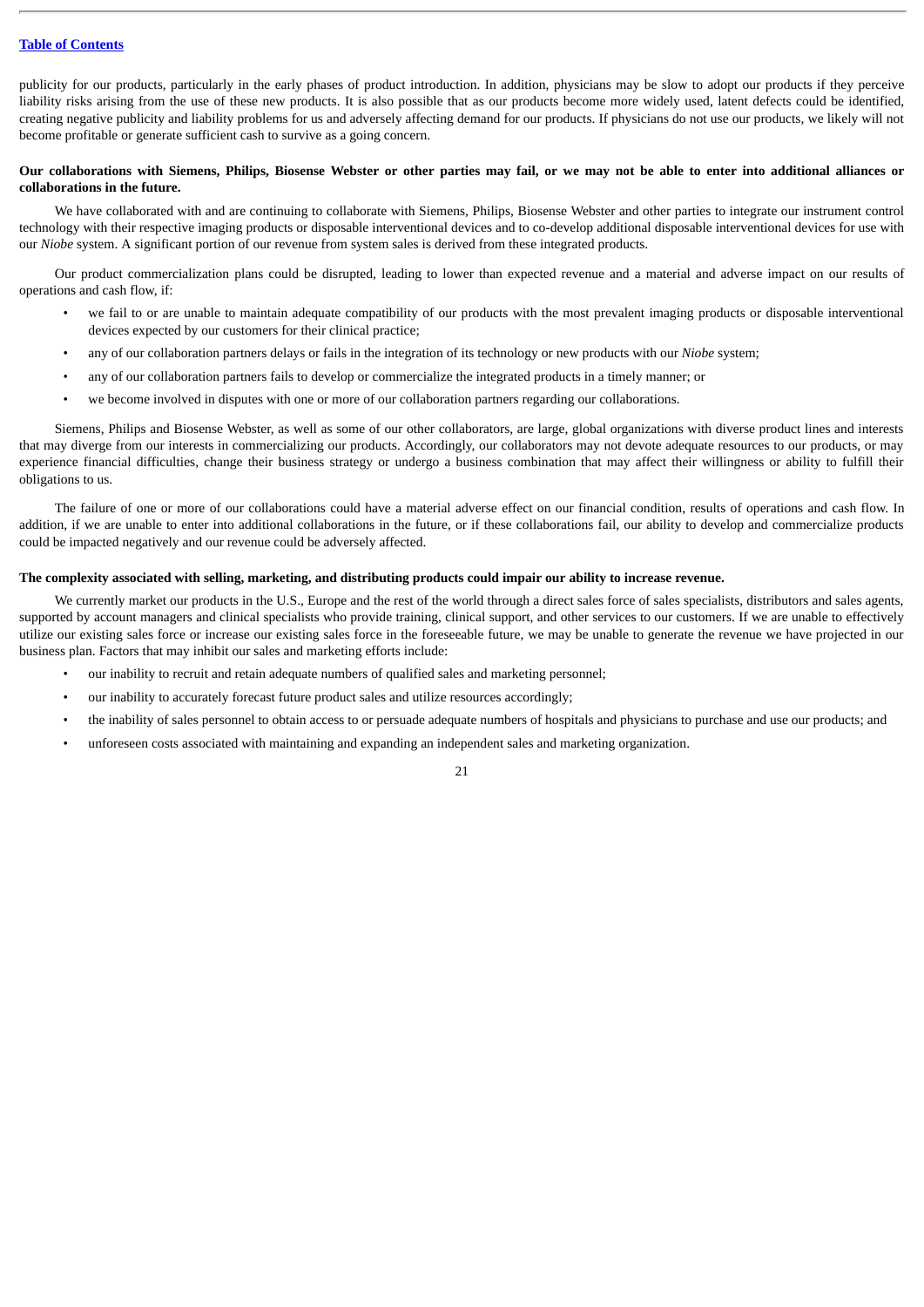In addition, if we fail to effectively use distributors or contract sales agents for distribution of our products where appropriate, our revenue and profitability would be adversely affected.

#### **Our marketing strategy is dependent on collaboration with physician "thought leaders."**

Our research and development efforts and our marketing strategy depend heavily on obtaining support, physician training assistance, and collaboration from highly regarded physicians at leading commercial and research hospitals, particularly in the U.S. and Europe. If we are unable to gain and/or maintain such support, training services, and collaboration or if the reputation or standing of these physicians is impaired or otherwise adversely affected, our ability to market our products and, as a result, our financial condition, results of operations and cash flow could be materially and adversely affected.

#### **Physicians may not commit enough time to sufficiently learn our system.**

In order for physicians to learn to use the *Niobe* system, they must attend structured training sessions in order to familiarize themselves with a sophisticated user interface and they must be committed to learning the technology. Further, physicians must utilize the technology on a regular basis to ensure they maintain the skill set necessary to use the interface. Continued market acceptance could be delayed by lack of physician willingness to attend training sessions, by the time required to complete this training, or by state or institutional restrictions on our ability to provide training. An inability to train a sufficient number of physicians to generate adequate demand for our products could have a material adverse impact on our financial condition and cash flow.

# **Customers may choose to purchase competing products and not ours.**

Our products must compete with traditional interventional methods. These methods are widely accepted in the medical community, have a long history of use and do not require the purchase of an additional expensive piece of capital equipment. In addition, many of the medical conditions that can be treated using our products can also be treated with pharmaceuticals or other medical devices and procedures. Many of these alternative treatments are also widely accepted in the medical community and have a long history of use.

We are aware of one public company and one private company that have commercialized electrophysiology catheter navigation systems which have been cleared by the FDA for mapping procedures only. In addition, we are aware of one private company with an electromagnetic catheter navigation system that has received CE Mark approval in Europe.

We face competition from companies that are developing drugs, gene or cellular therapies or other medical devices or procedures to treat the conditions for which our products are intended. The medical device and pharmaceutical industries make significant investments in research and development, and innovation is rapid and continuous. Other companies in the medical device industry continue to develop new devices and technologies for traditional interventional methods.

If these or other new products or technologies emerge that provide the same or superior benefits as our products at equal or lesser cost, it could render our products obsolete or unmarketable. In addition, the presence of other competitors may cause potential customers to delay their purchasing decisions, resulting in a longer than expected sales cycle, even if they do not choose our competitors' products. We cannot be certain that physicians will use our products to replace or supplement established treatments or that our products will be competitive with current or future products and technologies.

Many of our other competitors also have longer operating histories, significantly greater financial, technical, marketing and other resources, greater name recognition and a larger base of customers than we do. In addition, as the markets for medical devices develop, additional competitors could enter the market. We cannot assure you that we will be able to compete successfully against existing or new competitors. Our revenue would be reduced or eliminated if our competitors develop and market products that are more effective and less expensive than our products.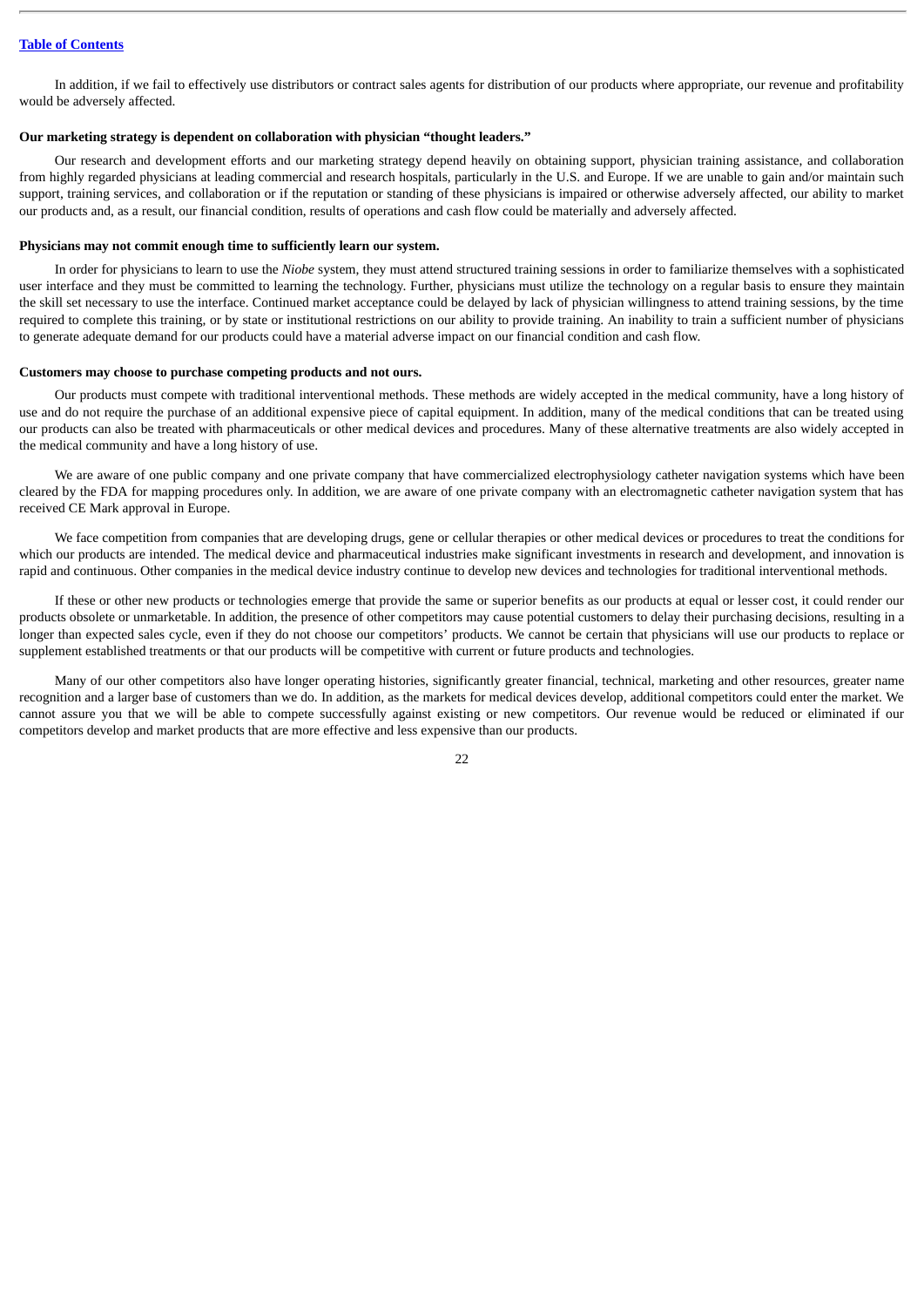# **If the magnetic fields generated by our system are not compatible with, or interfere with, other widely used equipment in the interventional labs, sales of our products would be negatively affected.**

Our *Niobe* system generates magnetic fields that directly govern the motion of the internal, or working, tip of disposable interventional devices. If other equipment in the interventional labs or elsewhere in a hospital is incompatible with the magnetic fields generated by our system, or if our system interferes with such equipment, we may be required to install additional shielding, which may be expensive and which may not solve the problem. If magnetic interference becomes a significant issue at targeted institutions, it would increase our installation costs at those institutions and could limit the number of hospitals that would be willing to purchase and install our systems, either of which would adversely affect our financial condition, results of operations and cash flow.

# **The use of our products could result in product liability claims that could be expensive, divert management's attention, and harm our reputation and business.**

Our business exposes us to significant risks of product liability claims. The medical device industry has historically been litigious, and we could face product liability claims if the use of our products were to cause injury or death. The coverage limits of our product liability insurance policies may not be adequate to cover future claims, and we may be unable to maintain product liability insurance in the future at satisfactory rates or adequate amounts. A product liability claim, regardless of its merit or eventual outcome, could divert management's attention, and result in significant legal defense costs, significant harm to our reputation and a decline in revenue.

#### **Our costs could substantially increase if we receive a significant number of warranty claims.**

We generally warrant each of our products against defects in materials and workmanship for a period of 12 months following the installation of our system. If product returns or warranty claims increase, we could incur unanticipated additional expenditures for parts and service. In addition, our reputation and goodwill in the interventional lab market could be damaged. Unforeseen warranty exposure in excess of our established reserves for liabilities associated with product warranties could materially and adversely affect our financial condition, results of operations and cash flow.

#### **We have incurred substantial losses in the past and may not be profitable in the future.**

We have incurred substantial net losses since inception, and we expect to incur losses into 2015 as we continue the commercialization of our products. We are still in the process of realizing the full potential of the commercialization of our technology, and will need to continue to make improvements to that technology. Moreover, the extent of our future losses and the timing of profitability are highly uncertain. Although we have achieved operating profitability during one quarter, we may not achieve profitable operations on an annual basis, and if we achieve profitable operations, we may not sustain or increase profitability on a quarterly or annual basis. If we require more time than we expect to generate significant revenue and achieve annual profitability, or if we are unable to sustain profitability once achieved, we may not be able to continue our operations. Our failure to achieve annual profitability or sustain profitability on an annual or quarterly basis could negatively impact the market price of our common stock. Furthermore, even if we achieve significant revenue, we may choose to pursue a strategy of increasing market penetration and presence or expand or accelerate new product development or clinical research activities at the expense of profitability.

# **Our reliance on contract manufacturers and on suppliers, and in some cases, a single supplier, could harm our ability to meet demand for our products in a timely manner or within budget.**

We depend on contract manufacturers to produce and assemble certain of the components of our systems and other products such as our electrophysiology catheter advancement device, guidewires and disposable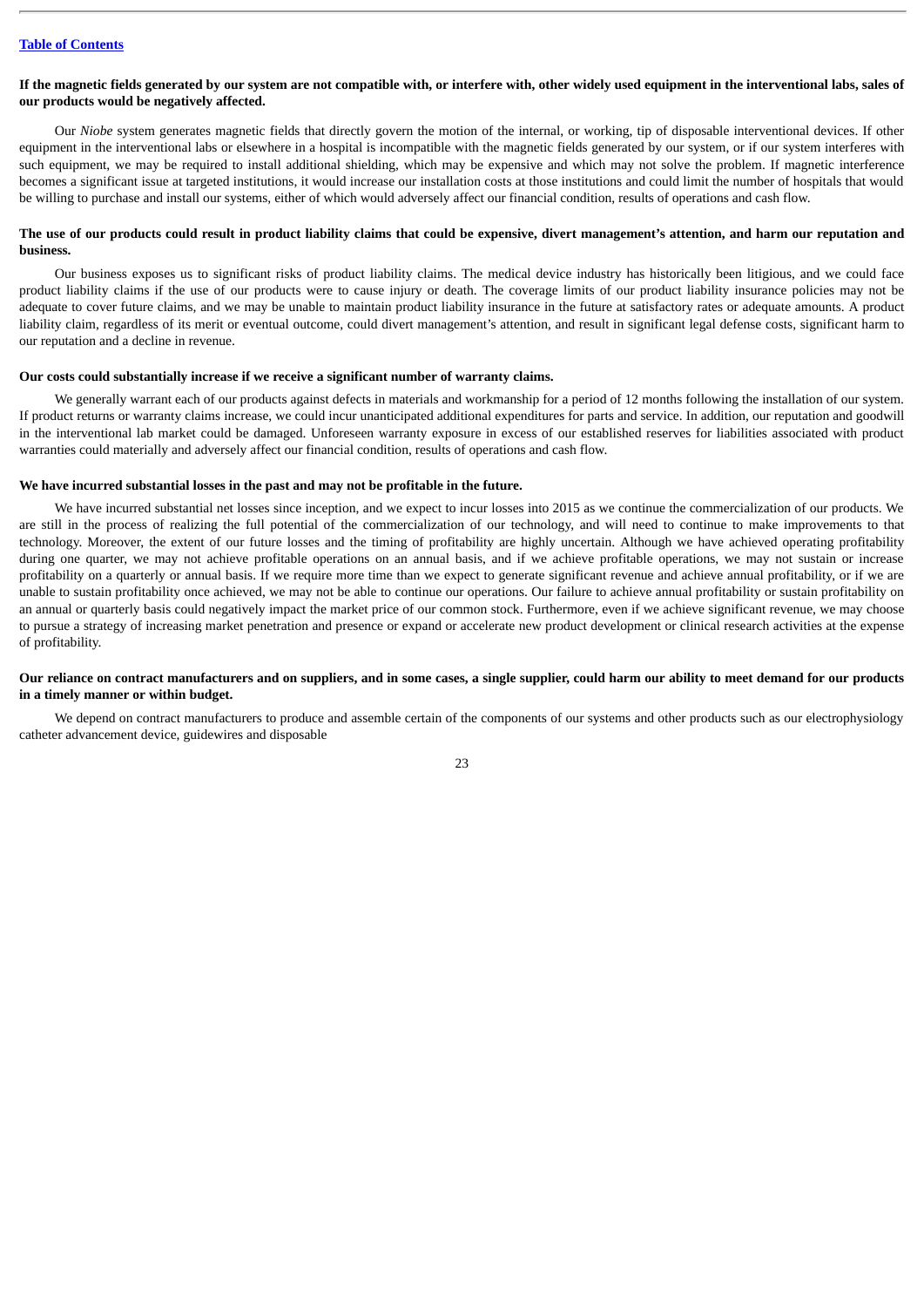devices for our *Vdrive* system. We also depend on various third party suppliers for the magnets we use in our *Niobe* ES system and certain components of our *Odyssey* Solution and *Vdrive* system. In addition, some of the components necessary for the assembly of our products are currently provided to us by a single supplier, including the magnets for our *Niobe* ES system and certain components of our *Odyssey* Solution, and we generally do not maintain large volumes of inventory. Our reliance on these third parties involves a number of risks, including, among other things, the risk that:

- we may not be able to control the quality and cost of our system or respond to unanticipated changes and increases in customer orders;
- we may lose access to critical services, materials, or components, resulting in an interruption in the manufacture, assembly and shipment of our systems; and
- we may not be able to find new or alternative components for our use or reconfigure our system and manufacturing processes in a timely manner if the components necessary for our system become unavailable.

If any of these risks materialize, it could significantly increase our costs and impair product delivery.

Lead times for materials and components ordered by us and our contract manufacturers vary and depend on factors such as the specific supplier, contract terms and demand for a component at a given time. We and our contract manufacturers acquire materials, complete standard subassemblies and assemble fully configured systems based on sales forecasts. If orders do not match forecasts, our contract manufacturers and we may have excess or inadequate inventory of materials and components.

In addition, if these manufacturers or suppliers stop providing us with the components or services necessary for the operation of our business, we may not be able to identify alternate sources in a timely fashion. Any transition to alternate manufacturers or suppliers would likely result in operational problems and increased expenses and could delay the shipment of, or limit our ability to provide, our products. We cannot assure you that we would be able to enter into agreements with new manufacturers or suppliers on commercially reasonable terms or at all. Additionally, obtaining components from a new supplier may require a new or supplemental filing with applicable regulatory authorities and clearance or approval of the filing before we could resume product sales. Any disruptions in product flow may harm our ability to generate revenue, lead to customer dissatisfaction, damage our reputation and result in additional costs or cancellation of orders by our customers.

We also rely on Biosense Webster and other parties to manufacture a number of disposable interventional devices for use with our *Niobe* system. If these parties cannot manufacture sufficient quantities of disposable interventional devices to meet customer demand, or if their manufacturing processes are disrupted, our revenue and profitability would be adversely affected.

# **Risks associated with international manufacturing and trade could negatively impact the availability and cost of our products because materials used to manufacture our magnets, one of our key system components, are sourced from overseas.**

We purchase the permanent magnets for our *Niobe* ES system from a manufacturer that uses material produced in Japan, and we anticipate that certain of the production work for these magnets will be performed for this manufacturer in China. In addition, our subcontractor purchases magnets for our disposable interventional devices directly from a manufacturer in Japan. Any event causing a significant increase in price or a disruption of imports, including the imposition of import restrictions, could adversely affect our business. The flow of components from our vendors could also be adversely affected by financial or political instability in any of the countries in which the goods we purchase are manufactured, if the instability affects the production or export of product components from those countries. Trade restrictions in the form of tariffs or quotas, or both, could also affect the importation of those product components and could increase the cost and reduce the supply of products available to us. In addition, decreases in the value of the U.S. dollar against foreign currencies could increase the cost of products we purchase from overseas vendors.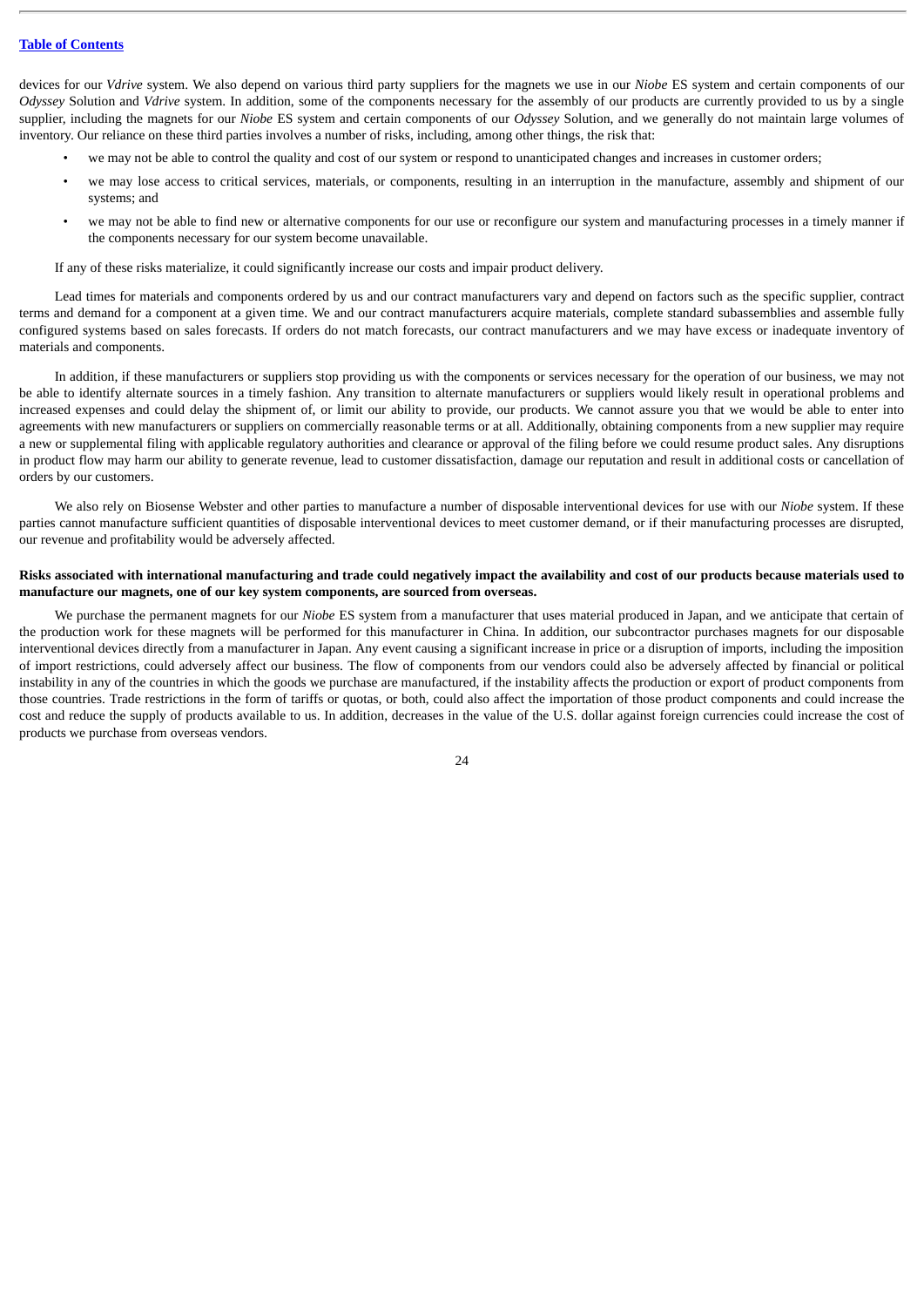# **We may encounter problems at our manufacturing facilities or those of our subcontractors or otherwise experience manufacturing delays that could result in lost revenue.**

We subcontract all or part of the manufacture and assembly of components of our *Niobe* ES system*, Odyssey* Solution, and *Vdrive* system, and all of our disposable devices. The products we design may not satisfy all of the performance requirements of our customers and we may need to improve or modify the design or ask our subcontractors to modify their production process in order to do so. In addition, we or our subcontractors may experience quality problems, substantial costs and unexpected delays related to efforts to upgrade and expand manufacturing, assembly and testing capabilities. If we incur delays due to quality problems or other unexpected events, our revenue may be impacted.

# **We may be unable to protect our technology from use by third parties.**

Our commercial success will depend in part on obtaining patent and other intellectual property right protection for the technologies contained in our products and on successfully defending these rights against third party challenges. The patent positions of medical device companies, including ours, can be highly uncertain and involve complex and evolving legal and factual questions. We cannot assure you that we will obtain the patent protection we seek, that any protection we do obtain will be found valid and enforceable if challenged or that it will confer any significant commercial advantage. U.S. patents and patent applications may also be subject to interference proceedings and U.S. patents may be subject to re-examination proceedings in the U.S. Patent and Trademark Office, and foreign patents may be subject to opposition or comparable proceedings in the corresponding foreign patent office, which proceedings could result in either loss of the patent, or denial of the patent application, or loss or reduction in the scope of one or more of the claims of the patent or patent application. In addition, such interference, re-examination, and opposition proceedings may be costly. Thus, any patents that we own or license from others may not provide any protection against competitors. Our pending patent applications, those we may file in the future, or those we may license from third parties may not result in patents being issued and certain foreign patent applications for medical related devices and methods may be found unpatentable. If issued, they may not provide us with proprietary protection or competitive advantages against competitors with similar technology.

Some of our technology was developed in conjunction with third parties, and thus there is a risk that a third party may claim rights in our intellectual property. Outside the U.S., we rely on third-party payment services for the payment of foreign patent annuities and other fees. Non-payment or delay in payment of such fees, whether intentional or unintentional, may result in loss of patents or patent rights important to our business. Many countries, including certain countries in Europe, have compulsory licensing laws under which a patent owner may be compelled to grant licenses to third parties (for example, the patent owner has failed to "work" the invention in that country, or the third party has patented improvements). In addition, many countries limit the enforceability of patents against government agencies or government contractors. In these countries, the patent owner may have limited remedies, which could materially diminish the value of the patent. We also cannot assure you that we will be able to develop additional patentable technologies. If we fail to obtain adequate patent protection for our technology, or if any protection we obtain becomes limited or invalidated, others may be able to make and sell competing products, impairing our competitive position.

Our trade secrets, nondisclosure agreements and other contractual provisions to protect unpatented technology provide only limited and possibly inadequate protection of our rights. As a result, third parties may be able to use our unpatented technology, and our ability to compete in the market would be reduced. In addition, employees, consultants and others who participate in developing our products or in commercial relationships with us may breach their agreements with us regarding our intellectual property, and we may not have adequate remedies for the breach.

Our competitors may independently develop similar or alternative technologies or products that are equal or superior to our technology and products without infringing any of our patent or other intellectual property rights, or may design around our proprietary technologies. Our competitors may acquire similar or even the same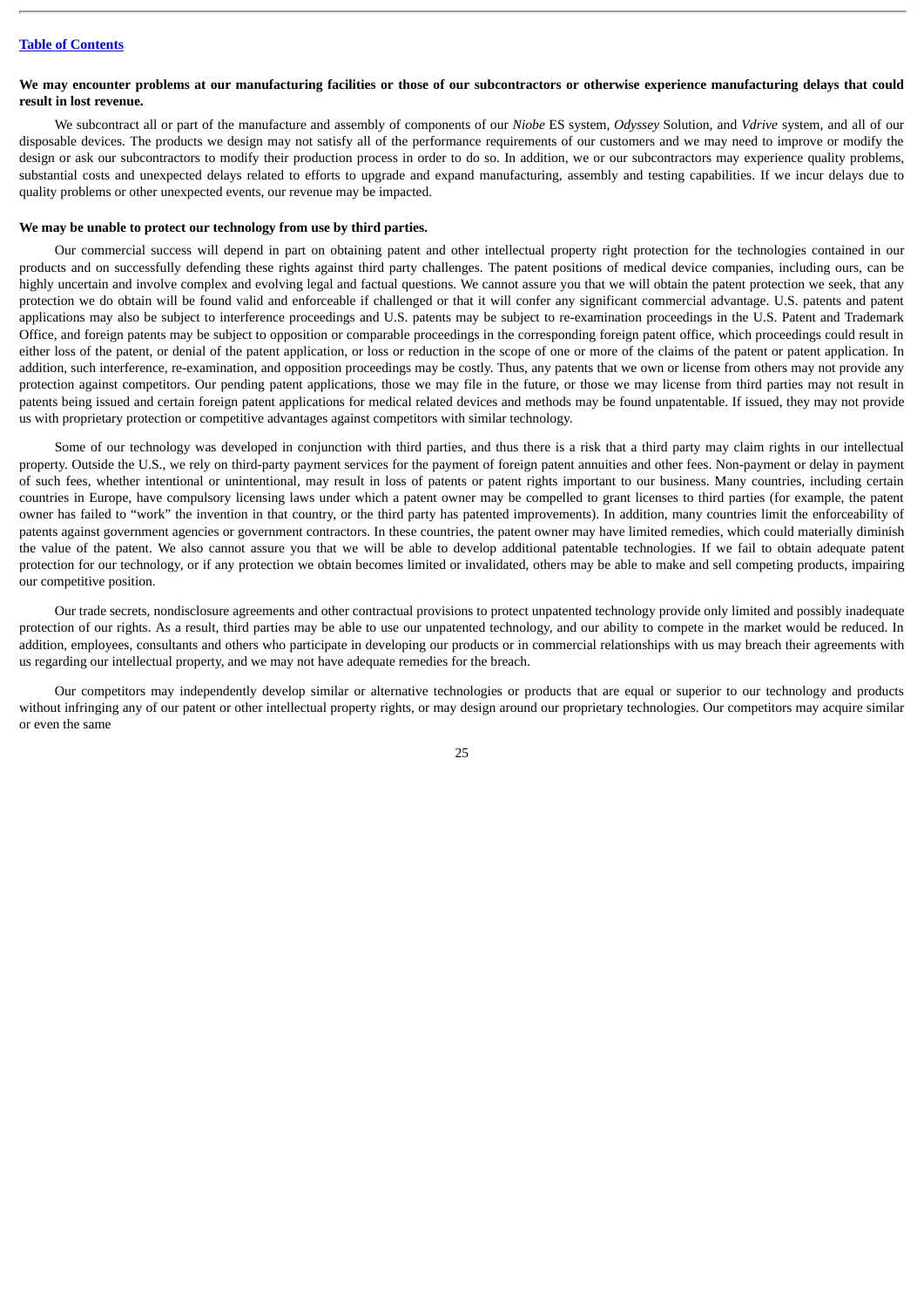technology components that are utilized in our current offering eroding some differentiation in the marketplace. In addition, the laws of some foreign countries do not protect intellectual property rights to the same extent, as do the laws of the U.S., particularly in the field of medical products and procedures.

#### **Third parties may assert that we are infringing their intellectual property rights.**

Successfully commercializing our products will depend in part on not infringing patents held by third parties. It is possible that one or more of our products, including those that we have developed in conjunction with third parties, infringes existing patents. We may also be liable for patent infringement by third parties whose products we use or combine with our own and for which we have no right to indemnification. In addition, because patent applications are maintained under conditions of confidentiality and can take many years to issue, there may be applications now pending of which we are unaware and which may later result in issued patents that our products infringe. Determining whether a product infringes a patent involves complex legal and factual issues and may not become clear until finally determined by a court in litigation. Our competitors may assert that our products infringe patents held by them. Moreover, as the number of competitors in our market grows the possibility of a patent infringement claim against us increases. If we were not successful in obtaining a license or redesigning our products, we could be subject to litigation. If we lose in this kind of litigation, a court could require us to pay substantial damages or prohibit us from using technologies essential to our products covered by third-party patents. An inability to use technologies essential to our products would have a material adverse effect on our financial condition, results of operations and cash flow and could undermine our ability to continue operating as a going concern.

#### **Expensive intellectual property litigation is frequent in the medical device industry.**

Infringement actions, validity challenges and other intellectual property claims and proceedings, whether with or without merit, can be expensive and timeconsuming and would divert management's attention from our business. We have incurred, and expect to continue to incur, substantial costs in obtaining patents and may have to incur substantial costs defending our proprietary rights. Incurring such costs could have a material adverse effect on our financial condition, results of operations and cash flow.

# **We may not be able to maintain all the licenses or rights from third parties necessary for the development, manufacture, or marketing of new and existing products.**

As we develop additional products and improve or maintain existing products, we may find it advisable or necessary to seek licenses or otherwise make payments in exchange for rights from third parties who hold patents covering certain technology. If we cannot obtain or maintain the desired licenses or rights for any of our products, we could be forced to try to design around those patents at additional cost or abandon the product altogether, which could adversely affect revenue and results of operations. If we have to abandon a product, our ability to develop and grow our business in new directions and markets would be adversely affected. If we do not maintain licenses or exclusivity with suppliers of certain components of our *Odyssey* Solution, competitors may enter the market, negatively impacting our ability to develop and commercialize the *Odyssey* Solution.

# **Our products and related technologies can be applied in different medical applications, and we may fail to focus on the most profitable areas.**

The *Niobe* system is designed to have the potential for expanded applications beyond electrophysiology and interventional cardiology, including congestive heart failure, structural heart repair, interventional neurosurgery, interventional neuroradiology, peripheral vascular, pulmonology, urology, gynecology and gastrointestinal medicine. We continue to develop the *Odyssey* Solution and *Vdrive* system for interventional labs that have a *Niobe* system installed as well as those standard interventional labs that do not have a *Niobe* system installed. However, we have limited financial and managerial resources and therefore may be required to focus on products in selected industries and sites and to forego efforts with regard to other products and industries. Our decisions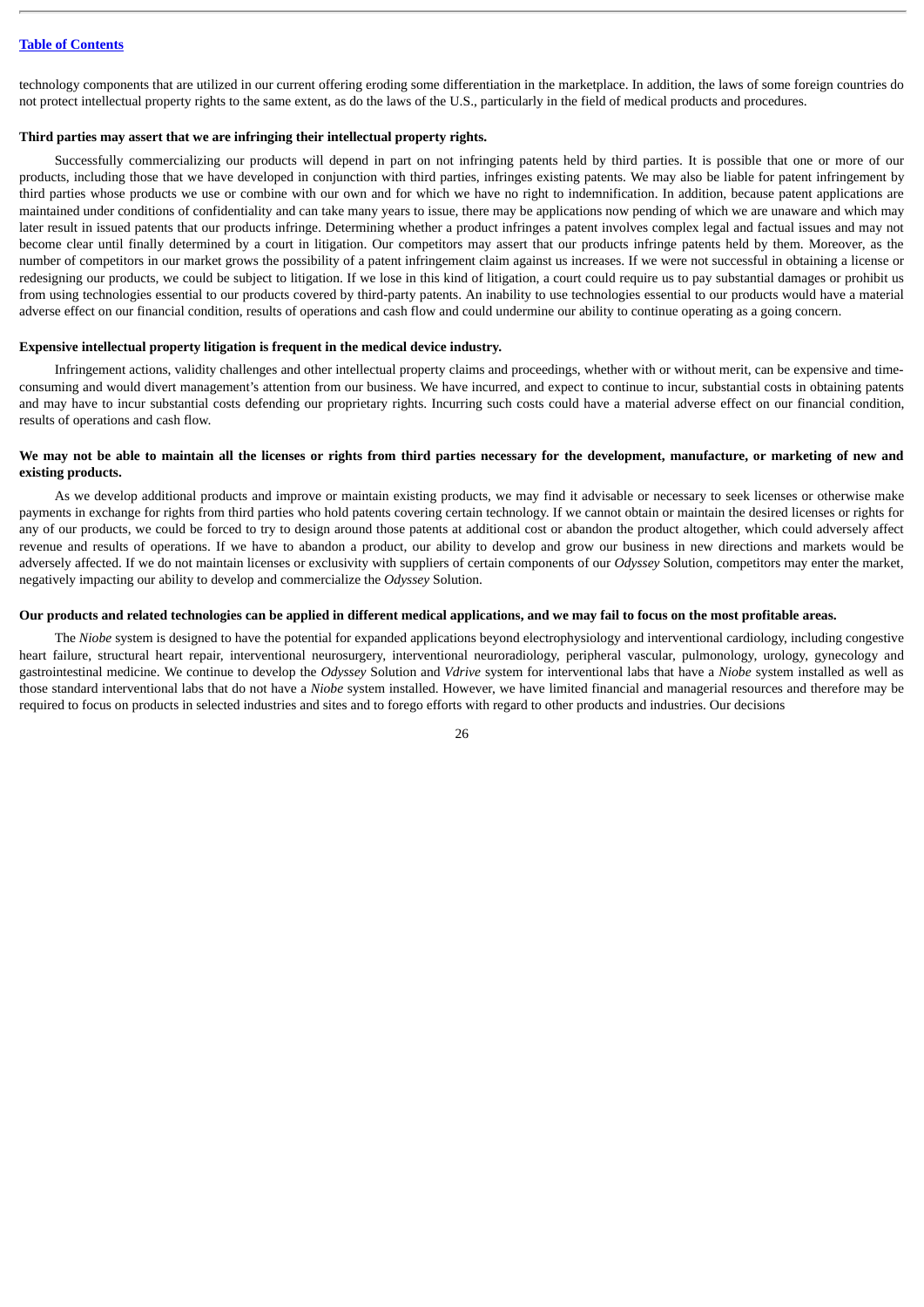may not produce viable commercial products and may divert our resources from more profitable market opportunities. Moreover, we may devote resources to developing products in these additional areas but may be unable to justify the value proposition or otherwise develop a commercial market for products we develop in these areas, if any. In that case, the return on investment in these additional areas may be limited, which could negatively affect our results of operations.

# **We may be subject to damages resulting from claims that our employees or we have wrongfully used or disclosed alleged trade secrets of their former employers.**

Many of our employees were previously employed at hospitals, universities or other medical device companies, including our competitors or potential competitors. We could in the future be subject to claims that these employees or we have used or disclosed trade secrets or other proprietary information of their former employers. Litigation may be necessary to defend against these claims. If we fail in defending such claims, in addition to paying monetary damages, we may lose valuable intellectual property rights or personnel. Even if we are successful in defending against these claims, litigation could result in substantial costs and be a distraction to management. Incurring such costs could have a material adverse effect on our financial condition, results of operations and cash flow.

# **If we or the parties in our strategic alliances fail to obtain or maintain necessary FDA clearances or approvals for our medical device products, or if such clearances or approvals are delayed, we will be unable to continue to commercially distribute and market our products.**

Our products are medical devices that are subject to extensive regulation in the U.S. and in foreign countries where we do business. Unless an exemption applies, each medical device that we wish to market in the U.S. must be designated as Class I, exempt from premarket approval or notification, or first receive either a 510(k) clearance or a pre-market approval, or PMA, from the U.S. FDA pursuant to the Federal Food, Drug, and Cosmetic Act, or FD&C Act. The FDA's 510(k) clearance process usually takes from four to 12 months, but it can take longer. The process of obtaining PMA approval is much more costly, lengthy, and uncertain, generally taking from one to three years or even longer. Although we have 510(k) clearance for many of our products, including disposable interventional devices, and we are able to market these products commercially in the U.S., our business model relies significantly on revenue from disposable interventional devices, some of which may not achieve FDA clearance or approval. We cannot assure you that any of our devices will not be required to undergo the lengthier and more burdensome PMA process. We cannot commercially market any disposable interventional devices in the U.S. until the necessary clearances or approvals from the FDA have been received. In addition, we are working with third parties to co-develop disposable products. In some cases, these companies are responsible for obtaining appropriate regulatory clearance or approval to market these disposable devices. If these clearances or approvals are not received or are substantially delayed or if we are not able to offer a sufficient array of approved disposable interventional devices, we may not be able to successfully market our system to as many institutions as we currently expect, which could have a material adverse impact on our financial condition, results of operations and cash flow.

Furthermore, obtaining 510(k) clearances, PMAs or PMA supplement approvals, from the FDA could result in unexpected and significant costs for us and consume management's time and other resources. The FDA could ask us to supplement our submissions, collect non-clinical data, conduct clinical trials or engage in other time-consuming actions, or it could simply deny our applications. In addition, even if we obtain a 510(k) clearance or PMA or PMA supplement approval, the clearance or approval could be revoked or other restrictions imposed if post-market data demonstrates safety issues or lack of effectiveness. We cannot predict with certainty how, or when, the FDA will act on our marketing applications. If we are unable to obtain the necessary regulatory approvals, our financial condition and cash flow may be adversely affected. Also, a failure to obtain approvals may limit our ability to grow domestically and internationally.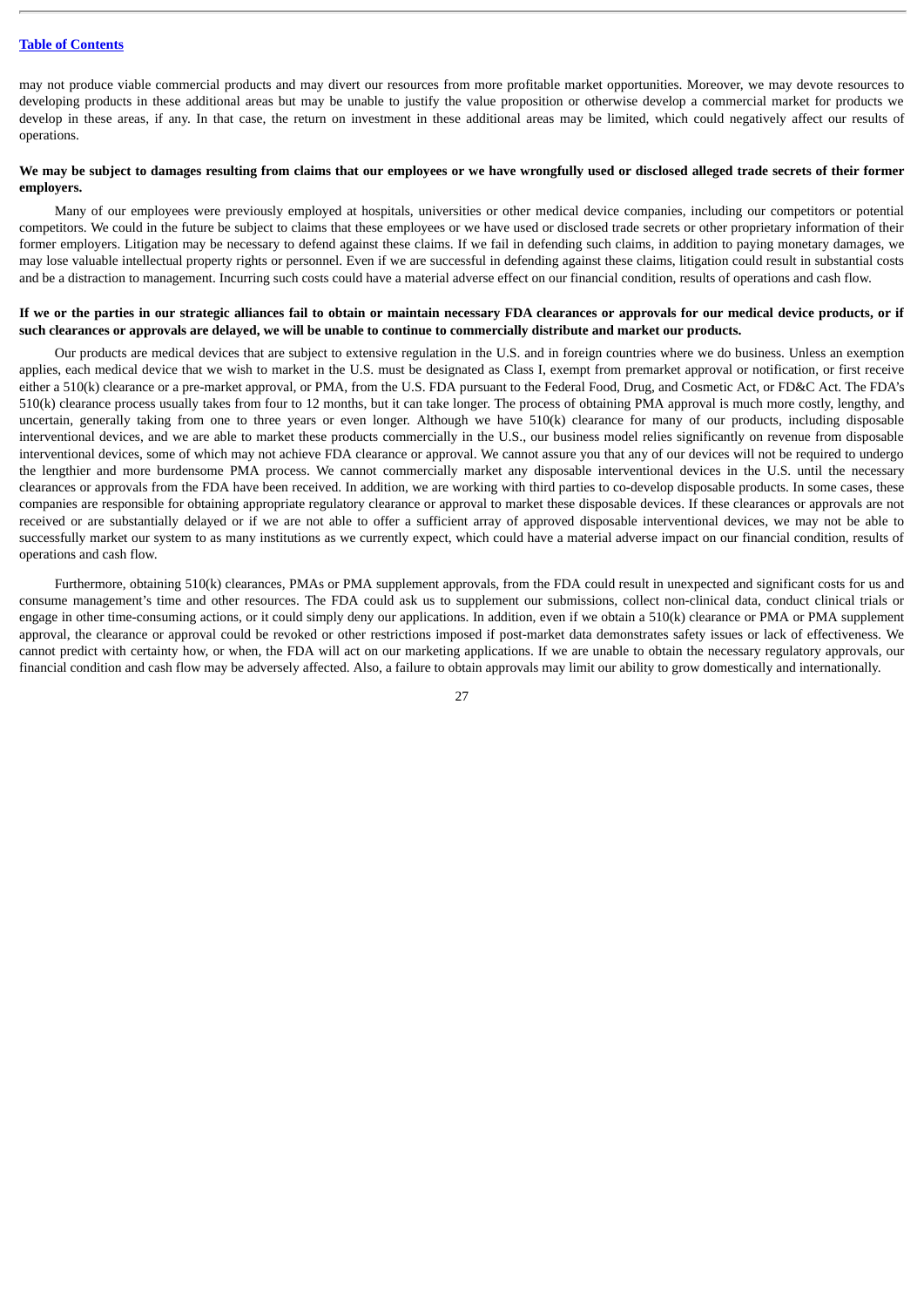# **If our strategic alliances elect not to or we fail to obtain regulatory approvals in other countries for products under development, we will not be able to commercialize these products in those countries.**

In order to market our products outside of the U.S., we and our strategic alliances or distributors must establish and comply with numerous and varying regulatory requirements of other countries regarding safety and efficacy. Approval procedures vary among countries and can involve additional product testing and additional administrative review periods. The time required to obtain approval in other countries might differ from that required to obtain FDA approval. The regulatory approval process in other countries may include all of the risks detailed above regarding FDA approval in the U.S. Regulatory approval in one country does not ensure regulatory approval in another, but a failure or delay in obtaining regulatory approval in one country may negatively impact the regulatory process in others. Failure to obtain regulatory approval in other countries or any delay or setback in obtaining such approval could have the same adverse effects described above regarding FDA approval in the U.S. In addition, we are relying on our strategic alliances in some instances to assist us in this regulatory approval process in countries outside the U.S. and Europe, for example, in Japan.

# **We may fail to comply with continuing regulatory requirements of the FDA and other authorities and become subject to enforcement action, which may include substantial penalties.**

Even after product clearance or approval, we must comply with continuing regulation by the FDA and other authorities, including the FDA's Quality System Regulation, or QSR, requirements, labeling and promotional requirements and medical device adverse event and other reporting requirements. Any failure to comply with continuing regulation by the FDA or other authorities could result in enforcement action that may include suspension or withdrawal of regulatory approvals, recalling products, ceasing product manufacture and/or marketing, seizure and detention of products, paying significant fines and penalties, criminal prosecution and similar actions that could limit product sales, delay product shipment and harm our profitability. Congress could amend the FD&C Act, and the FDA could modify its regulations promulgated under this law in a way to make ongoing regulatory compliance more burdensome and difficult.

Additionally, any modification to an FDA 510(k)-cleared device that could significantly affect its safety or effectiveness, or that would constitute a major change in its intended use, requires a new 510(k) clearance. Modifications to a PMA approved device or its labeling may require either a new PMA or PMA supplement approval, which could be a costly and lengthy process. In addition, if we are unable to obtain on-label approval for key applications, we may face product market adoption barriers that we cannot overcome. In the future, we may modify our products after they have received clearance or approval, and we may determine that new clearance or approval is unnecessary. We cannot assure you that the FDA would agree with any of our decisions not to seek new clearance or approval. If the FDA requires us to seek clearance or approval for any modification, we could be subject to enforcement sanctions and we also may be required to cease marketing or recall the modified product until we obtain FDA clearance or approval which could also limit product sales, delay product shipment and harm our profitability.

In many foreign countries in which we market our products, we are subject to regulations affecting, among other things, product standards, packaging requirements, labeling requirements, import restrictions, tariff regulations, duties and tax requirements. Many of these regulations are similar to those of the FDA or other U.S. regulations. In addition, in many countries the national health or social security organizations require our products to be qualified before procedures performed using our products become eligible for reimbursement. Failure to receive or delays in the receipt of, relevant foreign qualifications could have a material adverse effect on our business, financial condition and results of operations. Due to the movement toward harmonization of standards in the European Union, we expect a changing regulatory environment in Europe characterized by a shift from a country-by-country regulatory system to a European Union-wide single regulatory system. We cannot predict the timing of this harmonization and its effect on us. Adapting our business to changing regulatory systems could have a material adverse effect on our business, financial condition, and results of operations. If we fail to comply with applicable foreign regulatory requirements, we may be subject to fines, suspension, or withdrawal of regulatory approvals, product recalls, seizure of products, operating restrictions and criminal prosecution.

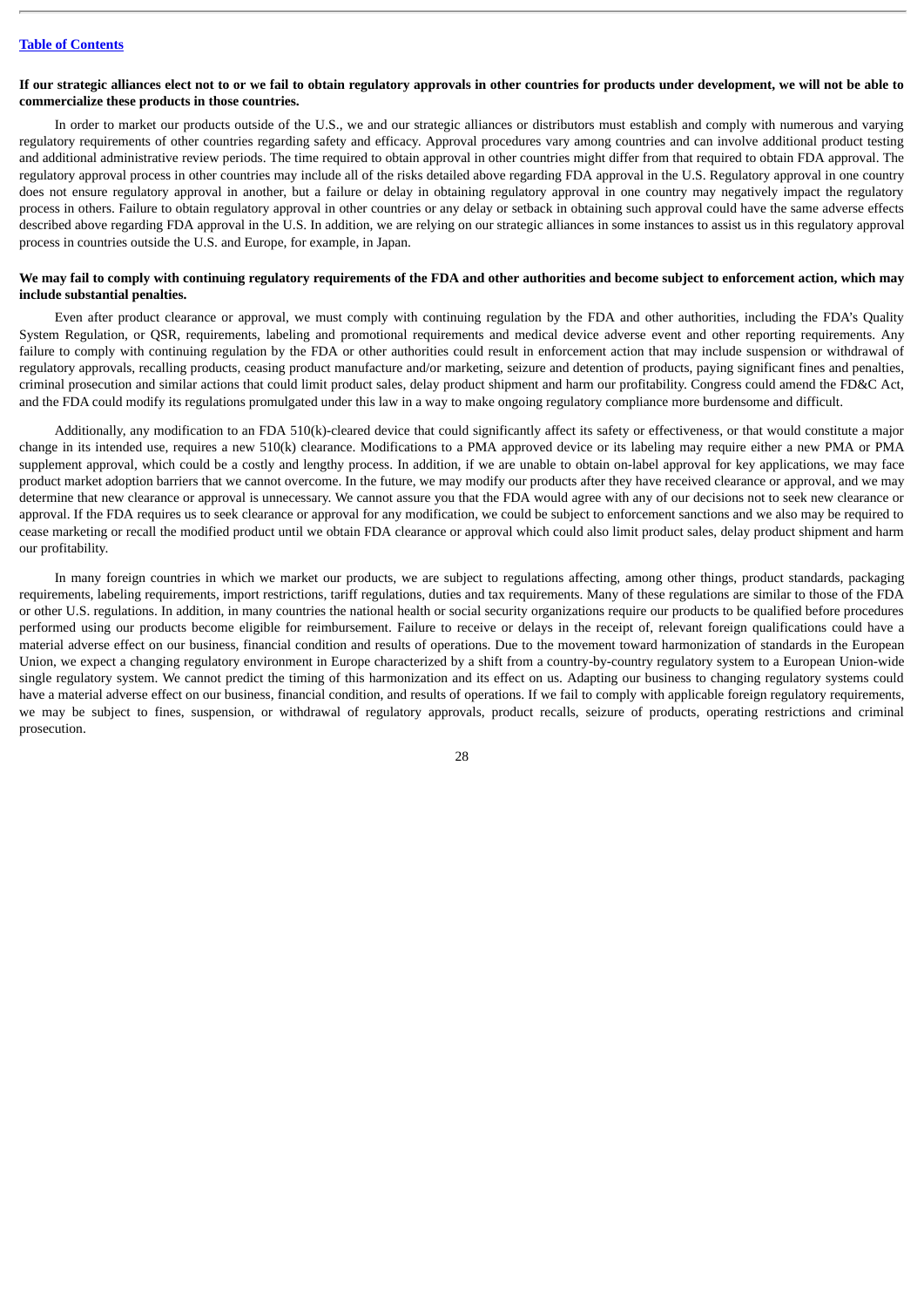In addition, we are subject to the U.S. Foreign Corrupt Practices Act, anti-bribery, antitrust and anti-competition laws, and similar laws in foreign countries. Any violation of these laws by our distributors or agents or by us could create a substantial liability for us and also cause a loss of reputation in the market. From time to time, we may face audits or investigations by one or more government agencies, compliance with which could be costly and time-consuming, and could divert our management and key personnel from our business operations. An adverse outcome under any such investigation or audit could subject us to fines or other penalties, which could adversely affect our business and financial results.

#### **Our suppliers, subcontractors, or we may fail to comply with the FDA quality system regulation.**

Our manufacturing processes must comply with the FDA's quality system regulation, or QSR, which covers the methods and documentation of the design, testing, production, control, quality assurance, labeling, packaging and shipping of our products. The FDA enforces the QSR through inspections. We cannot assure you that we or our suppliers or subcontractors would pass such an inspection. If we or our suppliers or subcontractors fail to remain in compliance with the FDA or EN 13485:2003 standards, we or they may be required to cease all or part of our operations for some period of time until we or they can demonstrate that appropriate steps have been taken to comply with such standards or face other enforcement action, such as a public warning letter. We cannot be certain that our facilities or those of our suppliers or subcontractors will comply with the FDA or EN 13485:2003 standards in future audits by regulatory authorities. Failure to pass such an inspection could force a shutdown of manufacturing operations, a recall of our products or the imposition of other enforcement sanctions, which would significantly harm our revenue and profitability. Further, we cannot assure you that our key component suppliers are or will continue to be in compliance with applicable regulatory requirements and quality standards and will not encounter any manufacturing difficulties. Any failure to comply with the FDA's QSR or EN 13485:2003 by us or our suppliers could significantly harm our available inventory and product sales. Further, any failure to comply with FDA's QSR by us or our suppliers could result in FDA refusing requests for and/or delays in 510(k) clearance or PMA approval of new products.

# **Software errors or other defects may be discovered in our products.**

Our products incorporate many components, including sophisticated computer software. Complex software frequently contains errors, especially when first introduced. Because our products are designed to be used to perform complex interventional procedures, we expect that physicians and hospitals will have an increased sensitivity to the potential for software defects. We cannot assure you that our software or other components will not experience errors or performance problems in the future. If we experience software errors or performance problems, we would likely also experience:

- loss of revenue:
- delay in market acceptance of our products;
- damage to our reputation;
- additional regulatory filings;
- product recalls;
- increased service or warranty costs; and/or
- product liability claims relating to the software defects.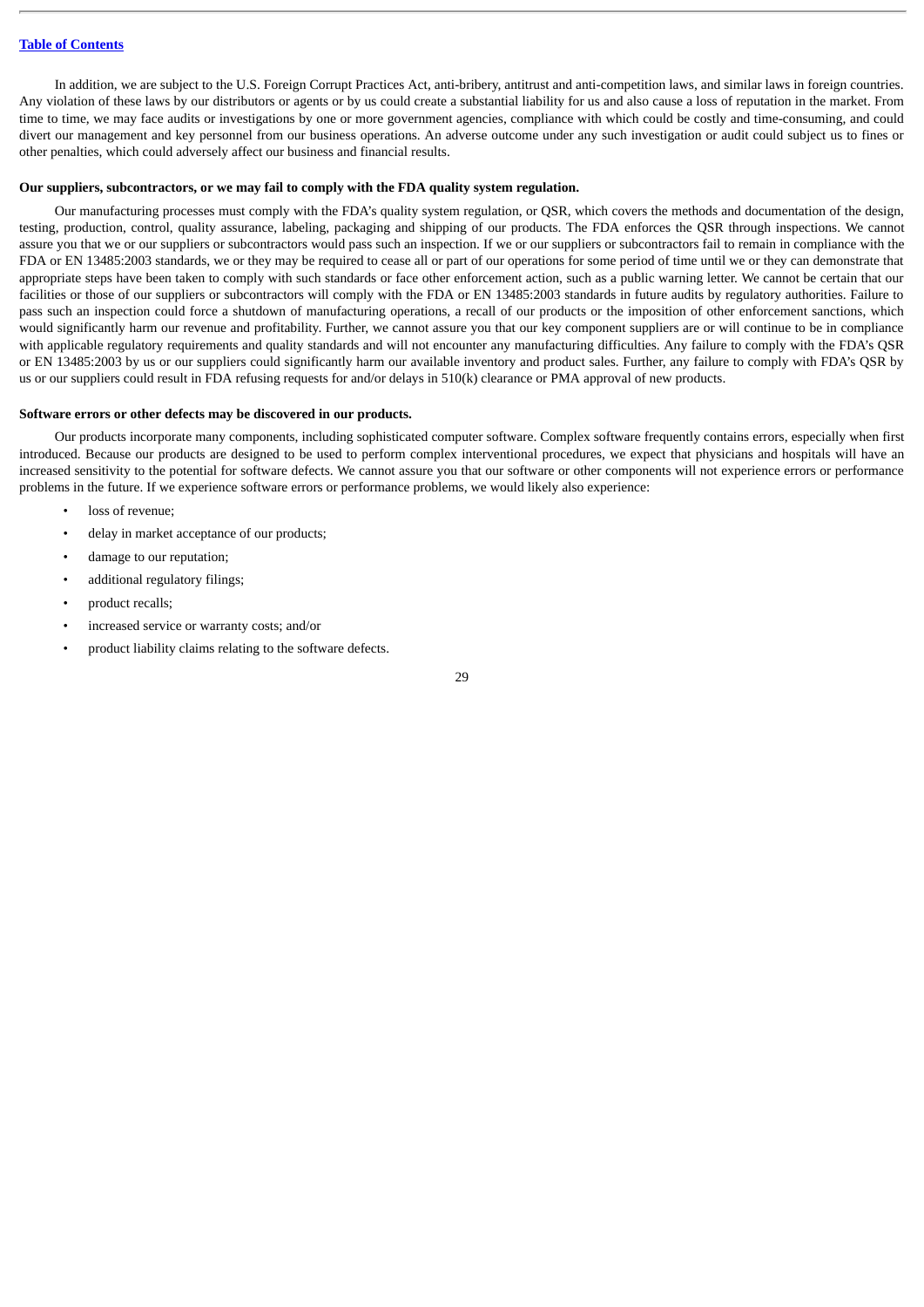# **If we fail to comply with health care regulations, we could face substantial penalties and our business, operations and financial condition could be adversely affected.**

While we do not control referrals of health care services or bill directly to Medicare, Medicaid or other third-party payors, many health care laws and regulations apply to our business. We are subject to health care fraud and patient privacy regulation by the federal government, the states in which we conduct our business, and internationally. The regulations that may affect our ability to operate include:

- the federal healthcare program Anti-Kickback Law, which prohibits, among other things, persons from soliciting, receiving or providing remuneration, directly or indirectly, to induce either the referral of an individual, for an item or service or the purchasing or ordering of a good or service, for which payment may be made under federal health care programs such as the Medicare and Medicaid programs;
- federal false claims laws which prohibit, among other things, individuals or entities from knowingly presenting, or causing to be presented, claims for payment from Medicare, Medicaid, or other third-party payors that are false or fraudulent, and which may apply to entities like us if we provide coding and billing advice to customers;
- the federal Health Insurance Portability and Accountability Act of 1996, or HIPAA, which prohibits executing a scheme to defraud any health care benefit program or making false statements relating to health care matters and which also imposes certain requirements relating to the privacy, security and transmission of individually identifiable health information; and the applicable Privacy and Security Standards of HITECH, the Health Information Technology for Economic and Clinical Health Act, which is Title XIII of the American Recovery and Reinvestment Act;
- state law equivalents of each of the above federal laws, such as anti-kickback and false claims laws which may apply to items or services reimbursed by any third-party payor, including commercial insurers, and state laws governing the privacy of health information in certain circumstances, many of which differ from each other in significant ways and often are not preempted by HIPAA, thus complicating compliance efforts;
- federal self-referral laws, such as the Stark Anti-Referral Law, which prohibits a physician from making a referral to a provider of certain health services with which the physician or the physician's family member has a financial interest;
- federal and state Sunshine laws, which require manufacturers of certain medical devices to collect and report information on payments or transfers of value to physicians and teaching hospitals, as well as investment interests held by physicians and their immediate family members; and
- regulations pertaining to receipt of CE mark for our products marketed outside of the United States and submission to periodic regulatory audits in order to maintain these regulatory approvals.

If our operations are found to be in violation of any of the laws described above or any other governmental laws or regulations that apply to us, we may be subject to penalties, including civil and criminal penalties, damages, fines, loss of reimbursement for our products under federal or state government health programs such as Medicare and Medicaid and the curtailment or restructuring of our operations. Any penalties, damages, fines, curtailment, or restructuring of our operations could adversely affect our ability to operate our business and our financial results. The risk of our being found in violation of these laws is increased by the fact that many of them have not been fully interpreted by the regulatory authorities or the courts, and their provisions are open to a variety of interpretations. Any action against us for violation of these laws, even if we successfully defend against it, could cause us to incur significant legal expense and divert our management's attention from the operation of our business. Moreover, to achieve compliance with applicable federal and state privacy, security, and electronic transaction laws, we may be required to modify our operations with respect to the handling of patient information. Implementing these modifications may prove costly. At this time, we are not able to determine the full consequences to us, including the total cost of compliance, of these various federal and state laws.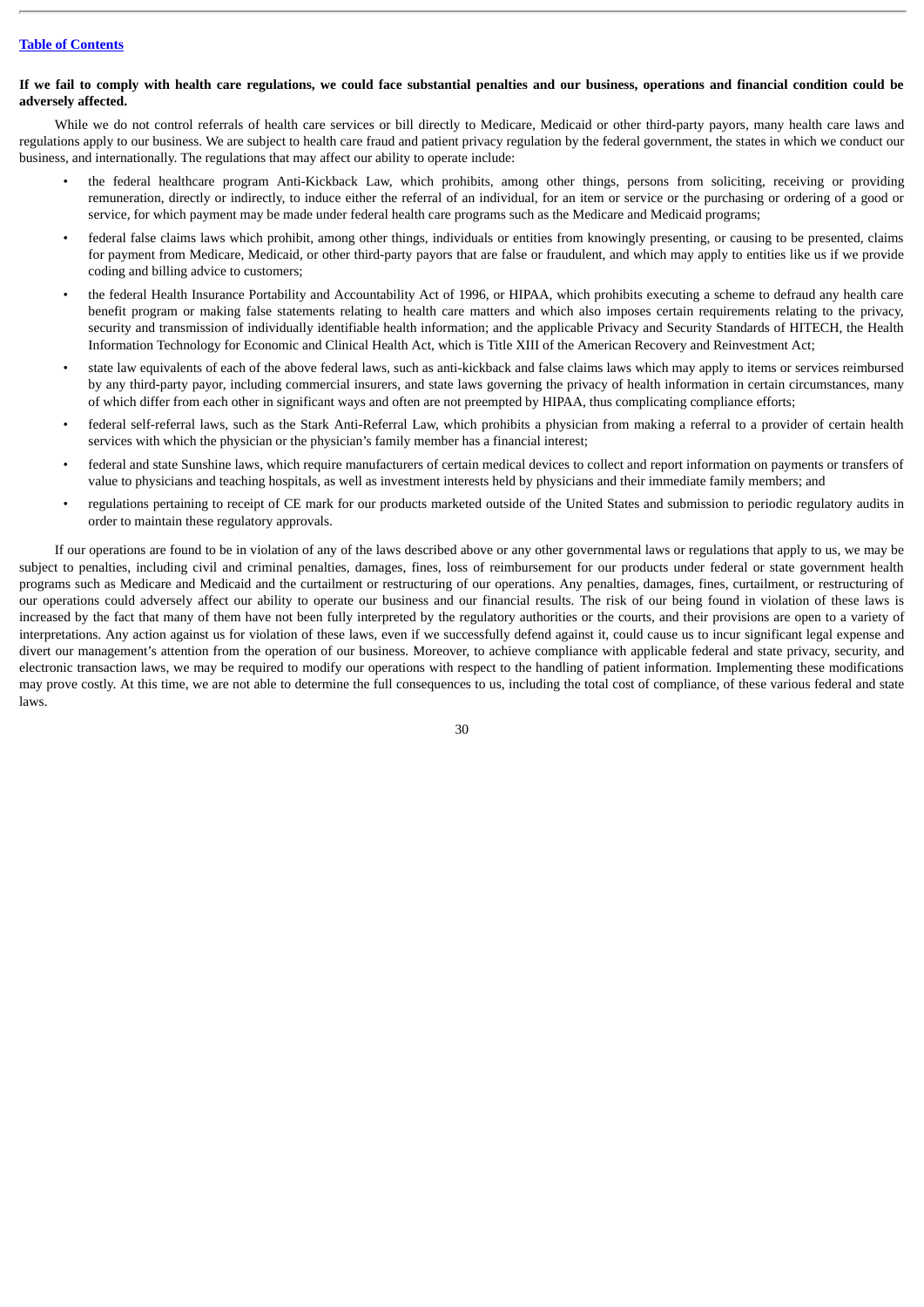#### **Healthcare policy changes, including legislation enacted in 2010, may have a material adverse effect on us.**

In response to perceived increases in health care costs in recent years, there have been and continue to be proposals by the Obama administration, members of Congress, state governments, regulators and third-party payors to control these costs and, more generally, to reform the U.S. healthcare system.

In March 2010, the President signed into law the Patient Protection and Affordable Care Act (PPACA). Among other things, the law imposes a tax on medical device manufacturers and producers equal to 2.3% of the sales price for all sales beginning January 1, 2013. This excise tax applies to the majority of our products sold within the United States. We expect that the PPACA could have a material adverse effect on our industry generally and our ability to successfully commercialize our products or could limit or eliminate our spending on certain development projects.

On August 2, 2011, the President signed into law the Budget Control Act of 2011, which created the Joint Select Committee on Deficit Reduction to recommend proposals in spending reductions to Congress. The Joint Select Committee was charged with identifying a reduction of at least \$1.2 trillion for the years 2013 through 2021. The Committee did not achieve this target by the imposed deadline, triggering the legislation's automatic reduction to several government programs. Included in the automatic reduction are aggregate reductions to Medicare payments to providers of up to 2% per fiscal year, starting in 2013.

The taxes imposed by the PPACA, the expansion in the government's role in the U.S. healthcare industry, and other healthcare reform measures at the federal and state level that may be adopted in the future could have a material, negative impact on our results of operations and our cash flows.

# **The application of state certificate of need regulations and compliance by our customers with federal and state licensing or other international requirements could substantially limit our ability to sell our products and grow our business.**

Some states require health care providers to obtain a certificate of need or similar regulatory approval prior to the acquisition of high-cost capital items such as our *Niobe* ES system, *Odyssey* Solution, or *Vdrive* system. In many cases, a limited number of these certificates are available. As a result of this limited availability, hospitals and other health care providers may be unable to obtain a certificate of need for the purchase of our systems. Further, our sales and installation cycle for the *Niobe* ES system is typically longer in certificate of need states due to the time it takes our customers to obtain the required approvals. In addition, our customers must meet various federal and state regulatory and/or accreditation requirements in order to receive payments from governmentsponsored health care programs such as Medicare and Medicaid, receive full reimbursement from third party payors, and maintain their customers. Our international customers may be required to meet similar or other requirements. Any lapse by our customers in maintaining appropriate licensure, certification or accreditation, or the failure of our customers to satisfy the other necessary requirements under government-sponsored health care programs or other requirements could cause our sales to decline.

# **Hospitals or physicians may be unable to obtain reimbursement from third-party payors for procedures using the** *Niobe* **or** *Vdrive* **systems, or reimbursement for procedures may be insufficient to recoup the costs of purchasing our products.**

We expect that U.S. hospitals will continue to bill various third-party payors, such as Medicare, Medicaid and other government programs and private insurance plans, for procedures performed with our products, including the costs of the disposable interventional devices used in these procedures. If in the future our disposable interventional devices do not fall within U.S. reimbursement categories and our procedures are not reimbursed, or if the reimbursement is insufficient to cover the costs of purchasing our system and related disposable interventional devices, the adoption of our systems and products would be significantly slowed or halted, and we may be unable to generate sufficient sales to support our business. Our success in international markets also depends upon the eligibility of our products for reimbursement through government-sponsored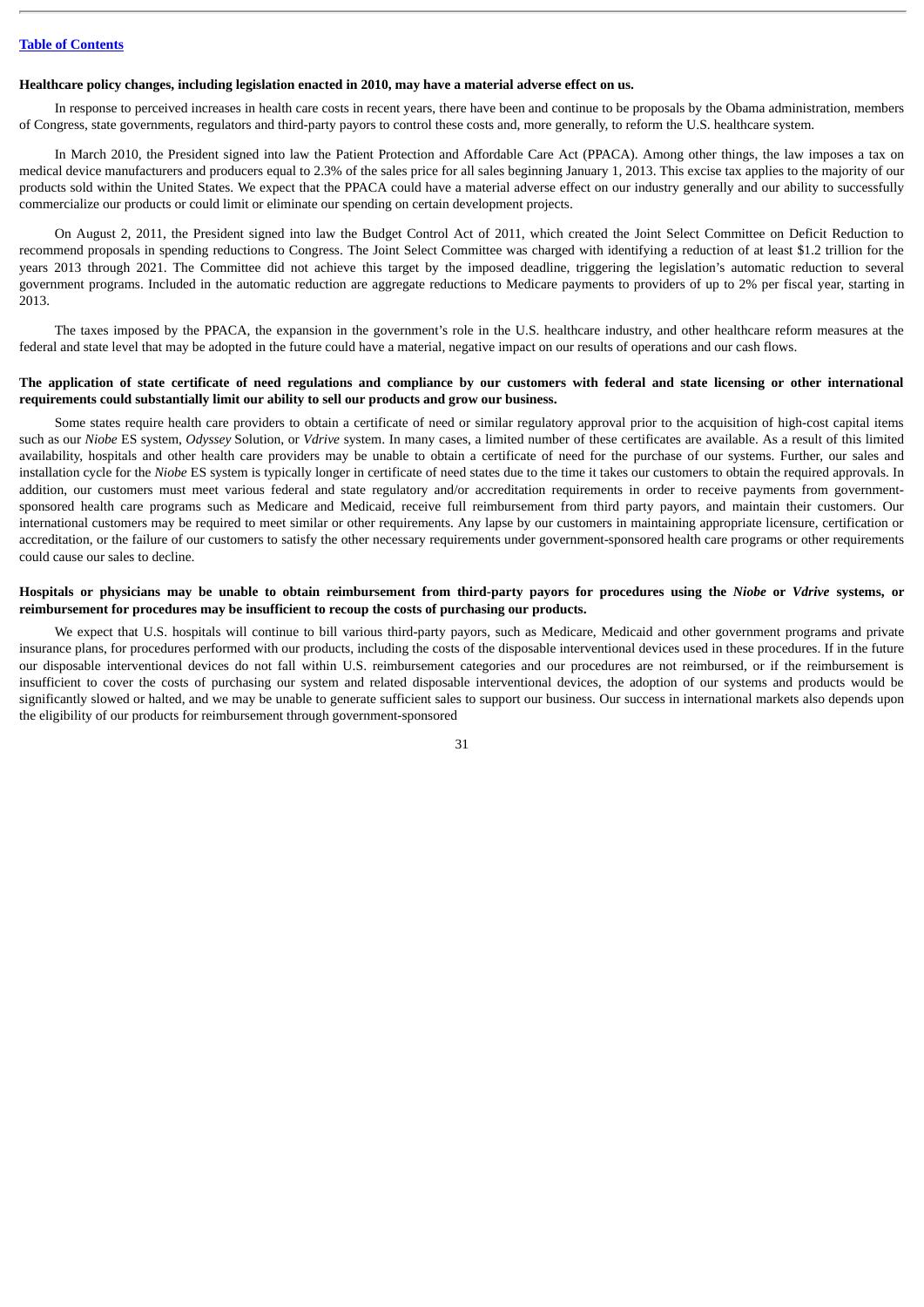health care payment systems and third-party payors. In both the U.S. and foreign markets, health care cost-containment efforts are prevalent and are expected to continue. These efforts could reduce levels of reimbursement available for procedures involving our products and, therefore, reduce overall demand for our products as well. A failure to generate sufficient sales could have a material adverse impact on our financial condition, results of operations and cash flow.

# **Our growth will place a significant strain on our resources, and if we fail to manage our growth, our ability to develop, market, and sell our products will be harmed.**

Our business plan contemplates a period of substantial growth and business activity. This growth and activity will likely result in new and increased responsibilities for management personnel and place significant strain upon our operating and financial systems and resources. To accommodate our growth and compete effectively, we will be required to improve our information systems, create additional procedures and controls and expand, train, motivate and manage our work force. We cannot be certain that our personnel, systems, procedures, and controls will be adequate to support our future operations. Any failure to effectively manage our growth could impede our ability to successfully develop market and sell our products.

# **We face currency and other risks associated with international operations.**

We intend to continue to devote significant efforts to marketing our systems and products outside of the U.S. This strategy will expose us to numerous risks associated with international operations, which could adversely affect our results of operations and financial condition, including the following:

- currency fluctuations that could impact the demand for our products or result in currency exchange losses;
- export restrictions, tariff and trade regulations and foreign tax laws;
- customs duties, export quotas or other trade restrictions;
- economic and political instability; and
- shipping delays.

In addition, contracts may be difficult to enforce and receivables difficult to collect through a foreign country's legal system.

#### **Our continuing ability to use Form S-3 may be limited.**

As of the date of the filing of this Form 10-K, our public float is below \$75 million. As a result, we are limited in our ability to file new shelf registration statements on SEC Form S-3 and/or to fully use the remaining capacity on our existing registration statements on SEC Form S-3. We have relied significantly on shelf registration statements on SEC Form S-3 for many of our financings in recent years, so any such limitations may harm our ability to raise the capital we need. In addition, if we are unable to remain compliant with our bank financing covenants, or if we are not able to timely file and make effective registration statements prior to the dates required under the federal securities laws, we would be ineligible to use Form S-3 for a 12-month period. Under those circumstances, until we are again eligible to use Form S-3, we would be required to use a registration statement on Form S-1 to register securities with the SEC or issue such securities in a private placement, which could increase the cost of raising capital.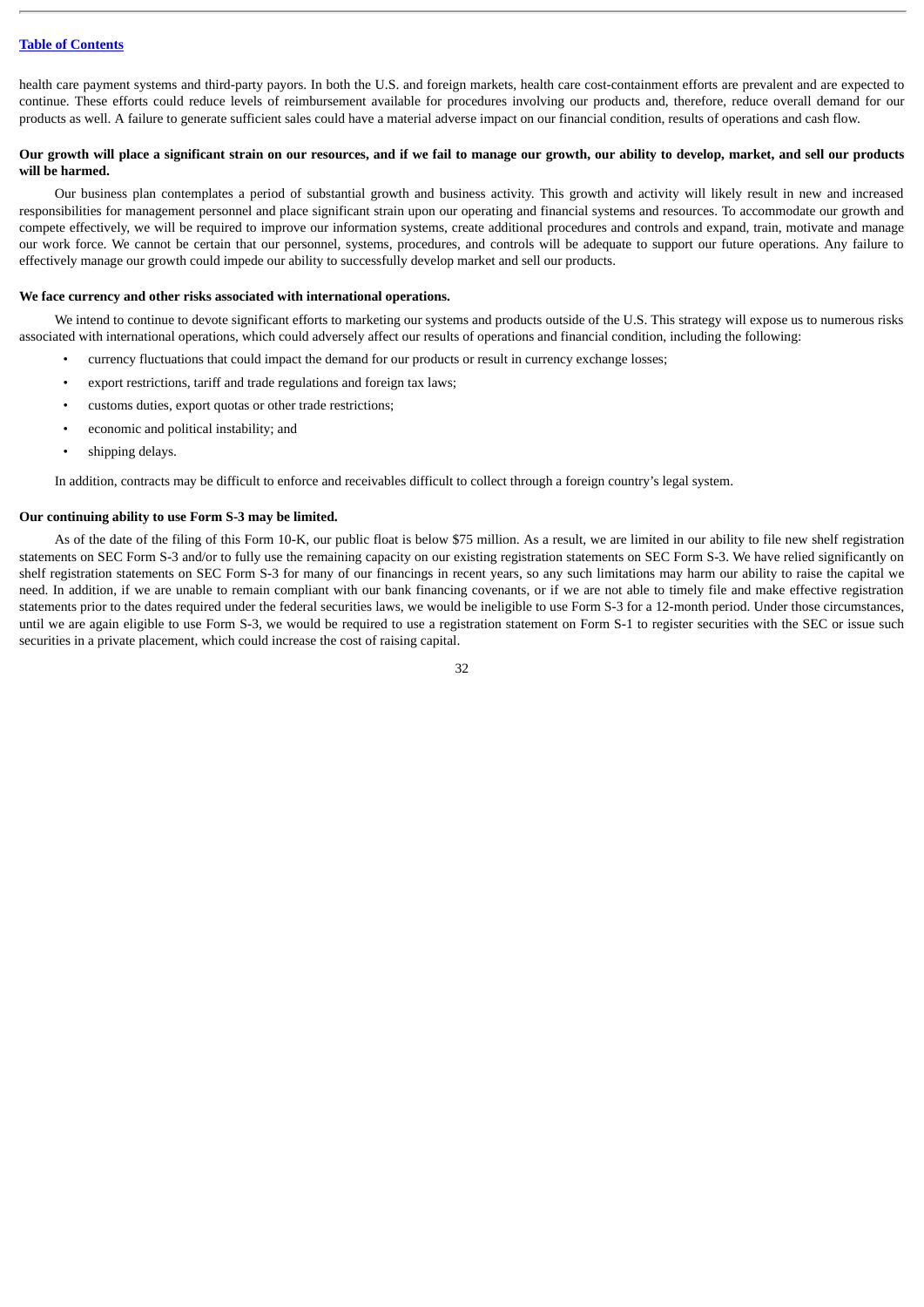#### **Risks Related To Our Common Stock**

# **If we fail to continue to meet all applicable NASDAQ Capital Market requirements and NASDAQ determines to delist our common stock, the delisting could adversely affect the market liquidity of our common stock, which would impair the value of your investment and ultimately harm our business by limiting our access to equity markets for capital raising.**

Our common stock is currently listed on the NASDAQ Capital Market. In order to maintain that listing, we must satisfy minimum financial and other listing requirements, including the requirement to maintain a market value of listed securities of at least \$35 million. During the fourth quarter 2014, our market value of listed securities occasionally dropped below \$35 million. If we fail to maintain a market value of listed securities of at least \$35 million for 30 consecutive business days, we expect to receive notice from the NASDAQ Listing Qualifications Department notifying us that our common stock is subject to delisting unless we are able to demonstrate compliance with the market value of listed securities requirement during the applicable grace periods. We may be unable to demonstrate such compliance in a timely manner. It is also possible that we would otherwise fail to satisfy another NASDAQ requirement for the continued listing of our common stock. If we fail to continue to meet all applicable NASDAQ Capital Market requirements in the future and NASDAQ determines to delist our common stock, the delisting could adversely affect the market liquidity of our common stock, which would adversely affect our ability to obtain financing for the continuation of our operations, as a result, harming our business. This delisting could also impair the value of your investment.

# **Our principal stockholders continue to own a large percentage of our voting stock, and they have the ability to substantially influence matters requiring stockholder approval.**

Certain of our directors and individuals or entities affiliated with them as well as other principal stockholders beneficially own or control a substantial percentage of the outstanding shares of our common stock. Moreover, as a result of the issuance of warrants to certain institutional investors, certain of our directors and their affiliated funds have the ability to obtain a substantial portion of our common stock. Accordingly, these stockholders acting as a group, will have substantial influence over the outcome of corporate actions requiring stockholder approval, including the election of directors, any merger, consolidation or sale of all or substantially all of our assets or any other significant corporate transaction. These stockholders may also delay or prevent a change of control, even if such a change of control would benefit our other stockholders. This significant concentration of stock ownership may adversely affect the trading price of our common stock due to investors' perception that conflicts of interest may exist or arise.

#### **Future issuances of our securities could dilute current stockholders' ownership.**

We have outstanding warrants to purchase 2.2 million shares of the Company's common stock at a weighted average exercise price of \$6.12, with prices ranging from \$1.55 to \$42.50. A significant number of shares of our common stock are subject to stock options and stock appreciation rights, and we may request the ability to issue additional such securities to our employees. We may also decide to raise additional funds through public or private debt or equity financing to fund our operations. While we cannot predict the effect, if any, that future exercises of warrants or future sales of debt, our common stock, other equity securities or securities convertible into our common stock or other equity securities or the availability of any of the foregoing for future sale, will have on the market price of our common stock, it is likely that sales of substantial amounts of our common stock (including shares issued upon the exercise of warrants, stock options, stock appreciation rights or the conversion of any convertible securities outstanding now or in the future), or the perception that such sales could occur, will adversely affect prevailing market prices for our common stock.

#### **We have never paid dividends on our capital stock, and we do not anticipate paying any cash dividends in the foreseeable future.**

We have paid no cash dividends on any of our classes of capital stock to date and we currently intend to retain our future earnings to fund the development and growth of our business. In addition, the terms of our loan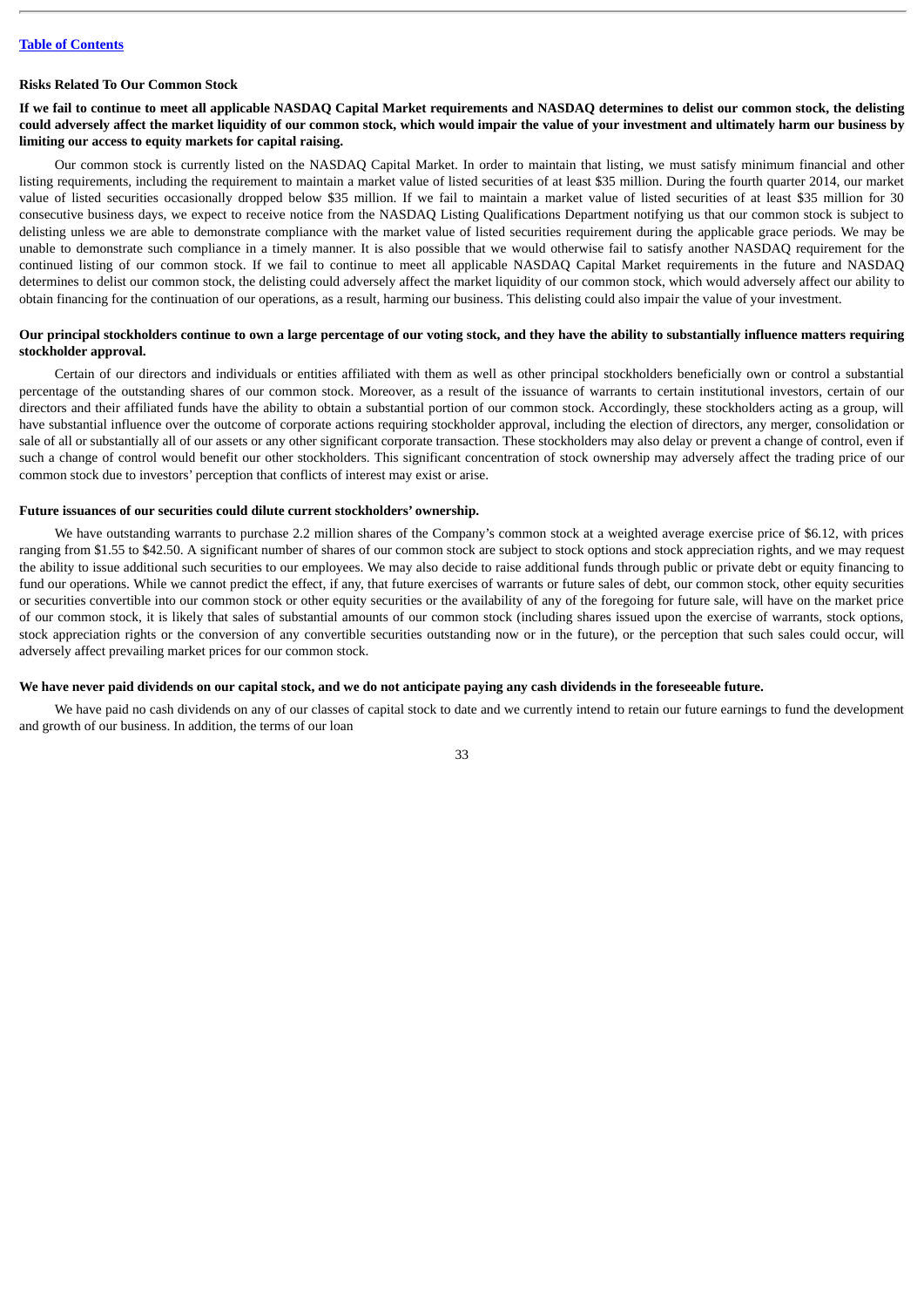agreement prohibit us from declaring dividends without the prior consent of our lender. As a result, capital appreciation, if any, of our common stock will be an investor's sole source of gain for the foreseeable future.

# **Our certificate of incorporation and bylaws, Delaware law and one of our alliance agreements contain provisions that could discourage a takeover.**

Our certificate of incorporation and bylaws and Delaware law contain provisions that might enable our management to resist a takeover. These provisions may:

- discourage, delay or prevent a change in the control of our company or a change in our management;
- adversely affect the voting power of holders of common stock; and
- limit the price that investors might be willing to pay in the future for shares of our common stock.

In addition, our alliance agreement with Biosense Webster and our debt agreement with Healthcare Royalty Partners II, L.P. contain provisions that may similarly discourage a takeover and negatively affect our share price as described above.

#### **Evolving regulation of corporate governance and public disclosure may result in additional expenses and continuing uncertainty.**

Changing laws, regulations and standards relating to corporate governance and public disclosure, including the new SEC regulations such as the Dodd-Frank Wall Street Reform and Consumer Protection Act, and NASDAQ Capital Market rules have in the past created uncertainty for public companies. We continue to evaluate and monitor developments with respect to new and proposed rules and cannot predict or estimate the amount of the additional compliance costs we may incur or the timing of such costs. These new or changed laws, regulations and standards are subject to varying interpretations, in many cases due to their lack of specificity, and as a result, their application in practice may evolve over time as new guidance is provided by courts and regulatory and governing bodies. This could result in uncertainty regarding compliance matters and higher costs necessitated by ongoing revisions to disclosure and governance practices. Maintaining appropriate standards of corporate governance and public disclosure may result in increased general and administrative expense and a diversion of management time and attention from revenue-generating activities to compliance activities. In addition, if we fail to comply with new or changed laws, regulations and standards, regulatory authorities may initiate legal proceedings against us and our business and reputation may be harmed.

#### **Our future operating results may be below securities analysts' or investors' expectations, which could cause our stock price to decline.**

The revenue and income potential of our products and our business model are unproven, and we may be unable to generate significant revenue or grow at the rate expected by securities analysts or investors. In addition, our costs may be higher than we, securities analysts, or investors expect. If we fail to generate sufficient revenue or our costs are higher than we expect, our results of operations will suffer, which in turn could cause our stock price to decline. Our results of operations will depend upon numerous factors, including:

- demand for our products;
- the performance of third-party contract manufacturers and component suppliers;
- our ability to develop sales and marketing capabilities;
- the success of our alliances with Siemens, Philips and Biosense Webster and others;
- our ability to develop, introduce and market new or enhanced versions of our products on a timely basis;
- our ability to obtain regulatory clearances or approvals for our new products; and
- our ability to obtain and protect proprietary rights.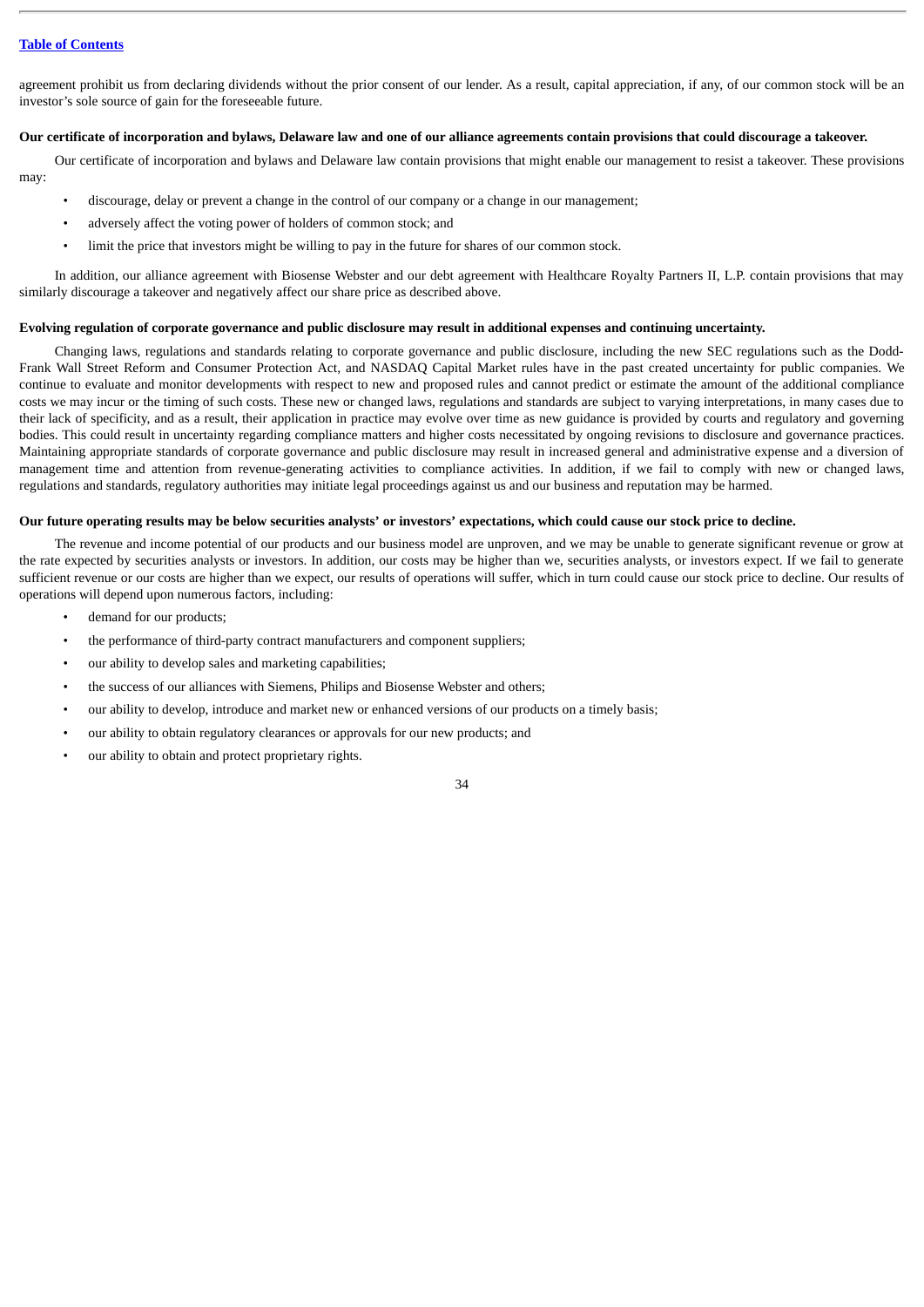Our operating results in any particular period may not be a reliable indication of our future performance. In some future quarters, our operating results may be below the expectations of securities analysts or investors. If this occurs the price of our common stock will likely decline.

# **We expect that the price of our common stock could fluctuate substantially, possibly resulting in class action securities litigation.**

Our common stock is traded on the NASDAQ Capital Market and trading volume may be limited or sporadic. The market price of our common stock has experienced, and may continue to experience, substantial volatility. During 2014, our common stock traded between \$1.32 and \$6.34 per share, on trading volume ranging from approximately 3,400 to 5.1 million shares per day. The market price of our common stock will be affected by a number of factors, including:

- actual or anticipated variations in our results of operations or those of our competitors;
- the receipt or denial of regulatory approvals;
- announcements of new products, technological innovations or product advancements by us or our competitors;
- developments with respect to patents and other intellectual property rights;
- changes in earnings estimates or recommendations by securities analysts or our failure to achieve analyst earnings estimates;
- developments in our industry; and
- participants in the market for our common stock may take short positions with respect to our common stock.

These factors, as well as general economic, credit, political and market conditions, may materially adversely affect the market price of our common stock. As with the stock of many other public companies, the market price of our common stock has been particularly volatile during the recent period of upheaval in the capital markets and world economy. This excessive volatility may continue for an extended period of time following the filing date of this report. Furthermore, the stock prices of many companies in the medical device industry have experienced wide fluctuations that have often been unrelated to the operating performance of these companies. Volatility in the price of our common stock on the NASDAQ Capital Market may depress the trading price of our common stock, which could, among other things, allow a potential acquirer of the Company to purchase a significant amount of our common stock at low prices. In addition, the volatility of our stock price could lead to class action securities litigation being filed against us, which could result in substantial costs and a diversion of our management resources, which could significantly harm our business.

# **ITEM 1B. UNRESOLVED STAFF COMMENTS**

We have not received any written comments regarding our periodic or current reports from the staff of the SEC that were issued 180 days or more preceding the end of our 2014 fiscal year and that remain unresolved.

# **ITEM 2. PROPERTIES**

Our primary company facilities are located in St. Louis, Missouri where we currently lease approximately 52,000 square feet of office and 12,000 square feet of demonstration and assembly space. In the third quarter of 2013, the Company modified the existing lease agreement to terminate approximately 13,000 square feet of unimproved space. This space is leased under an agreement through December 31, 2018.

We lease approximately 3,900 square feet of office space in Maple Grove, Minnesota, under a lease agreement through October 31, 2015, and have leased office space in Amsterdam, The Netherlands through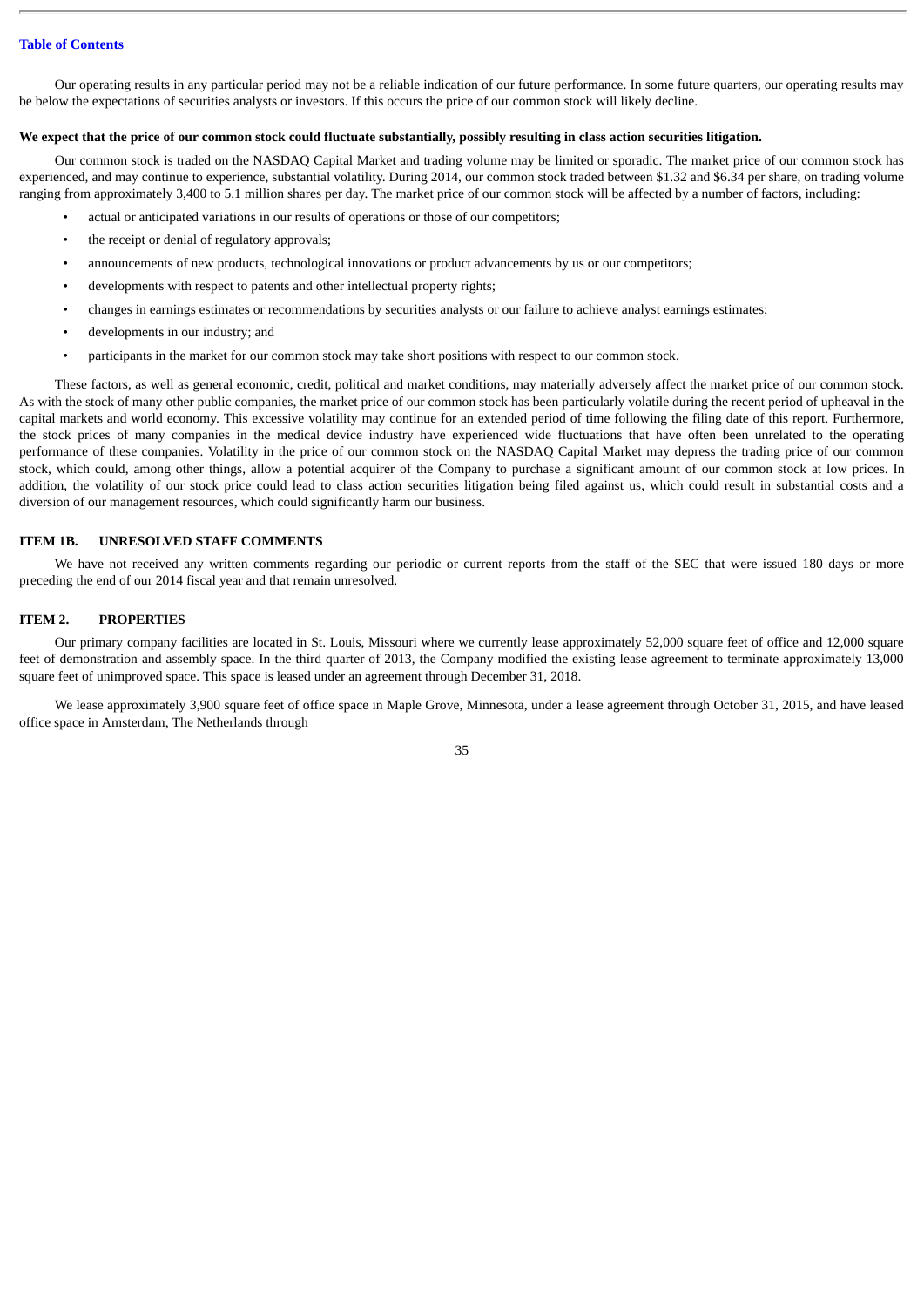August 31, 2015. In addition, we lease an office space in Beijing, China under a lease agreement through September 8, 2015. In 2014, we entered a new lease agreement for an office space in Japan through October 31, 2015.

# **ITEM 3. LEGAL PROCEEDINGS**

On October 7, 2011, a purported securities class action was filed against the Company and two of the Company's past executive officers in the U.S. District Court for the Eastern District of Missouri by Kevin Pound, a purported shareholder of the Company. On December 29, 2011, the court granted an unopposed motion appointing Local 522 Pension Fund as Lead Plaintiff in the action and granting Lead Plaintiff leave to file an Amended Complaint, which Lead Plaintiff filed on March 19, 2012. The Amended Complaint alleged that, during the period from February 28, 2011 through August 9, 2011, the Company and certain of its officers made materially false and misleading statements regarding the Company's financial condition and future business prospects, in violation of sections 10(b) and 20(a) of the Securities Exchange Act of 1934, as amended. The Amended Complaint sought unspecified damages, costs, attorneys' fees and such other relief as the Court may deem appropriate. On May 18, 2012, the Company filed a motion to dismiss the Amended Complaint. On July 24, 2012, Lead Plaintiff filed its response to the motion to dismiss, and on August 30, 2012, the Company filed its reply brief in support of the motion to dismiss. On March 18, 2014, the Court granted the Company's motion to dismiss and entered judgment in favor of the defendants and against the plaintiffs. The plaintiffs did not file a notice of appeal prior to the deadline of April 17, 2014.

On December 2, 2011, a purported shareholder derivative action was filed in the U.S. District Court for the Eastern District of Missouri by Carl Zorn, a purported shareholder of the Company, against the directors of the Company and the Company as a nominal defendant. The Complaint in this action alleged that the individual defendants breached their fiduciary duties to the Company, engaged in gross mismanagement and caused waste of corporate assets of the Company by allowing the Company and certain of its officers to make the same allegedly false and misleading statements regarding the Company's financial condition and future business prospects that were at issue in the purported class action. The Complaint sought unspecified damages, restitution and other equitable relief, as well as costs and attorneys' fees from the named defendants on behalf of the Company. At the request of all parties, on March 22, 2012, the Court entered an order staying the case pending resolution of the motion to dismiss in the securities class action. On July 18, 2014, the Court granted the parties' joint motion to dismiss the case without prejudice.

Additionally, we are involved from time to time in various lawsuits and claims arising in the normal course of business. Although the outcomes of these lawsuits and claims are uncertain, we do not believe any of them will have a material adverse effect on our business, financial condition or results of operations.

# **ITEM 4. MINE SAFETY DISCLOSURES**

Not applicable.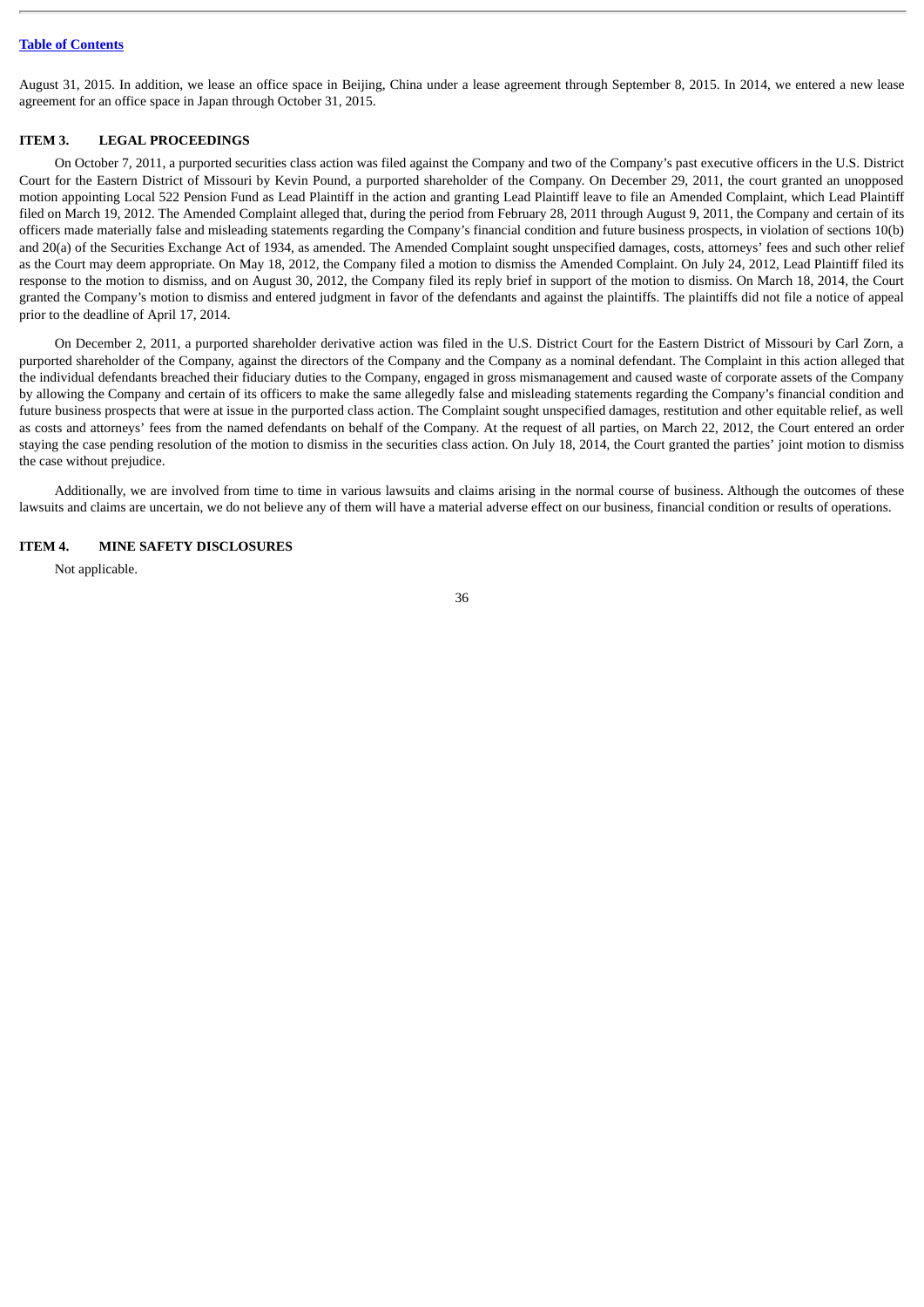# **ITEM 5. MARKET FOR REGISTRANT'S COMMON EQUITY, RELATED STOCKHOLDER MATTERS AND ISSUER PURCHASES OF EQUITY SECURITIES**

# **PRICE RANGE OF COMMON STOCK**

Our common stock began trading on the NASDAQ Global Market under the symbol "STXS" on August 12, 2004 and was transferred to the NASDAQ Capital Market effective August 19, 2013. The following table sets forth the high and low sales prices of our common stock for the periods indicated and reported by NASDAQ.

|                                     | High   | Low    |
|-------------------------------------|--------|--------|
| Year Ended December 31, 2014        |        |        |
| First Quarter                       | \$6.34 | \$3.60 |
| <b>Second Quarter</b>               | 4.74   | 3.10   |
| Third Quarter                       | 3.61   | 2.30   |
| <b>Fourth Quarter</b>               | 2.35   | 1.32   |
| <b>Year Ended December 31, 2013</b> |        |        |
| <b>First Quarter</b>                | \$3.28 | \$1.77 |
| Second Quarter                      | 2.07   | 1.31   |
| <b>Third Quarter</b>                | 10.85  | 1.21   |
| Fourth Quarter                      | 6.24   | 3.10   |

As of February 28, 2015, there were approximately 324 stockholders of record of our common stock, although we believe that there is a significantly larger number of beneficial owners of our common stock.

# **DIVIDEND POLICY**

We have never declared or paid any cash dividends. We currently expect to use cash and cash equivalents in the operation and expansion of our business, and therefore do not anticipate paying any cash dividends for the next several years. In addition, the terms of our loan agreement prohibit us from declaring dividends without the prior consent of our lender.

The information required by this item regarding equity compensation is incorporated by reference to the information set forth in Item 12 of this Annual Report on Form 10-K.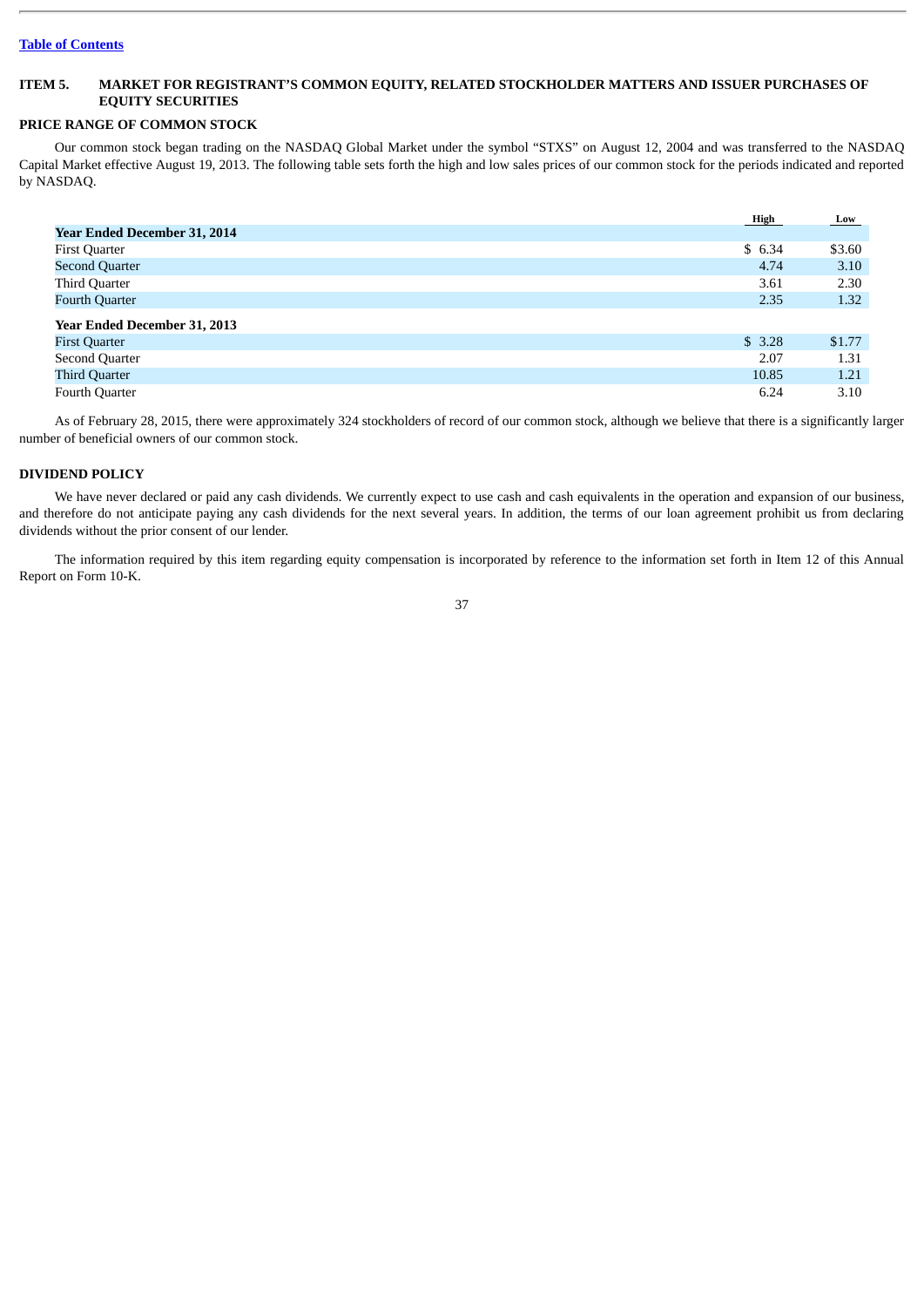# **STOCK PRICE PERFORMANCE GRAPH**

The following graph shows the total stockholder return from December 31, 2009 through December 31, 2014 for a \$100 investment in Stereotaxis, Inc., the NASDAQ Composite (U.S.) Index and the NASDAQ OMX Global Index. All values assume reinvestment of the full amount of all dividends although dividends have never been declared on Stereotaxis' common stock. The stock price performance shown in the graph below is not necessarily indicative of, nor is it intended to forecast, the potential future performance of our common stock.



**Comparison of Cumulative Total Return Among Stereotaxis Inc, The NASDAQ Stock Market, and The NASDAQ OMX Global Index**

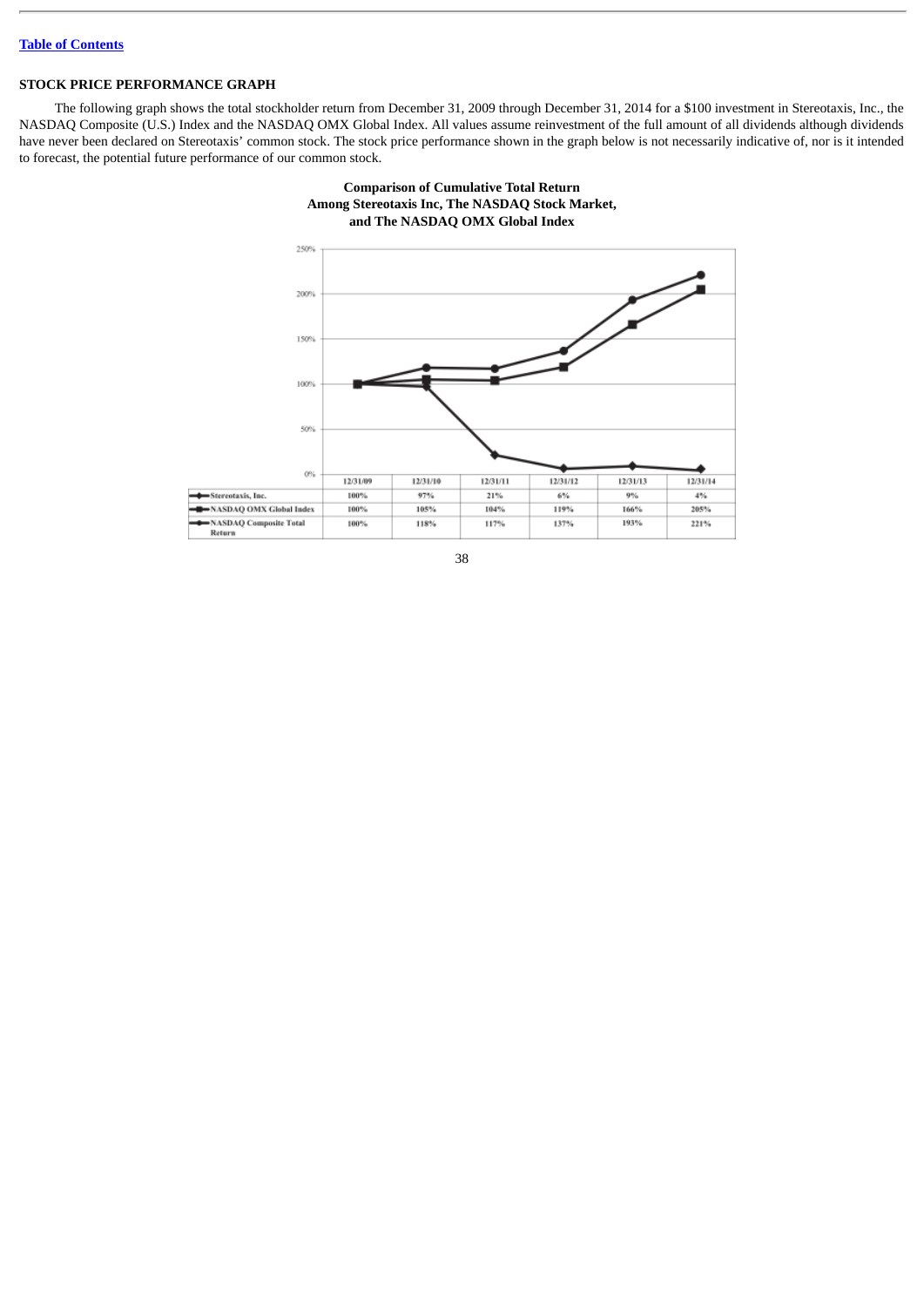# **ITEM 6. SELECTED FINANCIAL DATA**

The following selected consolidated financial data has been derived from, and should be read in conjunction with our financial statements and the accompanying notes and "Management's Discussion and Analysis of Financial Condition and Results of Operations" included elsewhere in this report. The selected data in this section is not intended to replace the financial statements. Historical results are not indicative of the results to be expected in the future.

|                                                    |      |                 |    |                 |    | <b>Year Ended December 31,</b> |    |                  |    |                 |
|----------------------------------------------------|------|-----------------|----|-----------------|----|--------------------------------|----|------------------|----|-----------------|
|                                                    | 2014 |                 |    | 2013            |    | 2012                           |    | 2011             |    | 2010            |
| <b>Consolidated Statements of Operations Data:</b> |      |                 |    |                 |    |                                |    |                  |    |                 |
| Revenue                                            | \$.  | 35,011,276      | S. | 38,031,081      | \$ | 46,562,434                     | \$ | 41,987,432       | \$ | 54,051,237      |
| Cost of revenue                                    |      | 8,223,380       |    | 11,001,301      |    | 14,781,055                     |    | 12,498,081       |    | 15,564,687      |
| Gross margin                                       |      | 26,787,896      |    | 27,029,780      |    | 31,781,379                     |    | 29,489,351       |    | 38,486,550      |
| Operating costs and expenses:                      |      |                 |    |                 |    |                                |    |                  |    |                 |
| Research and development                           |      | 5,158,331       |    | 5,672,058       |    | 8,405,086                      |    | 12,886,488       |    | 12,244,163      |
| Sales and marketing                                |      | 15,168,940      |    | 17,132,093      |    | 20,607,999                     |    | 31,635,415       |    | 30,178,818      |
| General and administrative                         |      | 11,845,289      |    | 13,066,103      |    | 13,394,556                     |    | 16,908,656       |    | 15,022,689      |
| Total operating expenses                           |      | 32,172,560      |    | 35,870,254      |    | 42,407,641                     |    | 61,430,559       |    | 57,445,670      |
| <b>Operating loss</b>                              |      | (5,384,664)     |    | (8,840,474)     |    | (10,626,262)                   |    | (31, 941, 208)   |    | (18,959,120)    |
| Interest and other income (expense), net (1)(2)    |      | 182,223         |    | (59, 917, 115)  |    | 1,387,835                      |    | (89, 967)        |    | (964, 367)      |
| Net loss                                           |      | (5,202,441)     |    | \$ (68,757,589) | \$ | (9,238,427)                    |    | $$$ (32,031,175) | S  | (19, 923, 487)  |
| Basic and diluted net loss per common share        |      | (0.26)          |    | (5.95)          | S  | (1.33)                         | S. | (5.84)           | \$ | (3.94)          |
| Shares used in computing basic and diluted net     |      |                 |    |                 |    |                                |    |                  |    |                 |
| loss per common share                              |      | 19,945,038      |    | 11,554,566      |    | 6,944,928                      |    | 5,482,627        |    | 5,052,200       |
| <b>Consolidated Balance Sheet Data:</b>            |      |                 |    |                 |    |                                |    |                  |    |                 |
| Cash, cash equivalents and short-term              |      |                 |    |                 |    |                                |    |                  |    |                 |
| investments                                        | \$   | 7,270,301       | S. | 13,775,130      | \$ | 7,777,718                      | \$ | 13,954,919       | \$ | 35,248,819      |
| Working capital                                    |      | 4,566,908       |    | 4,351,694       |    | (5,715,760)                    |    | (6,596,218)      |    | 12,395,426      |
| Total assets                                       |      | 23,880,771      |    | 31,076,396      |    | 32,165,944                     |    | 39,931,832       |    | 65,761,792      |
| Long-term debt, less current maturities            |      | 18,388,764      |    | 18,481,478      |    | 16,824,736                     |    | 17,290,531       |    | 8,000,000       |
| Accumulated deficit                                |      | (458, 605, 903) |    | (453, 403, 462) |    | (384, 645, 873)                |    | (375, 407, 446)  |    | (343, 376, 271) |
| Total stockholders' equity                         |      | (12, 549, 718)  |    | (11,701,995)    |    | (18,790,226)                   |    | (18, 828, 895)   |    | 10,475,246      |

(1) Other income recorded in 2010 includes \$1.5 million in grants under the Qualifying Therapeutic Discovery Project Program.

(2) Other income (expense) recorded in 2014, 2013, 2012, 2011, and 2010 includes \$3.5 million, (\$47.3) million, \$8.2 million, \$3.4 million, and \$0.6 million in warrant and other mark-to-market adjustments, respectively.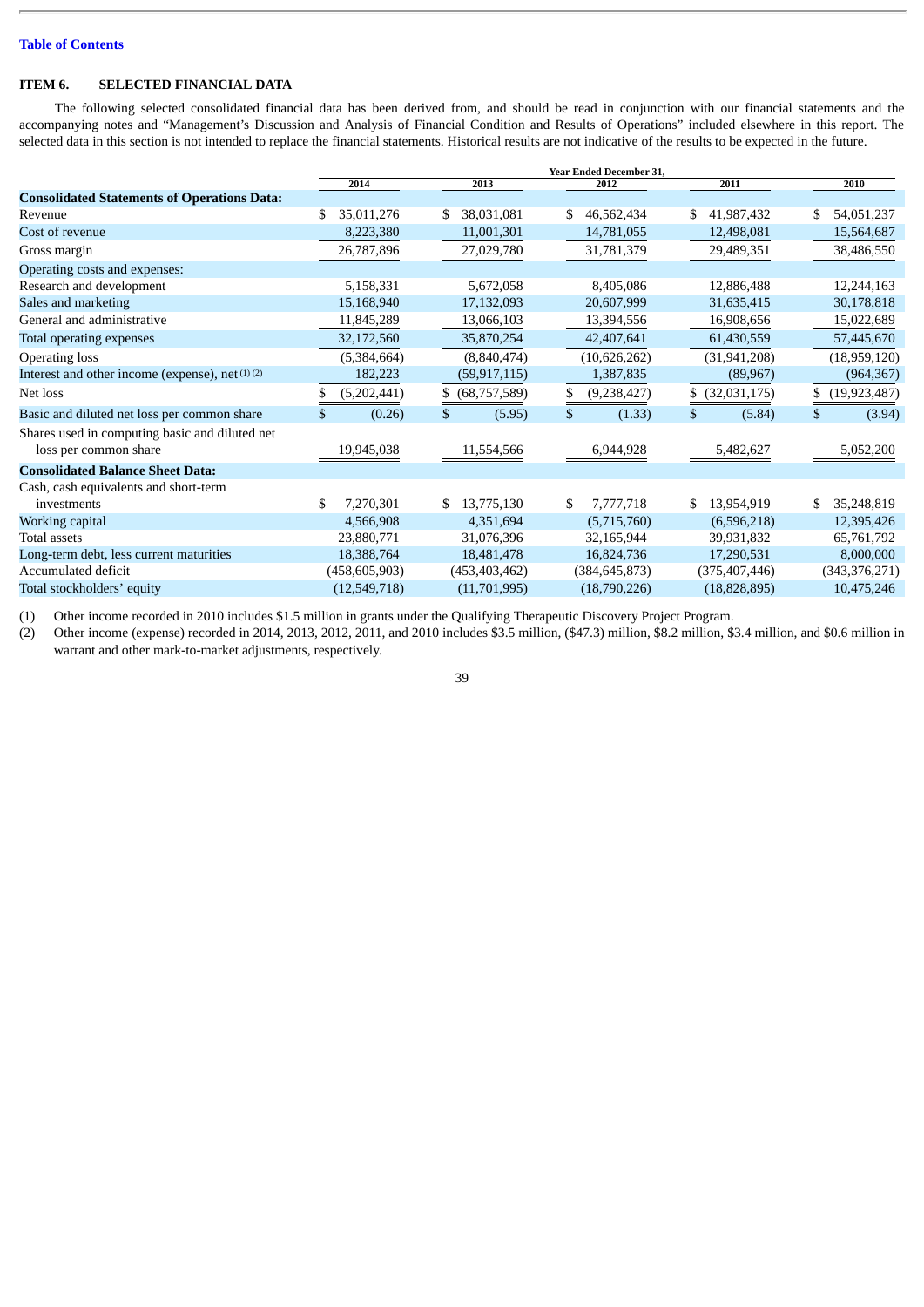## **ITEM 7. MANAGEMENT'S DISCUSSION AND ANALYSIS OF FINANCIAL CONDITION AND RESULTS OF OPERATIONS**

*The following discussion and analysis should be read in conjunction with our financial statements and notes thereto included in this report on Form 10-K. Operating results are not necessarily indicative of results that may occur in future periods.*

*This report includes various forward-looking statements that are subject to risks and uncertainties, many of which are beyond our control. Our actual results could differ materially from those anticipated in these forward looking statements as a result of various factors, including those set forth in Item 1A. "Risk Factors." Forward-looking statements discuss matters that are not historical facts. Forward-looking statements include, but are not limited to, discussions regarding our operating strategy, sales and marketing strategy, regulatory strategy, industry, economic conditions, financial condition, liquidity and capital resources and results of operations. Such statements include, but are not limited to, statements preceded by, followed by or that otherwise include the words "believes," "expects," "anticipates," "intends," "estimates," "projects," "can," "could," "may," "will," "would," or similar expressions. For those statements, we claim the protection of the safe harbor for forward-looking statements contained in the Private Securities Litigation Reform Act of 1995. You should not unduly rely on these forward-looking statements, which speak only as of the date on which they were made. They give our expectations regarding the future but are not guarantees. We undertake no obligation to update publicly or revise any forward-looking statements, whether as a result of new information, future events or otherwise, unless required by law.*

#### **Overview**

Stereotaxis designs, manufactures and markets the *Epoch* Solution, which is an advanced cardiology instrument control system for use in a hospital's interventional surgical suite to enhance the treatment of arrhythmias and coronary artery disease. The *Epoch* Solution is comprised of the *Niobe* ES robotic system, *Odyssey* Solution, and the *Vdrive* system. We believe that the *Epoch* Solution represents a revolutionary technology in the interventional surgical suite, or "interventional lab", and has the potential to become the standard of care for a broad range of complex cardiology procedures. We also believe that our technology represents an important advance in the ongoing trend toward digital instrumentation in the interventional lab and provides substantial, clinically important improvements and cost efficiencies over manual interventional methods, which require years of physician training and often result in long and unpredictable procedure times and sub-optimal therapeutic outcomes.

The *Niobe* ES robotic system is the latest generation of the *Niobe* Robotic Magnetic Navigation System ("*Niobe* system"). This system is designed to enable physicians to complete more complex interventional procedures by providing image-guided delivery of catheters and guidewires through the blood vessels and chambers of the heart to treatment sites. This is achieved using externally applied magnetic fields that govern the motion of the working tip of the catheter or guidewire, resulting in improved navigation, efficient procedures and reduced x-ray exposure. The core components of the *Niobe* system have received regulatory clearance in the U.S., Canada, Europe, China, Japan and various other countries.

Stereotaxis also has developed the *Odyssey* Solution which consolidates all lab information enabling doctors to focus on the patient for optimal procedure efficiency. The system also features a remote viewing and recording capability called *Odyssey Cinema*, which is an innovative solution delivering synchronized content for optimized workflow, advanced care and improved productivity. This tool includes an archiving capability that allows clinicians to store and replay entire procedures or segments of procedures. This information can be accessed from locations throughout the hospital local area network and over the global *Odyssey* Network providing physicians with a tool for clinical collaboration, remote consultation and training. The *Odyssey* Solution may be acquired in conjunction with a *Niobe* system or on a stand-alone basis for installation in interventional labs and other locations where clinicians often desire the benefits of *Odyssey* Solution that we believe can improve clinical workflows and related efficiencies.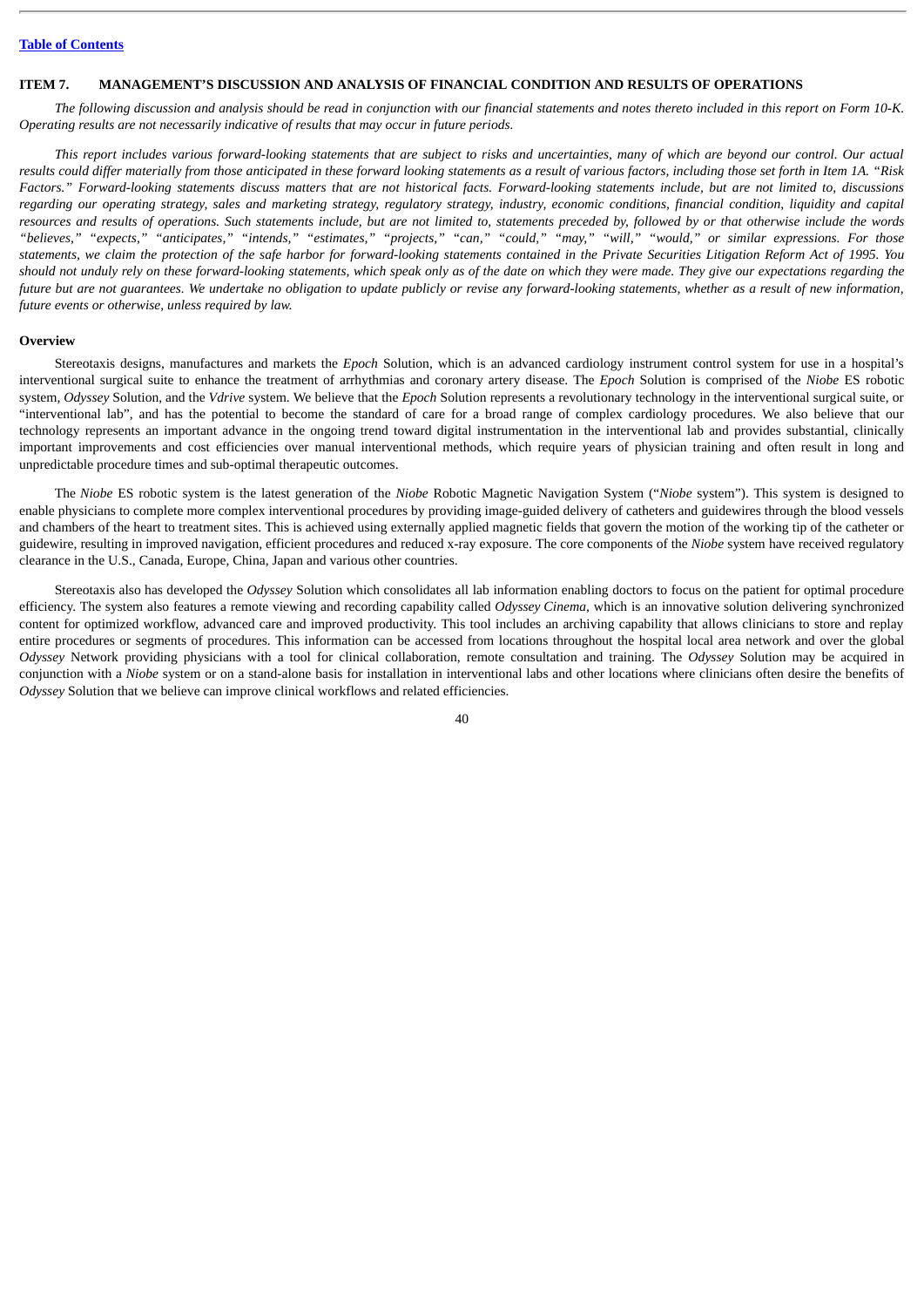Our *Vdrive* system provides navigation and stability for diagnostic and therapeutic devices designed to improve interventional procedures. The *Vdrive* system complements the *Niobe* ES system control of therapeutic catheters for fully remote procedures and enables single-operator workflow and is sold as two options, the *Vdrive* system and the *Vdrive Duo* system. In addition to the *Vdrive* system and the *Vdrive Duo* system, we also manufacture and market various disposable components (*V-Loop*, *V-Sono*, *V-CAS*, and *V-CAS* Deflect) which can be manipulated by these systems.

We generate revenue from both the initial capital sales of the *Niobe*, *Odyssey* and *Vdrive* systems as well as recurring revenue from the sale of our proprietary disposable devices, from ongoing license and service contracts, and from royalties paid to the Company on the sale by Biosense Webster of codeveloped catheters. We market our products to a broad base of hospitals in the United States and internationally as detailed in Note 18 to the financial statements.

We have alliances with each of Siemens AG Medical Solutions, Philips Medical Systems and Biosense Webster, Inc., through which we integrate our *Niobe* system with market leading digital imaging and 3D catheter location sensing technology, as well as disposable interventional devices, in order to continue to develop new solutions in the interventional lab. Each of these alliances provides for coordination of our sales and marketing activities with those of our partners.

Since our inception, we have generated significant losses. As of December 31, 2014, we had incurred cumulative net losses of approximately \$458.6 million. As of December 31, 2014, the Company had an installed base of 119 *Niobe* ES systems. In 2015, the Company plans to continue developing the *Niobe* ES system with the goal of furthering clinical adoption. Although we achieved an operating profit in the fourth quarter 2014, we expect to have negative cash flow from operations into 2015 as we continue the development and commercialization of our products, conduct our research and development activities and advance new products into clinical development from our existing research programs and fund additional sales and marketing initiatives. Our existing cash, cash equivalents and borrowing facilities may not be sufficient to fund our operating expenses and capital equipment requirements through the next 12 months, which would require us to obtain additional financing before that time.

The Company's independent registered public accounting firm's report issued in this Annual Report on Form 10-K included an explanatory paragraph describing the existence of conditions that raise substantial doubt about the Company's ability to continue as a going concern, including recurring operating losses and the net capital deficiency. The financial statements do not include any adjustments relating to the recoverability and classification of assets carrying amounts or the amount of and classification of liabilities that may result should the Company be unable to continue as a going concern.

# **Critical Accounting Policies and Estimates**

Our discussion and analysis of our financial condition and results of operations are based on our financial statements, which have been prepared in accordance with U.S. generally accepted accounting principles. The preparation of these financial statements requires us to make estimates and judgments that affect the reported amounts of assets, liabilities, revenue and expenses and related disclosures. We review our estimates and judgments on an ongoing basis. We base our estimates and judgments on historical experience and on various other assumptions that we believe to be reasonable under the circumstances. Actual results may differ from these estimates. We believe the following accounting policies are critical to the judgments and estimates we use in preparing our financial statements.

## *Revenue Recognition*

The Company adopted Accounting Standards Update 2009-13, *Multiple-Deliverable Revenue Arrangements* ("ASU 2009-13") in the fourth quarter of 2009, effective as of January 1, 2009.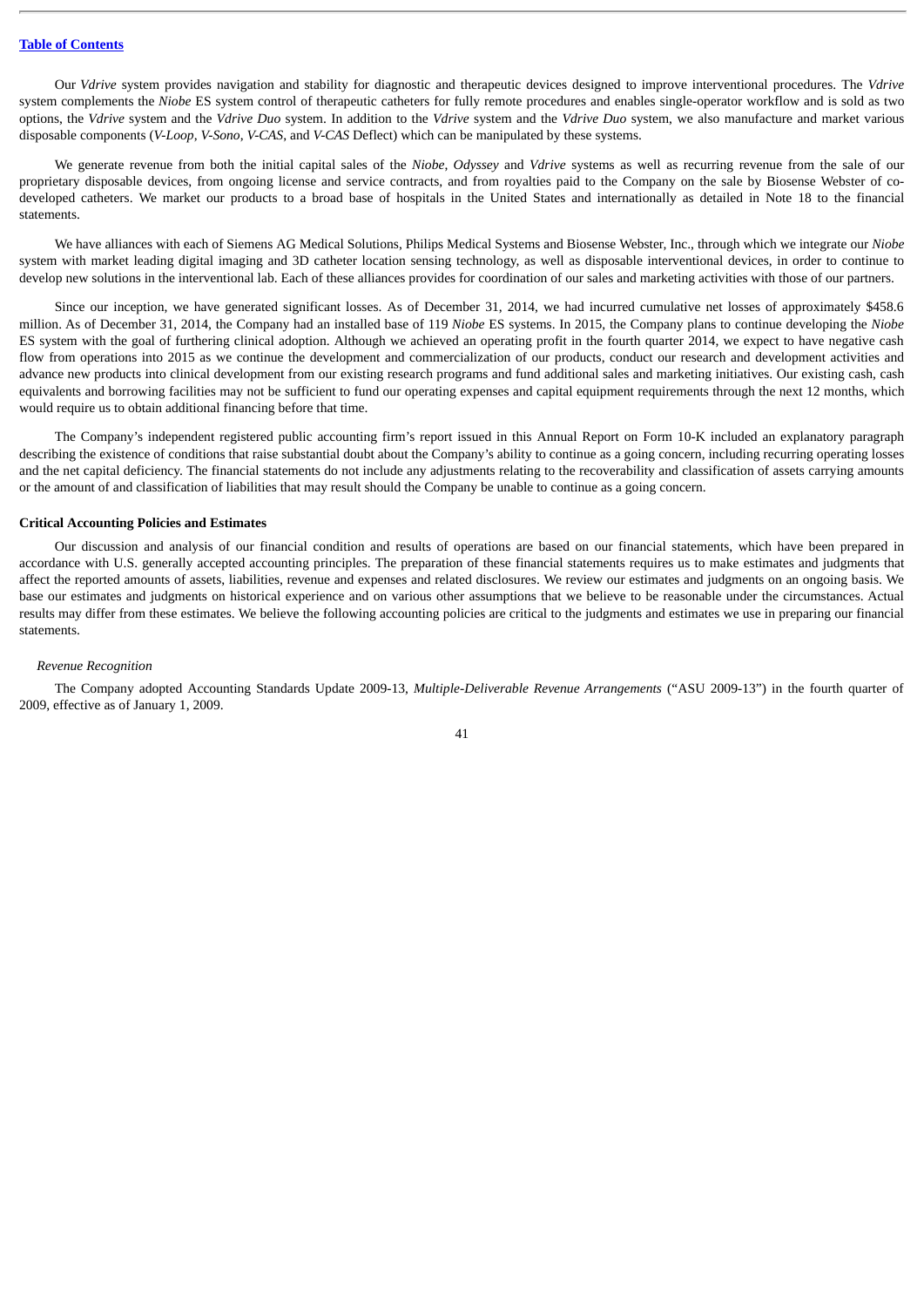ASU 2009-13 permits management to estimate the selling price of undelivered components of a bundled sale for which it is unable to establish vendorspecific objective evidence ("VSOE") or third-party evidence ("TPE"). This requires management to record revenue for certain elements of a transaction even though it might not have delivered other elements of the transaction, for which it was unable to meet the requirements for establishing VSOE or TPE. The Company believes that the guidance significantly improves the reporting of these types of transactions to more closely reflect the underlying economic circumstances. This guidance also prohibits the use of the residual method for allocating revenue to the various elements of a transaction and requires that the revenue be allocated proportionally based on the relative estimated selling prices.

Under our revenue recognition policy, a portion of revenue for *Niobe* systems, *Vdrive* systems and certain types of *Odyssey* systems is recognized upon delivery, provided that title has passed, there are no uncertainties regarding acceptance, persuasive evidence of an arrangement exists, the sales price is fixed and determinable, and collection of the related receivable is reasonably assured. Revenue is recognized for other types of *Odyssey* systems upon completion of installation, since there are no qualified third party installers. When installation is the responsibility of the customer, revenue from system sales is recognized upon shipment since these arrangements do not include an installation element or right of return privileges. We do not recognize revenue in situations in which inventory remains at a Stereotaxis warehouse or in situations in which title and risk of loss have not transferred to the customer. Amounts collected prior to satisfying the above revenue recognition criteria are reflected as deferred revenue. Revenue from services and license fees, whether sold individually or as a separate unit of accounting in a multi-element arrangement, is deferred and amortized over the service or license fee period, which is typically one year. Revenue from services is derived primarily from the sale of annual product maintenance plans. We recognize revenue from disposable device sales or accessories upon shipment and establish an appropriate reserve for returns. The return reserve, which is applicable only to disposable devices, is estimated based on historical experience which is periodically reviewed and updated as necessary. In the past, changes in estimate have had only a de minimus effect on revenue recognized in the period. We believe that the estimate is not likely to change significantly in the future.

### *Stock-based Compensation*

Stock compensation expense, which is a non-cash charge, results from stock option and stock appreciation rights grants made to employees, and directors at the fair value of the option granted, and from grants of restricted shares and units to employees, directors, and third-party consultants. The fair value of options and stock appreciation rights granted was determined using the Black-Scholes valuation method which gives consideration to the estimated value of the underlying stock at the date of grant, the exercise price of the option, the expected dividend yield and volatility of the underlying stock, the expected life of the option and the corresponding risk-free interest rate. The fair value of the grants of restricted shares and units was determined based on the closing price of our stock on the date of grant. Stock compensation expense for options, stock appreciation rights and for time-based restricted share grants is amortized on a straightline basis over the vesting period of the underlying issue, generally over four years except for grants to directors which generally vest over one to two years and restricted stock units which generally vest over a period of 18 months to four years. Stock compensation expense for performance-based restricted shares is amortized on a straight-line basis over the anticipated vesting period and is subject to adjustment based on the actual achievement of objectives. Compensation expenses related to option grants to non-employees are re-measured quarterly through the vesting date. Compensation expense is recognized only for those options expected to vest, net of estimated forfeitures. Estimates of the expected life of options have been based on the average of the vesting and expiration periods, which is the simplified method under general accounting principles for share-based payments. Estimates of volatility and forfeiture rates utilized in calculating stock-based compensation have been prepared based on historical data and future expectations. Actual experience to date has been consistent with these estimates.

The amount of compensation expense to be recorded in future periods may increase if we make additional grants of options, stock appreciation rights or restricted shares or if we determine that actual forfeiture rates are less than anticipated. The amount of expense to be recorded in future periods may decrease if the requisite service periods are not completed or if the actual forfeiture rates are greater than anticipated.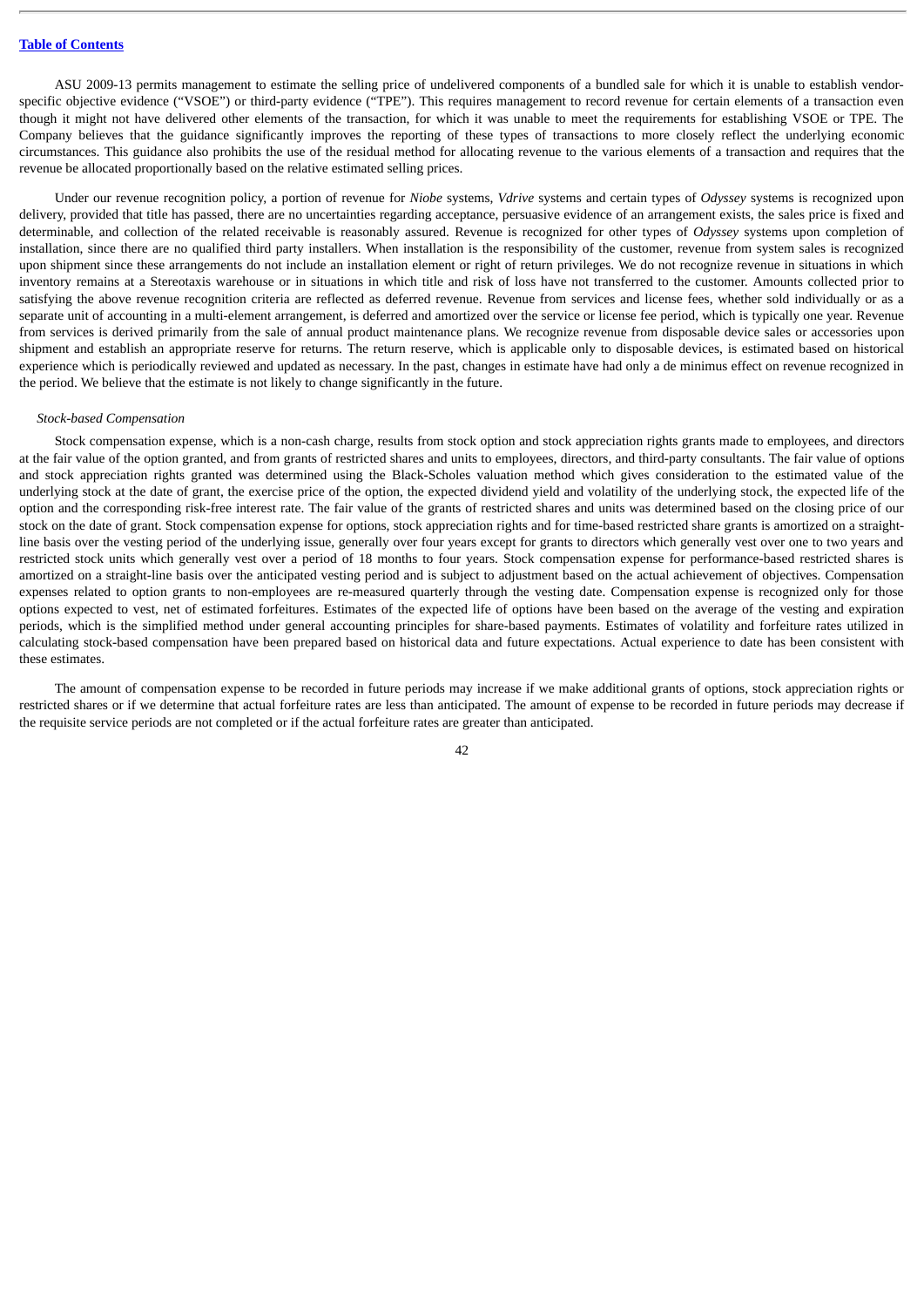### *Valuation of Inventory*

We value our inventory at the lower of the actual cost of our inventory, as determined using the first-in, first-out (FIFO) method, or its current estimated market value. We periodically review our physical inventory for excess, obsolete, and potentially impaired items and reserve accordingly. Our reserve estimate for excess and obsolete is based on expected future use. Our reserve estimates have historically been consistent with our actual experience as evidenced by actual sale or disposal of the goods.

## *Deferred Income Taxes*

Deferred assets and liabilities are determined based on the difference between the financial statement and tax bases of assets and liabilities using the enacted tax rates in effect for the year in which the differences are expected to affect taxable income. Valuation allowances are established when necessary to reduce deferred tax assets to the amounts expected to be realized. We have established a valuation allowance against the entire amount of our deferred tax assets because we are not able to conclude, due to our history of operating losses, that it is more likely than not that we will be able to realize any portion of the deferred tax assets.

In assessing whether and to what extent deferred tax assets are realizable, we consider whether it is more likely than not that some portion or all of the deferred tax assets will not be realized. The ultimate realization of deferred tax assets is dependent upon the generation of future taxable income during the periods in which those temporary differences become deductible. We consider projected future taxable income and tax planning strategies in making this assessment. Based upon the level of historical taxable losses, limitations imposed by Section 382 of the Internal Revenue Code and projections for future losses over periods which the deferred tax assets are deductible, we determined that a 100% valuation allowance of deferred tax assets was appropriate.

### **Results of Operations**

## *Comparison of the Years ended December 31, 2014 and 2013*

*Revenue*. Revenue decreased to \$35.0 million for the year ended December 31, 2014, from \$38.0 million for the year ended December 31, 2013, a decrease of approximately 8%. Revenue from sales of systems decreased to \$7.8 million for the year ended December 31, 2014, from \$12.7 million for the year ended December 31, 2013, a decrease of approximately 38%. We recognized revenue on three *Niobe* ES systems, a total of \$1.8 million for system installation revenue, two *Niobe* ES system upgrades and a customer deposit for a previously cancelled *Niobe* system order. In addition, we recognized revenue on a total of \$2.8 million for *Odyssey* and *Odyssey Cinema* systems, and a total of \$0.8 million for *Vdrive* systems during the 2014 reporting period compared to nine *Niobe* ES systems, and a total of \$0.9 million for *Niobe* ES upgrades, \$3.7 million for *Odyssey* and *Odyssey Cinema* systems, and a total of \$0.3 million for *Vdrive* systems during the 2013 reporting period. Revenue from sales of disposable interventional devices, service and accessories increased to \$27.2 million for the year ended December 31, 2014, from \$25.3 million for the year ended December 31, 2013, an increase of approximately 7%. The increase was attributable to higher disposable sales volume and increased service revenue.

*Cost of Revenue*. Cost of revenue decreased to \$8.2 million for the year ended December 31, 2014, from \$11.0 million for the year ended December 31, 2013, a decrease of approximately 25%. As a percentage of our total revenue, overall gross margin increased from 71% for the year ended December 31, 2013, to 77% for the year ended December 31, 2014, due to a shift in mix from system revenue to disposable, service, and accessories revenue. Cost of revenue for systems sold decreased to \$4.2 million for the year ended December 31, 2014, from \$6.9 million for the year ended December 31, 2013, a decrease of approximately 39%. This decrease was primarily due to decreased *Niobe* system sales volumes. Gross margin for systems was 46% for both the years ended December 31, 2014 and December 31, 2013. Cost of revenue for disposable interventional devices, service and accessories decreased to \$4.0 million for the year ended December 31, 2014, from \$4.1 million for the year ended December 31, 2013, resulting in an increase in gross margin to 85% from 84% between these periods. The increase is primarily due to improved service margins.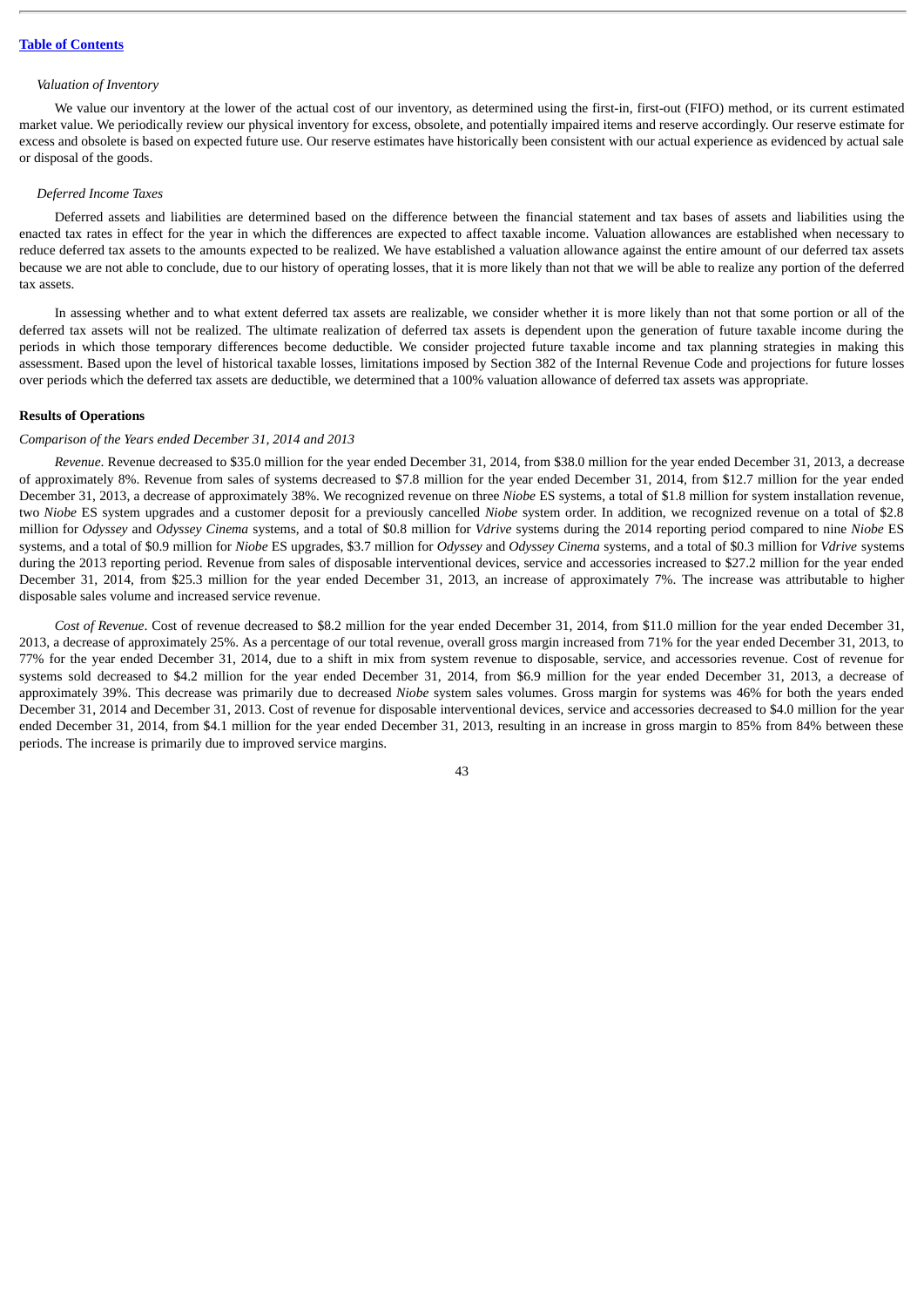*Research and Development Expense*. Research and development expense decreased to \$5.2 million for the year ended December 31, 2014 from \$5.7 million for the year ended December 31, 2013, a decrease of approximately 9%. The decrease is primarily due to lower depreciation, reduced headcount expenses and timing of project based expenses.

*Sales and Marketing Expense*. Sales and marketing expense decreased to \$15.2 million for the year ended December 31, 2014, from \$17.1 million for the year ended December 31, 2013, a decrease of approximately 11%. The decrease was driven by the lease amendment in the prior year third quarter and a reduction in headcount costs, including severance costs, as part of the Company's continued efforts to reduce operating expenses.

*General and Administrative Expense*. General and administrative expenses include regulatory, clinical, general management and routine training expenses. General and administrative expense decreased to \$11.8 million for the year ended December 31, 2014, from \$13.1 million for the year ended December 31, 2013, a decrease of approximately 9%. The decrease was primarily due to rent reduction driven by the lease amendment in the prior year third quarter and a reduction in consulting and legal expenses in the current year period.

*Other Income (Expense)*. Other income (expense) represents the non-cash change in market value of certain warrants classified as a derivative and recorded as a current liability under general accounting principles for determining whether an instrument (or embedded feature) is indexed to an entity's own stock. Other expense in prior year also includes the adjustment in fair value of the derivative asset and liability related to the conversion features embedded in the subordinated convertible debentures during periods in which the debentures were outstanding. The primary drivers of fluctuations in this balance are changes in the Company's stock price from one period to the next. Other income increased to \$3.5 million for the year ended December 31, 2014 due primarily to the adjustment in fair value of warrants. Other expense was \$47.3 million for the year ended December 31, 2013 due to non-cash charges incurred as a result of capital transactions with convertible note holders and other equity investors.

*Interest Expense.* Interest expense decreased to \$3.3 million for the year ended December 31, 2014 from \$12.6 million for the year ended December 31, 2013, due primarily to the extinguishment of the convertible debentures and pay off of the line of credit and term loan in 2013.

### *Comparison of the Years ended December 31, 2013 and 2012*

*Revenue*. Revenue decreased to \$38.0 million for the year ended December 31, 2013, from \$46.6 million for the year ended December 31, 2012, a decrease of approximately 18%. Revenue from sales of systems decreased to \$12.7 million for the year ended December 31, 2013, from \$19.7 million for the year ended December 31, 2012, a decrease of approximately 35%. We recognized revenue on nine *Niobe* ES systems, a total of \$0.9 million for *Niobe* ES upgrades, \$3.7 million for *Odyssey* and *Odyssey Cinema* systems, and a total of \$0.3 million for *Vdrive* systems during the 2013 reporting period compared to nine *Niobe* systems, and a total of \$3.3 million for *Niobe* ES upgrades, \$6.5 million for *Odyssey* and *Odyssey Cinema* systems, and \$1.1 million for *Vdrive* systems during the 2012 reporting period. Revenue from sales of disposable interventional devices, service and accessories decreased to \$25.3 million for the year ended December 31, 2013, from \$26.9 million for the year ended December 31, 2012, a decrease of approximately 6%. The decrease was attributable to lower disposable sales volume as a result of lower utilization.

*Cost of Revenue*. Cost of revenue decreased to \$11.0 million for the year ended December 31, 2013, from \$14.8 million for the year ended December 31, 2012, a decrease of approximately 26%. As a percentage of our total revenue, overall gross margin increased from 68% for the year ended December 31, 2012, to 71% for the year ended December 31, 2013, due to a shift in mix from system revenue to disposable, service, and accessories revenue. Cost of revenue for systems sold decreased to \$6.9 million for the year ended December 31, 2013, from \$9.9 million for the year ended December 31, 2012, a decrease of approximately 31%. This decrease was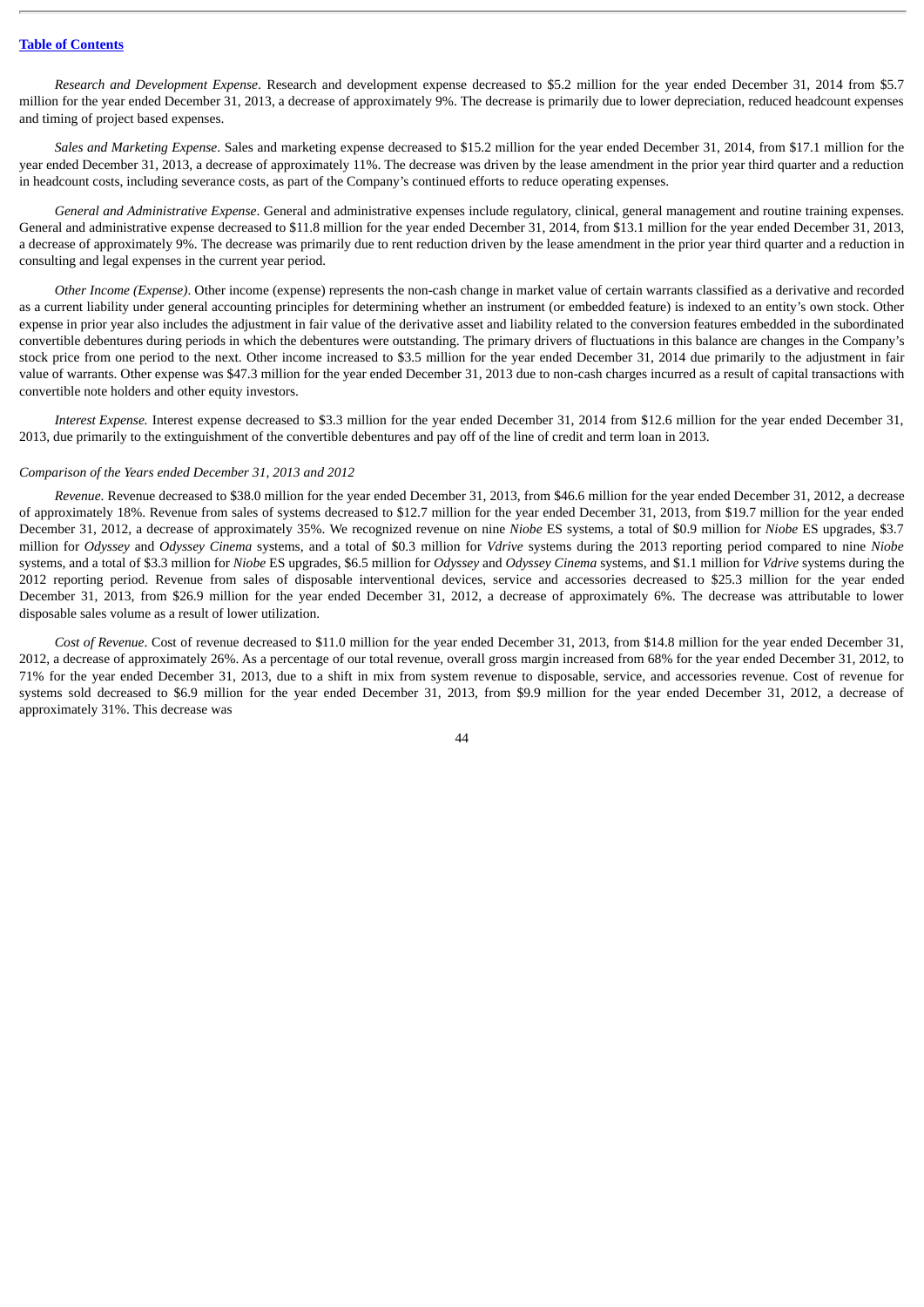primarily due to decreased system sales volumes across *Odyssey*, *Odyssey Cinema* and *Vdrive* product lines. Gross margin for systems was 46% for the year ended December 31, 2013, compared to 50% for year ended December 31, 2012. The decrease is primarily attributable to lower production volumes and related cost absorption as well as lower gross margin on *Niobe* ES systems. Cost of revenue for disposable interventional devices, service and accessories decreased to \$4.1 million for the year ended December 31, 2013, from \$4.9 million for the year ended December 31, 2012, resulting in an increase in gross margin to 84% from 82% between these periods. The increase is due to higher margins on service in the current year period due to fewer ES upgrades provided in exchange for extended service contracts.

*Research and Development Expense*. Research and development expense decreased to \$5.7 million for the year ended December 31, 2013 from \$8.4 million for the year ended December 31, 2012, a decrease of approximately 33%. The decrease is primarily due to reduced headcount expenses and a reduction in consulting, contract research, and material expenses as part of the Company's efforts to reduce operating expenses.

*Sales and Marketing Expense*. Sales and marketing expense decreased to \$17.1 million for the year ended December 31, 2013, from \$20.6 million for the year ended December 31, 2012, a decrease of approximately 17%. The decrease was due to primarily due to reduced headcount and related travel expenses as well as decreased marketing and consulting expenses.

*General and Administrative Expense*. General and administrative expenses include regulatory, clinical, general management and training expenses. General and administrative expense decreased to \$13.1 million for the year ended December 31, 2013, from \$13.4 million for the year ended December 31, 2012, a decrease of approximately 2%. The decrease was primarily due to reduced headcount, partially offset by increased consulting expenses, lease exit activities and medical device excise tax.

*Other Income (Expense)*. Other expense represents the non-cash change in market value of certain warrants classified as a derivative and recorded as a current liability under general accounting principles for determining whether an instrument (or embedded feature) is indexed to an entity's own stock. Other expense also includes the adjustment in fair value of the derivative asset and liability related to the conversion features embedded in the subordinated convertible debentures. Other expense increased to \$47.3 million for the year ended December 31, 2013, due primarily to the adjustment of warrants and convertible debt features in connection with the third quarter capital transactions with convertible note holders and other equity investors.

*Interest Expense.* Interest expense increased to \$12.6 million for the year ended December 31, 2013 from \$6.9 million for the year ended December 31, 2012, due primarily to the write-off of the unamortized debt discount in connection with the third quarter capital transactions with convertible note holders and other equity investors.

## **Income Taxes**

Realization of deferred tax assets is dependent upon future earnings, the timing and amount of which are uncertain. Accordingly, net deferred tax assets have been fully offset by valuation allowances as of December 31, 2014, 2013 and 2012 to reflect these uncertainties. As of December 31, 2014, we had gross federal net operating loss carryforwards of approximately \$85.0 million which will expire between 2018 and 2034. As of December 31, 2014, we had state net operating loss deferred tax assets of approximately \$1.4 million which will expire at various dates between 2015 and 2034 if not utilized. We may not be able to utilize all of these loss carryforwards prior to their expiration.

#### **Capital Resources**

As of December 31, 2014, our accumulated deficit was \$458.6 million with cash, cash equivalents, and short-term investments of \$7.3 million, and \$18.4 million debt principal outstanding. Since inception, we have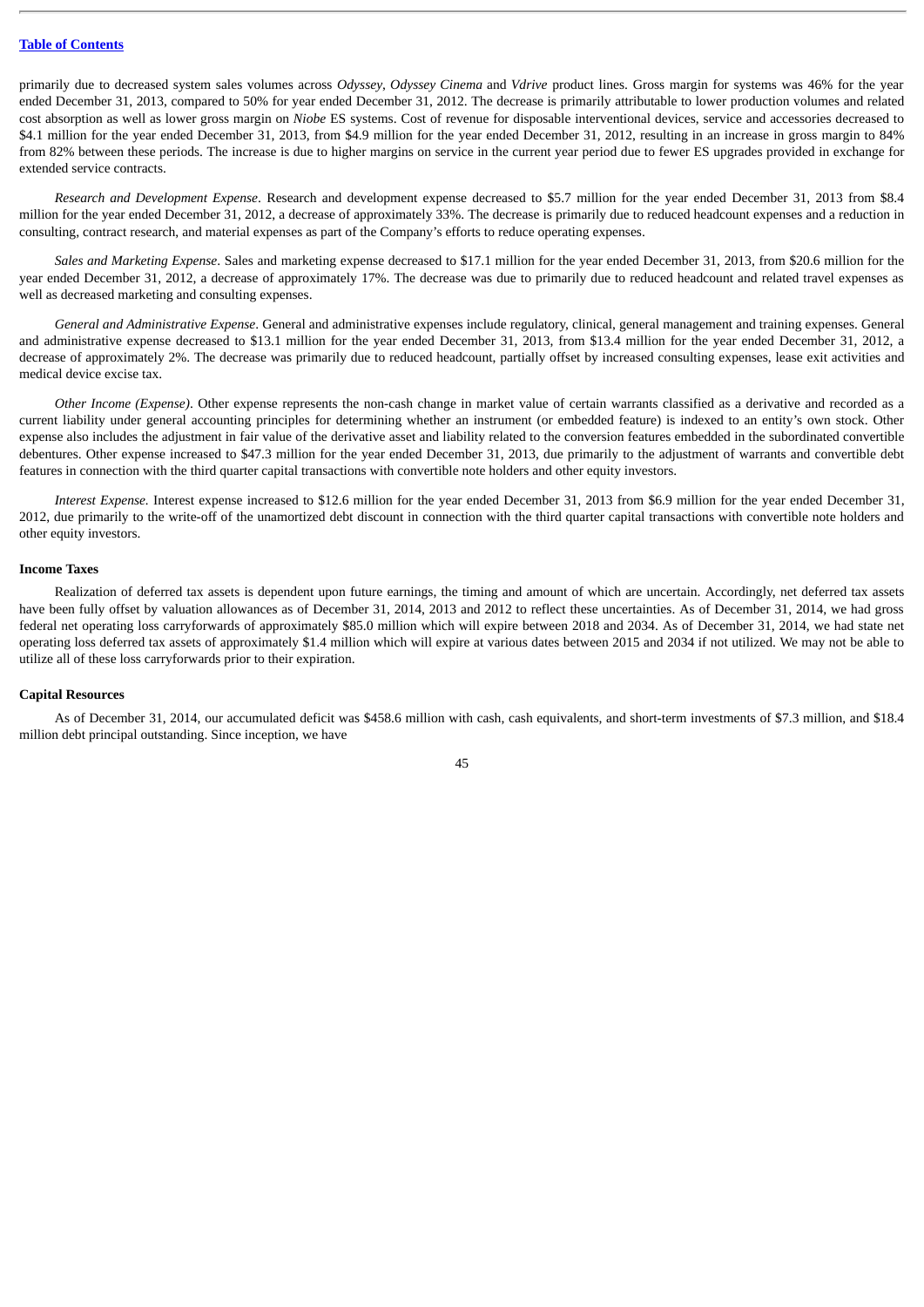financed our operations primarily through cash generated by operations, borrowings on our revolving line of credit and proceeds from our debt and stock offerings. As of December 31, 2014, our borrowing facilities were comprised of a revolving line of credit with \$4.5 million of unborrowed availability with our primary lender, Silicon Valley Bank, as well as the Healthcare Royalty Partners debt discussed in the following sections.

# *Revolving line of credit*

The Company has had a working capital line of credit with its primary lender, Silicon Valley Bank, since 2004. The revolving line of credit is secured by substantially all of the Company's assets. The Company is required under the revolving line of credit to maintain its primary operating account and the majority of its cash and investment balances in accounts with its primary lender. The facility was last amended on March 28, 2014, extending the maturity date one year to March 31, 2015 and increasing the maximum available under the line from \$3 million to \$10 million subject to the value of collateralized assets. The current agreement requires the Company to maintain a minimum tangible net worth of not less than (no worse than) negative \$21 million, with such minimum requirement subject to increase under certain circumstances as described in the agreement, and to maintain a liquidity ratio of greater than 1.75:1.00, excluding certain short term advances from the calculation.

As of December 31, 2014, the Company had no outstanding debt under the revolving line of credit. Draws on the line of credit are made based on the borrowing capacity one week in arrears. As of December 31, 2014 the Company had a borrowing capacity of \$4.5 million based on the Company's collateralized assets.

Between 2008 and August 2013, the Company's agreement with the primary lender was secured in part by guarantees provided by certain affiliates of current or former members of our Board of Directors, "the Lenders". As discussed below, in exchange for their guarantees, the Company issued the Lenders five year warrants at each extension of the revolving working line of credit. In August, 2013, the Company and the Bank agreed to eliminate the guarantees provided by the Lenders.

#### *Term note*

In 2010, the Company entered into a \$10 million term loan maturing on December 31, 2013, with \$2 million of principal due in 2011 and \$4 million of principal due in each of 2012 and 2013. Interest on the term loan accrued at the rate of prime plus 3.5%. Under this agreement, the Company provided its primary lender with warrants to purchase 11,111 shares of common stock. The warrants are exercisable at \$36.00 per share, beginning on December 17, 2010 and expiring on December 17, 2015. The fair value of these warrants of \$228,332, calculated using the Black-Scholes method, was deferred and amortized to interest expense ratably over the life of the term loan. The term note was paid in full in September 2013.

### *Healthcare Royalty Partners Debt*

In November 2011, the Company entered into a loan agreement with Healthcare Royalty Partners (formerly "Cowen Healthcare Royalty Partners II, L.P."). Under the agreement the Company borrowed from Healthcare Royalty Partners \$15 million. The Company was permitted to borrow up to an additional \$5 million in the aggregate based on the achievement by the Company of certain milestones related to *Niobe* system sales in 2012. On August 8, 2012, the Company borrowed an additional \$2.5 million based upon achievement of a milestone related to *Niobe* system sales for the nine months ended June 30, 2012. On January 31, 2013, the Company borrowed an additional \$2.5 million based upon achievement of a milestone related to *Niobe* system sales for the twelve months ended December 31, 2012. The loan will be repaid through, and secured by, royalties payable to the Company under its Development, Alliance and Supply Agreement with Biosense Webster, Inc. The Biosense Agreement relates to the development and distribution of magnetically enabled catheters used with Stereotaxis' *Niobe* system in cardiac ablation procedures. Under the terms of the Agreement, Healthcare Royalty Partners will be entitled to receive 100% of all royalties due to the Company under the Biosense Agreement until the loan is repaid. The loan is a full recourse loan, matures on December 31, 2018, and bears interest at an annual rate of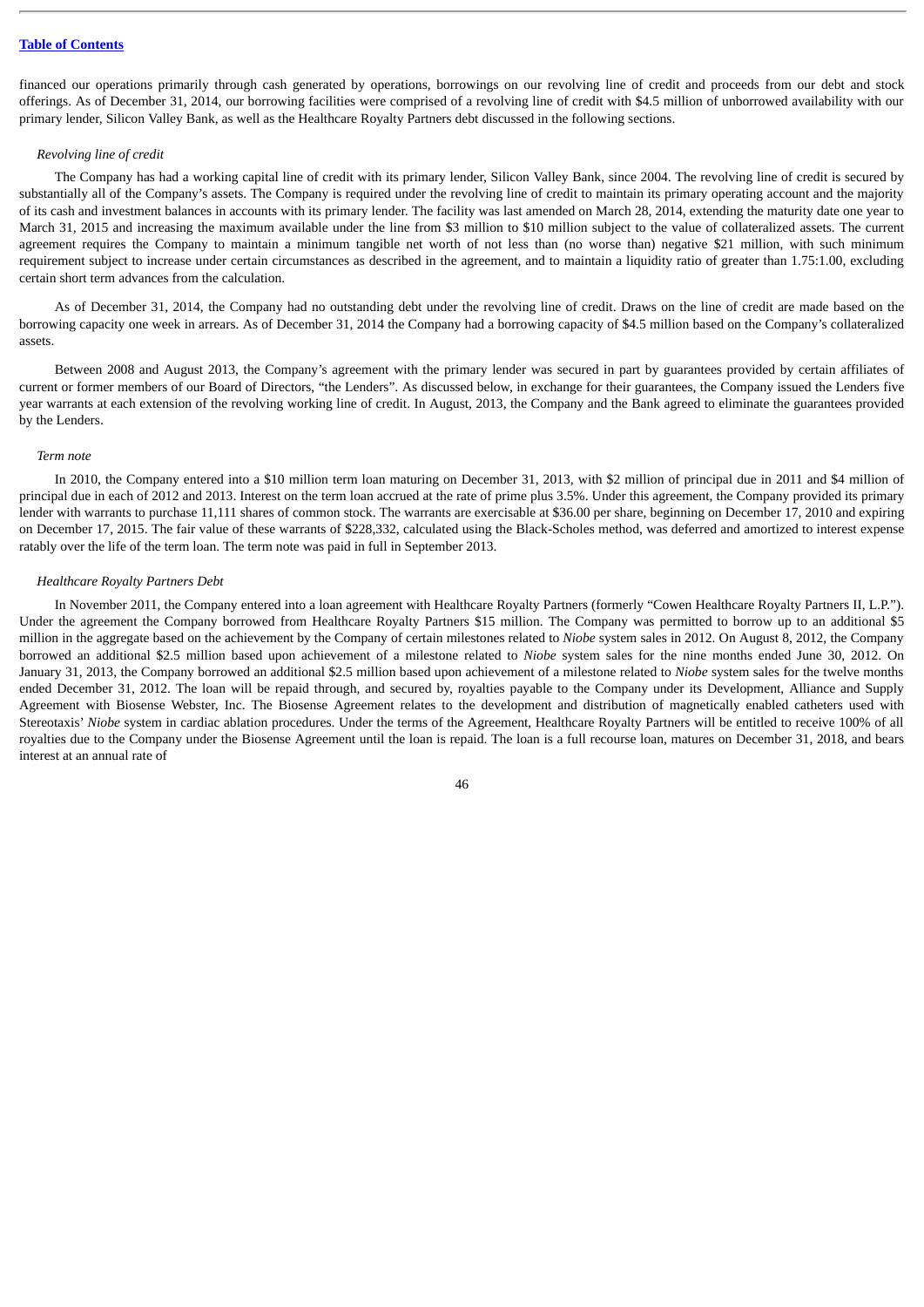16% payable quarterly with royalties received under the Biosense Agreement. If the payments received by the Company under the Biosense Agreement are insufficient to pay all amounts of interest due on the loan, then such deficiency will increase the outstanding principal amount on the loan. After the loan obligation is repaid, the royalties under the Biosense Agreement will again be paid to the Company. The loan is also secured by certain assets and intellectual property of the Company. The Agreement also contains customary affirmative and negative covenants. The use of payments due to the Company under the Biosense Agreement was approved by our primary lender.

## *Subordinated Convertible Debentures*

In May 2012, the Company entered into a securities purchase agreement with certain institutional investors whereby the Company agreed to sell an aggregate of approximately \$8.5 million in aggregate principal amount of unsecured, subordinated, convertible debentures (the "Debentures"), which became convertible into shares of the Company's common stock at a conversion price of \$3.361 per share (or approximately 2.5 million shares in the aggregate), on July 10, 2012, the date that the Company received shareholder approval for the transaction. The purchasers of the Debentures also received warrants, which were scheduled to expire in November 2018, to purchase an aggregate of approximately 2.5 million shares of the Company's common stock at an exercise price of \$3.361 per share ("Convert Warrants"). The Debentures bore interest at 8% per year and were scheduled to mature on May 7, 2014. In addition, the Company had the ability to issue shares of its common stock in lieu of cash interest payments under certain circumstances, and following the registration of the shares for resale, the Company issued shares in lieu of cash interest payments.

The Company recorded the Debentures on the balance sheet net of the debt discount. The debt discount of \$7.6 million was due to warrants issued in conjunction with the Debentures and the debt conversion features. Upon issuance of the Debentures, the fair value of the warrants and derivative liability were \$4.1 million and \$3.5 million, respectively. The debt discount was amortized over the life of the loan using the effective interest method and the warrants and derivative liability were recorded at fair value on each reporting period. Refer to Note 12 for additional discussion of the fair value of the warrants and conversion features.

On August 7, 2013, holders of Convert Warrants exercised all of their Convert Warrants for an aggregate of approximately \$2.5 million shares of our common stock, resulting in cash proceeds of approximately \$8.5 million. In addition, holders of all of the Debentures exchanged the balance of their unconverted Debentures for an aggregate of approximately 2.7 million shares of the Company's common stock and additional warrants (the "Exchange Warrants") to purchase approximately 2.5 million shares, having an exercise price of \$3.361 per share. On August 8, 2013, certain former holders of the Debentures exercised Exchange Warrants to purchase an aggregate of 1.4 million shares of common stock in cashless net exercises as provided for in the Exchange Warrants, which resulted in the issuance to such funds of an aggregate of 0.8 million shares of common stock, but no net proceeds to the Company. The Company is relying on the exemption from registration afforded by Section 4(a)(2) of the Securities Act of 1933, as amended, based on representations to the Company made by the warrant holders.

The mark-to-market expense associated with the adjustment of warrants and convertible debt features in connection with the third quarter capital transactions are included in other expense for the year ended December 31, 2013. The write-off of the unamortized debt discount is included in interest expense for the year ended December 31, 2013.

# *Listing Transfer to NASDAQ Capital Market*

On August 15, 2013, the NASDAQ Listing Qualifications Panel (the "Panel") granted approval of the Company's request to transfer its listing to The NASDAQ Capital Market from The NASDAQ Global Market. The Company's securities began trading on the NASDAQ Capital Market effective August 19, 2013.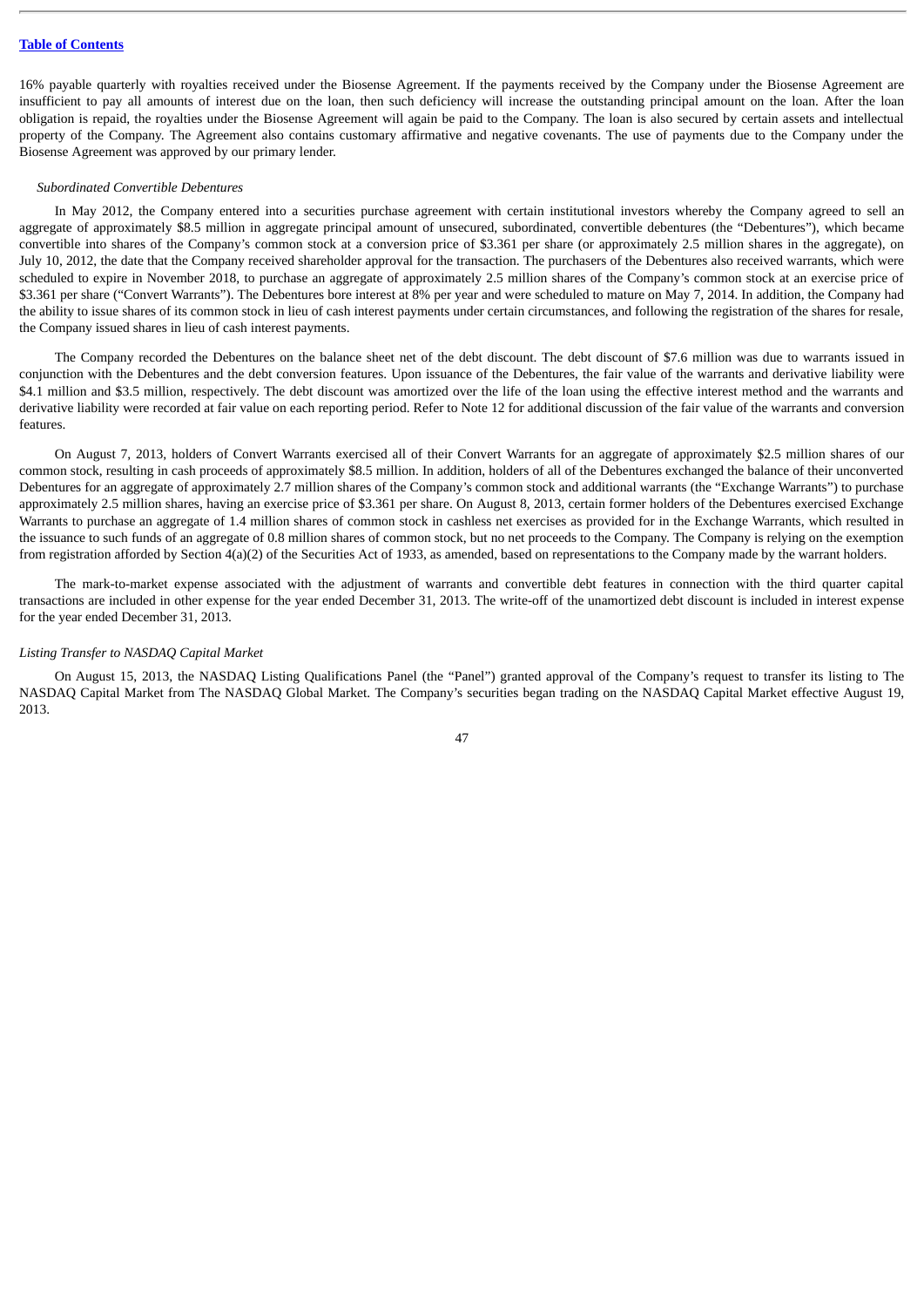### *Reverse Stock Split*

On July 10, 2012, the Company filed a Certificate of Amendment to our Amended and Restated Certificate of Incorporation to implement a one-for-ten reverse split of our common stock (the "Reverse Stock Split"). The Reverse Stock Split was effective as of July 10, 2012, and the Company's common stock began trading on a post-split basis on July 11, 2012.

As a result of the Reverse Stock Split, each ten shares of the Company's issued and outstanding common stock were automatically combined and converted into one issued and outstanding share of common stock. The Reverse Stock Split affected all issued and outstanding shares of the Company's common stock, as well as common stock underlying stock options, stock appreciation rights, restricted stock, restricted stock units, warrants and convertible debentures outstanding immediately prior to the effectiveness of the Reverse Stock Split. The Reverse Stock Split reduced the number of shares of the Company's common stock outstanding from approximately 78 million to 7.8 million at the time of the Reverse Stock Split. In addition, the Amendment increased the number of authorized shares of the Company's common stock from 100 million to 300 million. The Reverse Stock Split did not alter the par value of common stock, which remained \$0.001 per share, or modify any voting rights or other terms of the Company's common stock. Unless otherwise indicated, all information set forth herein gives effect to such Reverse Stock Split.

# *Common Stock*

The holders of common stock are entitled one vote for each share held and to receive dividends whenever funds are legally available and when declared by the Board of Directors subject to the prior rights of holders of all classes of stock having priority rights as dividends and certain conditions of our agreement with our primary lender. No dividends have been declared or paid as of December 31, 2014.

### *Issuances of Common Stock*

In May 2012, the Company entered into a Stock and Warrant Purchase Agreement with certain institutional investors whereby it agreed to sell an aggregate of approximately 2.17 million shares of the Company's common stock (the "PIPE Common Stock") at a price of \$3.361 per share, together with six-year warrants at a price of \$1.25 per share to purchase an aggregate of approximately 2.17 million shares of common stock having an exercise price of \$3.361 per share (the "PIPE Warrants"). Each purchaser received a PIPE Warrant to purchase one share of common stock for every share of PIPE Common Stock purchased. Net proceeds from the sale of the securities were approximately \$9.1 million, after placement agent fees and other offering expenses. The Company used the funds to repay \$7 million of the revolving credit facility guaranteed by the Lenders.

Between March and July 2013, the Company amended its agreement with its primary lender and extended the \$3 million guarantee of the revolving credit facility provided by affiliates of current and former members of the Board of Directors, "the Lenders". As a result of these extensions, the Company issued the Lenders warrants to purchase common stock. The lenders received 113,636 warrants at \$1.98 per share, 48,387 warrants at \$1.55 per share, and 14,313 warrants at \$5.24 per share.

On August 7, 2013, venture funds affiliated with Sanderling Ventures received an aggregate of 183,478 shares of common stock based upon the cashless exercise of warrants to purchase an aggregate of 262,450 shares of common stock. These warrants were comprised of 75,758 warrants with an exercise price of \$1.98 per share, 156,204 warrants with an exercise price of \$3.361 per share and 30,488 warrants with an exercise price of \$4.10 per share. The warrants were issued by the Company in private placements in 2012 and 2013 in connection with the extension of previously disclosed guarantees.

On August 13, 2013, venture funds affiliated with Sanderling Ventures exercised PIPE Warrants to purchase an aggregate of 650,619 shares of common stock in a cashless net exercise as provided for in the PIPE Warrants, which resulted in the issuance to such funds of an aggregate of 308,194 shares of common stock. As a result, there were no net proceeds to the Company.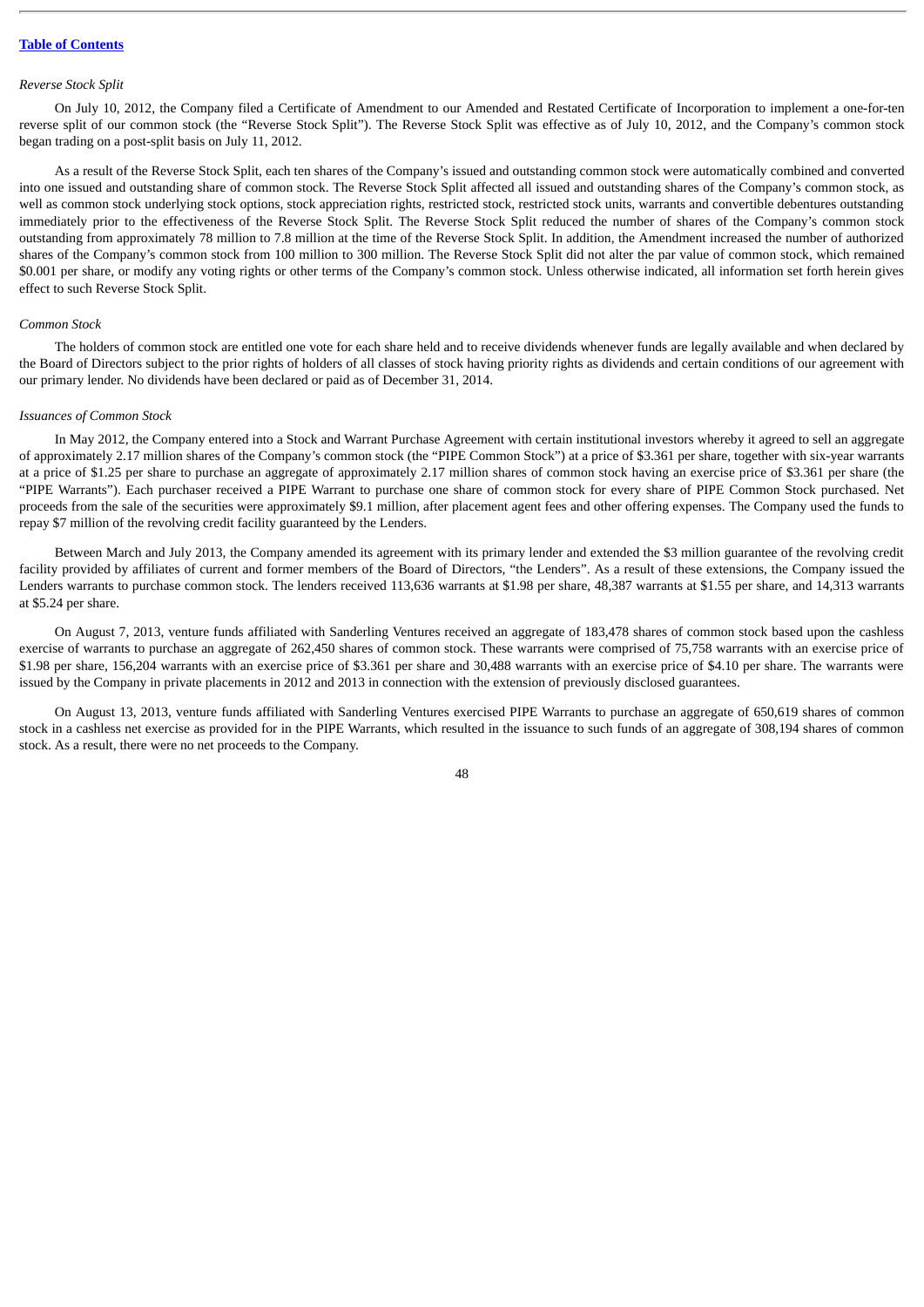On August 16, 2013, certain affiliates of Franklin Templeton exercised PIPE Warrants to purchase an aggregate of 650,618 shares of common stock for cash. The Company received an aggregate of \$2,186,727 gross proceeds from the sale.

On August 16, 2013, Alafi Capital Company exercised PIPE Warrants to purchase an aggregate of 261,241 shares of common stock for cash. The Company received an aggregate of \$878,031 gross proceeds from the sale.

On November 27, 2013, the Company announced the results of its previously announced offering of subscription rights to purchase shares of its common stock, par value \$0.001 per share. Pursuant to the rights offering, subscription rights to purchase approximately 3.4 million shares of common stock were exercised, resulting in gross proceeds to Stereotaxis of approximately \$10.2 million.

# *Controlled Equity Offering*

In May 2014, the Company entered into a Controlled Equity Offering<sup>SM</sup> sales agreement (the "Sales Agreement"), with Cantor Fitzgerald & Co. ("Cantor"), as agent and/or principal, pursuant to which the Company could issue and sell, from time to time, shares of its common stock having an aggregate gross sales price of up to \$18.0 million. The Company will pay Cantor a commission of 3.0% of the gross proceeds from any common stock sold through the Sales Agreement.

During the twelve months ended December 31, 2014, the Company sold an aggregate of 878,077 shares of common stock under the Sales Agreement, at an average price of approximately \$3.57 per share for gross proceeds of \$3,131,201 and net proceeds of \$3,037,265, after deducting Cantor's commission. As of December 31, 2014, \$14.9 million of common stock remained available to be sold under this facility, subject to certain conditions as specified in the Sales Agreement.

# *Liquidity*

The following table summarizes our cash flow by operating, investing and financing activities for each of years ended December 31, 2014, 2013, and 2012 (in thousands):

|                                            | 2014      | 2013                     | 2012        |
|--------------------------------------------|-----------|--------------------------|-------------|
| Cash flow used in operating activities     | \$(9,092) | \$ (6.332)               | \$(12, 118) |
| Cash flow used in investing activities     | (124)     | $\overline{\phantom{a}}$ | (131        |
| Cash flow provided by financing activities | 2.711     | 12.329                   | 6,071       |

*Net cash used in operating activities*. We used approximately \$9.1 million, \$6.3 million, and \$12.1 million of cash in operating activities during the years ended December 31, 2014, 2013, and 2012, respectively. The decrease in cash used in operating activities from December 31, 2012 to 2013, is primarily a result of changes in working capital. The increase in cash used in operating activities from 2013 to 2014 is the result of changes in working capital partially offset by a reduction in operating loss.

*Net cash used in investing activities*. There were no purchases of equipment during the year ended December 31, 2013. We used approximately \$0.1 million during the years ended December 31, 2012 and December 31, 2014, for the purchase of property and equipment.

*Net cash provided by financing activities*. We generated approximately \$2.7 million from financing activities during the year ended December 31, 2014 compared to \$12.3 million generated for the year ended December 31, 2013 and \$6.1 million generated for the year ended December 31, 2012. The decrease from 2013 to 2014 in cash generated was primarily due to lower proceeds from equity transactions with 2014 proceeds from the controlled equity offering of \$2.9 million compared to \$21.3 million generated from 2013 warrant exercises and rights offering offset by a \$9.0 million reduction in debt pay down. The increase in cash generated from 2012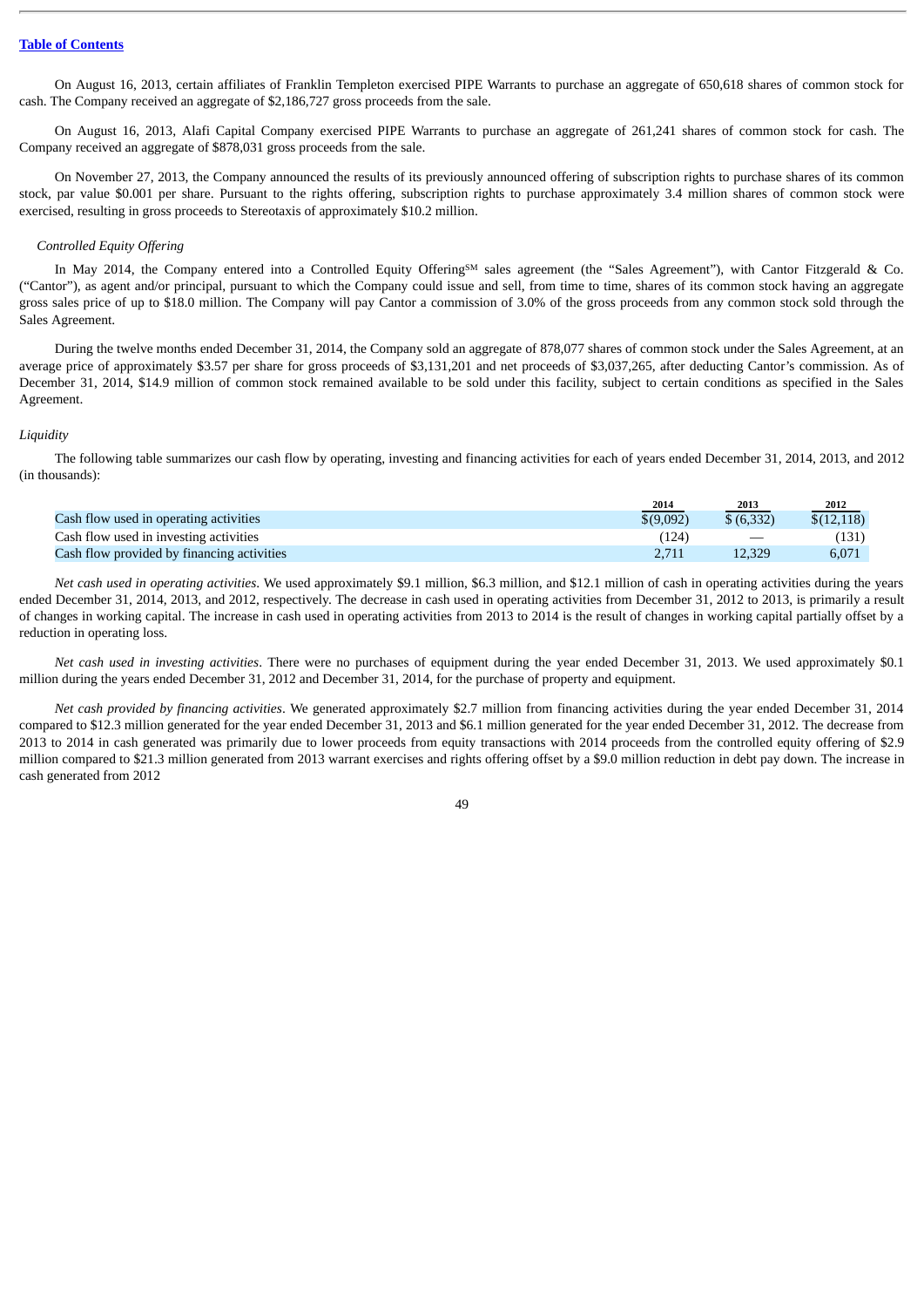to 2013 was primarily driven by increased stock transactions, including warrant exercises, of \$12.2 million compared to 2012 offset by reduced debt financing of \$5.9 million in 2013 compared to 2012.

At December 31, 2014, we had working capital of approximately \$4.6 million, compared to working capital of \$4.4 million at December 31, 2013.

As of December 31, 2014, the Company had no outstanding debt under the revolving line of credit. Draws on the line of credit are made based on the borrowing capacity one week in arrears. As of December 31, 2014, the Company had a borrowing capacity of \$4.5 million based on the Company's collateralized assets. The maturity date of the revolving line of credit is March 31, 2015.

These credit facilities are secured by substantially all of our assets. The credit agreements include customary affirmative, negative and financial covenants. For example, we are restricted from incurring additional debt, disposing of or pledging our assets, entering into merger or acquisition agreements, making certain investments, allowing fundamental changes to our business, ownership, management or business locations, and from making certain payments in respect of stock or other ownership interests, such as dividends and stock repurchases. Under our loan arrangements, as in effect at December 31, 2014, we are required to meet minimum tangible net worth and liquidity covenants as defined in the loan agreement. We are also required under the credit agreements to maintain our primary operating account and the majority of our cash and investment balances in accounts with our primary lending bank. As of December 31, 2014, we were in compliance with all covenants of this agreement.

We expect to have negative cash flow from operations into 2015. Throughout 2015, we expect to continue the development and commercialization of our existing products, our research and development programs and the advancement of new products into clinical development. During 2015, we expect operating expenses to be generally consistent with 2014 with additional investment in certain targeted areas.

We may be required to raise capital or pursue other financing strategies to continue our operations. Until we can generate significant cash flow from our operations, we expect to continue to fund our operations with cash resources primarily generated from the proceeds of our past and future public offerings, private sales of our equity securities and working capital and equipment financing loans. In the future, we may finance cash needs through the sale of other equity securities or non-core assets, strategic collaboration agreements, debt financings or through distribution rights. We cannot accurately predict the timing and amount of our utilization of capital, which will depend on a number of factors outside of our control. Our existing cash, cash equivalents and borrowing facilities may not be sufficient to fund our operating expenses and capital equipment requirements through the next 12 months, which would require us to obtain additional equity or other financing before that time. We cannot assure you that such additional financing will be available on a timely basis on terms acceptable to us or at all, that we will be able to engage in equity financings if our common stock is delisted from NASDAQ, or that such financing will not be dilutive to our stockholders. If adequate funds are not available to us, we could be required to delay development or commercialization of new products, to license to third parties the rights to commercialize products or technologies that we would otherwise seek to commercialize ourselves or to reduce the sales, marketing, customer support or other resources devoted to our products, any of which could have a material adverse effect on our business, financial condition and results of operations. In addition, we could be required to cease operations.

# **Off-Balance Sheet Arrangements**

We do not currently have, nor have we ever had, any relationships with unconsolidated entities or financial partnerships, such as entities often referred to as structured finance or special purpose entities, which would have been established for the purpose of facilitating off-balance sheet arrangements or other contractually narrow or limited purposes. In addition, we do not engage in trading activities involving non- exchange traded contracts. As a result, we are not materially exposed to any financing, liquidity, market or credit risk that could have arisen if we had engaged in these relationships.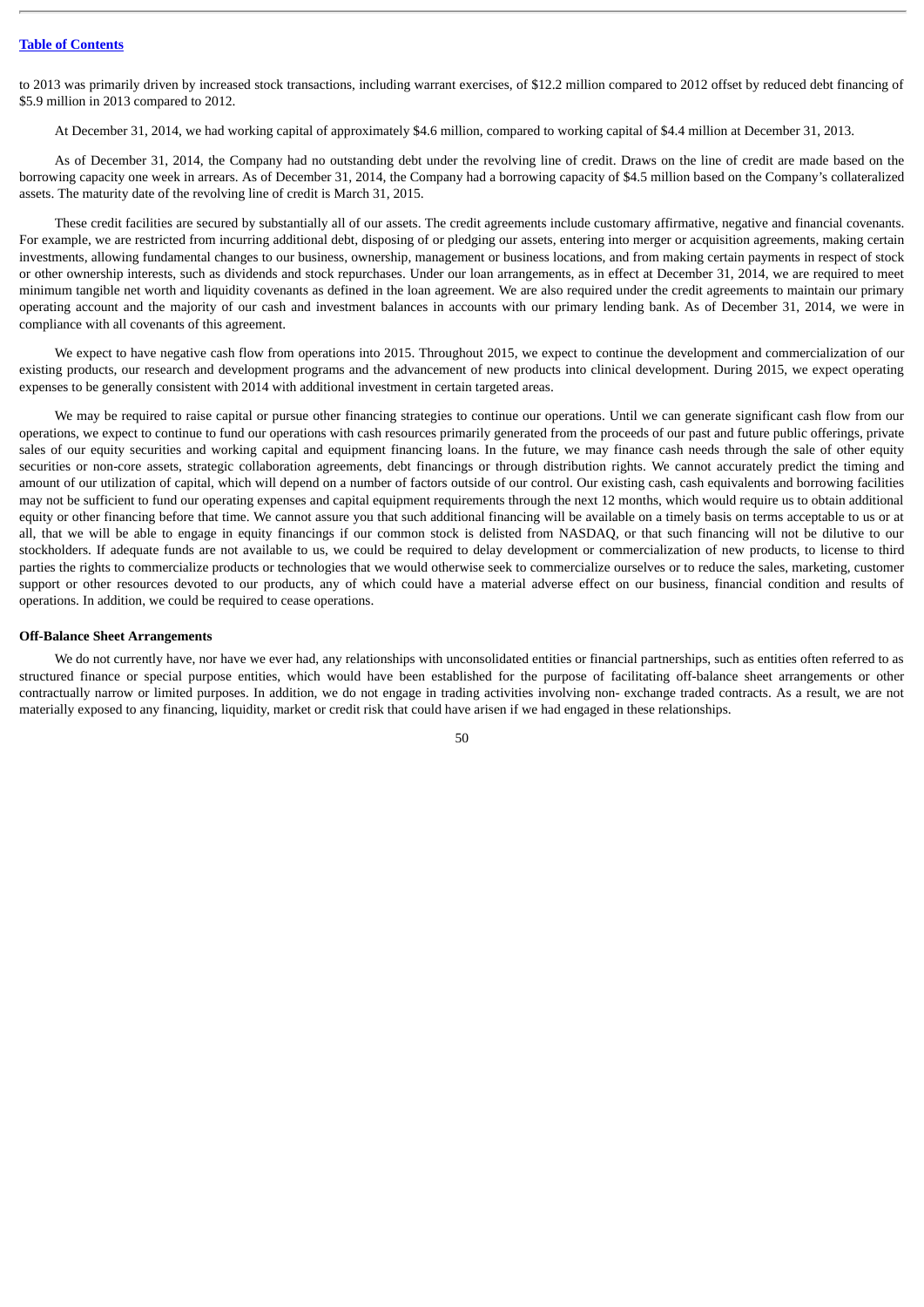## **Contractual Obligations**

The following table summarizes all significant contractual payment obligations by payment due date:

|                         |                 | <b>Payments by Period</b>                 |          |         |          |  |  |
|-------------------------|-----------------|-------------------------------------------|----------|---------|----------|--|--|
|                         |                 | (In thousands)                            |          |         |          |  |  |
|                         | Under           | $1 - 3$                                   | $3 - 5$  | Over    |          |  |  |
|                         | 1 Year          | Years                                     | Years    | 5 Years | Total    |  |  |
| Long-term debt          | $\qquad \qquad$ | $\qquad \qquad \overline{\qquad \qquad }$ | \$18,389 | ა —     | \$18,389 |  |  |
| <b>Operating leases</b> | \$1,585         | \$3,886                                   | \$2,009  | $s -$   | \$7,480  |  |  |
| <b>Total</b>            | \$1,585         | \$3,886                                   | \$20,398 |         | \$25,869 |  |  |
|                         |                 |                                           |          |         |          |  |  |

### **Commercial Commitments**

In 2012, we entered into a letter of credit to support a commitment in the amount of approximately \$0.1 million. This letter of credit is valid through 2015.

# **ITEM 7A. Quantitative and Qualitative Disclosures About Market Risk**

### *Foreign Exchange Risk*

We operate mainly in the U.S., Europe and Asia and we expect to continue to sell our products both within and outside of the U.S. Although the majority of our revenue and expenses are transacted in U.S. dollars, a portion of our operations are conducted in Euros and to a lesser extent, in other currencies. As such, we have foreign exchange exposure with respect to non-U.S. dollar revenues and expenses as well as cash balances, accounts receivable, accounts payable and other asset and liability balances denominated in non-US dollar currencies. Our international operations are subject to risks typical of international operations, including, but not limited to, differing economic conditions, changes in political climate, differing tax structures, other regulations and restrictions, and foreign exchange rate volatility. Future fluctuations in the value of these currencies may affect the price competitiveness of our products. In addition, because we have a relatively long installation cycle for our systems, we will be subject to risk of currency fluctuations between the time we execute a purchase order and the time we deliver the system and collect payments under the order, which could adversely affect our operating margins. As of December 31, 2014 we have not hedged exposures in foreign currencies or entered into any other derivative instruments.

For the year ended December 31, 2014, sales denominated in foreign currencies were approximately 14.5% of total revenue. For the year ended December 31, 2014, our revenue would have decreased by approximately \$0.5 million if the U.S. dollar exchange rate used would have strengthened by 10%. For the year ended December 31, 2014, expenses denominated in foreign currencies were approximately 10.8% of our total expenses. For the year ended December 31, 2014, our operating expenses would have decreased by approximately \$0.4 million if the U.S. dollar exchange rate used would have strengthened by 10%. In addition, we have assets and liabilities denominated in foreign currencies. A 10% strengthening of the U.S. dollar exchange rate against all currencies with which we have exposure at December 31, 2014 would have resulted in a \$0.1 million decrease in the carrying amounts of those net assets.

### *Interest Rate Risk*

We have exposure to interest rate risk related to our investment portfolio. The primary objective of our investment activities is to preserve principal while at the same time maximizing the income we receive from our invested cash without significantly increasing the risk of loss. Our interest income is sensitive to changes in the general level of U.S. interest rates, particularly since the majority of our investments are in short-term debt instruments. We invest our excess cash primarily in U.S. government securities and marketable debt securities of financial institutions and corporations with strong credit ratings. These instruments generally have maturities of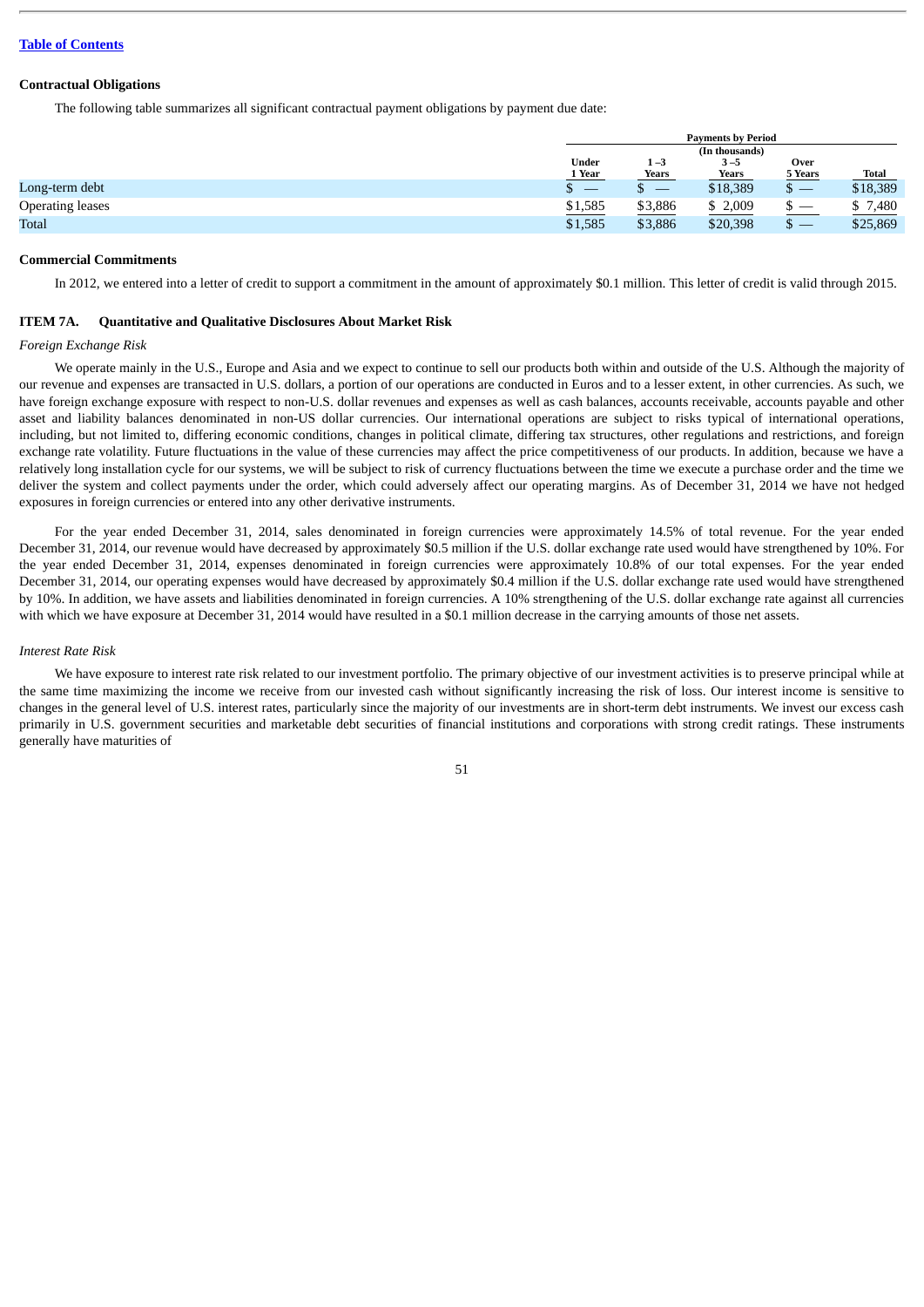two years or less when acquired. We do not utilize derivative financial instruments, derivative commodity instruments or other market risk sensitive instruments, positions or transactions. Accordingly, we believe that while the instruments we hold are subject to changes in the financial standing of the issuer of such securities, we are not subject to any material risks arising from changes in interest rates, foreign currency exchange rates, commodity prices, equity prices or other market changes that affect market risk sensitive instruments.

We have exposure to market risk related to any investments we might hold. Market liquidity issues might make it impossible for the Company to liquidate its holdings or require that the Company sell the securities at a substantial loss. As of December 31, 2014, the Company did not hold any investments other than those held in money market funds.

We have exposure to interest rate risk related to our borrowings as the interest rates for certain of our outstanding loans are subject to increase should the interest rate increase above a defined percentage. Certain issuances of our outstanding debt are subject to a minimum interest of 7.0%, however, a hypothetical increase in interest rates of 100 basis points would have no impact on interest expense due to interest rate floors on our floating rate debt.

# *Inflation Risk*

We do not believe that inflation has had a material adverse impact on our business or operating results during the periods covered by this report.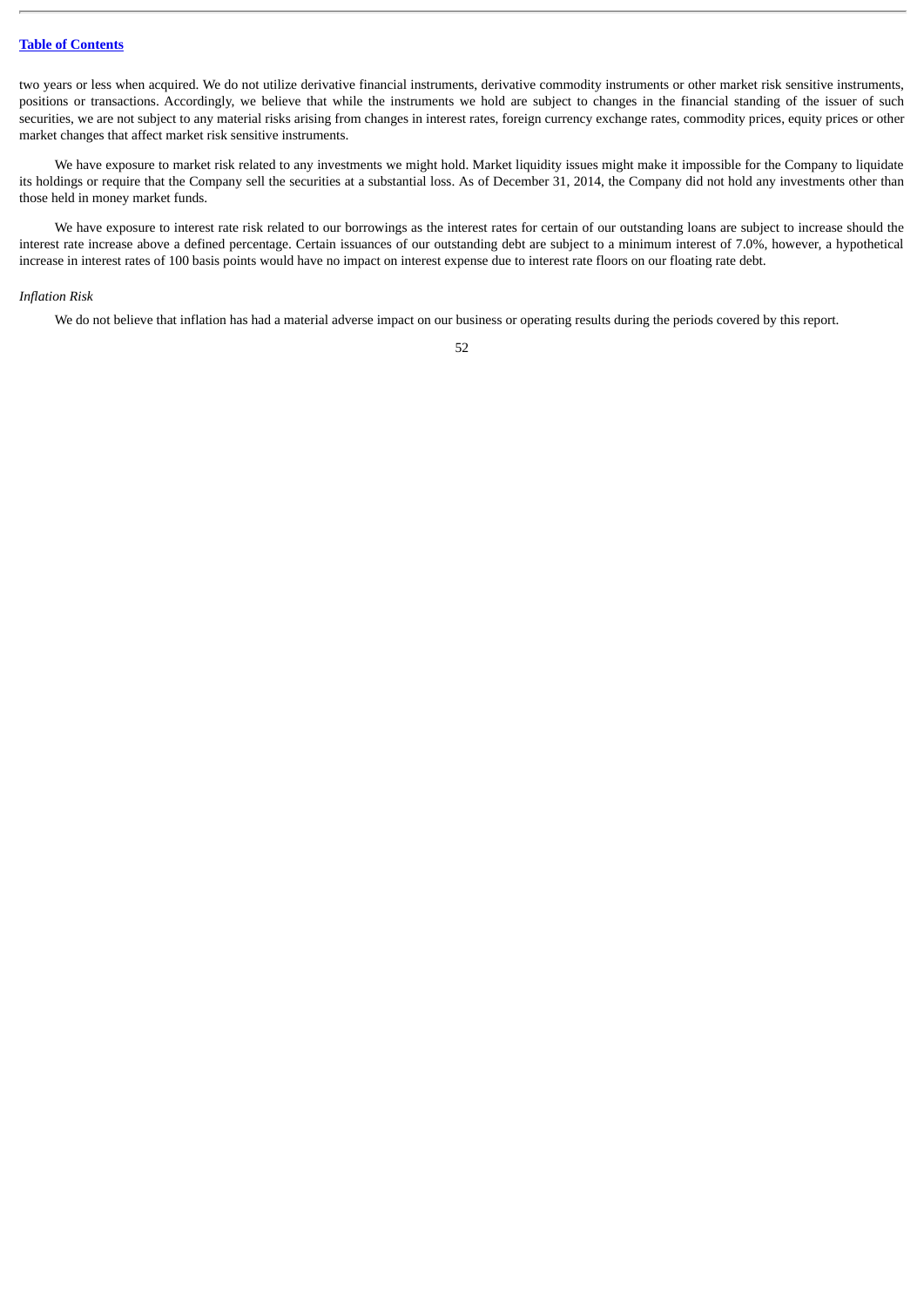# **ITEM 8. FINANCIAL STATEMENTS AND SUPPLEMENTARY DATA**

# **Financial Statements**

# **Index To Financial Statements**

| Report of Ernst & Young LLP, Independent Registered Public Accounting Firm               | PAGE<br>54 |
|------------------------------------------------------------------------------------------|------------|
| Balance Sheets at December 31, 2014 and 2013                                             | 55         |
| Statements of Operations for the years ended December 31, 2014, 2013, and 2012           | 56         |
| Statements of Stockholders' Equity for the years ended December 31, 2014, 2013, and 2012 | 57         |
| Statements of Cash Flows for the years ended December 31, 2014, 2013, and 2012           | 58         |
| Notes to the Financial Statements                                                        | 59         |
| <b>Schedule II—Valuation and Qualifying Accounts</b>                                     | 85         |

All other schedules have been omitted because they are not applicable or the required information is shown in the Financial Statements or the Notes thereto.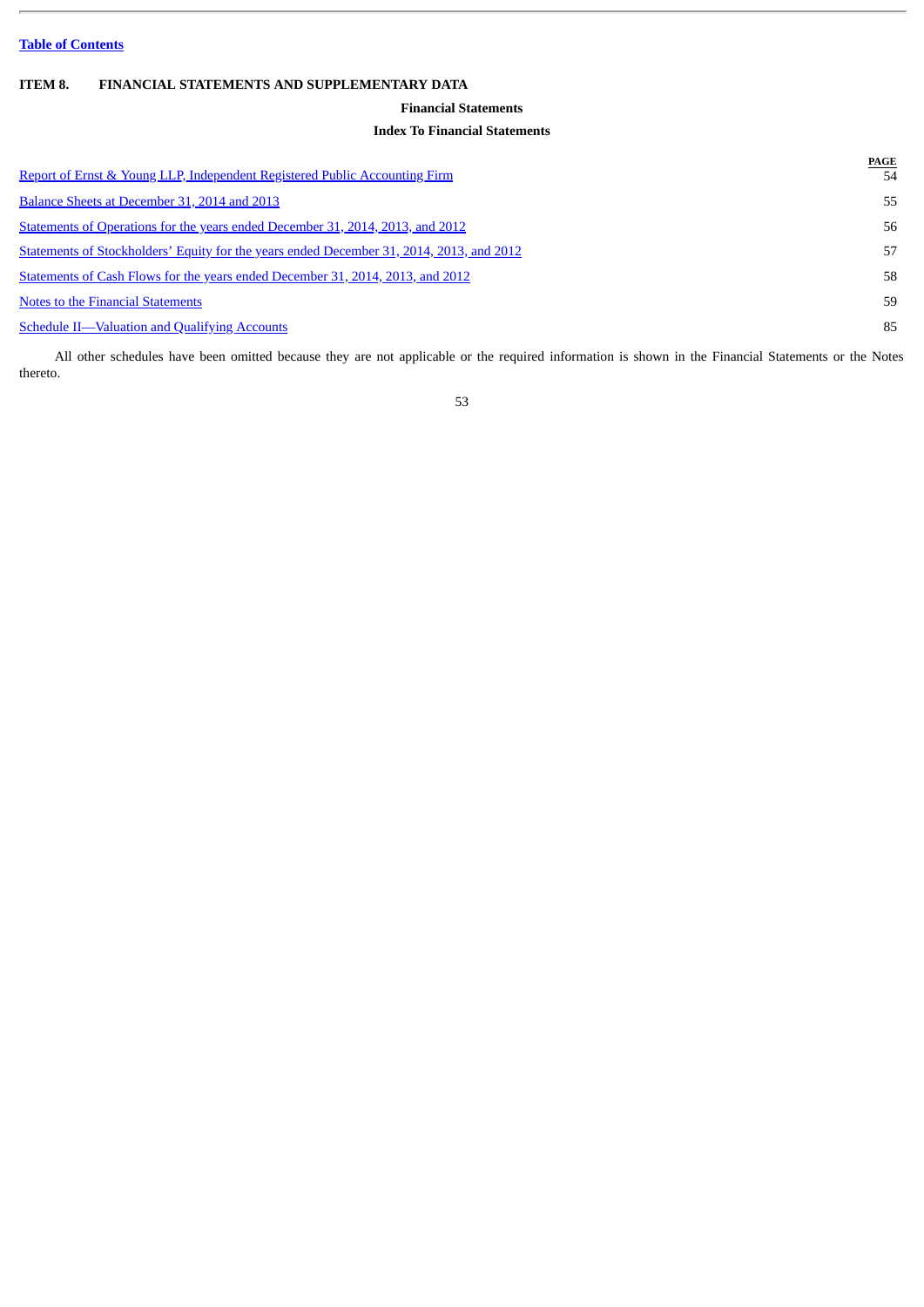### **Report of Independent Registered Public Accounting Firm**

<span id="page-55-0"></span>The Board of Directors and Stockholders Stereotaxis, Inc.

We have audited the accompanying balance sheets of Stereotaxis, Inc. (the Company) as of December 31, 2014 and 2013, and the related statements of operations, stockholders' equity, and cash flows for each of the three years in the period ended December 31, 2014. Our audits also included the financial statement schedule listed in the Index at Item 15(a). These financial statements and schedule are the responsibility of the Company's management. Our responsibility is to express an opinion on these financial statements and schedule based on our audits.

We conducted our audits in accordance with the standards of the Public Company Accounting Oversight Board (United States). Those standards require that we plan and perform the audit to obtain reasonable assurance about whether the financial statements are free of material misstatement. We were not engaged to perform an audit of the Company's internal control over financial reporting. Our audits included consideration of internal control over financial reporting as a basis for designing audit procedures that are appropriate in the circumstances, but not for the purpose of expressing an opinion on the effectiveness of the Company's internal control over financial reporting. Accordingly, we express no such opinion. An audit also includes examining, on a test basis, evidence supporting the amounts and disclosures in the financial statements, assessing the accounting principles used and significant estimates made by management, and evaluating the overall financial statement presentation. We believe that our audits provide a reasonable basis for our opinion.

In our opinion, the financial statements referred to above present fairly, in all material respects, the financial position of Stereotaxis, Inc. at December 31, 2014 and 2013, and the results of its operations and its cash flows for each of the three years in the period ended December 31, 2014, in conformity with U.S. generally accepted accounting principles**.** Also, in our opinion, the related financial statement schedule, when considered in relation to the basic financial statements taken as a whole, presents fairly in all material respects the information set forth herein.

The accompanying financial statements have been prepared assuming that the Company will continue as a going concern. As more fully described in Note 1, the Company has incurred recurring operating losses and has a net capital deficiency. These conditions raise substantial doubt about the Company's ability to continue as a going concern. Management's plans in regard to these matters also are described in Note 1. The financial statements do not include any adjustments to reflect the possible future effects on the recoverability and classification of assets or the amounts and classification of liabilities that may result from the outcome of this uncertainty regarding the Company's ability to continue as a going concern.

/s/ Ernst & Young LLP

St. Louis, Missouri March 16, 2015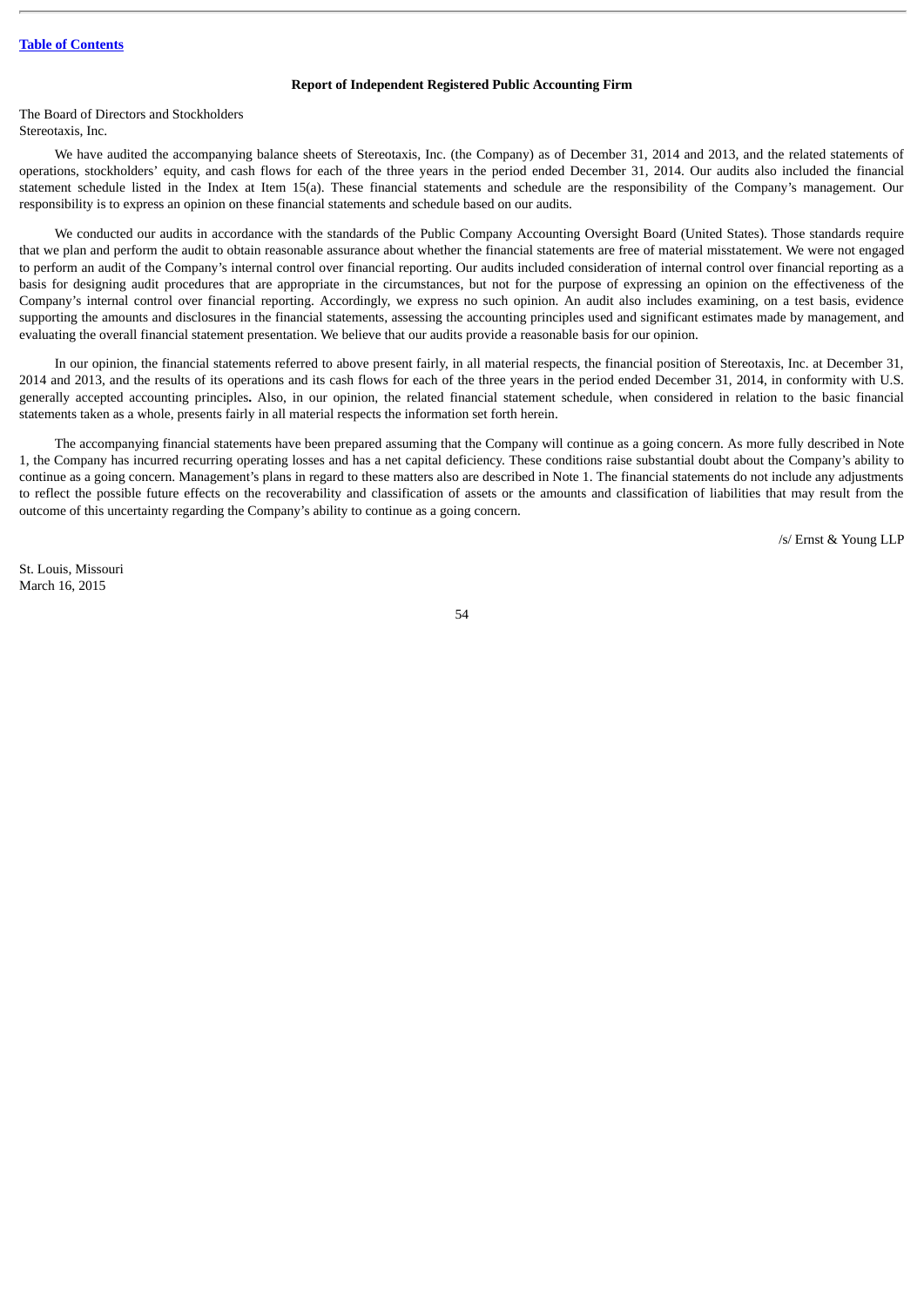# **BALANCE SHEETS**

<span id="page-56-0"></span>

|                                                                                                             | December 31,<br>2014 | December 31,<br>2013   |
|-------------------------------------------------------------------------------------------------------------|----------------------|------------------------|
| <b>Assets</b>                                                                                               |                      |                        |
| Current assets:                                                                                             |                      |                        |
| Cash and cash equivalents                                                                                   | \$<br>7,270,301      | 13,775,130<br>\$.      |
| Accounts receivable, net of allowance of \$131,464 and \$383,077 in 2014 and 2013, respectively             | 6,480,499            | 7,558,152              |
| Inventories                                                                                                 | 6,371,903            | 4,879,039              |
| Prepaid expenses and other current assets                                                                   | 1,094,837            | 1,479,956              |
| Total current assets                                                                                        | 21,217,540           | 27,692,277             |
| Property and equipment, net                                                                                 | 894,728              | 1,184,589              |
| Intangible assets, net                                                                                      | 1,379,653            | 1,679,486              |
| Long-term receivables                                                                                       |                      | 20,431                 |
| Other assets                                                                                                | 388,850              | 499,613                |
| <b>Total assets</b>                                                                                         | \$ 23,880,771        | 31,076,396<br>\$       |
| Liabilities and stockholders' deficit                                                                       |                      |                        |
| Current liabilities:                                                                                        |                      |                        |
| Short-term debt and current maturities of long-term debt                                                    | $\mathbb{S}$         | $\mathbb{S}$<br>49,733 |
| Accounts payable                                                                                            | 2,353,133            | 3,512,339              |
| <b>Accrued liabilities</b>                                                                                  | 5,505,142            | 7,069,759              |
| Deferred revenue                                                                                            | 6,658,170            | 7,519,754              |
| Warrants and debt conversion features                                                                       | 2,134,187            | 5,644,626              |
| Total current liabilities                                                                                   | 16,650,632           | 23,796,211             |
| Long-term debt, less current maturities                                                                     | 18,388,764           | 18,481,478             |
| Long-term deferred revenue                                                                                  | 976,165              | 491,080                |
| Other liabilities                                                                                           | 414,928              | 9,622                  |
| Stockholders' deficit:                                                                                      |                      |                        |
| Preferred stock, par value \$0.001; 10,000,000 shares authorized, none outstanding at 2014 and 2013         |                      |                        |
| Common stock, par value \$0.001; 300,000,000 shares authorized, 20,480,874, and 19,311,390 shares issued at |                      |                        |
| 2014 and 2013, respectively                                                                                 | 20,481               | 19,311                 |
| Additional paid in capital                                                                                  | 446,241,703          | 441,888,155            |
| Treasury stock, 4,015 shares at 2014 and 2013                                                               | (205,999)            | (205, 999)             |
| Accumulated deficit                                                                                         | (458, 605, 903)      | (453, 403, 462)        |
| Total stockholders' deficit                                                                                 | (12,549,718)         | (11,701,995)           |
| Total liabilities and stockholders' deficit                                                                 | \$ 23,880,771        | \$ 31,076,396          |

See accompanying notes.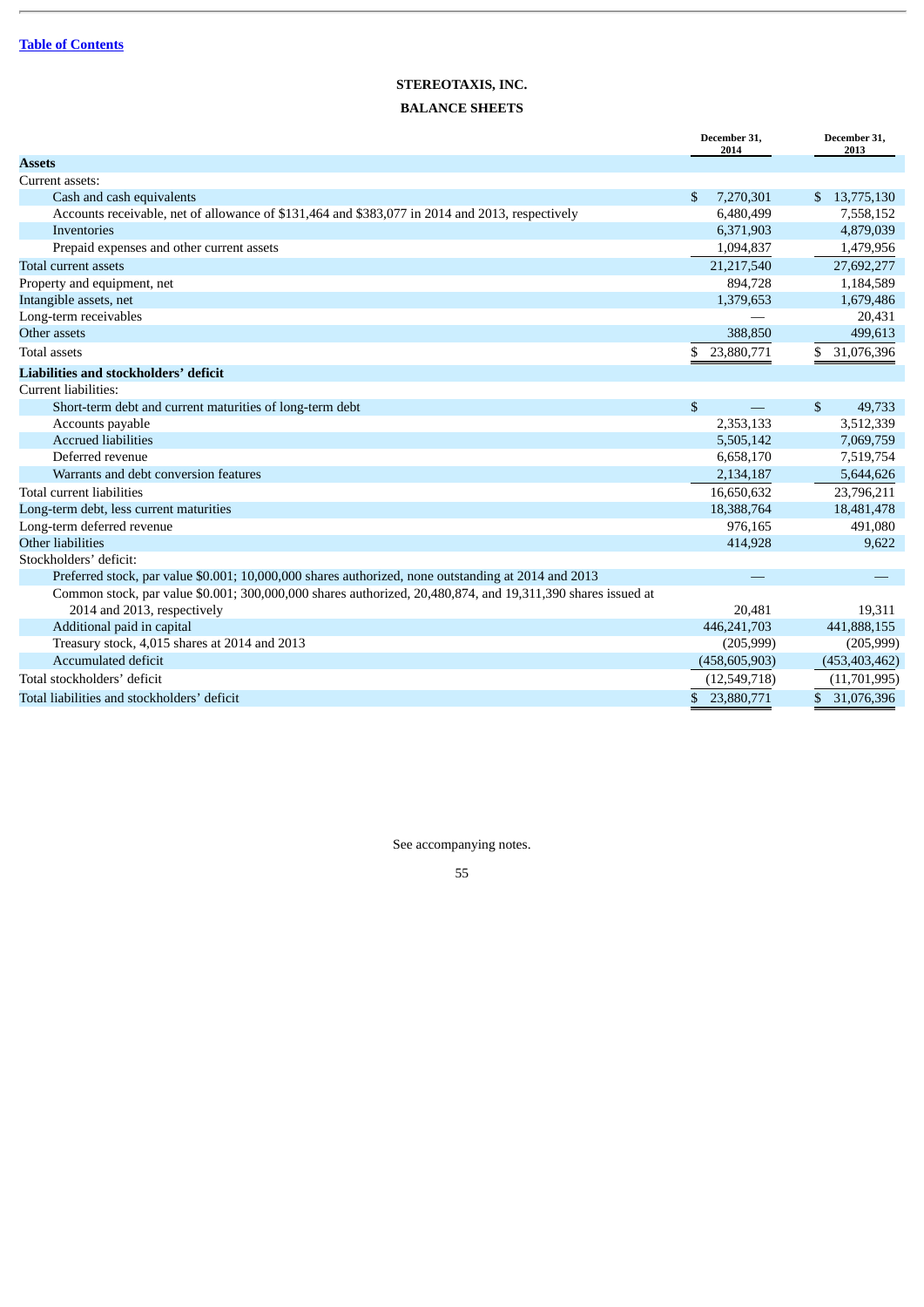# **STEREOTAXIS, INC. STATEMENTS OF OPERATIONS**

<span id="page-57-0"></span>

|                                                                      |                 | Year Ended December 31, |                        |  |  |  |
|----------------------------------------------------------------------|-----------------|-------------------------|------------------------|--|--|--|
|                                                                      | 2014            | 2013                    | 2012                   |  |  |  |
| Revenue:                                                             |                 |                         |                        |  |  |  |
| Systems                                                              | 7,839,006<br>\$ | \$12,743,218            | 19,672,983<br>\$       |  |  |  |
| Disposables, service and accessories                                 | 27, 172, 270    | 25,287,863              | 26,889,451             |  |  |  |
| Total revenue                                                        | 35,011,276      | 38,031,081              | 46,562,434             |  |  |  |
| Cost of revenue:                                                     |                 |                         |                        |  |  |  |
| <b>Systems</b>                                                       | 4,204,719       | 6,870,954               | 9,905,528              |  |  |  |
| Disposables, service and accessories                                 | 4,018,661       | 4,130,347               | 4,875,527              |  |  |  |
| Total cost of revenue                                                | 8,223,380       | 11,001,301              | 14,781,055             |  |  |  |
| Gross margin                                                         | 26,787,896      | 27,029,780              | 31,781,379             |  |  |  |
| Operating expenses:                                                  |                 |                         |                        |  |  |  |
| Research and development                                             | 5,158,331       | 5,672,058               | 8,405,086              |  |  |  |
| Sales and marketing                                                  | 15,168,940      | 17,132,093              | 20,607,999             |  |  |  |
| General and administrative                                           | 11,845,289      | 13,066,103              | 13,394,556             |  |  |  |
| Total operating expenses                                             | 32,172,560      | 35,870,254              | 42,407,641             |  |  |  |
| <b>Operating loss</b>                                                | (5,384,664)     | (8,840,474)             | (10,626,262)           |  |  |  |
| Other income (expense)                                               | 3,510,439       | (47, 349, 378)          | 8,265,507              |  |  |  |
| Interest income                                                      | 7,084           | 5,800                   | 7,361                  |  |  |  |
| Interest expense                                                     | (3,335,300)     | (12, 573, 537)          | (6,885,033)            |  |  |  |
| Net loss                                                             | \$ (5,202,441)  | \$ (68,757,589)         | \$<br>(9, 238, 427)    |  |  |  |
| Net loss per common share:                                           |                 |                         |                        |  |  |  |
| <b>Basic</b>                                                         | \$<br>(0.26)    | \$<br>(5.95)            | $\mathbb{S}$<br>(1.33) |  |  |  |
| Diluted                                                              | (0.26)          | \$<br>(5.95)            | \$<br>(1.33)           |  |  |  |
| Weighted average shares used in computing net loss per common share: |                 |                         |                        |  |  |  |
| <b>Basic</b>                                                         | 19,945,038      | 11,554,566              | 6,944,928              |  |  |  |
| <b>Diluted</b>                                                       | 19,945,038      | 11,554,566              | 6,944,928              |  |  |  |

See accompanying notes.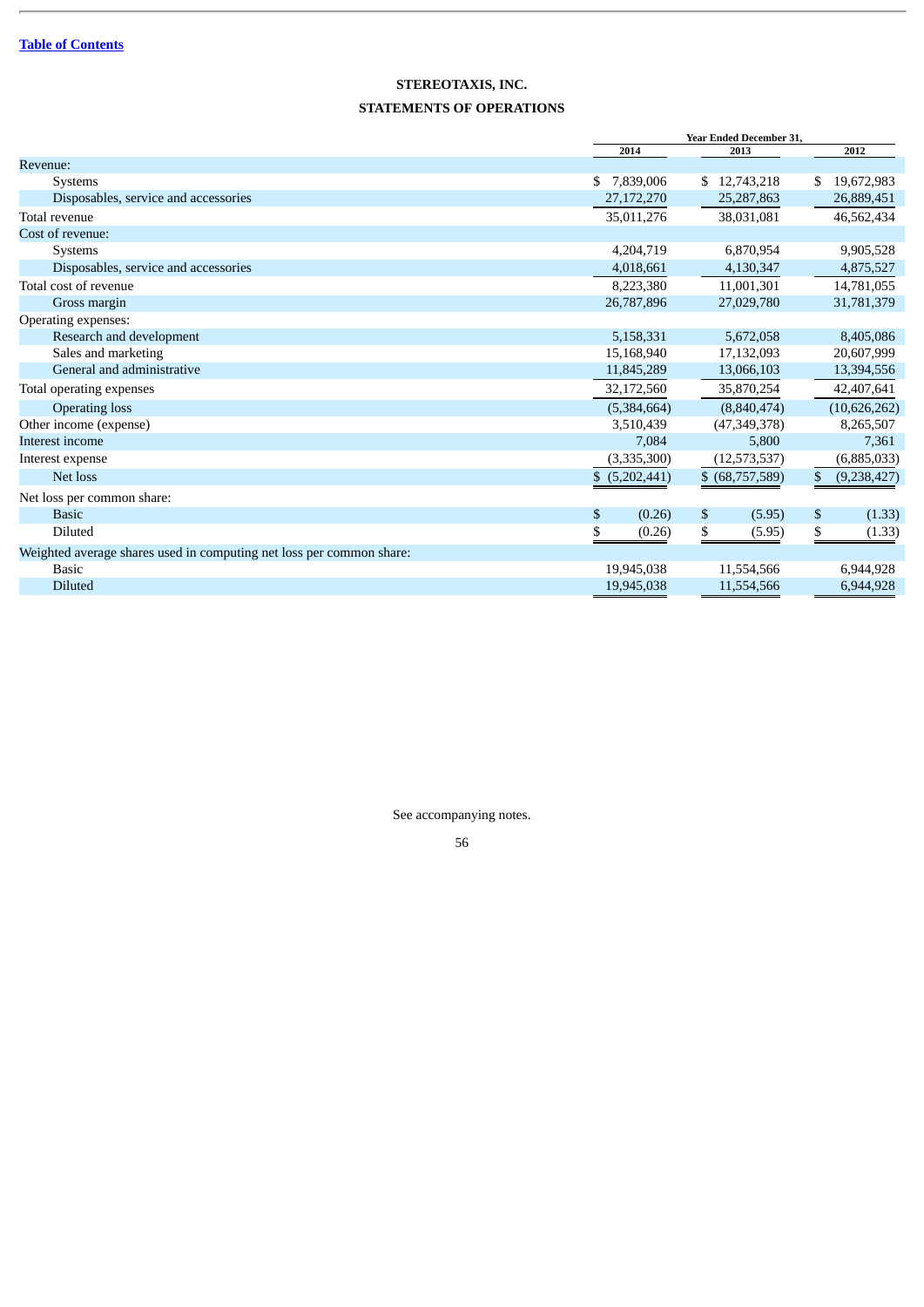# **STATEMENTS OF STOCKHOLDERS' EQUITY**

<span id="page-58-0"></span>

|                                                | <b>Common Stock</b> |         | <b>Additional</b><br>Paid-In | <b>Treasury</b> | Accumulated       | <b>Total</b><br>Stockholders'<br><b>Equity</b> |
|------------------------------------------------|---------------------|---------|------------------------------|-----------------|-------------------|------------------------------------------------|
|                                                | <b>Shares</b>       | Amount  | Capital                      | Stock           | <b>Deficit</b>    | (Deficit)                                      |
| Balance at December 31, 2011                   | 5,543,157           | \$5,543 | \$356,779,007                | \$(205,999)     | $$$ (375,407,446) | \$(18,828,895)                                 |
| Issuance of common stock and warrants          | 2,415,339           | 2,415   | 10,409,260                   |                 |                   | 10,411,675                                     |
| Share-based compensation                       |                     |         | 2,293,731                    |                 |                   | 2,293,731                                      |
| Issuance of stock under stock purchase plan    | 10.315              | 10      | 73.543                       |                 |                   | 73,553                                         |
| Grant of restricted shares, net of forfeitures | 19,885              | 20      | (20)                         |                 |                   |                                                |
| Restricted stock vestings                      | 29,919              | 31      | (31)                         |                 |                   |                                                |
| Reclassification of warrants to liability      |                     |         | (3,501,863)                  |                 |                   | (3,501,863)                                    |
| Net Loss                                       |                     |         |                              |                 | (9,238,427)       | (9,238,427)                                    |
| Balance at December 31, 2012                   | 8.018.615           | \$8.019 | \$366,053,627                | \$(205,999)     | $$$ (384,645,873) | \$(18,790,226)                                 |

|                                                | <b>Common Stock</b> |               | <b>Additional</b><br>Paid-In | <b>Treasury</b> | <b>Accumulated</b> | <b>Total</b><br>Stockholders'<br><b>Equity</b> |
|------------------------------------------------|---------------------|---------------|------------------------------|-----------------|--------------------|------------------------------------------------|
|                                                | <b>Shares</b>       | <b>Amount</b> | Capital                      | Stock           | Deficit            | (Deficit)                                      |
| Balance at December 31, 2012                   | 8,018,615           | \$8,019       | \$366,053,627                | \$(205,999)     | \$(384,645,873)    | \$(18,790,226)                                 |
| Issuance of common stock and warrants          | 7,742,717           | 7.743         | 64,586,770                   |                 |                    | 64,594,513                                     |
| Share-based compensation                       |                     |               | 1,050,260                    |                 |                    | 1,050,260                                      |
| Rights offering                                | 3,400,349           | 3,400         | 10,197,647                   |                 |                    | 10,201,047                                     |
| Grant of restricted shares, net of forfeitures | (61, 910)           | (62)          | 62                           |                 |                    |                                                |
| Restricted stock vestings                      | 211,619             | 211           | (211)                        |                 |                    |                                                |
| Net Loss                                       |                     |               |                              |                 | (68,757,589)       | (68,757,589)                                   |
| Balance at December 31, 2013                   | 19,311,390          | \$19,311      | \$441,888,155                | \$(205,999)     | $$$ (453,403,462)  | \$(11,701,995)                                 |

|                                                | <b>Common Stock</b> |          | <b>Additional</b><br>Paid-In | Treasury    | Accumulated       | <b>Total</b><br>Stockholders'<br><b>Equity</b> |
|------------------------------------------------|---------------------|----------|------------------------------|-------------|-------------------|------------------------------------------------|
|                                                | <b>Shares</b>       | Amount   | Capital                      | Stock       | <b>Deficit</b>    | (Deficit)                                      |
| Balance at December 31, 2013                   | 19,311,390          | \$19,311 | \$441,888,155                | \$(205,999) | \$(453,403,462)   | \$(11,701,995)                                 |
| Issuance of common stock                       | 878,077             | 879      | 2,852,794                    |             |                   | 2,853,673                                      |
| Share-based compensation                       |                     |          | 1,501,045                    |             |                   | 1,501,045                                      |
| Grant of restricted shares, net of forfeitures | 259                 |          |                              |             |                   |                                                |
| Restricted stock vestings                      | 291,148             | 291      | (291)                        |             |                   |                                                |
| Net Loss                                       |                     |          |                              |             | (5,202,441)       | (5,202,441)                                    |
| Balance at December 31, 2014                   | 20.480.874          | \$20,481 | \$446,241,703                | \$(205,999) | $$$ (458,605,903) | \$(12,549,718)                                 |

See accompanying notes.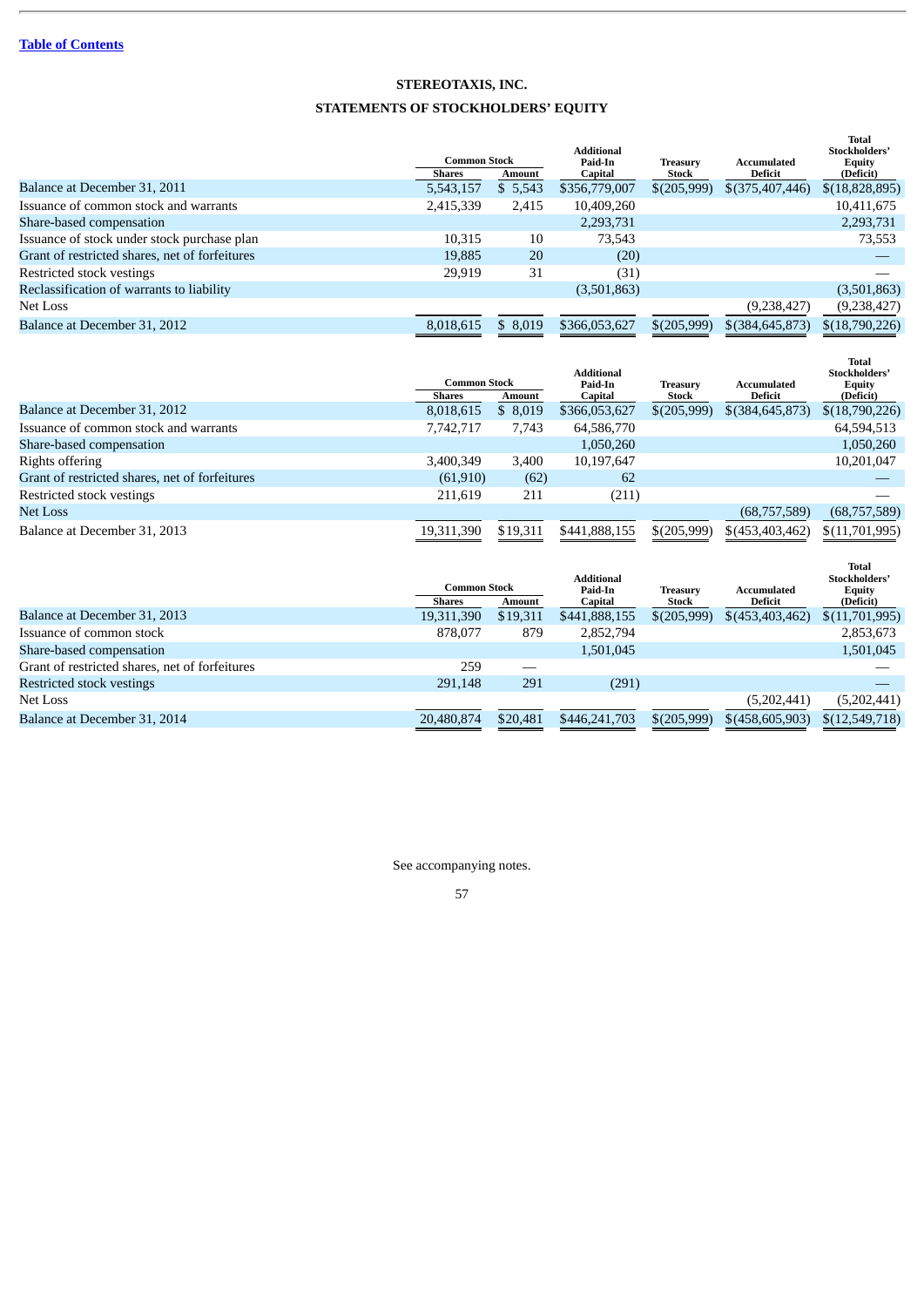# **STATEMENTS OF CASH FLOWS**

<span id="page-59-0"></span>

|                                                                         |                 | Year Ended December 31, |                 |
|-------------------------------------------------------------------------|-----------------|-------------------------|-----------------|
|                                                                         | 2014            | 2013                    | 2012            |
| <b>Cash flows from operating activities</b>                             |                 |                         |                 |
| Net loss                                                                | \$ (5,202,441)  | \$ (68,757,589)         | $$$ (9,238,427) |
| Adjustments to reconcile net loss to cash used in operating activities: |                 |                         |                 |
| Depreciation                                                            | 413,773         | 919,136                 | 1,300,188       |
| Amortization of intangibles                                             | 299,833         | 299,833                 | 299,833         |
| Amortization of deferred finance costs and debt discount                | 240,601         | 7,703,336               | 2,977,119       |
| Share-based compensation                                                | 1,501,045       | 1,050,260               | 2,293,731       |
| Gain on debt conversion                                                 |                 |                         | (75, 612)       |
| Loss on asset disposal                                                  |                 | 36,103                  | 12,444          |
| Adjustment of warrants and convertible debt features                    | (3,510,439)     | 47,450,066              | (8, 189, 895)   |
| Interest due from issuance of stock                                     |                 | 551,296                 | 192,128         |
| Changes in operating assets and liabilities:                            |                 |                         |                 |
| Accounts receivable                                                     | 1,098,084       | 4,065,106               | (428,079)       |
| Inventories                                                             | (1,492,864)     | 219,202                 | 937,810         |
| Prepaid expenses and other current assets                               | 144,518         | 429,025                 | (760, 474)      |
| Other assets                                                            | 110,763         | (1,376)                 | 7,773           |
| Accounts payable                                                        | (1, 159, 206)   | (44, 349)               | (2,053,493)     |
| <b>Accrued liabilities</b>                                              | (1,564,617)     | 1,717,571               | (514, 689)      |
| Deferred revenue                                                        | (376, 499)      | (1,969,264)             | 1,125,079       |
| Other liabilities                                                       | 405,306         |                         | (3,094)         |
| Net cash used in operating activities                                   | (9,092,143)     | (6, 331, 644)           | (12, 117, 658)  |
| <b>Cash flows from investing activities</b>                             |                 |                         |                 |
| Purchase of equipment                                                   | (123, 912)      |                         | (130, 699)      |
| Net cash used in investing activities                                   | (123, 912)      |                         | (130, 699)      |
| <b>Cash flows from financing activities</b>                             |                 |                         |                 |
| Payments of term loan                                                   |                 | (4,000,000)             | (4,000,000)     |
| Proceeds from revolving line of credit                                  |                 | 37, 237, 131            | 54,806,154      |
| Payments of revolving line of credit                                    | $\qquad \qquad$ | (44, 490, 148)          | (62, 842, 934)  |
| Proceeds from subordinated convertible debt, net of issuance costs      |                 |                         | 7,738,351       |
| Proceeds from Healthcare Royalty Partners debt                          |                 | 2,546,328               | 2,500,000       |
| Payments of Healthcare Royalty Partners debt                            | (142, 447)      | (263, 192)              | (1,252,647)     |
| Proceeds from issuance of stock and warrants, net of issuance costs     | 2,853,673       | 21,298,937              | 9,122,232       |
| Net cash provided by financing activities                               | 2,711,226       | 12,329,056              | 6,071,156       |
| Net increase (decrease) in cash and cash equivalents                    | (6,504,829)     | 5,997,412               | (6, 177, 201)   |
| Cash and cash equivalents at beginning of period                        | 13,775,130      | 7,777,718               | 13,954,919      |
| Cash and cash equivalents at end of period                              | \$<br>7,270,301 | \$13,775,130            | 7,777,718<br>\$ |
| Supplemental disclosures of cash flow information:                      |                 |                         |                 |
| Interest paid                                                           | 3,028,884       | 3,187,353               | 3,258,900       |

See accompanying notes.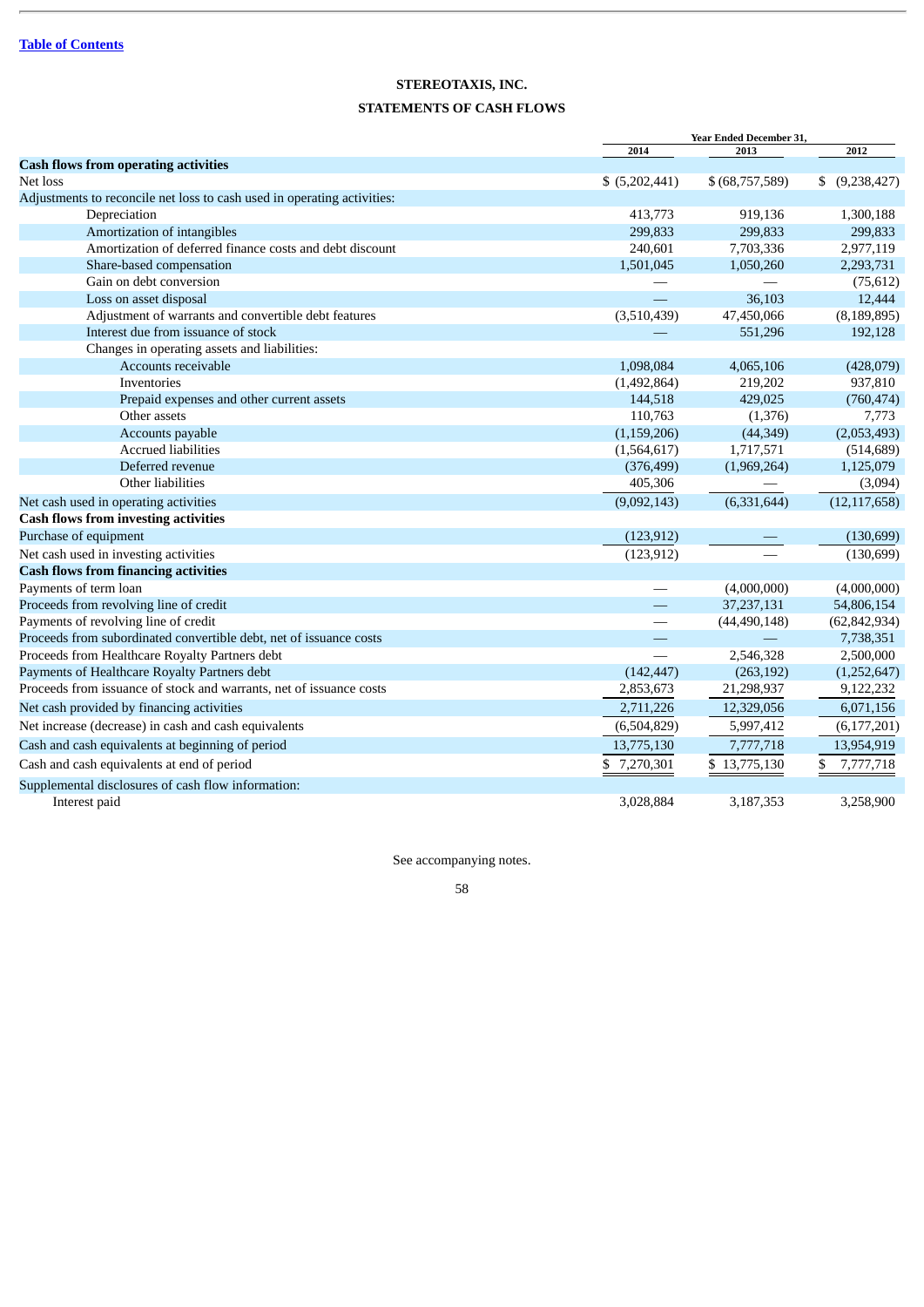## **NOTES TO FINANCIAL STATEMENTS**

# <span id="page-60-0"></span>**Notes to Financial Statements**

In this report, "Stereotaxis," the "Company," "Registrant," "we," "us," and "our" refer to Stereotaxis, Inc. and its wholly-owned subsidiaries. Epoch™, Niobe®, Odyssey®, Odyssey Cinema™, Vdrive™®, Vdrive Duo™, V-CAS™, V-CAS Deflect™, V-Loop™, V-Sono™, QuikCAS™, Cardiodrive®, PowerAssert™, Titan® and Pegasus™ are trademarks of Stereotaxis, Inc. All other trademarks that may appear in this report are the property of their respective owners.

#### **1. Description of Business**

Stereotaxis designs, manufactures and markets the *Epoch* Solution, which is an advanced remote robotic navigation system for use in a hospital's interventional surgical suite, or "interventional lab", that we believe revolutionizes the treatment of arrhythmias and coronary artery disease by enabling enhanced safety, efficiency and efficacy for catheter-based, or interventional, procedures. The *Epoch* Solution is comprised of the *Niobe* ES Remote Magnetic Navigation System ("*Niobe* ES system"), *Odyssey* Information Management Solution ("*Odyssey* Solution"), and the *Vdrive* Robotic Navigation System ("*Vdrive* system"), and related devices.

The *Niobe* system is designed to enable physicians to complete more complex interventional procedures by providing image-guided delivery of catheters and guidewires through the blood vessels and chambers of the heart to treatment sites. This is achieved using externally applied magnetic fields that govern the motion of the working tip of the catheter or guidewire, resulting in improved navigation, efficient procedures and reduced x-ray exposure.

In addition to the *Niobe* system and its components, Stereotaxis also has developed the *Odyssey* Solution, which consolidates all lab information enabling doctors to focus on the patient for optimal procedure efficiency. The system also features a remote viewing and recording capability called *Odyssey Cinema*, which is an innovative solution delivering synchronized content for optimized workflow, advanced care and improved productivity. This tool includes an archiving capability that allows clinicians to store and replay entire procedures or segments of procedures. This information can be accessed from locations throughout the hospital local area network and over the global *Odyssey* Network providing physicians with a tool for clinical collaboration, remote consultation and training.

Our *Vdrive* system provides navigation and stability for diagnostic and therapeutic devices designed to improve interventional procedures. The *Vdrive* system complements the *Niobe* ES system control of therapeutic catheters for fully remote procedures and enables single-operator workflow and is sold as two options, the *Vdrive* system and the *Vdrive Duo* system. In addition to the *Vdrive* system and the *Vdrive Duo* system, we also manufacture and market various disposable components which can be manipulated by these systems.

We promote the full *Epoch* Solution in a typical hospital implementation, subject to regulatory approvals or clearances. The full *Epoch* Solution implementation requires a hospital to agree to an upfront capital payment and recurring payments. The upfront capital payment typically includes equipment and installation charges. The recurring payments typically include disposable costs for each procedure, equipment service costs beyond warranty period, and software licenses. In hospitals where the full *Epoch* Solution has not been implemented, equipment upgrade or expansion can be implemented upon purchasing of the necessary upgrade or expansion.

The core components of Stereotaxis systems, such as, *Niobe* system, *Odyssey* Solution, *Cardiodrive* and various disposable interventional devices have received regulatory clearance in the U.S., Europe, Canada, China, Japan and various other countries. We have received the CE Mark that allows us to market the *Vdrive* and *Vdrive Duo* systems with the *V-CAS, V-CAS* Deflect, *V-Loop* and *V-Sono* devices in Europe. In addition, we have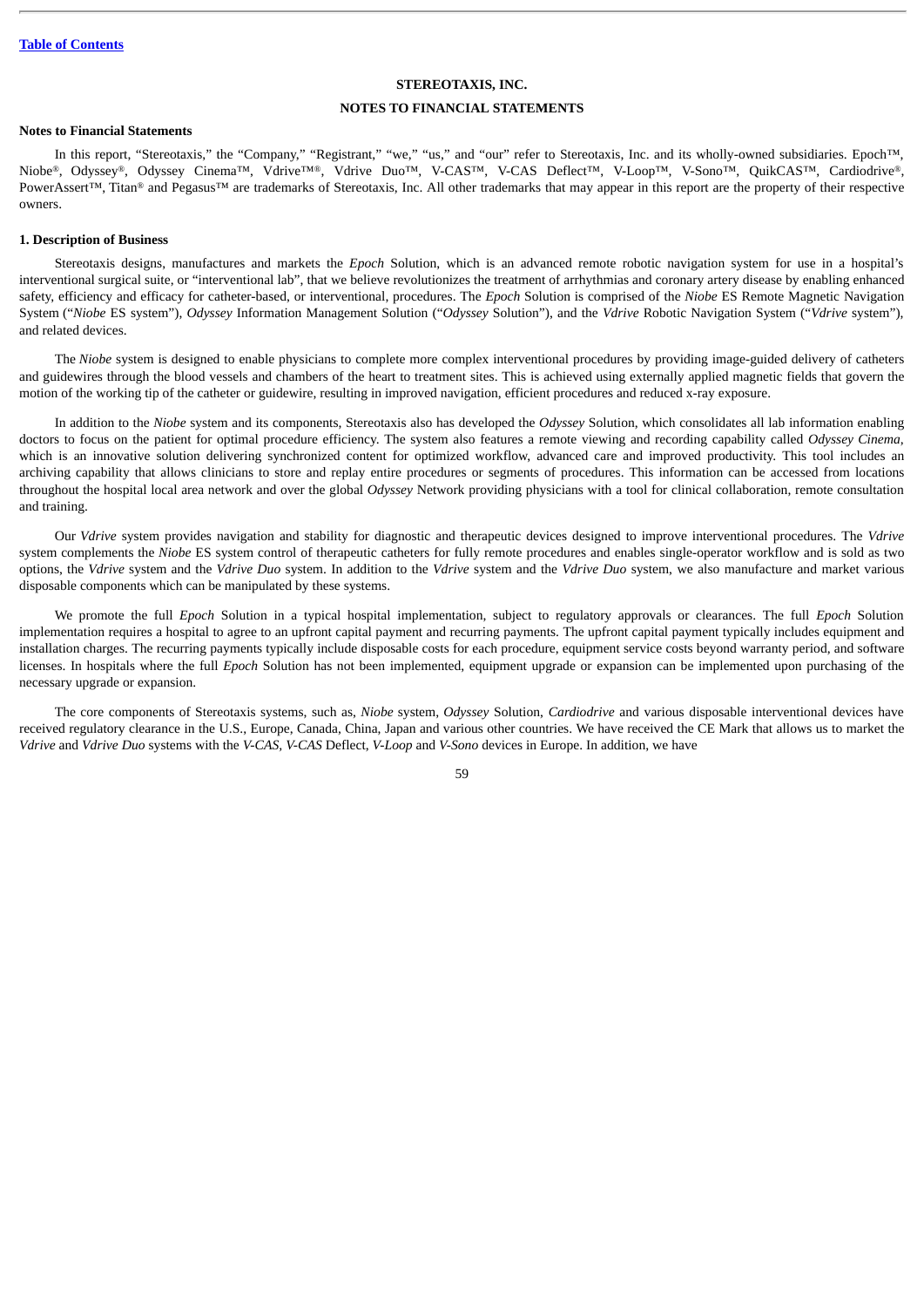received licensing to market the *Vdrive* and *Vdrive Duo* systems with the *V-CAS, V-CAS* Deflect, *V-Loop* and *V-Sono* devices in Canada. We have received regulatory clearance that allows us to market the *Vdrive* and *Vdrive Duo* systems with the *V-CAS, V-Loop,* and *V-Sono* devices in the United States.

Since our inception, we have generated significant losses. As of December 31, 2014, we had incurred cumulative net losses of approximately \$458.6 million. In May 2011, the Company introduced the *Niobe* ES system and as of December 31, 2014, the Company had an installed base of 119 *Niobe* ES systems. In 2015, the Company plans to continue developing the *Niobe* ES system with the goal of furthering clinical adoption. Between 2011 and 2014, the Company implemented a wide ranging plan to rebalance and reduce operating expenses by 15% to 20% on an annual run rate basis. Although we had an operating profit in the fourth quarter 2014, we expect to incur additional losses into 2015 as we continue the development and commercialization of our products, conduct our research and development activities and advance new products into clinical development from our existing research programs and fund additional sales and marketing initiatives. During 2015, we expect operating expenses to be generally consistent with 2014 with additional investment in certain targeted areas.

We may be required to raise capital or pursue other financing strategies to continue our operations. Until we can generate significant cash flow from our operations, we expect to continue to fund our operations with cash resources primarily generated from the proceeds of our past and future public offerings, private sales of our equity securities and working capital and equipment financing loans. In the future, we may finance cash needs through the sale of other equity securities or non-core assets, strategic collaboration agreements, debt financings or through distribution rights. We cannot accurately predict the timing and amount of our utilization of capital, which will depend on a number of factors outside of our control.

Our existing cash, cash equivalents and borrowing facilities may not be sufficient to fund our operating expenses and capital equipment requirements through the next 12 months, which would require us to obtain additional financing before that time. Further, our revolving line of credit with Silicon Valley Bank matures on March 31, 2015. We cannot assure you that additional financing will be available on a timely basis on terms acceptable to us or at all, that we will be able to engage in equity financings if our common stock is delisted from NASDAQ, or that such financing will not be dilutive to our stockholders. If adequate funds are not available to us, we could be required to delay development or commercialization of new products, to license to third parties the rights to commercialize products or technologies that we would otherwise seek to commercialize ourselves or to reduce the sales, marketing, customer support or other resources devoted to our products, any of which could have a material adverse effect on our business, financial condition and results of operations. In addition, we could be required to cease operations.

## **2. Summary of Significant Accounting Policies**

## *Cash and Cash Equivalents*

The Company considers all short-term investments purchased with original maturities of three months or less to be cash equivalents. The Company places its cash with high-credit-quality financial institutions and invests primarily in money market accounts. In 2012, we entered into a letter of credit to support a commitment in the amount of approximately \$0.1 million. This letter of credit is valid through 2015. No cash was restricted at December 31, 2014 or 2013.

## *Accounts Receivable and Allowance for Uncollectible Accounts*

Accounts receivable primarily include amounts due from hospitals and distributors for acquisition of magnetic systems, associated disposable device sales and service contracts. Credit is granted on a limited basis, with balances due generally within 30 days of billing. The provision for bad debts is based upon management's assessment of historical and expected net collections considering business and economic conditions and other collection indicators.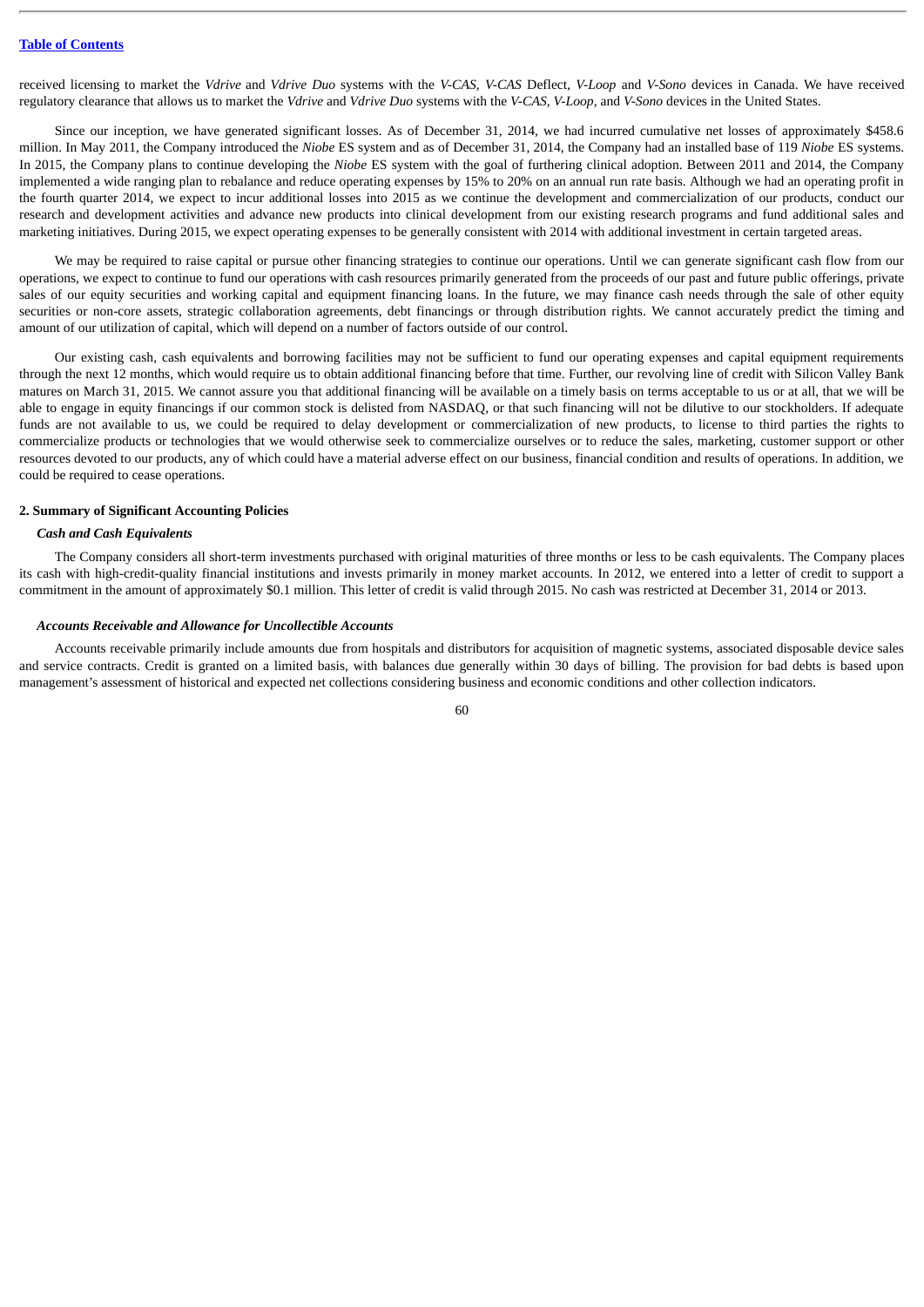#### *Financial Instruments*

Financial instruments consist of cash and cash equivalents, short-term investments, accounts receivable, accounts payable and debt. The carrying value of such amounts reported at the applicable balance sheet dates approximates fair value. See Note 9 for disclosure of the fair value of debt.

The Company measures certain financial assets and liabilities at fair value on a recurring basis, including warrants. General accounting principles for fair value measurement established a fair value hierarchy that prioritizes the inputs to valuation techniques used to measure fair value. The hierarchy gives the highest priority to unadjusted quoted prices in active markets for identical assets and liabilities ("Level 1") and the lowest priority to unobservable inputs ("Level 3"). See Note 12 for disclosure of fair value measurements.

# *Inventory*

The Company values its inventory at the lower of cost, as determined using the first-in, first-out (FIFO) method, or market. The Company periodically reviews its physical inventory for obsolete items and provides a reserve upon identification of potential obsolete items.

### *Property and Equipment*

Property and equipment consist primarily of leasehold improvements, computer, office, and research and demonstration equipment, and equipment held for lease and are stated at cost. Depreciation is calculated using the straight-line method over the estimated useful lives or life of the base lease term, ranging from three to ten years.

#### *Long-Lived Assets*

If facts and circumstances suggest that a long-lived asset may be impaired, the carrying value is reviewed. If this review indicates that the carrying value of the asset will not be recovered, as determined based on projected undiscounted cash flows related to the asset over its remaining life, the carrying value of the asset is reduced to its estimated fair value.

# *Intangible Assets*

Intangible assets consist of purchased technology and intellectual property rights valued at cost on the acquisition date and amortized over their estimated useful lives of 10-15 years. If facts and circumstances suggest that an intangible asset may be impaired, the carrying value is reviewed. If this review indicates that the carrying value of the asset will not be recovered, as determined based on projected undiscounted cash flows related to the asset over its remaining life, the carrying value of the asset is reduced to its estimated fair value.

### *Use of Estimates*

The preparation of financial statements in conformity with U.S. generally accepted accounting principles requires management to make estimates and assumptions that affect the reported amounts of assets and liabilities and disclosure of contingent assets and liabilities at the date of the financial statements and the reported amounts of income and loss during the reporting period. Actual results could differ from those estimates.

### *Revenue and Costs of Revenue*

The Company adopted Accounting Standards Update 2009-13, *Multiple-Deliverable Revenue Arrangements* ("ASU 2009-13") in the fourth quarter of 2009, effective as of January 1, 2009.

ASU 2009-13 permits management to estimate the selling price of undelivered components of a bundled sale for which it is unable to establish vendorspecific objective evidence ("VSOE") or third-party evidence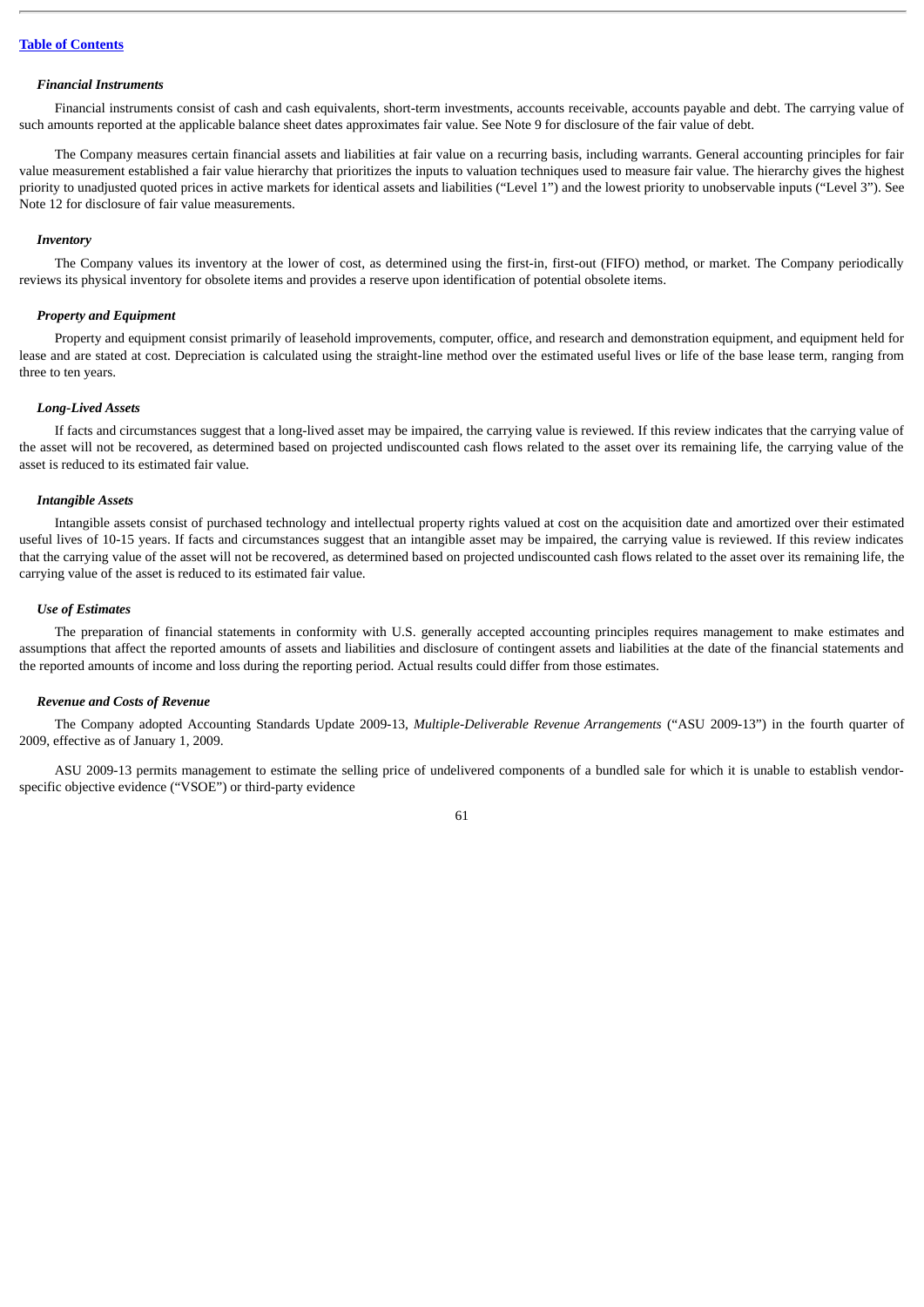("TPE"). This requires management to record revenue for certain elements of a transaction even though it might not have delivered other elements of the transaction, for which it was unable to meet the requirements for establishing VSOE or TPE. The Company believes that the guidance significantly improves the reporting of these types of transactions to more closely reflect the underlying economic circumstances. This guidance also prohibits the use of the residual method for allocating revenue to the various elements of a transaction and requires that the revenue be allocated proportionally based on the relative estimated selling prices.

Under our revenue recognition policy, a portion of revenue for *Niobe* systems, *Vdrive* systems and certain *Odyssey* systems is recognized upon delivery, provided that title has passed, there are no uncertainties regarding acceptance, persuasive evidence of an arrangement exists, the sales price is fixed and determinable, and collection of the related receivable is reasonably assured. Revenue is recognized for other types of *Odyssey* systems upon completion of installation, since there are no qualified third party installers. When installation is the responsibility of the customer, revenue from system sales is recognized upon shipment since these arrangements do not include an installation element or right of return privileges. The Company does not recognize revenue in situations in which inventory remains at a Stereotaxis warehouse or in situations in which title and risk of loss have not transferred to the customer. Amounts collected prior to satisfying the above revenue recognition criteria are reflected as deferred revenue. Revenue from services and license fees, whether sold individually or as a separate unit of accounting in a multiple-deliverable arrangement, is deferred and amortized over the service or license fee period, which is typically one year. Revenue from services is derived primarily from the sale of annual product maintenance plans. We recognize revenue from disposable device sales or accessories upon shipment and establish an appropriate reserve for returns. The return reserve, which is applicable only to disposable devices, is estimated based on historical experience which is periodically reviewed and updated as necessary. In the past, changes in estimate have had only a de minimus effect on revenue recognized in the period. We believe that the estimate is not likely to change significantly in the future.

Costs of systems revenue include direct product costs, installation labor and other costs, estimated warranty costs, and initial training and product maintenance costs. These costs are recorded at the time of sale. Costs of disposable revenue include direct product costs and estimated warranty costs and are recorded at the time of sale. Cost of revenue from services and license fees are recorded when incurred.

### *Research and Development Costs*

Internal research and development costs are expensed in the period incurred. Amounts receivable from strategic alliances under research reimbursement agreements are recorded as a contra-research and development expense in the period reimbursable costs are incurred. There were no material receivables at December 31, 2014 or 2013 under these types of agreements. Advance receipts or other unearned reimbursements are included in accrued liabilities on the accompanying balance sheet until earned.

### *Share-Based Compensation*

Stock options or stock appreciation rights issued to certain non-employees are recorded at their fair value as determined in accordance with general accounting principles for share-based payments and accounting for equity instruments that are issued to other than employees for acquiring, or in conjunction with selling, goods or services, and recognized over the service period. Deferred compensation for options granted to non-employees is remeasured on a quarterly basis through the vesting or forfeiture date.

The Company utilized the Black-Scholes valuation model to determine the fair value of share-based payments at the date of previously issued grant using risk-free interest rate based on the Treasury yield on the date of the grant and expected volatility based on the Company's historical volatility over the expected term of the option. The resulting compensation expense is recognized over the requisite service period, generally one to four years. Compensation expense is recognized only for those awards expected to vest, with forfeitures estimated based on the Company's historical experience and future expectations.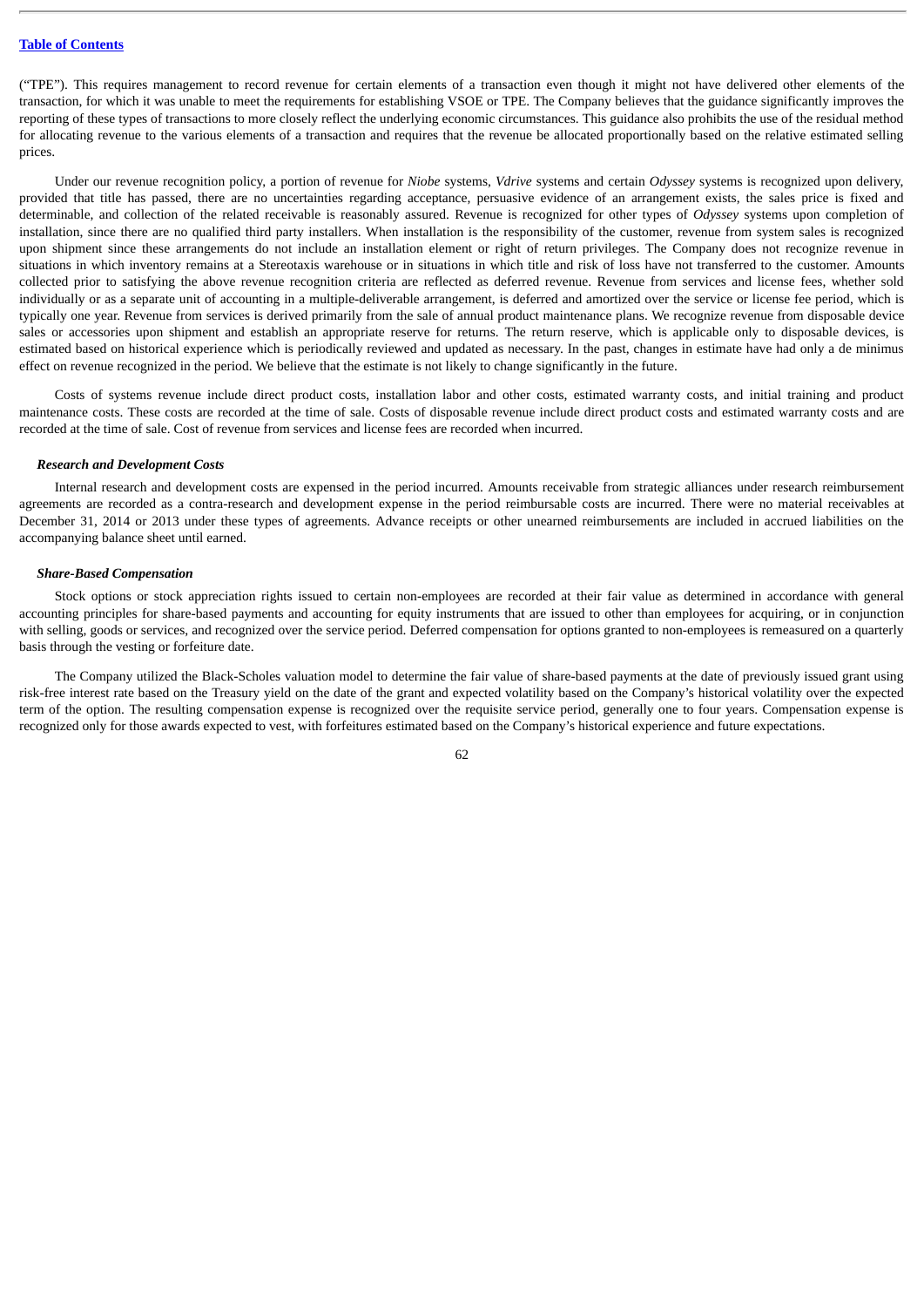Restricted shares and units granted to employees are valued at the fair market value at the date of grant. The Company amortizes the amount to expense over the service period on a straight-line basis for those shares with graded vesting. If the shares are subject to performance objectives, the resulting compensation expense is amortized over the anticipated vesting period and is subject to adjustment based on the actual achievement of objectives.

Shares purchased by employees under the 2004 Employee Stock Purchase Plan were considered to be compensatory and were accounted for in accordance with general accounting principles for share-based payments. Shares purchased by employees under the 2009 Employee Stock Purchase Plan were considered to be non-compensatory.

### *Net Earnings (Loss) per Common Share*

On July 10, 2012, the Company effected a one-for-ten reverse stock split of the Company's common stock. The net loss per common share, shares outstanding, and weighted average shares outstanding reported in the financial statements and notes to the financial statements for the periods ending December 31, 2014, 2013, and 2012 are presented on a post-split basis. See Note 11 for additional discussion of the reverse stock split.

Basic earnings (loss) per common share are computed by dividing the net loss for the period by the weighted average number of common shares outstanding during the period. Diluted earnings (loss) per share are computed by dividing the loss for the period by the weighted average number of common and common equivalent shares outstanding during the period. In addition, the application of the two-class method of computing earnings per share under general accounting principles for participating securities is not applicable because the Company's unearned restricted shares do not contractually participate in its losses.

The Company did not include any portion of unearned restricted shares, outstanding options, stock appreciation rights or warrants in the calculation of diluted loss per common share because all such securities are anti-dilutive for all periods presented. The application of the two-class method of computing earnings per share under general accounting principles for participating securities is not applicable during these periods because those securities do not contractually participate in its losses.

As of December 31, 2014, the Company had 487,146 shares of common stock issuable upon the exercise of outstanding options and stock appreciation rights at a weighted average exercise price of \$17.21 per share and 2,197,883 shares of common stock issuable upon the exercise of outstanding warrants at a weighted average exercise price of \$6.12 per share. The Company had no unearned restricted shares outstanding for the period ended December 31, 2014.

### *Income Taxes*

In accordance with general accounting principles for income taxes*,* a deferred income tax asset or liability is determined based on the difference between the financial statement and tax basis of assets and liabilities as measured by the enacted tax rates that will be in effect when these differences reverse. The Company provides a valuation allowance against net deferred income tax assets unless, based upon available evidence, it is more likely than not the deferred income tax assets will be realized.

# *Product Warranty Provisions*

The Company's standard policy is to warrant all systems against defects in material or workmanship for one year following installation. The Company's estimate of costs to service the warranty obligations is based on historical experience and current product performance trends. A regular review of warranty obligations is performed to determine the adequacy of the reserve and adjustments are made to the estimated warranty liability (included in other accrued liabilities) as appropriate.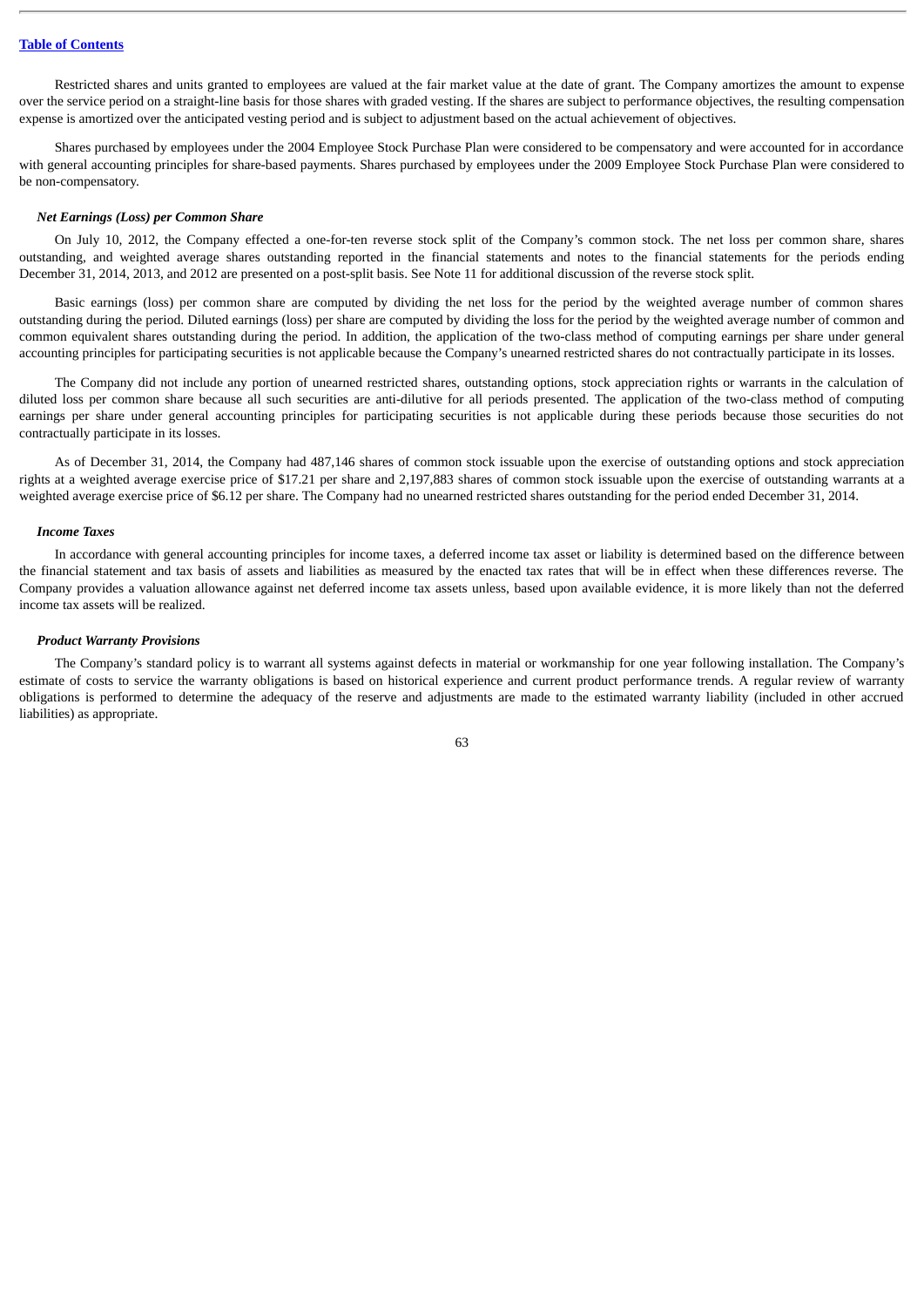### *Patent Costs*

Costs related to filing and pursuing patent applications are expensed as incurred, as recoverability of such expenditures is uncertain.

## *Concentrations of Risk*

The majority of the Company's cash, cash equivalents and investments are deposited with one major financial institution in the U.S. Deposits in this institution exceed the amount of insurance provided on such deposits.

Biosense Webster Inc. accounted for \$4,651,490, \$3,902,178, and \$3,447,386, or 13%, 10% and 7%, of total net revenue for the years ended December 31, 2014, 2013, and 2012, respectively. No other single customer accounted for more than 10% of total revenue for the year ended December 31, 2014.

# *Reclassifications*

Common stock and additional paid-in capital in the prior year's financial statements have been reclassified to reflect the one-for-ten reverse stock split effected on July 10, 2012. Refer to Note 11 for additional discussion of the reverse stock split.

### *Recently Issued Accounting Pronouncements*

In August 2014, the Financial Accounting Standards Board ("FASB") issued Accounting Standards Update ("ASU" or "Update") No. 2014-15, to communicate amendments to FASB Account Standards Codification Subtopic 205-40, "Disclosure of Uncertainties about an Entity's Ability to Continue as a Going Concern." The ASU requires management to evaluate relevant conditions, events and certain management plans that are known or reasonably knowable as of the evaluation date when determining whether substantial doubt about an entity's ability to continue as a going concern exists. Management will be required to make this evaluation for both annual and interim reporting periods. Management will have to make certain disclosures if it concludes that substantial doubt exists or when it plans to alleviate substantial doubt about the entity's ability to continue as a going concern. The standard is effective for annual periods ending after December 15, 2016 and for interim reporting periods starting in the first quarter of 2017. Early adoption is permitted. We are currently evaluating the impact of adopting this accounting standard update on our financial statement disclosures and have not concluded on an adoption method.

In May 2014, the FASB issued ASU No. 2014-09, "Revenue from Contracts with Customers," which converges the FASB's and the International Accounting Standards Board's current standards on revenue recognition. The standard provides companies with a single model to use in accounting for revenue arising from contracts with customers and supersedes current revenue guidance. The standard is effective for annual and interim periods beginning after December 15, 2016. Early adoption is not permitted. The standard permits companies to either apply the adoption to all periods presented, or apply the requirements in the year of adoption through a cumulative adjustment. We are currently evaluating the impact of adopting this accounting standard update on our financial statements and disclosures and have not concluded on an adoption method.

In February 2013, the Financial Accounting Standards Board ("FASB") issued Accounting Standards Update ("ASU" or "Update") 2013-02, "Comprehensive Income: Reporting of Amounts Reclassified Out of Accumulated Other Comprehensive Income" which adds new disclosure requirements for items reclassified out of accumulated other comprehensive income ("AOCI"). The update requires that the Company present either in a single note or parenthetically on the face of the financial statements, the effect of significant amounts reclassified from each component of AOCI based on its source and the income statement line items affected by the reclassification. The guidance is effective for interim and annual reporting periods beginning on or after December 15, 2012. As the Company has no items of other comprehensive income, the Company is not required to report accumulated other comprehensive income.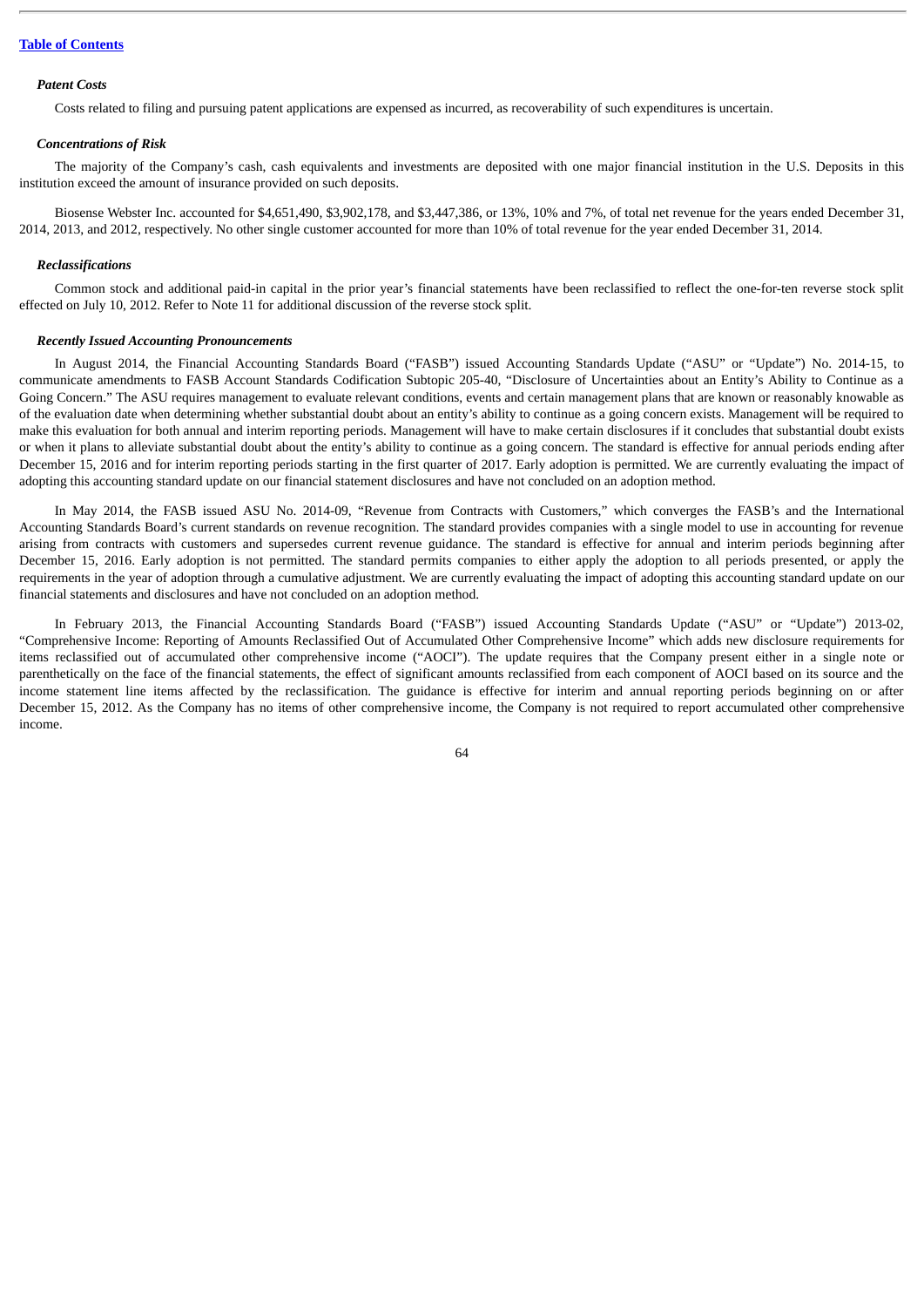# **3. Inventory**

Inventory consists of the following:

|                          | December 31,<br>2014 | December 31,<br>2013 |
|--------------------------|----------------------|----------------------|
| Raw materials            | \$2,746,926          | \$3,141,111          |
| Work in process          | 374.236              | 364,779              |
| Finished goods           | 3,310,375            | 1,453,362            |
| Reserve for obsolescence | (59, 634)            | (80,213)             |
| Total inventory          | \$6,371,903          | \$4,879,039          |

# **4. Prepaid Expenses and Other Current Assets**

Prepaid expenses and other current assets consist of the following:

|                                                    | December 31.<br>2014 | December 31.<br>2013 |
|----------------------------------------------------|----------------------|----------------------|
| Prepaid expenses                                   | \$ 679,740           | 591,305              |
| Deferred financing costs                           | 492.385              | 622.949              |
| <b>Deposits</b>                                    | 311,562              | 692,616              |
| Deferred cost of revenue                           |                      | 72,699               |
| Total prepaid expenses and other assets            | 1,483,687            | 1,979,569            |
| Less: Noncurrent prepaid expenses and other assets | (388, 850)           | (499, 613)           |
| Total prepaid expenses and other current assets    | \$1,094,837          | \$1,479,956          |

Certain prior year amounts have been reclassified to conform to the 2014 presentation.

# **5. Property and Equipment**

Property and equipment consist of the following:

|                                | December 31,<br>2014 | December 31.<br>2013 |
|--------------------------------|----------------------|----------------------|
| Equipment                      | \$8,264,804          | \$8,143,000          |
| Equipment held for lease       | 303.412              | 303,412              |
| Leasehold improvements         | 2,328,381            | 2,328,381            |
|                                | 10,896,597           | 10,774,793           |
| Less: Accumulated depreciation | (10,001,869)         | (9,590,204)          |
| Net property and equipment     | 894,728              | \$1,184,589          |

# **6. Intangible Assets**

As of December 31, 2014 and 2013, the Company had total intangible assets of \$3,665,000. Accumulated amortization at December 31, 2014 and 2013, was \$2,285,347 and 1,985,514, respectively. Amortization expense for the years 2014, 2013, and 2012 was \$299,833 per year, as determined under the straightline method. The estimated future amortization of intangible assets is \$299,833 annually through July 2018, decreasing thereafter to \$166,500 annually through May 2020.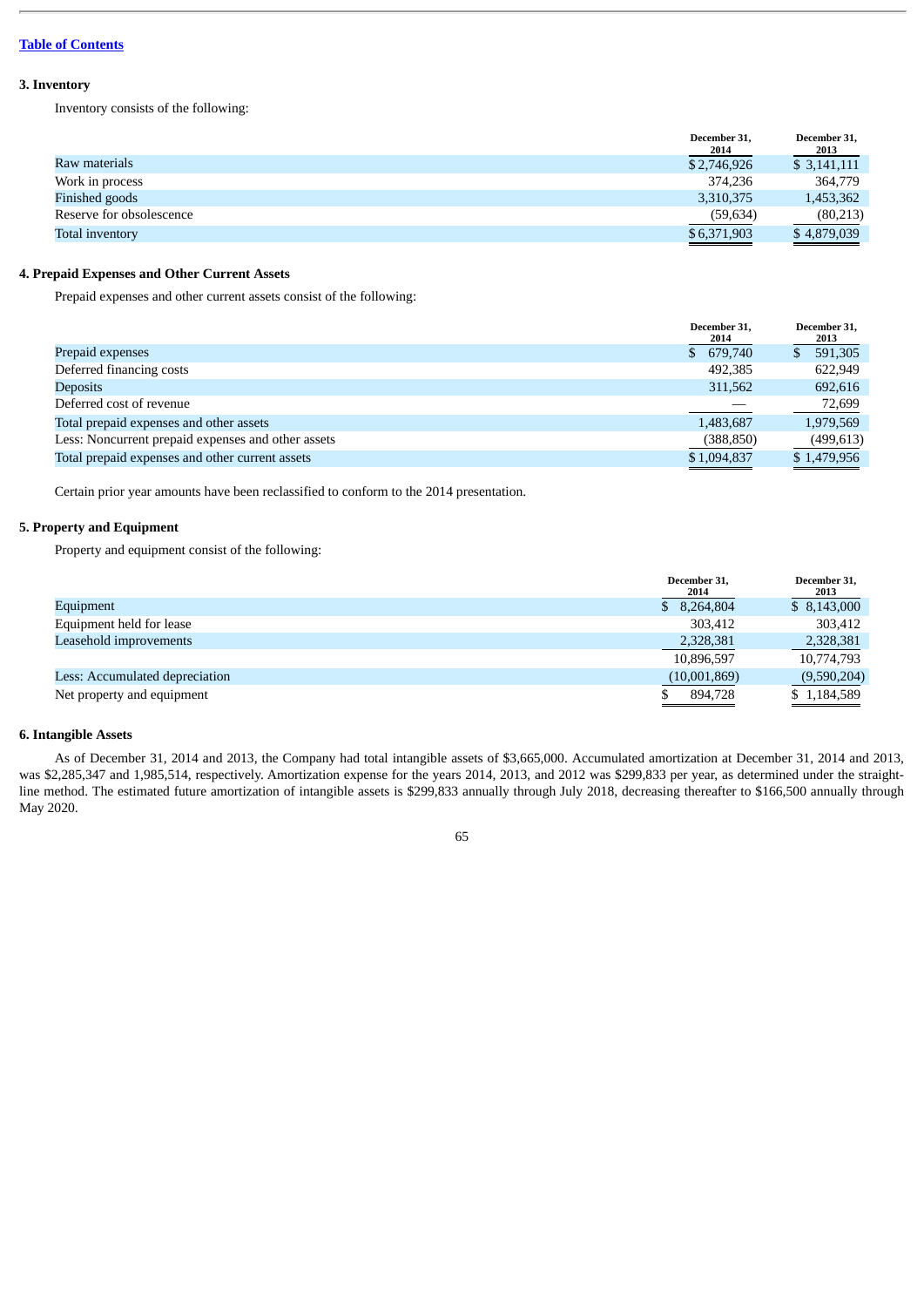# **7. Accrued Liabilities**

Accrued liabilities consist of the following:

|                                       | December 31.<br>2014 | December 31.<br>2013 |
|---------------------------------------|----------------------|----------------------|
| Accrued salaries, bonus, and benefits | \$2,557,557          | \$3,565,385          |
| Accrued rent                          | 1,407,740            | 1,499,942            |
| Accrued licenses and maintenance fees | 661,766              | 302,384              |
| Accrued interest                      | 493.616              | 498,058              |
| Accrued warranties                    | 364,548              | 501,212              |
| Accrued taxes                         | 332,364              | 360,475              |
| Other                                 | 102,479              | 351,925              |
| Total accrued liabilities             | 5,920,070            | 7,079,381            |
| Less: Long term accrued liabilities   | (414, 928)           | (9,622)              |
| Total current accrued liabilities     | \$5,505,142          | \$7,069,759          |

Certain prior year amounts have been reclassified to conform to the 2014 presentation.

# **8. Deferred Revenue**

Deferred revenue consists of the following:

|                                   | December 31.<br>2014 | December 31.<br>2013 |
|-----------------------------------|----------------------|----------------------|
| Product shipped, revenue deferred | \$457,348            | \$1,368,007          |
| Customer deposits                 | 1,065,371            | 421,544              |
| Deferred service and license fees | 6,111,616            | 6,221,283            |
|                                   | 7,634,335            | 8,010,834            |
| Less: Long-term deferred revenue  | (976, 165)           | (491,080)            |
| Total current deferred revenue    | \$6,658,170          | \$7,519,754          |

# **9. Long-Term Debt and Credit Facilities**

Debt outstanding consists of the following:

|                                  | <b>December 31, 2014</b> |                                       | <b>December 31, 2013</b> |                         |
|----------------------------------|--------------------------|---------------------------------------|--------------------------|-------------------------|
|                                  | Carrving<br>Amount       | <b>Estimated</b><br><b>Fair Value</b> | Carrving<br>Amount       | Estimated Fair<br>Value |
| Healthcare Royalty Partners debt | \$18,388,764             | 18,388,764                            | 18.531.211               | 18.531.211              |
| Less current maturities          |                          |                                       | (49,733)                 | (49,733)                |
| Total long term debt             | \$18,388,764             | 18,388,764                            | \$18,481,478             | 18.481.478              |

Contractual principal maturities of debt at December 31, 2014 are as follows:

| 2015            | Ф |              |
|-----------------|---|--------------|
| 2016            |   |              |
| 2017            |   |              |
| 2018            |   | 18,388,764   |
| 2019            |   |              |
| 2020 and Beyond |   |              |
|                 |   | \$18,388,764 |

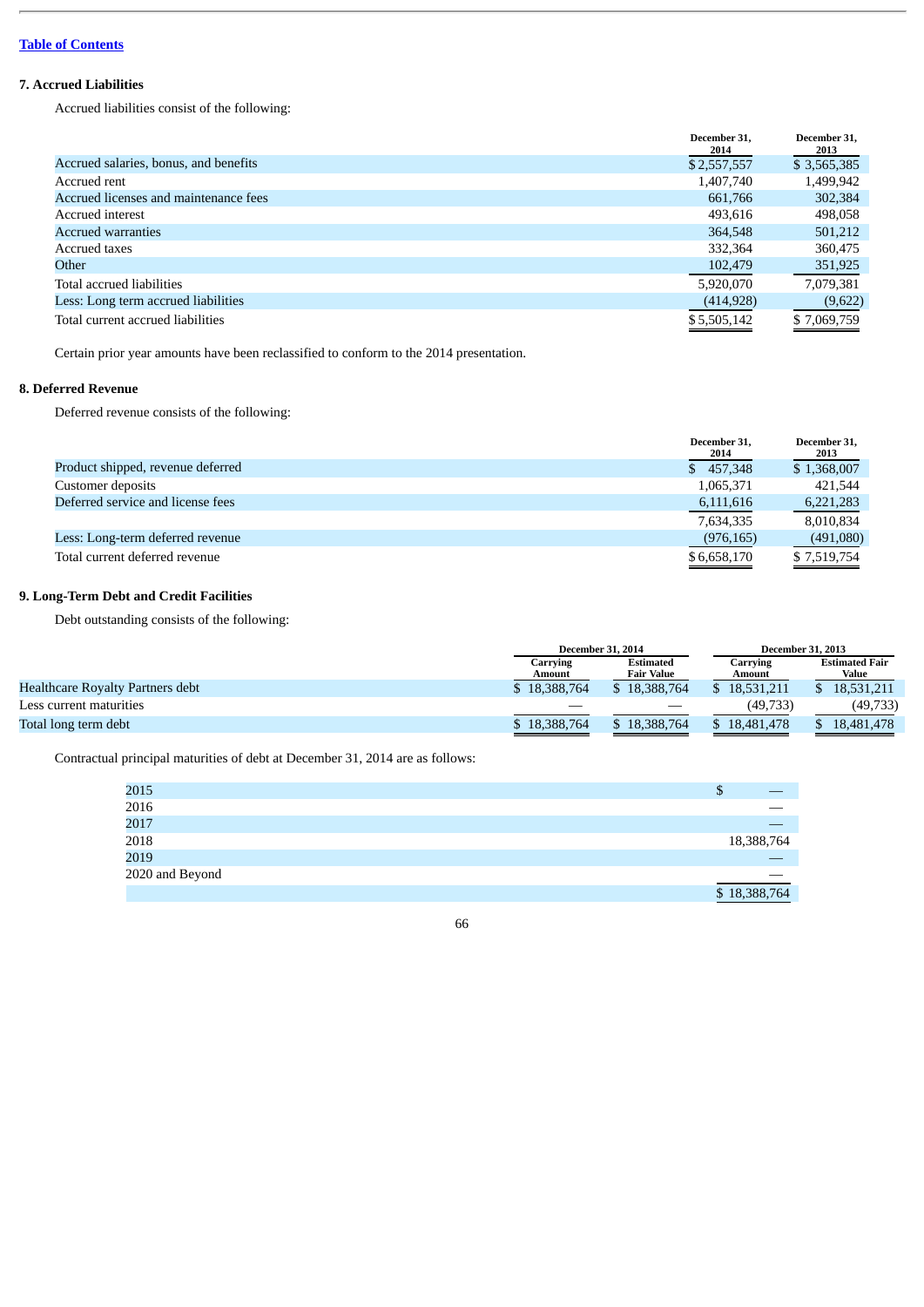In accordance with general accounting principles for fair value measurement, the Company's debt and credit facilities were measured at fair value as of December 31, 2014 and December 31, 2013. Long-term debt fair value estimates are based on estimated borrowing rates to discount the cash flows to their present value (Level 3).

The revolving line of credit and the Company's obligations with Healthcare Royalty Partners II, L.P. (collectively, the "Credit Agreements") are secured by substantially all of the Company's assets. The Company is required under the Credit Agreements to maintain its primary operating account and the majority of its cash and investment balances in accounts with the primary lender.

### *Revolving line of credit*

The Company has had a working capital line of credit with its primary lender, Silicon Valley Bank, since 2004. The revolving line of credit is secured by substantially all of the Company's assets. The Company is also required under the revolving line of credit to maintain its primary operating account and the majority of its cash and investment balances in accounts with its primary lender. The facility was last amended on March 28, 2014 extending the maturity date one year to March 31, 2015. The current agreement requires the Company to maintain a minimum tangible net worth of not less than (no worse than) negative \$21 million, with such minimum requirement subject to increase under certain circumstances as described in the agreement, and to maintain a liquidity ratio of greater than 1.75:1.00, excluding certain short term advances from the calculation.

As of December 31, 2014, the Company had no outstanding debt under the revolving line of credit. Draws on the line of credit are made based on the borrowing capacity one week in arrears. As of December 31, 2014 the Company had a borrowing capacity of \$4.5 million based on the Company's collateralized assets.

Between 2008 and August 2013, the Company's agreement with its primary lender was secured in part by guarantees provided certain affiliates of current or former members of our Board of Directors, "the Lenders". In exchange for their guarantees, the Company issued the Lenders five year warrants at each extension of the revolving line of credit. In August, 2013, the Company and the Bank agreed to eliminate the guarantees provided by the Lenders.

#### *Term note*

In 2010, the Company entered into a \$10 million term loan maturing on December 31, 2013, with \$2 million of principal due in 2011 and \$4 million of principal due in each of 2012 and 2013. Interest on the term loan accrued at the rate of prime plus 3.5%. Under this agreement, the Company provided its primary lender with warrants to purchase 11,111 shares of common stock. The warrants are exercisable at \$36.00 per share, beginning on December 17, 2010 and expiring on December 17, 2015. The fair value of these warrants of \$228,332, calculated using the Black-Scholes method, was deferred and amortized to interest expense ratably over the life of the term loan. The term note was paid in full in September 2013.

### *Healthcare Royalty Partners Debt*

In November 2011, the Company entered into a loan agreement with Healthcare Royalty Partners II, L.P. (formerly "Cowen Healthcare Royalty Partners II, L.P."). Under the agreement the Company borrowed from Healthcare Royalty Partners \$15 million. The Company was permitted to borrow up to an additional \$5 million in the aggregate based on the achievement by the Company of certain milestones related to *Niobe* system sales in 2012. On August 8, 2012, the Company borrowed an additional \$2.5 million based upon achievement of a milestone related to *Niobe* system sales for the nine months ended June 30, 2012. On January 31, 2013, the Company borrowed an additional \$2.5 million based upon achievement of a milestone related to *Niobe* system sales for the twelve months ended December 31, 2012. The loan will be repaid through, and secured by, royalties payable to the Company under its Development, Alliance and Supply Agreement with Biosense Webster, Inc.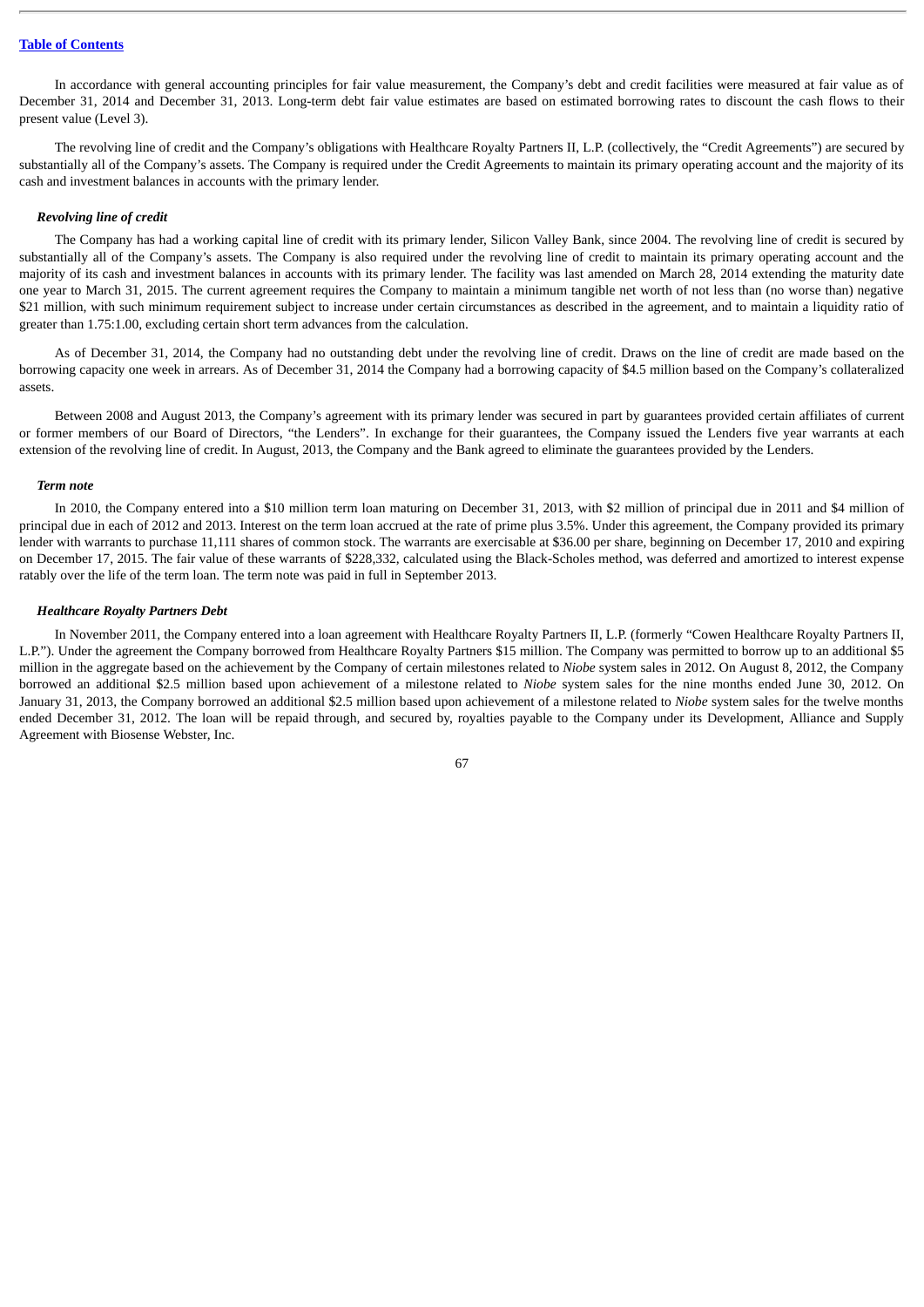The Biosense Agreement relates to the development and distribution of magnetically enabled catheters used with Stereotaxis' *Niobe* system in cardiac ablation procedures. Under the terms of the Agreement, Healthcare Royalty Partners will be entitled to receive 100% of all royalties due to the Company under the Biosense Agreement until the loan is repaid. The loan is a full recourse loan, matures on December 31, 2018, and bears interest at an annual rate of 16% payable quarterly with royalties received under the Biosense Agreement. If the payments received by the Company under the Biosense Agreement are insufficient to pay all amounts of interest due on the loan, then such deficiency will increase the outstanding principal amount on the loan. After the loan obligation is repaid, the royalties under the Biosense Agreement will again be paid to the Company. The loan is also secured by certain assets and intellectual property of the Company. The Agreement also contains customary affirmative and negative covenants. The use of payments due to the Company under the Biosense Agreement was approved by our primary lender.

### *Subordinated Convertible Debentures*

In May 2012, the Company entered into a securities purchase agreement with certain institutional investors whereby the Company agreed to sell an aggregate of approximately \$8.5 million in aggregate principal amount of unsecured, subordinated, convertible debentures (the "Debentures"), which became convertible into shares of the Company's common stock at a conversion price of \$3.361 per share (or approximately 2.5 million shares in the aggregate), on July 10, 2012, the date that the Company received shareholder approval for the transaction. The purchasers of the Debentures also received warrants, which were scheduled to expire in November 2018, to purchase an aggregate of approximately 2.5 million shares of the Company's common stock at an exercise price of \$3.361 per share. The Debentures bore interest at 8% per year and were scheduled to mature on May 7, 2014. In addition, the Company had the ability to issue shares of its common stock in lieu of cash interest payments under certain circumstances, and following the registration of the shares for resale, the Company issued shares in lieu of cash interest payments.

The Company recorded the Debentures on the balance sheet net of the debt discount of \$7.6 million. The debt discount was due to warrants issued in conjunction with the Debentures and the debt conversion features. Upon issuance of the Debentures, the fair value of the warrants and derivative liability were \$4.1 million and \$3.5 million, respectively. The debt discount was amortized over the life of the loan using the effective interest method and the warrants and derivative liability were recorded at fair value on each reporting period. Refer to Note 12 for additional discussion of the fair value of the warrants and conversion features.

On August 7, 2013, holders of Convert Warrants exercised all of their Convert Warrants for an aggregate of approximately 2.5 million shares of our common stock, resulting in cash proceeds of approximately \$8.5 million. In addition, holders of all of the Debentures exchanged the balance of their unconverted Debentures for an aggregate of approximately 2.7 million shares of the Company's common stock and additional warrants (the "Exchange Warrants") to purchase approximately 2.5 million shares, having an exercise price of \$3.361 per share. On August 8, 2013, certain former holders of the Debentures exercised Exchange Warrants to purchase an aggregate of 1.4 million shares of common stock in cashless net exercises as provided for in the Exchange Warrants, which resulted in the issuance to such funds of an aggregate of 0.8 million shares of common stock but no net proceeds to the Company. The Company is relying on the exemption from registration afforded by Section 4(a)(2) of the Securities Act of 1933, as amended, based on representations to the Company made by the warrant holders. Refer to Note 11 for discussion of total outstanding warrants.

The mark-to-market expense associated with the adjustment of warrants and convertible debt features in connection with the third quarter 2013 capital transactions are included in other expense for the year ended December 31, 2013. The write-off of the unamortized debt discount of \$5.4 million is included in interest expense for the year ended December 31, 2013.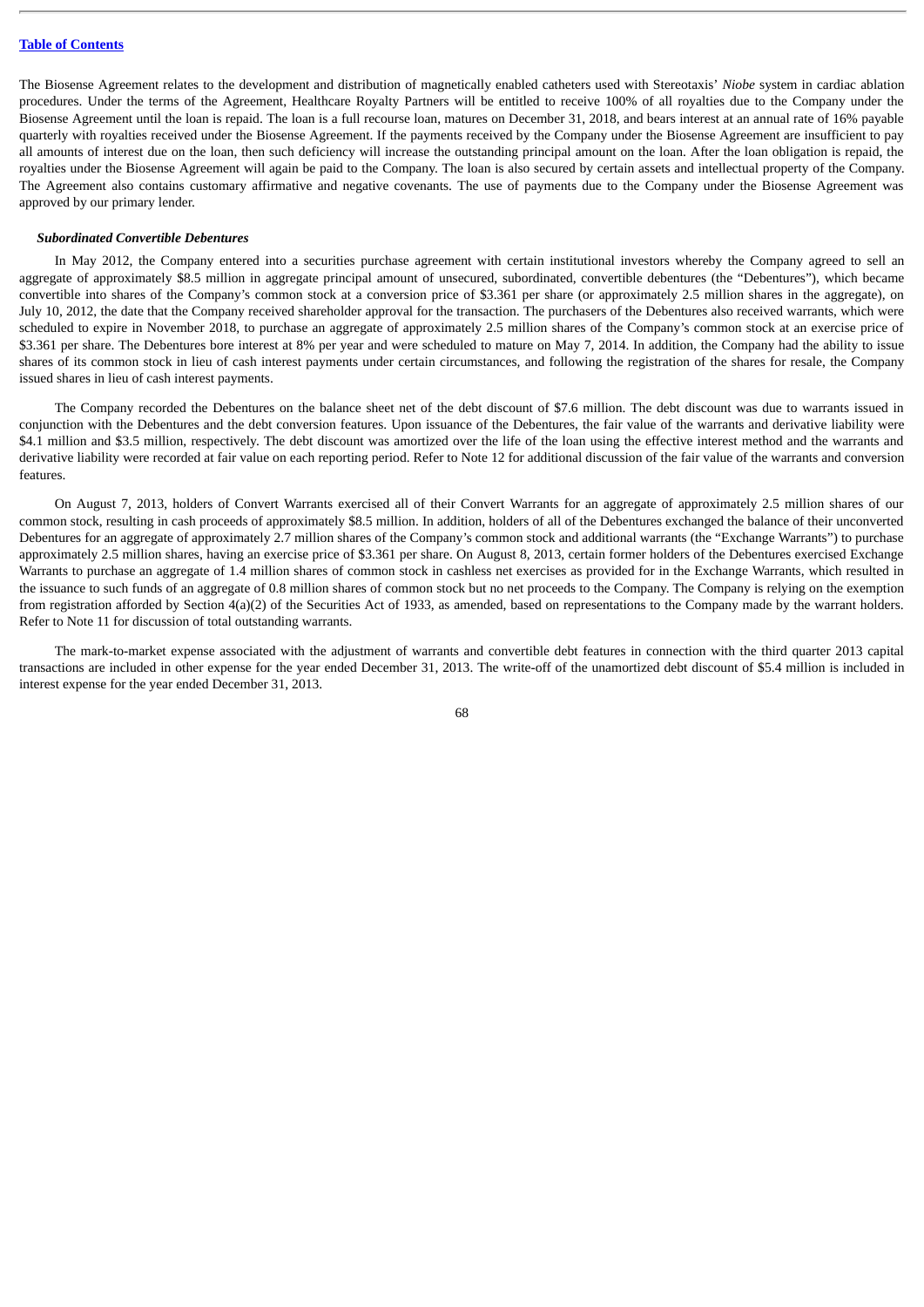### **10. Lease Obligations**

The Company leases its facilities under operating leases. For the years ended December 31, 2014, 2013, and 2012 rent expense was \$1,068,972, \$1,925,813, and \$1,697,153, respectively.

In January 2006, the Company moved its primary operations into new facilities. The facility is subject to a lease which expires in December 31, 2018. Under the terms of the lease, the Company has options to renew for up to three additional years. The lease contains an escalating rent provision which the Company has straight-lined over the term of the lease.

In the third quarter of 2013, the Company modified the existing lease agreement to terminate approximately 13,000 square feet of unimproved space. The costs associated with the termination were \$515,138, and were accrued as a rent liability as of September 30, 2013. As of December 31, 2014, the remaining accrued costs associated with the termination were \$354,680.

The future minimum lease payments under non-cancelable leases as of December 31, 2014 are as follows:

| <b>Operating</b> |
|------------------|
| Lease            |
| \$1,584,709      |
| 1,930,829        |
| 1,955,243        |
| 2,008,832        |
| \$7,479,613      |
|                  |

## **11. Stockholders' Equity**

The holders of common stock are entitled one vote for each share held and to receive dividends whenever funds are legally available and when declared by the Board of Directors subject to the prior rights of holders of all classes of stock having priority rights as dividends and the conditions of the Revolving Credit Agreement. No dividends have been declared or paid as of December 31, 2014.

# *Listing Transfer to NASDAQ Capital Market*

On August 15, 2013, the NASDAQ Listing Qualifications Panel (the "Panel") granted approval of the Company's request to transfer its listing to The NASDAQ Capital Market from The NASDAQ Global Market. The Company's securities began trading on the NASDAQ Capital Market effective August 19, 2013.

#### *Reverse Stock Split*

On July 10, 2012, the Company filed a Certificate of Amendment to our Amended and Restated Certificate of Incorporation to implement a one-for-ten reverse split of our common stock (the "Reverse Stock Split"). The Reverse Stock Split was effective as of July 10, 2012, and the Company's common stock began trading on a post-split basis on July 11, 2012.

As a result of the Reverse Stock Split, each ten shares of the Company's issued and outstanding common stock were automatically combined and converted into one issued and outstanding share of common stock. The Reverse Stock Split affected all issued and outstanding shares of the Company's common stock, as well as common stock underlying stock options, stock appreciation rights, restricted stock, restricted stock units, warrants and convertible debentures outstanding immediately prior to the effectiveness of the Reverse Stock Split. The Reverse Stock Split reduced the number of shares of the Company's common stock outstanding from approximately 78 million to 7.8 million at the time of the Reverse Stock Split. In addition, the Amendment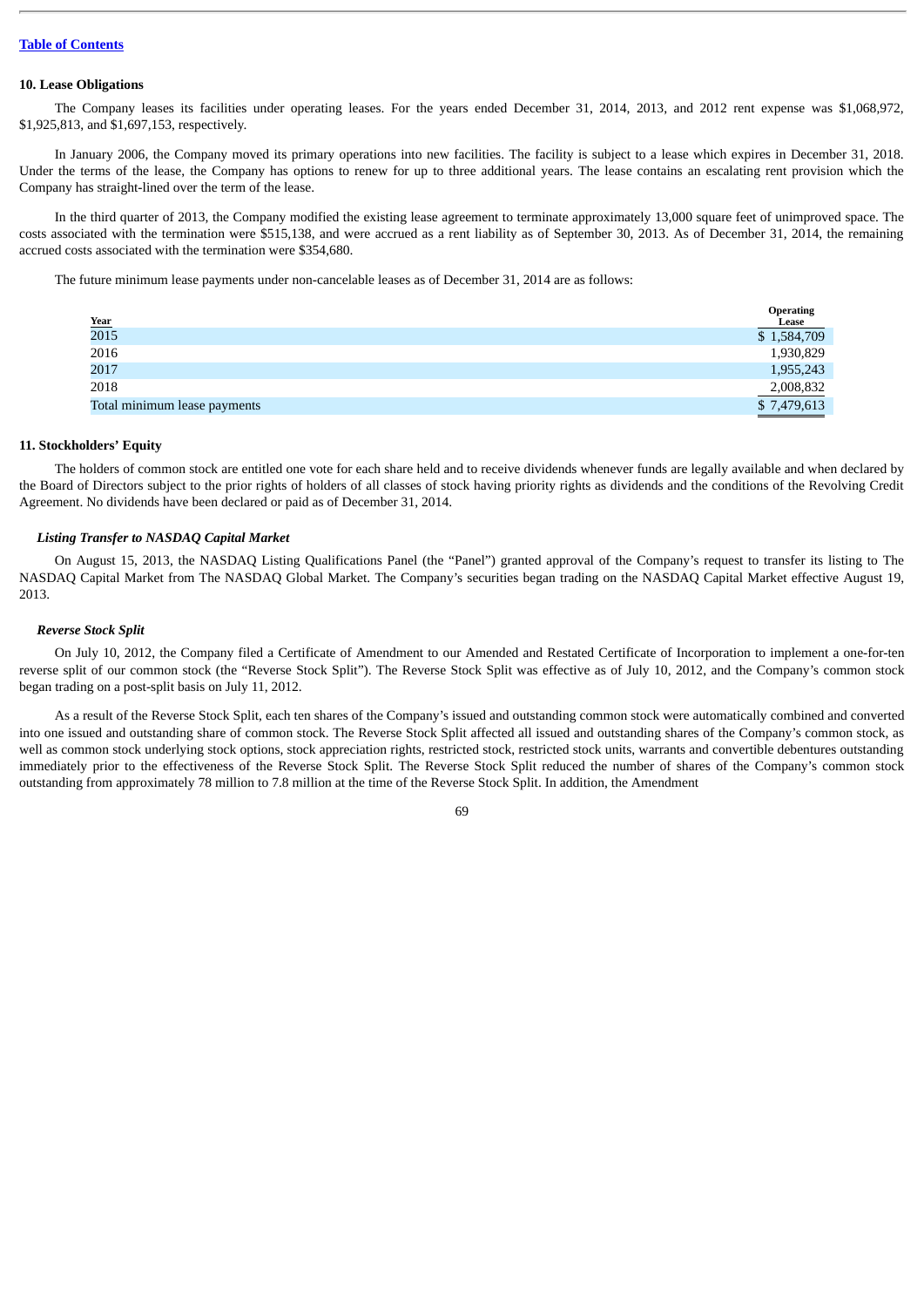increased the number of authorized shares of the Company's common stock from 100 million to 300 million. The Reverse Stock Split did not alter the par value of common stock, which remained \$0.001 per share, or modify any voting rights or other terms of the Company's common stock. Unless otherwise indicated, all information set forth herein gives effect to such Reverse Stock Split.

## *Issuances of Common Stock*

In May 2012, the Company entered into a Stock and Warrant Purchase Agreement with certain institutional investors whereby it agreed to sell an aggregate of approximately 2.17 million shares of the Company's common stock (the "PIPE Common Stock") at a price of \$3.361 per share, together with six-year warrants at a price of \$1.25 per share to purchase an aggregate of approximately 2.17 million shares of common stock having an exercise price of \$3.361 per share (the "PIPE Warrants"). Each purchaser received a PIPE Warrant to purchase one share of common stock for every share of PIPE Common Stock purchased. Net proceeds from the sale of the securities were approximately \$9.1 million, after placement agent fees and other offering expenses. The Company used the funds to repay \$7 million of the revolving credit facility guaranteed by the Lenders and plans to use the balance for working capital and general corporate purposes.

Between March and July 2013, the Company amended its agreement with its primary lender and extended the \$3 million guarantee of the revolving credit facility provided by affiliates of current and former members of the Board of Directors, "the Lenders". As a result of these extensions, the Company issued the Lenders warrants to purchase common stock. The lenders received 113,636 warrants at \$1.98 per share, 48,387 warrants at \$1.55 per share, and 14,313 warrants at \$5.24 per share.

On August 7, 2013, venture funds affiliated with Sanderling Ventures received an aggregate of 183,478 shares of common stock based upon the cashless exercise of warrants to purchase an aggregate of 262,450 shares of common stock. These warrants were comprised of 75,758 warrants with an exercise price of \$1.98 per share, 156,204 warrants with an exercise price of \$3.361 per share and 30,488 warrants with an exercise price of \$4.10 per share. The warrants were issued by the Company in private placements in 2012 and 2013 in connection with the extension of previously disclosed guarantees.

On August 13, 2013, venture funds affiliated with Sanderling Ventures exercised PIPE Warrants to purchase an aggregate of 650,619 shares of common stock in a cashless net exercise as provided for in the PIPE Warrants, which resulted in the issuance to such funds of an aggregate of 308,194 shares of common stock. As a result, there were no net proceeds to the Company.

On August 16, 2013, certain affiliates of Franklin Templeton exercised PIPE Warrants to purchase an aggregate of 650,618 shares of common stock for cash. The Company received an aggregate of \$2,186,727 gross proceeds from the sale.

On August 16, 2013, Alafi Capital Company exercised PIPE Warrants to purchase an aggregate of 261,241 shares of common stock for cash. The Company received an aggregate of \$878,031 gross proceeds from the sale. Refer to Note 9 for the discussion of warrants issued in conjunction with debt offerings.

On November 27, 2013, the Company announced the results of its previously announced offering of subscription rights to purchase shares of its common stock, par value \$0.001 per share. Pursuant to the rights offering, subscription rights to purchase approximately 3.4 million shares of common stock were exercised, resulting in gross proceeds to Stereotaxis of approximately \$10.2 million.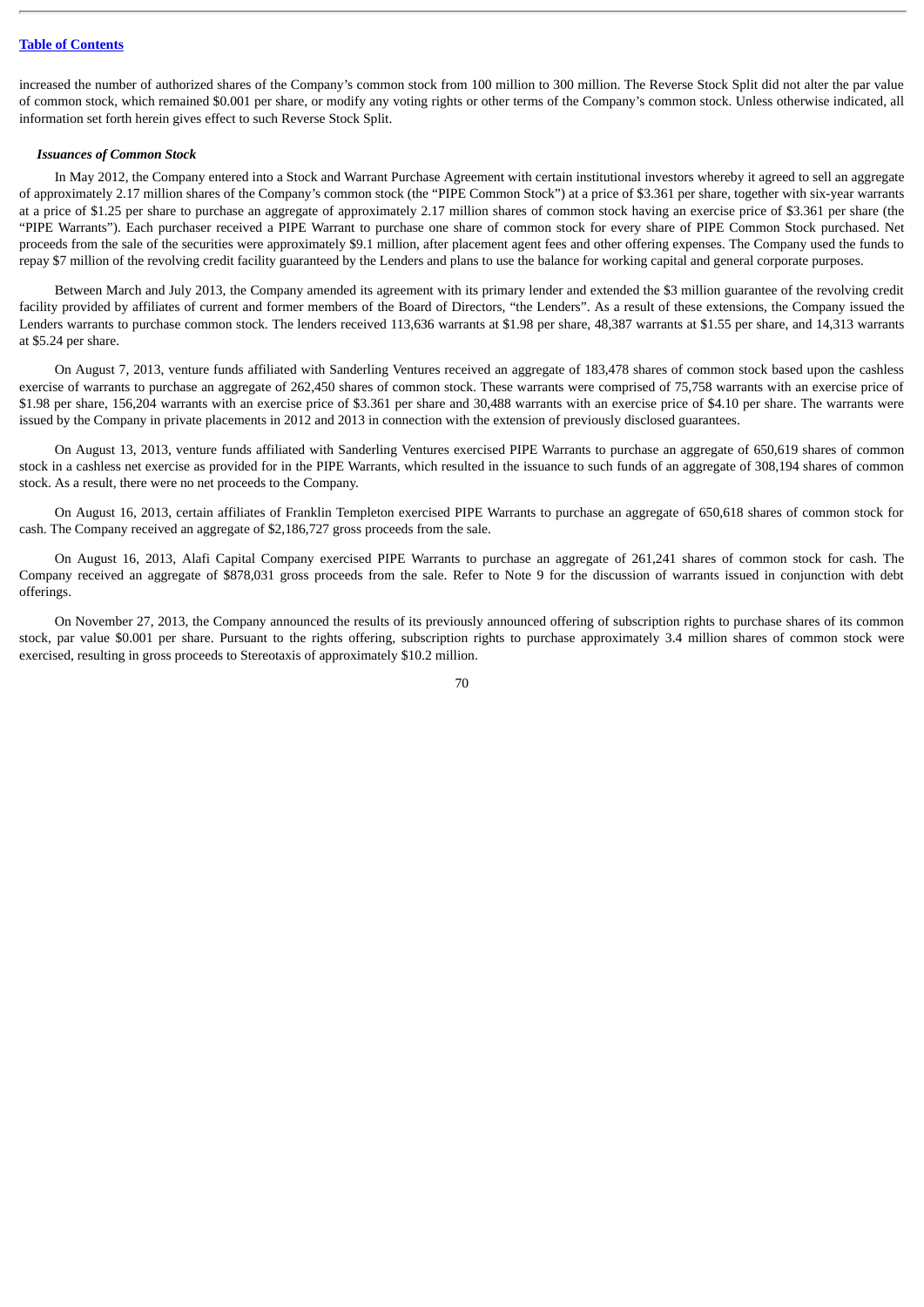The Company has reserved shares of common stock for the exercise of warrants, the issuance of options granted under the Company's stock option plan and its stock purchase plan as follows:

|                              | December 31,<br>2014    | December 31,<br>2013                                                                                                              |
|------------------------------|-------------------------|-----------------------------------------------------------------------------------------------------------------------------------|
| Warrants                     | 2,197,883               | 3,021,302                                                                                                                         |
| Stock award plans            | 1,297,389               | 1,032,462                                                                                                                         |
| Employee Stock Purchase Plan | 250,000                 |                                                                                                                                   |
|                              | 3,745,272<br>__________ | 4,053,764<br><u> 1989 - Johann Stoff, deutscher Stoff, der Stoff, deutscher Stoff, der Stoff, der Stoff, der Stoff, der Stoff</u> |

#### *Stock Award Plans*

The Company has various stock plans that permit the Company to provide incentives to employees and directors of the Company in the form of equity compensation. In August 2012, the Board of Directors adopted a stock incentive plan (the 2012 Stock Incentive Plan) which was subsequently approved by the Company's stockholders. This plan replaces the 2002 Stock Incentive Plan which expired on March 25, 2012.

The 2012 Stock Incentive Plan allows for the grant of incentive stock options, non-qualified stock options, stock appreciation rights, restricted shares and restricted share units to employees, directors, and consultants. Options granted under the 2012 Stock Incentive Plan expire no later than ten years from the date of grant. The exercise price of each incentive stock option shall not be less than 100% of the fair value of the stock subject to the option on the date the option is granted. The vesting provisions of individual options may vary, but incentive stock options generally vest 25% on the first anniversary of each grant and 1/48 per month over the next three years. Stock appreciation rights are rights to acquire a calculated number of shares of the Company's common stock upon exercise of the rights. The number of shares to be issued is calculated as the difference between the exercise price of the right and the aggregate market value of the underlying shares on the exercise date divided by the market value as of the exercise date. Stock appreciation rights granted under the 2012 Stock Incentive Plan generally vest 25% on the first anniversary of such grant and 1/48 per month over the next three years and expire no later than ten years from the date of grant. The Company generally issues new shares upon the exercise of stock options and stock appreciation rights.

Restricted share grants are either time-based or performance-based. Time-based restricted shares generally cliff vest three years after grant. Performancebased restricted shares vest upon the achievement of performance objectives which are determined by the Company's Board of Directors.

Restricted stock unit grants are time-based and generally vest over a period of four years. Options granted to non-employee directors expire no later than ten years from the date of grant. The exercise price of options to non-employee directors shall not be less than 100% of the fair value of the stock subject to the option on the date the option is granted. Initial grants of options to new directors generally vest over a two year period. Annual grants to directors generally vest upon the earlier of one year or the next stockholder meeting.

**Weighted**

A summary of the option and stock appreciation rights activity for the year ended December 31, 2014 is as follows:

|                                |                                  |                                   | weighted                                   |
|--------------------------------|----------------------------------|-----------------------------------|--------------------------------------------|
|                                | Number of<br><b>Options/SARs</b> | Range of<br><b>Exercise Price</b> | <b>Average Exercise</b><br>Price per Share |
| Outstanding, December 31, 2013 | 188,947                          | $$1.69 - $116.40$                 | 48.38                                      |
| Granted                        | 336.850                          | $$4.04 - $5.19$                   | 4.04                                       |
| <b>Exercised</b>               |                                  |                                   |                                            |
| Forfeited                      | (38,651)                         | $$1.69 - $116.40$                 | 54.80                                      |
| Outstanding, December 31, 2014 | 487,146                          | $$1.69 - $116.40$                 | 17.21                                      |
|                                |                                  |                                   |                                            |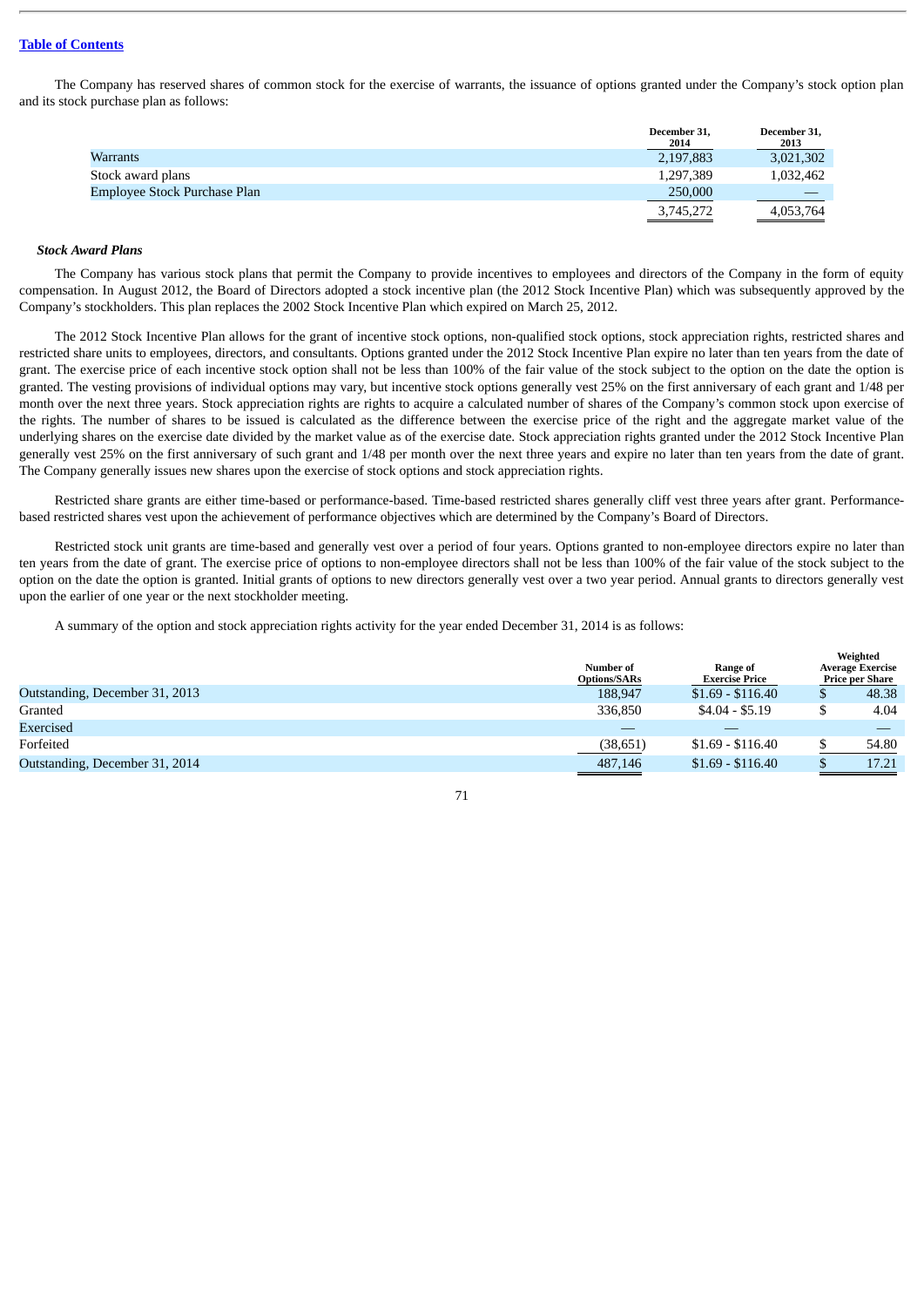As of December 31, 2014, the weighted average remaining contractual life of the options and stock appreciation rights outstanding was 7.50 years. Of the 487,146 options and stock appreciation rights that were outstanding as of December 31, 2014, 148,370 were vested and exercisable with a weighted average exercise price of \$46.83 per share and a weighted average remaining term of 3.58 years.

A summary of the options and stock appreciation rights outstanding by range of exercise price is as follows:

|                                 |                               | Year Ended December 31, 2014             |    |                                              |                                                         |    |                                                                                   |
|---------------------------------|-------------------------------|------------------------------------------|----|----------------------------------------------|---------------------------------------------------------|----|-----------------------------------------------------------------------------------|
| <b>Range of Exercise Prices</b> | <b>Options</b><br>Outstanding | Weighted<br>Average<br>Remaining<br>Life |    | Weighted<br>Average<br><b>Exercise Price</b> | Number of<br><b>Options</b><br>Currently<br>Exercisable |    | Weighted<br>Average<br><b>Exercise</b><br><b>Price Per</b><br><b>Vested Share</b> |
| $$0.00 - $10.00$                | 338,031                       | 9.23 years                               | D  | 4.06                                         | 1,389                                                   | \$ | 6.49                                                                              |
| \$30.01 - \$40.00               | 81,455                        | 4.92 years                               | S  | 35.15                                        | 79,321                                                  | \$ | 35.15                                                                             |
| \$40.01 - \$50.00               | 36,660                        | $1.76$ vears                             | \$ | 44.13                                        | 36,660                                                  | \$ | 44.13                                                                             |
| $$50.01 - $60.00$               | 12,250                        | 3.41 years                               | \$ | 54.90                                        | 12,250                                                  | \$ | 54.90                                                                             |
| \$70.01 - \$80.00               | 4,500                         | $0.46$ years                             | \$ | 78.00                                        | 4,500                                                   | \$ | 78.00                                                                             |
| $$90.01+$                       | 14,250                        | 1.76 years                               | S  | 105.94                                       | 14,250                                                  | \$ | 105.94                                                                            |
|                                 | 487,146                       | 7.50 years                               |    | 17.21                                        | 148,370                                                 | S  | 46.83                                                                             |

The intrinsic value of options and stock appreciation rights is calculated as the difference between the exercise price of the underlying awards and the quoted price of the Company's common stock for the options and stock appreciation rights that were in-the-money at December 31, 2014. The intrinsic value of the options and stock appreciation rights outstanding at December 31, 2014 and the intrinsic value of fully vested options and stock appreciation rights outstanding at December 31, 2014 were zero based on a closing share price of \$1.48 on December 31, 2014. No options or stock appreciation rights were exercised under the Company's stock option plans during the year ended December 31, 2014. The weighted average grant date fair value of options and stock appreciation rights granted during the year ended December 31, 2014 was \$4.04 per share.

During the year ended December 31, 2014, no options or stock appreciation rights were exercised. The Company realized less than \$0.1 million and \$0 from the exercise of stock options and stock appreciation rights during 2013 and 2012, respectively.

A summary of the restricted share grant activity for the year ended December 31, 2014 is as follows:

|                                | Number of<br><b>Shares</b> |    | <b>Weighted Average</b><br><b>Grant Date Fair</b><br>Value per Share |
|--------------------------------|----------------------------|----|----------------------------------------------------------------------|
| Outstanding, December 31, 2013 | 6,600                      |    | 35.20                                                                |
| Granted                        |                            |    |                                                                      |
| <b>Vested</b>                  | (6,600)                    | (J | 35.20)                                                               |
| Forfeited                      |                            |    |                                                                      |
| Outstanding, December 31, 2014 |                            |    |                                                                      |

There were no restricted shares outstanding as of December 31, 2014. During the year ended December 31, 2013, the Company determined that it was not probable that the performance conditions related to certain of its outstanding restricted share awards would be achieved and accordingly reversed the related shares outstanding.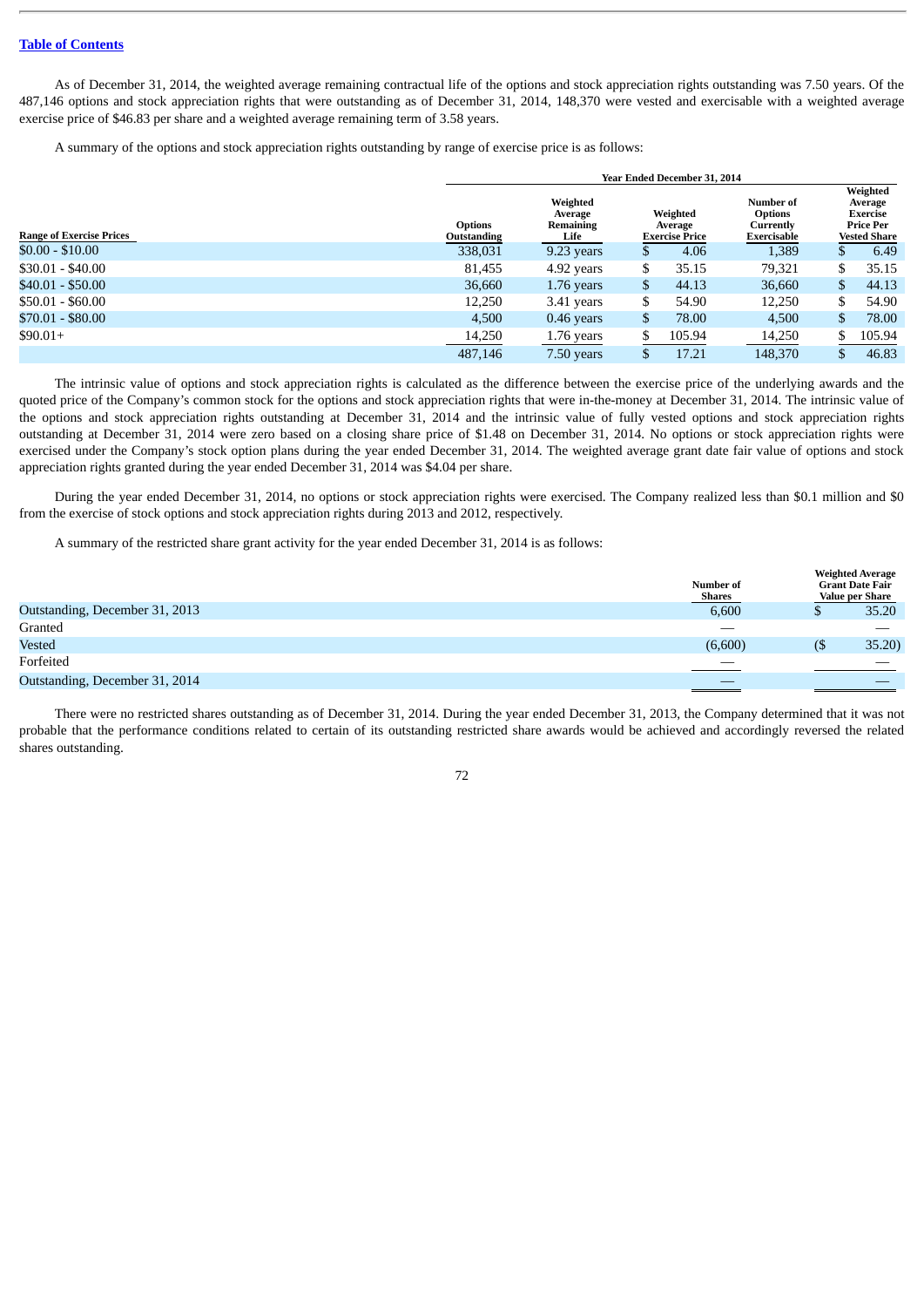A summary of the restricted stock unit activity for the year ended December 31, 2014 is as follows:

|                                | Number of<br><b>Restricted Stock</b><br>Units |    | <b>Weighted Average</b><br><b>Grant Date Fair</b><br>Value per Unit |
|--------------------------------|-----------------------------------------------|----|---------------------------------------------------------------------|
| Outstanding, December 31, 2013 | 588,759                                       | Φ  | 2.05                                                                |
| Granted                        | 410,400                                       | Č  | 3.91                                                                |
| <b>Vested</b>                  | (291, 148)                                    | \$ | 2.00                                                                |
| Forfeited                      | (10, 260)                                     |    | 3.65                                                                |
| Outstanding, December 31, 2014 | 697,751                                       |    | 3.14                                                                |

The intrinsic value of restricted shares and restricted stock units outstanding at December 31, 2014 was zero and \$1.0 million, respectively, based on a closing share price of \$1.48 as of December 31, 2014. During the year ended December 31, 2014, the aggregate intrinsic value of restricted shares and restricted stock units vested was less than \$0.1 and \$1.1 million, respectively, determined at the date of vesting.

During the fourth quarter of 2014, the Company made an adjustment to its forfeiture rate based on historical information, which resulted in an increase to share-based compensation of approximately \$0.1 million for the year ended December 31, 2014.

As of December 31, 2014, the total compensation cost related to options, stock appreciation rights and non-vested stock granted to employees under the Company's stock award plans but not yet recognized was approximately \$1.6 million, net of estimated forfeitures of approximately \$1.5 million. This cost will be amortized over a weighted average period of approximately two years on a straight-line basis over the underlying estimated service periods and will be adjusted for subsequent changes in estimated forfeitures.

#### *2009 Employee Stock Purchase Plan*

In 2009, the Company adopted its 2009 Employee Stock Purchase Plan ("ESPP"). In June 2014, our shareholders approved a proposal to amend the ESPP to increase the number of shares authorized for issuance under the ESPP by 250,000 shares. Eligible employees have the opportunity to participate in a new purchase period every 3 months. Under the terms of the plan, employees can purchase up to 15% of their compensation of the Company's common stock, subject to an annual maximum of \$25,000, at 95% of the fair market value of the stock at the end of the purchase period, subject to certain plan limitations. As of December 31, 2014, there were 250,000 remaining shares available for issuance under the Employee Stock Purchase Plan.

### **12. Fair Value Measurements**

The Company measures certain financial assets and liabilities at fair value on a recurring basis, including cash equivalents and warrants. General accounting principles for fair value measurement established a fair value hierarchy that prioritizes the inputs to valuation techniques used to measure fair value. The hierarchy gives the highest priority to unadjusted quoted prices in active markets for identical assets and liabilities ("Level 1") and the lowest priority to unobservable inputs ("Level 3"). The three levels of the fair value hierarchy are described below:

- Level 1: Values are based on unadjusted quoted prices in active markets that are accessible at the measurement date for identical, unrestricted assets or liabilities.
- Level 2: Values are based on quoted prices for similar instruments in active markets, quoted prices for identical or similar instruments in markets that are not active, or other model-based valuation techniques for which all significant assumptions are observable in the market.
- Level 3: Values are generated from model-based techniques that use significant assumptions not observable in the market.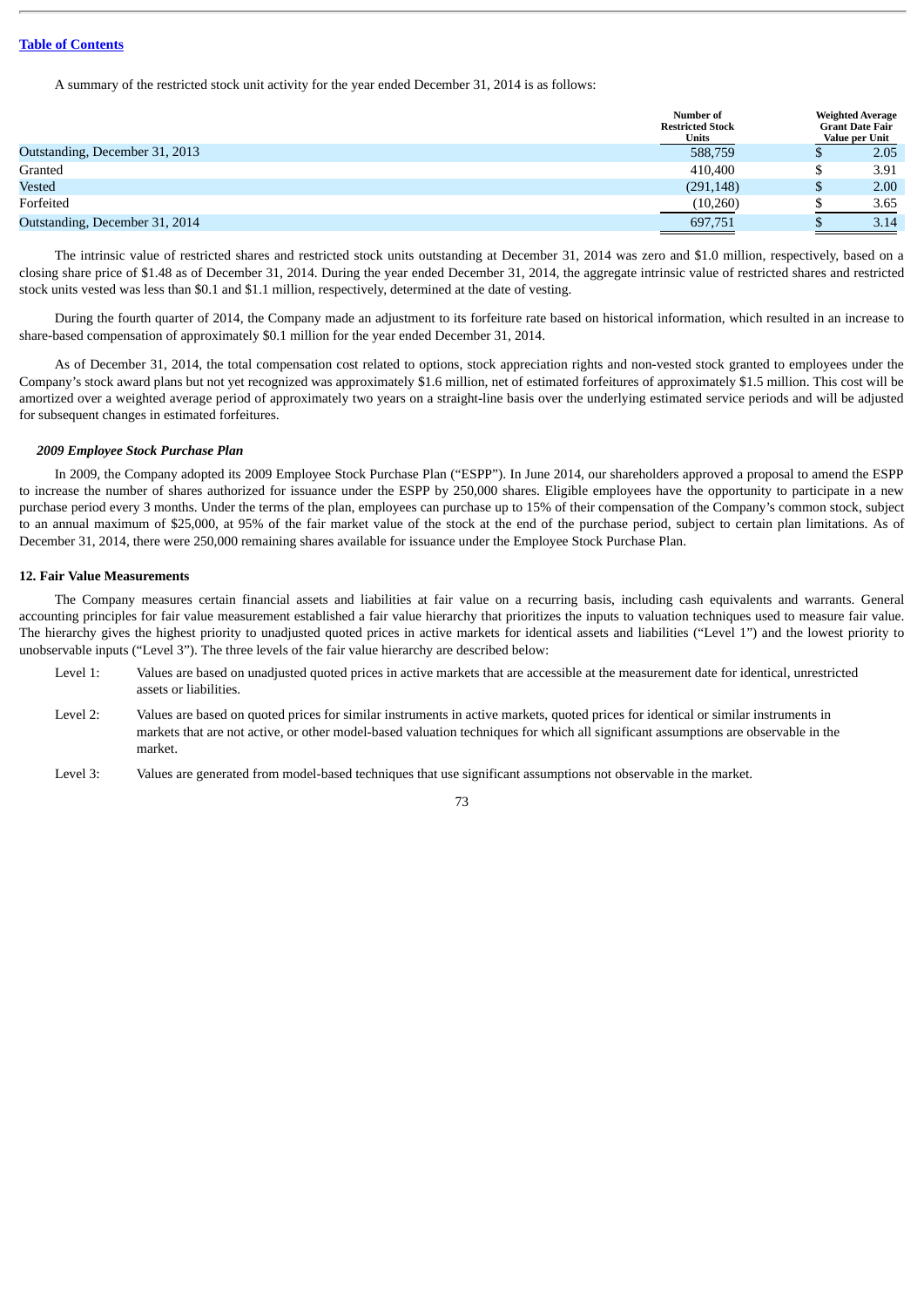The following table sets forth the Company's assets and liabilities measured at fair value on a recurring basis by level within the fair value hierarchy. As required by the Fair Value Measurements and Disclosures topic of the Accounting Standards Codification, assets and liabilities are classified in their entirety based on the lowest level of input that is significant to the fair value measurement.

|                                          |               | <b>Fair Value Measurement Using</b>                                                                  |                                                                         |                                                           |  |
|------------------------------------------|---------------|------------------------------------------------------------------------------------------------------|-------------------------------------------------------------------------|-----------------------------------------------------------|--|
|                                          | <b>Total</b>  | <b>Quoted Prices in</b><br><b>Active Markets</b><br>for Identical<br><b>Instruments</b><br>(Level 1) | <b>Significant</b><br>Other<br><b>Observable</b><br>Inputs<br>(Level 2) | Significant<br><b>Unobservable</b><br>Inputs<br>(Level 3) |  |
| <b>Assets at December 31, 2014:</b>      |               |                                                                                                      |                                                                         |                                                           |  |
| Cash equivalents                         | \$5,361,053   | 5,361,053                                                                                            |                                                                         |                                                           |  |
| Total assets at fair value               | \$5,361,053   | 5,361,053                                                                                            |                                                                         |                                                           |  |
| <b>Liabilities at December 31, 2014:</b> |               |                                                                                                      |                                                                         |                                                           |  |
| Warrants issued May 10, 2012             | 728,712<br>S. |                                                                                                      |                                                                         | 728,712                                                   |  |
| Warrants issued August 2013              | 1,405,475     |                                                                                                      |                                                                         | 1,405,475                                                 |  |
| Total liabilities at fair value:         | \$2,134,187   |                                                                                                      |                                                                         | 2,134,187                                                 |  |
| <b>Assets at December 31, 2013:</b>      |               |                                                                                                      |                                                                         |                                                           |  |
| Cash equivalents                         | \$11,995,481  | 11,995,481                                                                                           |                                                                         |                                                           |  |
| Total assets at fair value               | \$11,995,481  | 11,995,481                                                                                           |                                                                         |                                                           |  |
| <b>Liabilities at December 31, 2013:</b> |               |                                                                                                      |                                                                         |                                                           |  |
| Warrants issued December 29, 2008        | \$<br>16,863  |                                                                                                      |                                                                         | 16,863                                                    |  |
| Warrants issued May 10, 2012             | 1,915,753     |                                                                                                      |                                                                         | 1,915,753                                                 |  |
| Warrants issued August 2013              | 3,712,010     |                                                                                                      |                                                                         | 3,712,010                                                 |  |
| Total liabilities at fair value:         | \$5,644,626   |                                                                                                      |                                                                         | 5,644,626                                                 |  |
|                                          |               |                                                                                                      |                                                                         |                                                           |  |

#### *Level 1*

The Company's financial assets consist of cash equivalents invested in money market funds in the amount of \$5,361,053 and \$11,995,481 at December 31, 2014 and December 31, 2013, respectively. These assets are classified as Level 1 as described above and total interest income recorded for these investments was insignificant during both the years ended December 31, 2014 and December 31, 2013. There were no transfers in or out of Level 1 during the year ended December 31, 2014.

#### *Level 2*

The Company does not have any financial assets or liabilities classified as Level 2.

#### *Level 3*

In conjunction with its December 29, 2008 registered direct offering, the Company issued warrants to purchase 179,241 shares of the Company's common stock that contained a provision that required a reduction of the exercise price if certain equity events occurred. Under the provisions of general accounting principles for derivatives and hedging activities and determining whether an instrument (or embedded feature) is indexed to an entity's own stock, such a reset provision does not meet the exemptions for equity classification and as such, the Company accounted for these warrants as derivative instruments. The calculated fair value of the warrants was classified as a liability and was periodically remeasured with any changes in value recognized in "Other income (expense)" in the Statement of Operations. General accounting principles for determining whether an instrument (or embedded feature) is indexed to an entity's own stock became effective for the Company as of January 1,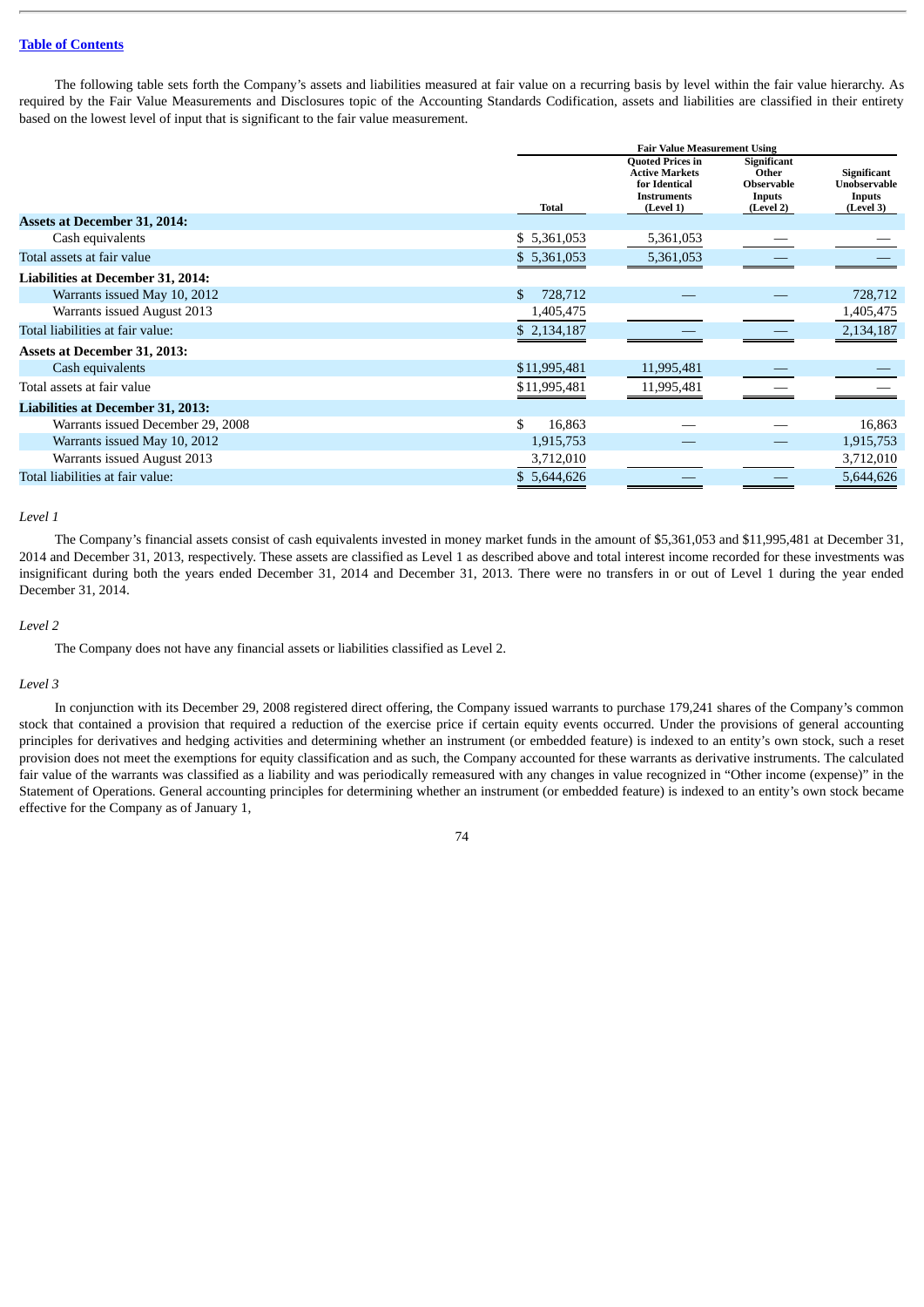2009. Accordingly, the fair value of the warrants as of that date was reclassified from stockholders' equity into current liabilities. This tranche of warrants issued in conjunction with the December 2008 registered direct offering were expired as of December 31, 2014.

The warrants issued in conjunction with the May 2012 Stock and Warrant Purchase Agreement ("PIPE warrants") described in Note 11 are considered a liability. Due to the provisions included in the warrant agreements, the PIPE warrants do not meet the exemptions for equity classification and as such, the Company accounts for these PIPE warrants as derivative instruments. The PIPE warrants are periodically remeasured with any changes in value recognized in "Other income (expense)" in the Statement of Operations.

A Monte-Carlo simulation was used to value the warrants upon issuance on May 10, 2012 using the following assumptions: 1) volatility of 80%; 2) riskfree interest rate of 1.035%; and 3) a closing stock price of \$3.413.

The remaining PIPE warrants expire in May 2018 and were revalued as of December 31, 2014 using the following assumptions: 1) volatility of 165.27%; 2) risk-free interest rate of 1.10%; and 3) a closing stock price of \$1.48.

The Exchange warrants issued on August 7, 2013 are also considered a liability. Due to the provisions included in the warrant agreements, the warrants do not meet the exemptions for equity classification and as such, the Company accounts for these warrants as derivative instruments. These warrants were initially valued using the following assumptions: 1) volatility of 111%; 2) risk-free interest rate of 1.46%; and 3) a closing stock price of \$8.69.

The remaining Exchange warrants expire in November 2018 and were revalued as of December 31, 2014 using the following assumptions: 1) volatility of 158.08%; 2) risk-free interest rate of 1.10%; and 3) a closing stock price of \$1.48.

The significant unobservable input used in the fair value measurement of the Company's warrants is volatility. Significant increases (decreases) in the volatility in isolation would result in a significantly higher (lower) asset and liability fair value measurements.

The following table sets forth a summary of changes in the fair value of the Company's Level 3 financial asset and liabilities for the year ended December 31, 2014:

|                                | <b>Warrants</b><br>issued<br>December 29,<br>2008 | <b>Warrants</b><br>issued May<br>2012 | <b>Warrants</b><br>issued August<br>2013 | <b>Total</b><br><b>Liabilities</b> |
|--------------------------------|---------------------------------------------------|---------------------------------------|------------------------------------------|------------------------------------|
| Balance at beginning of period | 16,863                                            | \$1,915,753                           | \$3,712,010                              | \$5,644,626                        |
| Issues                         |                                                   |                                       |                                          |                                    |
| <b>Settlements</b>             |                                                   |                                       |                                          |                                    |
| Revaluation                    | (16, 863)                                         | (1,187,041)                           | (2,306,535)                              | (3,510,439)                        |
| Balance at end of period       |                                                   | 728,712                               | \$1,405,475                              | \$2,134,187                        |

The Company currently does not have derivative instruments to manage its exposure to currency fluctuations or other business risks. The Company evaluates all of its financial instruments to determine if such instruments are derivatives or contain features that qualify as embedded derivatives. All derivative financial instruments are recognized in the balance sheet at fair value.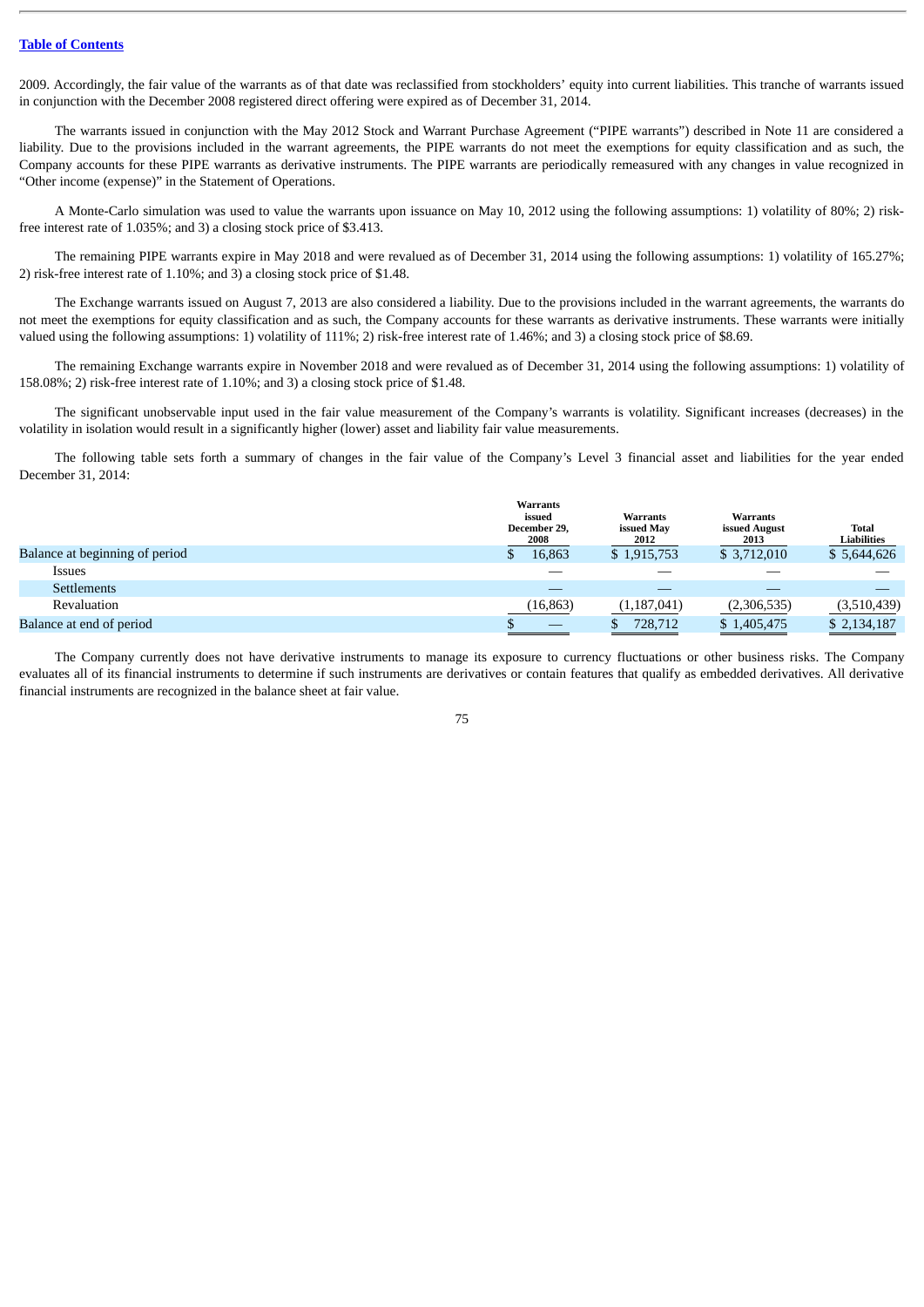### **13. Income Taxes**

The provision for income taxes consists of the following:

|                     |             | <b>Year Ended December 31.</b> |             |  |
|---------------------|-------------|--------------------------------|-------------|--|
|                     | 2014        | 2013                           | 2012        |  |
| Deferred:           |             |                                |             |  |
| Federal             | (894, 506)  | \$(93,078,760)                 | \$4,586,506 |  |
| State and local     | (1,582,500) | (6, 128, 198)                  | 493,946     |  |
|                     | (2,477,006) | (99,206,958)                   | 5,080,452   |  |
| Valuation allowance | 2,477,006   | 99,206,958                     | (5,080,452) |  |
|                     |             |                                |             |  |

The provision for income taxes varies from the amount determined by applying the U.S. federal statutory rate to income before income taxes as a result of the following:

|                                                   | <b>Year Ended December 31.</b> |             |            |
|---------------------------------------------------|--------------------------------|-------------|------------|
|                                                   | 2014                           | 2013        | 2012       |
| U.S. statutory income tax rate                    | 34.0%                          | 34.0%       | 34%        |
| State and local taxes, net of federal tax benefit | 2.4%                           | $0.3\%$     | 5.7%       |
| Permanent differences between book and tax        | 17.1%                          | $(26.9)\%$  | 22.1%      |
| Deferred tax adjustments                          | $(71.9)\%$                     | $(151.7)\%$ | $(8.2)\%$  |
| State rate adjustments                            | $(29.2)\%$                     | $-$ %       | $-$ %      |
| Valuation allowance                               | 47.6%                          | 144.3%      | $(53.6)\%$ |
| Effective income tax rate                         | $-$ %                          | $-$ %       | $-$ %      |

Included in permanent differences between book and tax in the above table are the impacts of the non-deductible mark-to-market activity associated with convertible debt and warrants as well as permanent differences such as nondeductible meals and entertainment. The deferred tax adjustment for the year ended December 31, 2014 is a write-off of a portion of the deferred tax asset related to stock compensation. The deferred tax adjustment for the year ended December 31, 2013 represents the impact of the Section 382 limitation discussed below. The deferred tax adjustment for the year ended December 31, 2012 is a write-off of a portion of the deferred tax asset related to stock compensation and net operating losses due to expiration. The state rate adjustments are a result of changes in apportionment and various state rate law changes.

The components of the deferred tax asset are as follows:

|                               |                | December 31. |
|-------------------------------|----------------|--------------|
|                               | 2014           | 2013         |
| Current accruals              | \$1,416,823    | 1,998,086    |
| Depreciation and amortization | 2,302,685      | 2,566,979    |
| Deferred compensation         | 1,589,935      | 5,421,688    |
| Net operating loss carryovers | 30,246,136     | 28,045,831   |
| Deferred tax assets           | 35,555,579     | 38,032,584   |
| Valuation allowance           | (35, 555, 579) | (38,032,584) |
| Net deferred tax assets       |                |              |

Under Section 382 and 383 of the Internal Revenue Code of 1986, as amended, or the "Code", if a corporation undergoes an "ownership change," the corporation's ability to use its pre-change net operating loss carryforwards and other pre-change tax attributes, such as research tax credits, to offset its postchange income may be limited. In general, an "ownership change" will occur if there is a cumulative change in our ownership by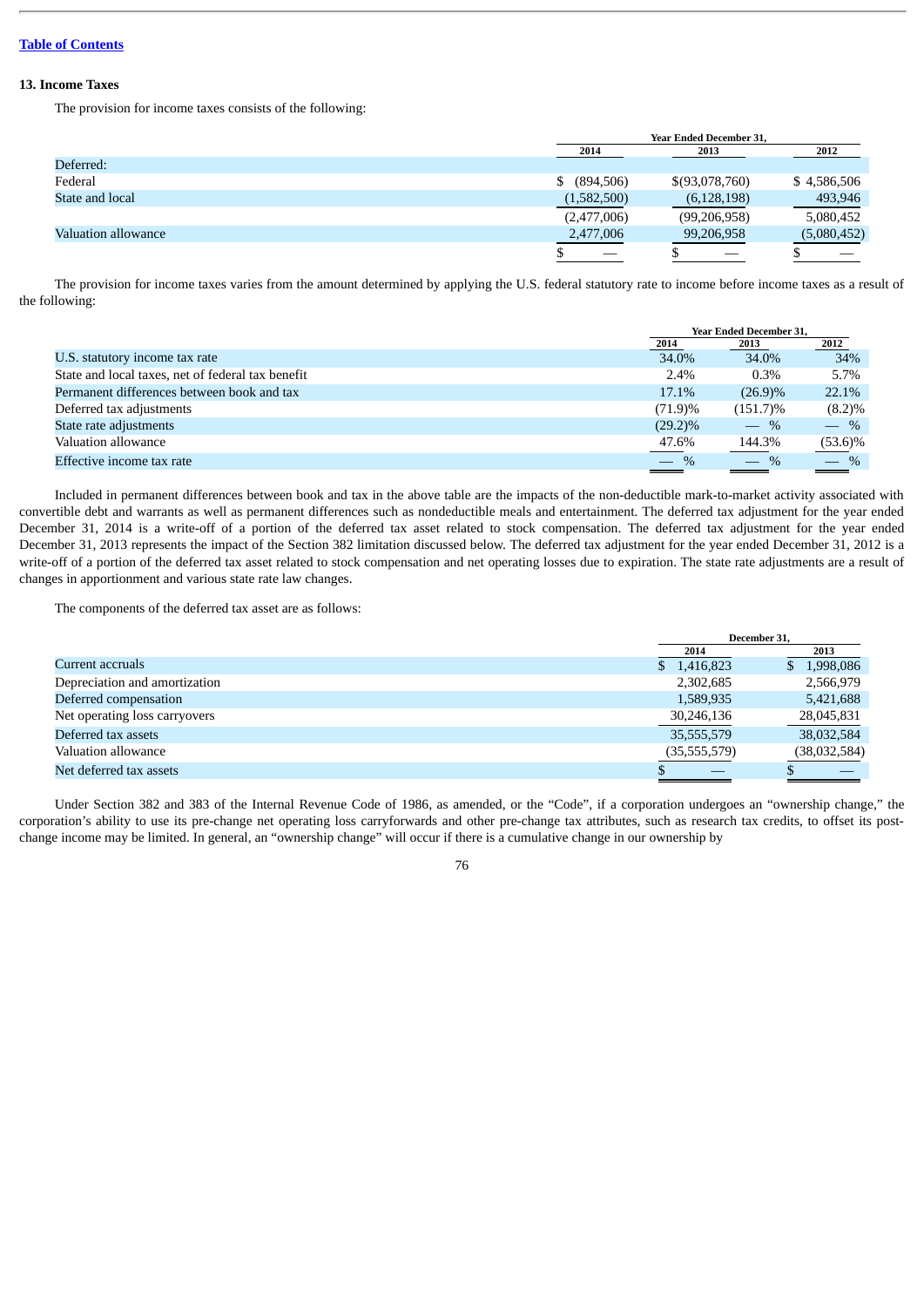"5-percent shareholders" that exceeds 50 percentage points over a rolling three-year period. Similar rules may apply under state tax laws. Following significant ownership changes during 2013, the Company initiated a review of the availability of its U.S. net operating loss carryforwards. As a result of this review, it was determined that a large portion of the Company's net operating loss carryovers would expire unused due to the limitation under IRC Section 382. The Company reduced the net operating loss carryover and corresponding valuation allowance as a result of these limitations as reflected in the net operating loss carryovers in the table above. The remaining net operating loss carryforwards following the ownership change have been assigned a full valuation allowance against all deferred tax assets.

In assessing the realizability of deferred tax assets, the Company considers whether it is more likely than not that some portion or all of the deferred tax assets will not be realized. The ultimate realization of deferred tax assets is dependent upon the generation of future taxable income during the periods in which those temporary differences become deductible. The Company considers projected future taxable income and tax planning strategies in making this assessment. Based upon the level of historical taxable losses, and projections for future periods over which the deferred tax assets are deductible, the Company determined that a 100% valuation allowance of deferred tax assets was appropriate. The valuation allowance for deferred tax assets includes amounts for which subsequently recognized tax benefits will be applied directly to contributed capital.

Based on the results of the review, discussed above, as of December 31, 2014, we had gross federal net operating loss carryforwards of approximately \$85.0 million. The federal net operating loss carryforwards will expire between 2018 and 2034. As of December 31, 2014, we had state net operating loss deferred tax assets of approximately \$1.4 million which will expire at various dates between 2015 and 2034 if not utilized.

The Company files income tax returns in the U.S. federal jurisdiction and various state and local jurisdictions. As the Company has a federal net operating loss carryforward from the year ended December 31, 1994 forward, all tax years from 1994 forward are subject to examination. As states have varying carryforward periods, and the Company has recently entered into additional states, the states are generally subject to examination for the previous 10 years or less.

The Company recognizes interest accrued, if any, net of tax and penalties, related to unrecognized tax benefits as components of income tax provision as applicable. As of December 31, 2014 accrued interest and penalties were less than \$0.1 million.

At December 31, 2014 and 2013, the Company had approximately \$0.2 million in reserves for uncertain tax positions.

#### **14. Net Loss per Share**

The following is a reconciliation of the numerator (net loss) and the denominator (number of shares) used in the basic and diluted earnings per share calculations:

|                                                   | 2014            | 2013            | 2012              |
|---------------------------------------------------|-----------------|-----------------|-------------------|
| Numerator:                                        |                 |                 |                   |
| Numerator for basic EPS                           | $$$ (5,202,441) | \$ (68,757,589) | \$ (9,238,427)    |
| Numerator for diluted EPS                         | \$ (5,202,441)  | \$ (68,757,589) | (9,238,427)<br>S. |
| Denominator:                                      |                 |                 |                   |
| Denominator for basic EPS—weighted average shares | 19,945,038      | 11,554,566      | 6,944,928         |
| Denominator for diluted EPS                       | 19,945,038      | 11,554,566      | 6,944,928         |
| <b>Basic EPS</b>                                  | (0.26)<br>S     | (5.95)<br>\$    | (1.33)<br>\$      |
| Diluted EPS                                       | \$<br>(0.26)    | \$<br>(5.95)    | \$<br>(1.33)      |

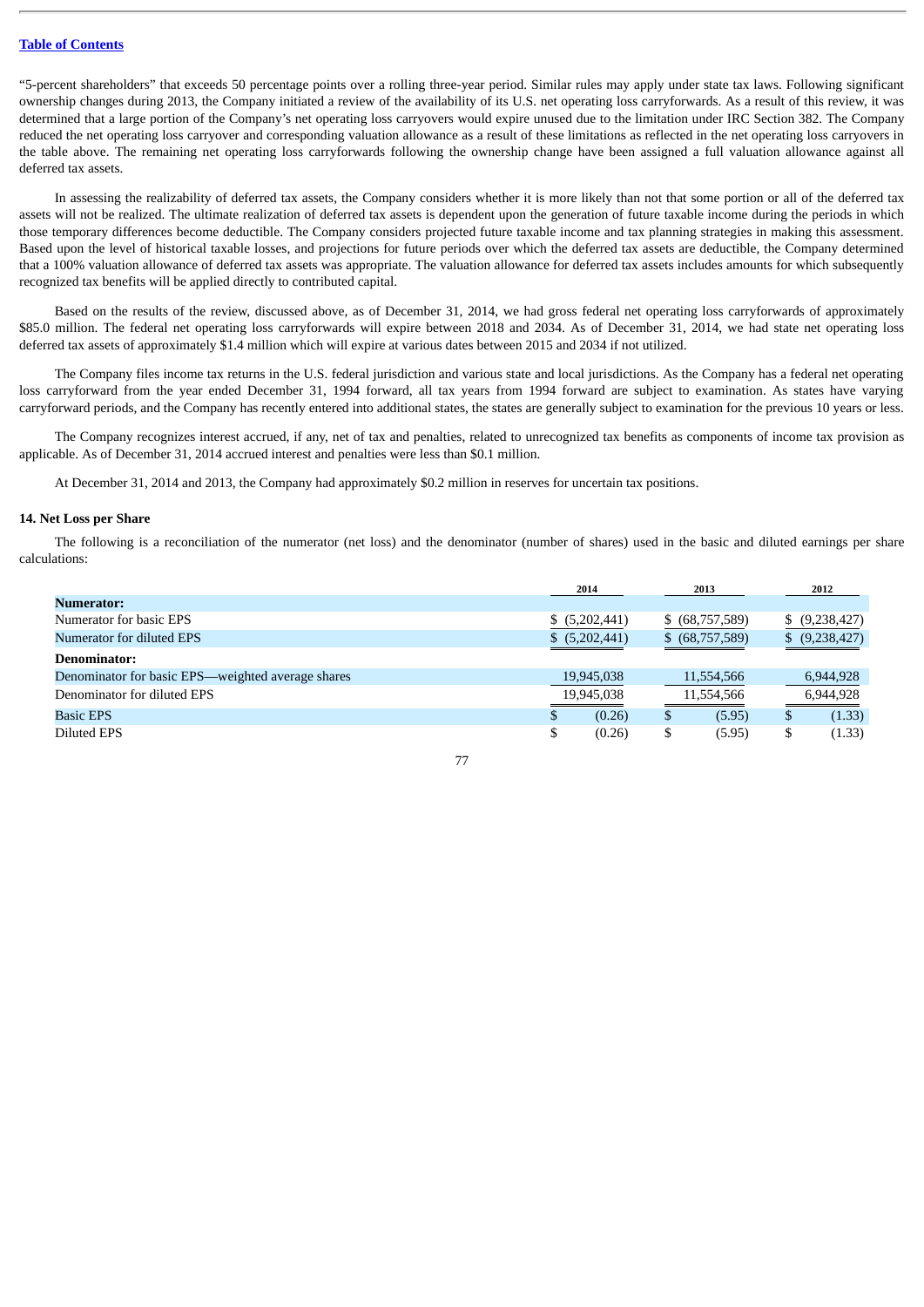The following table sets forth the number of common shares that were excluded from the computation of diluted earnings per share because their inclusion would have been anti-dilutive as follows:

|                                           | December 31. |           |           |
|-------------------------------------------|--------------|-----------|-----------|
|                                           | 2014         | 2013      | 2012      |
| Shares outstanding                        |              |           |           |
| Restricted shares                         |              | 6.600     | 68,543    |
| Shares issuable upon vesting/exercise of: |              |           |           |
| Options to purchase common stock          | 487,146      | 188.947   | 373,899   |
| Restricted stock units                    | 697,751      | 588,759   | 529,312   |
| Warrants                                  | 2,197,883    | 3,021,302 | 6,099,476 |
|                                           | 3,382,780    | 3,805,608 | 7,071,230 |

#### **15. Employee Benefit Plan**

The Company offers employees the opportunity to participate in a 401(k) plan. Through September 30, 2011, the Company matched employee contributions dollar for dollar up to 3% of the employee's salary during the employee's period of participation. Such employer contributions are discretionary under the 401(k) plan. As of October 1, 2011, the Company suspended all matching contributions indefinitely. The Company had no expenses related to the employee contribution matching program for the year ended December 31, 2014 and December 31, 2013. For the year ended December 31, 2012, the Company expensed \$8,595 related to the plan.

#### **16. Product Warranty Provisions**

The Company's standard policy is to warrant all *Niobe*, *Odyssey* and *Vdrive* systems against defects in material or workmanship for one year following installation. The Company's estimate of costs to service the warranty obligations is based on historical experience and current product performance trends. A regular review of warranty obligations is performed to determine the adequacy of the reserve and adjustments are made to the estimated warranty liability as appropriate.

Accrued warranty, which is included in other accrued liabilities, consists of the following:

|                                                  | December 31,<br>2014 | December 31.<br>2013 |
|--------------------------------------------------|----------------------|----------------------|
| Warranty accrual, beginning of the fiscal period | \$501,212            | \$ 653,473           |
| Accrual adjustment for product warranty          | 84,402               | 84.562               |
| Payments made                                    | (221,066)            | (236, 823)           |
| Warranty accrual, end of the fiscal period       | \$ 364,548           | 501,212              |

#### **17. Commitments and Contingencies**

The Company at times becomes a party to claims in the ordinary course of business. Management believes that the ultimate resolution of pending or threatened proceedings will not have a material effect on the financial position, results of operations or liquidity of the Company.

In 2012, the Company entered into a letter of credit to support a commitment in the amount of approximately \$0.1 million. This letter of credit is valid through 2015.

#### **18. Segment Information**

The Company considers reporting segments in accordance with general accounting principles for disclosures about segments of an enterprise and related information. The Company's system and disposable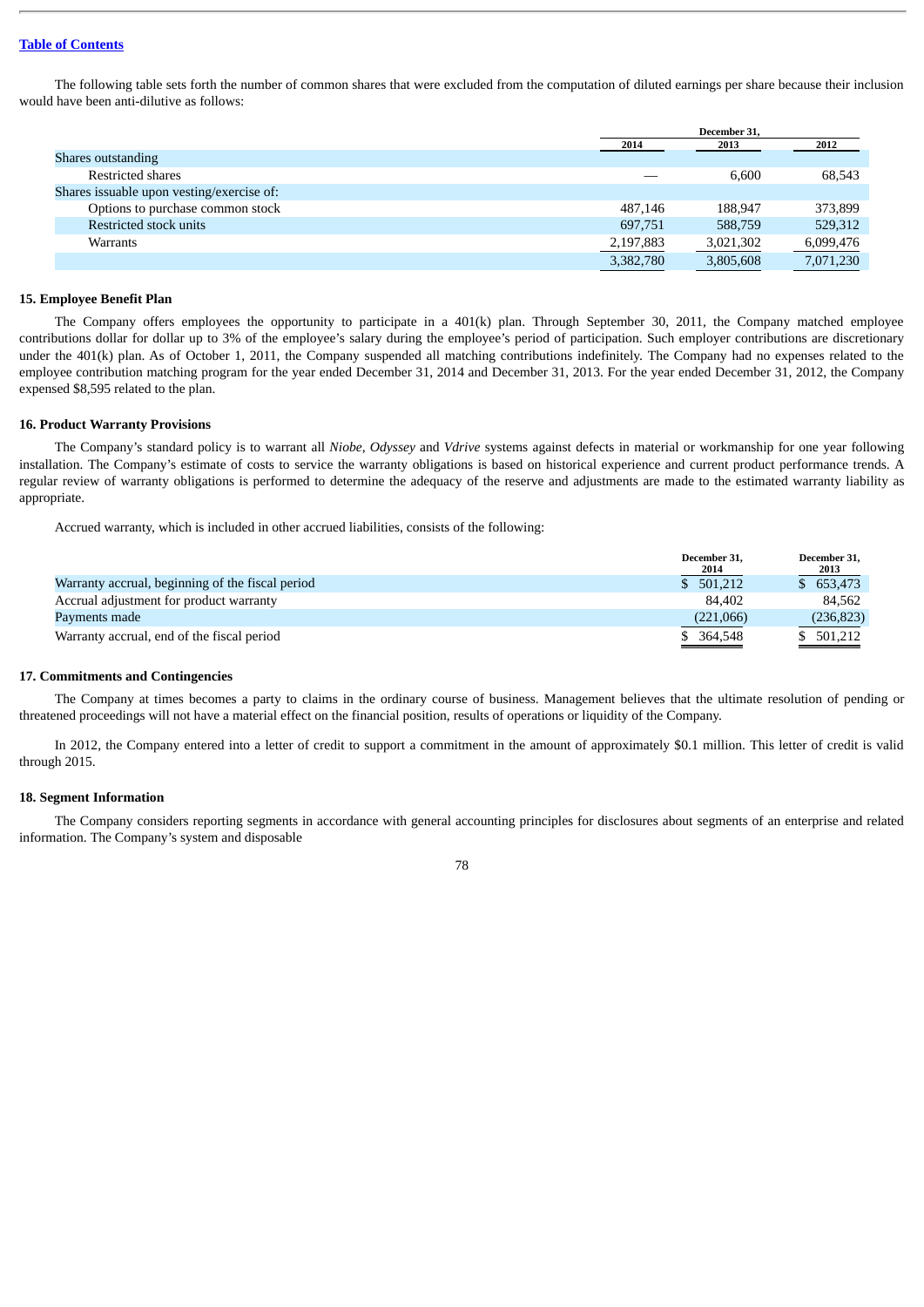devices are developed and marketed to a broad base of hospitals in the United States and internationally. The Company considers all such sales to be part of a single operating segment.

|                      |              | <b>Year Ended December 31.</b> |              |  |
|----------------------|--------------|--------------------------------|--------------|--|
|                      | 2014         | 2013                           | 2012         |  |
| <b>United States</b> | \$21,626,788 | \$24,063,932                   | \$27,034,200 |  |
| International        | 13.384.488   | 13.967.149                     | 19,528,234   |  |
| Total                | \$35,011,276 | \$38,031,081                   | \$46,562,434 |  |

All of the Company's long-lived assets are located in the United States. Revenues are attributed to countries based on the location of the customer.

# **19. Quarterly Data (Unaudited)**

The following tabulations reflect the unaudited quarterly results of operations for the years ended December 31, 2014 and 2013:

| <b>Net Sales</b> | <b>Gross Profit</b> | <b>Net Income</b><br>(Loss) | <b>Basic Net</b><br>Income<br>(Loss) Per<br>Share | <b>Diluted</b><br>Net<br>Income<br>(Loss) Per<br>Share |
|------------------|---------------------|-----------------------------|---------------------------------------------------|--------------------------------------------------------|
| \$ 8,354,670     | \$6,735,584         | (4,139,848)                 | \$<br>(0.21)                                      | \$ (0.21)                                              |
| 8,047,537        | 6,062,775           | (1,941,479)                 | (0.10)                                            | (0.10)                                                 |
| 8,854,101        | 6,516,169           | 22,670                      | 0.00                                              | 0.00                                                   |
| 9,754,968        | 7,473,368           | 856,216                     | 0.04                                              | 0.04                                                   |
|                  |                     |                             |                                                   |                                                        |
| \$8,408,204      | \$6,215,559         | (4,920,147)                 | (0.61)<br>\$                                      | \$ (0.61)                                              |
| 9.733.407        | 7,261,519           | (3,006,792)                 | (0.37)                                            | (0.37)                                                 |
| 10,821,444       | 7,321,820           | (56,868,442)                | (4.49)                                            | (4.49)                                                 |
| 9,068,026        | 6,230,882           | (3,962,208)                 | (0.23)                                            | (0.23)                                                 |
|                  |                     |                             |                                                   |                                                        |

### **20. Subsequent Events**

None.

# **ITEM 9. CHANGES IN AND DISAGREEMENTS WITH ACCOUNTANTS ON ACCOUNTING AND FINANCIAL DISCLOSURE** None.

**ITEM 9A. CONTROLS AND PROCEDURES**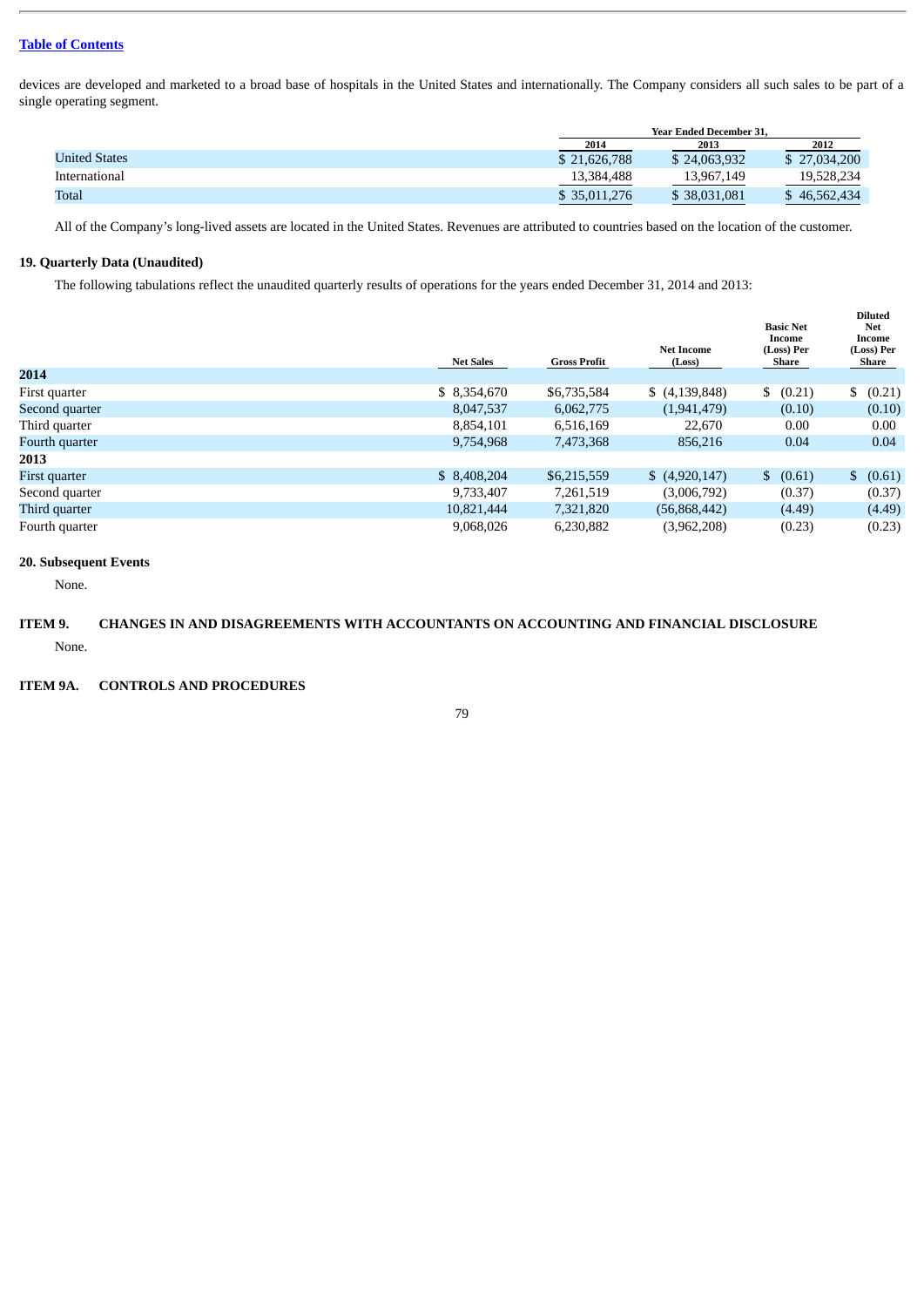#### **Report on Internal Control Over Financial Reporting**

As of December 31, 2014, the Company's management, with the participation of the Company's Chief Executive Officer and Chief Financial Officer, evaluated the effectiveness of the Company's disclosure controls and procedures (as such term is defined in Rules 13a-15(e) and 15d-15(e) promulgated under the Securities Exchange Act of 1934, as amended (the "Exchange Act")). Based on such evaluation, the Company's Chief Executive Officer and Chief Financial Officer have concluded that, as of the end of such period, the Company's disclosure controls and procedures were effective.

The Company's management is responsible for establishing and maintaining adequate internal control over financial reporting as defined in Rules 13a-15(f) and 15(d)-15(f) promulgated under the Exchange Act. The Company's internal control over financial reporting is designed to provide reasonable assurance regarding the reliability of financial reporting and the preparation of financial statements for external purposes in accordance with generally accepted accounting principles in the United States of America. The Company's management assessed the effectiveness of our internal control over financial reporting as of December 31, 2014. In making the assessment, management used the criteria set forth by the Committee of Sponsoring Organizations of the Treadway Commission (2013 Framework) in Internal Control—Integrated Framework. Based on our assessment, our management has concluded that our internal control over financial reporting is effective as of December 31, 2014.

A control system, no matter how well conceived or operated, can provide only reasonable, not absolute, assurance that the objectives of the control system are met. Further, the design of a control system must reflect the fact that there are resource constraints, and the benefits of controls must be considered relative to their costs. Because of the inherent limitations in all control systems, no evaluation of controls can provide absolute assurance that all control issues and instances of fraud, if any, within the Company have been detected. These inherent limitations include the realities that judgments in decision-making can be faulty, and that breakdowns can occur because of simple error or mistake. Additionally, controls can be circumvented by the individual acts of some persons, by collusion of two or more people, or by management override of the controls. The design of any system of controls is based in part upon certain assumptions about the likelihood of future events, and there can be no assurance that any design will succeed in achieving its stated goals under all potential future conditions; over time, controls may become inadequate because of changes in conditions, or the degree of compliance with the policies or procedures may deteriorate. Because of the inherent limitations in a cost-effective control system, misstatements due to error or fraud may occur and not be detected.

Based on the evaluation of internal control over financial reporting, the Chief Executive Officer and Chief Financial Officer have concluded that there have been no changes in the Company's internal controls over financial reporting during the period that is covered by this report that has materially affected or is reasonably likely to materially affect, the Company's internal control over financial reporting.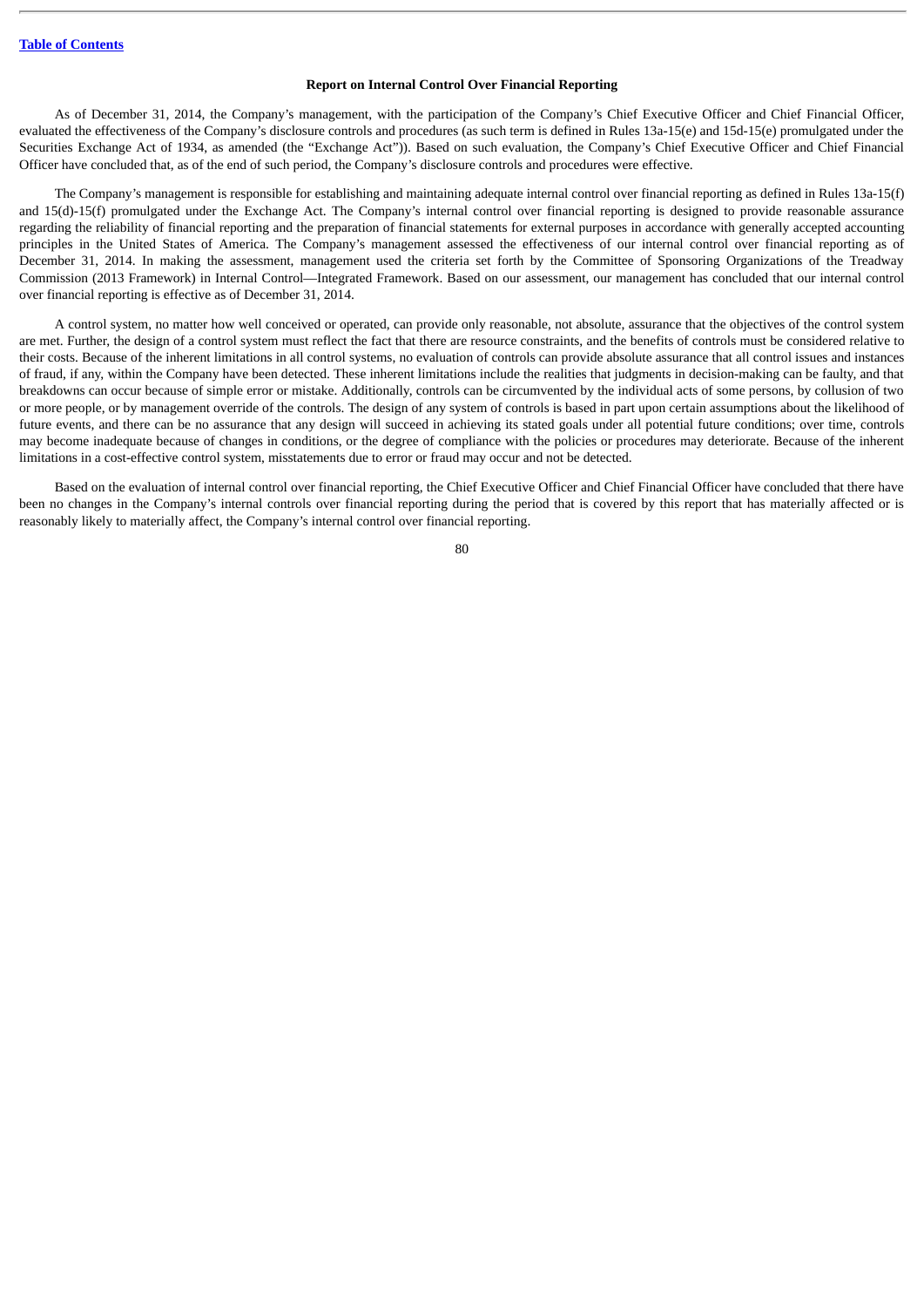### **ITEM 9B. OTHER INFORMATION**

None.

#### **PART III**

Certain information required by Part III is omitted from this Report on Form 10-K since we intend to file our definitive Proxy Statement for our next Annual Meeting of Stockholders, pursuant to Regulation 14A of the Securities Exchange Act of 1934, as amended (the "Proxy Statement"), no later than April 30, 2015, and certain information to be included in the Proxy Statement is incorporated herein by reference.

#### **ITEM 10. DIRECTORS AND EXECUTIVE OFFICERS OF THE REGISTRANT**

Information required by this item concerning our directors is incorporated by reference to the information set forth in the section titled "Information About the Board of Directors" in our Proxy Statement. Information regarding Section 16 reporting compliance is incorporated by reference to the information set forth in the section titled "Section 16(a) Beneficial Ownership Reporting Compliance" in our Proxy Statement. Information about our audit committee members and audit committee financial expert is incorporated by reference to the information set forth in the section titled "Board Meetings and Committees" in our Proxy Statement.

Our Board of Directors adopted a Code of Business Conduct and Ethics for all our directors, officers and employees effective August 1, 2004 as amended from time to time. Stockholders may request a free copy of our Code of Business Conduct and Ethics from our Chief Financial Officer as follows:

Stereotaxis, Inc. Attn: Martin C. Stammer 4320 Forest Park Avenue, Suite 100 St. Louis, MO 63108 314- 678- 6100

To the extent required by law or the rules of the NASDAQ Capital Market, any amendments to, or waivers from, any provision of the Code of Business Conduct and Ethics will be promptly disclosed publicly. To the extent permitted by such requirements, we intend to make such public disclosure by posting the relevant material on our website (www.stereotaxis.com) in accordance with SEC rules.

The following is information with respect to our executive officers:

#### **William C. Mills III**

*Chief Executive Officer since April 2013, Chairman of the Board since May 2012 Director since June 2000*

Mr. Mills, 59, has served as our Chief Executive Officer since April 2013 and as the Chairman of our Board of Directors since May 2012. From 2004 until 2009, Mr. Mills was a managing member of a management company conceived by EGS Healthcare Capital Partners to manage EGS Private Healthcare Partnership III. Earlier, Mr. Mills was a Partner in the Boston office of Advent International, a private equity and venture capital firm, for five years. At Advent, he was coresponsible for healthcare venture capital investments and focused on investments in the medical technology and biopharmaceutical sectors. Before joining Advent, Mr. Mills spent more than 11 years with the Venture Capital Fund of New England where he was a General Partner. Prior to that, he spent seven years at PaineWebber Ventures/Ampersand Ventures as Managing General Partner. He currently serves as Chairman of the Board of Managers of Ascension Ventures III, L.P., a strategic healthcare venture fund focused on the medical device, healthcare information technology, and service sectors, and he is a member of the board of directors of Interleukin Genetics, Inc., a publicly traded company that develops and markets genetic

 $\Omega$ 1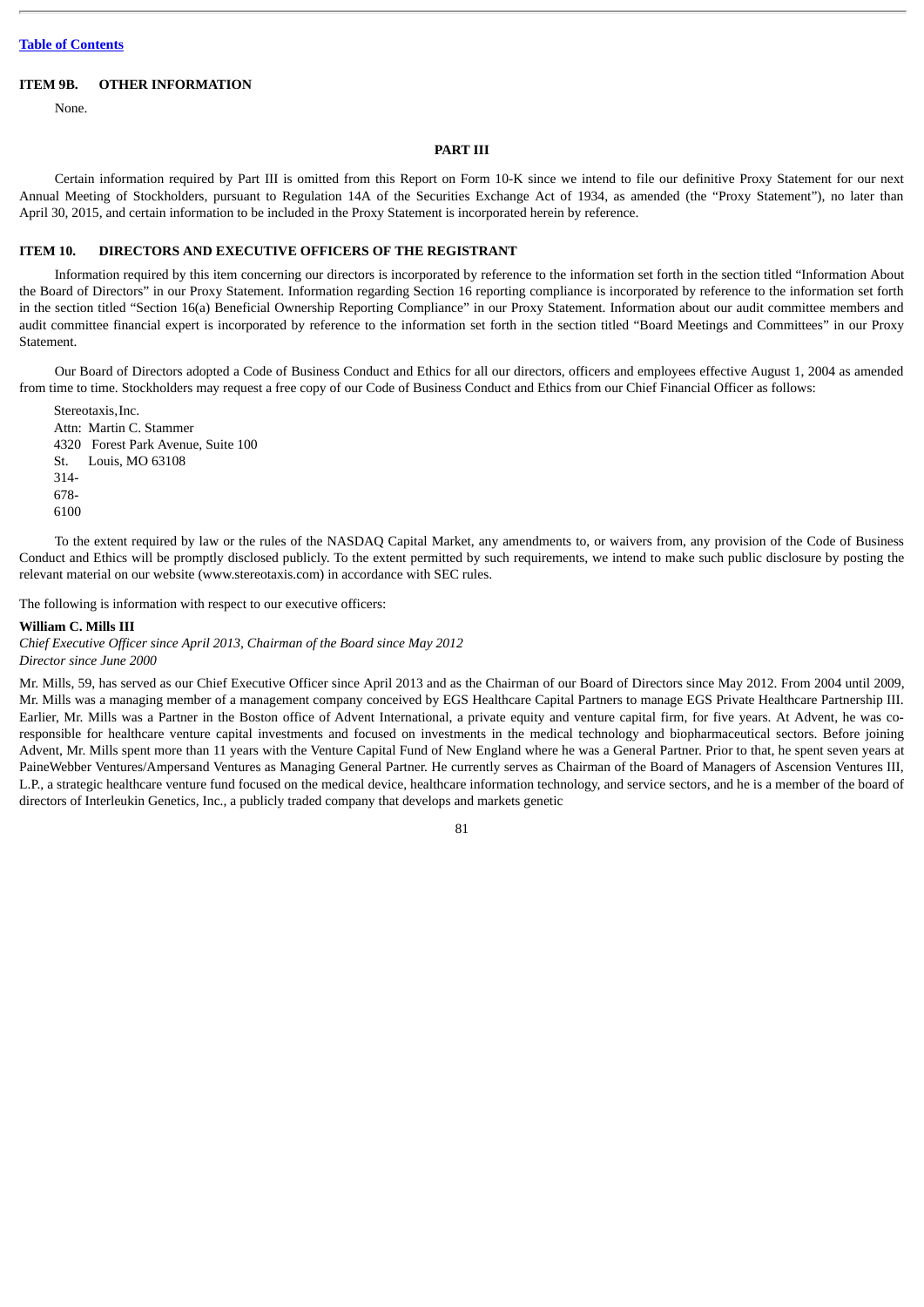tests. Mr. Mills received an S.M. in Chemistry from the Massachusetts Institute of Technology, an M.S. in Management from the Massachusetts Institute of Technology Sloan School of Management, and an A.B. cum laude in Chemistry from Princeton University.

#### **Frank J. Cheng**

*Senior Vice President, Marketing and Business Development Officer since April 2010*

Mr. Cheng, 47, joined Stereotaxis in April 2010 as Senior Vice President and currently has executive responsibility in Marketing, Training, Clinical Research, Business Development and Asia Business. He has over 20 years of experience in the medical technology industry leading marketing, business development, and P&L general management. Prior to joining Stereotaxis, Mr. Cheng was President and Chief Executive Officer of Perfinity Biosciences, Inc. (previously Quadraspec, Inc.), from 2009 to 2010. He served as a director of Perfinity Biosciences, Inc. from 2009 to 2011. From 2005 to 2009, Mr. Cheng was President and Chief Executive Officer of OBS Medical. For four years prior to that, he was Vice President of Business Development for Roche Diagnostics. Earlier in his career, Mr. Cheng held marketing and strategic planning positions at GE Medical Systems for three years and Hillenbrand Industries (including its subsidiary, Hill-Rom Company) for four years. Mr. Cheng has an MBA from Vanderbilt University and a BBA from Wuhan University.

#### **Karen W. Duros**

*Senior Vice President, General Counsel and Secretary Officer since October 2010*

Ms. Duros, 60, joined Stereotaxis in 2010. She has over 30 years of business and corporate legal experience in large and small companies. Prior to joining Stereotaxis, she was Senior Counsel for Monsanto Company from 2005 to 2010. From 1998 to 2005, Ms. Duros held several legal positions of increasing responsibility with Great Lakes Chemical Corporation, including Vice President and Secretary from 2004 to 2005, and General Counsel of Great Lakes' Industrial Products division from 1999 to 2005. Previously, she was Vice President, General Counsel and Secretary of Tastemaker, a joint venture of Mallinckrodt, Inc. and Hercules, Inc., and prior to that, she held several legal positions with Mallinckrodt, Inc. Ms. Duros began her legal career with the St. Louis law firm, Thompson & Mitchell. She earned a law degree from Washington University School of Law and a B.A., Political Science, from Benedictine College.

#### **David A. Giffin**

*Vice President, Human Resources Officer since May 2010*

Mr. Giffin, 66, joined Stereotaxis in January 2007. He was named an officer in 2010. Mr. Giffin has over 40 years of human resources experience. Prior to joining Stereotaxis, from 2001 to 2006, Mr. Giffin was Vice President, Human Resources and Social Enterprise at Provident, Inc., a St. Louis based social service agency. Prior to that position, he was Vice President, Human Resources at Huttig Building Products from 1991 to 2001. He also has held positions as Vice President, Human Resources at St. Johns Medical Center in St. Louis; and Consultant at The Bannon Consulting Group. He spent the early years of his career with Monsanto Company where he held a variety of human resources positions with increasing responsibility. Mr. Giffin earned his M.B.A. and a B.S. in Psychology from Purdue University.

### **Martin C. Stammer**

*Chief Financial Officer Officer since February 2013*

Mr. Stammer, 34, was appointed as the Chief Financial Officer in February 2013. He previously served as Vice President, Controller since August 2012 and as Corporate Controller from July 2011 to August 2012. He joined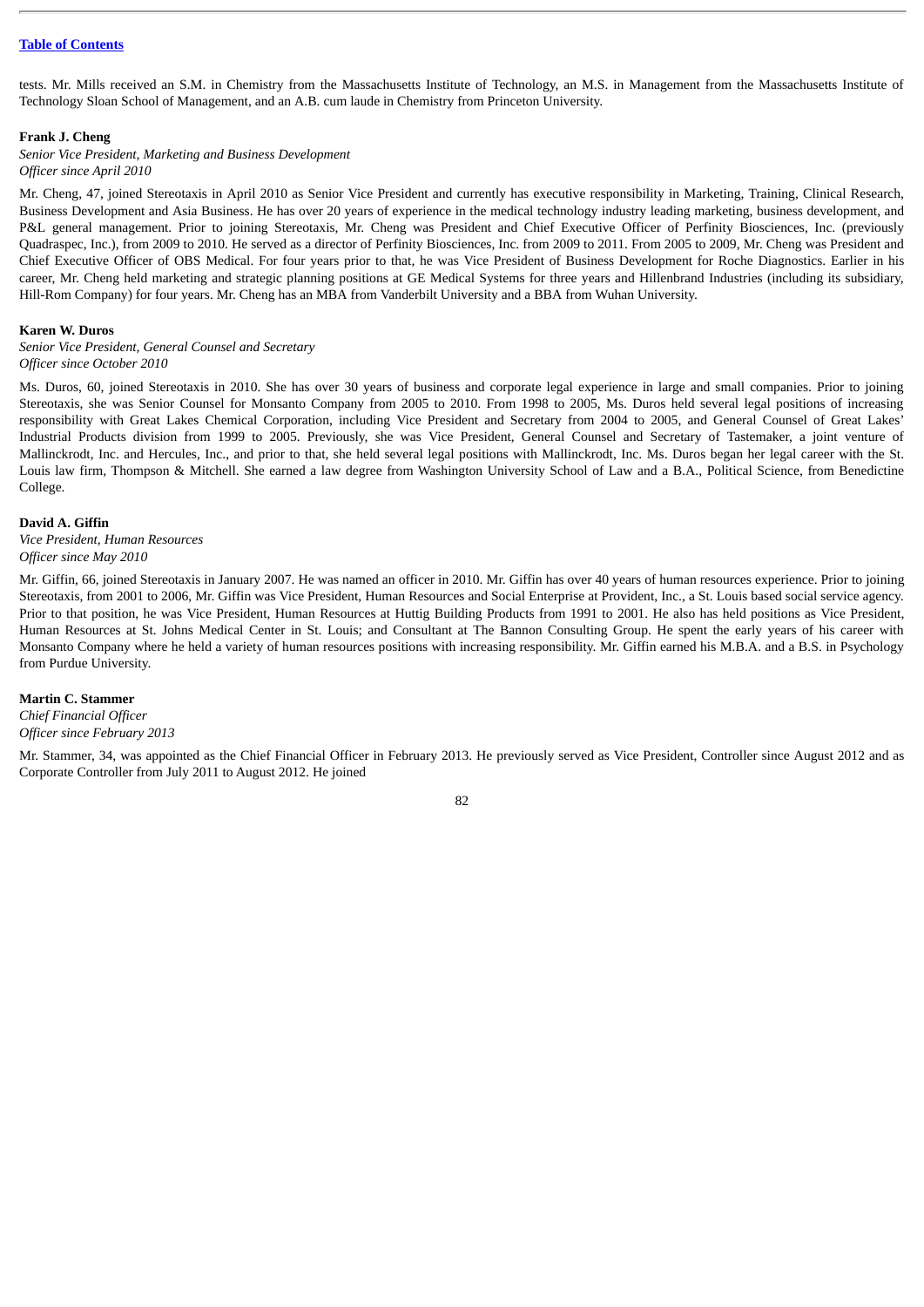the Company as Senior Manager, Financial Reporting in October 2009. Prior to joining the Company, from 2003 to 2009, Mr. Stammer was employed in various roles and capacities at Deloitte & Touche LLP, including most recently as Audit Manager. Mr. Stammer received his M.S. and B.S. in Accountancy from the University of Illinois and is a Certified Public Accountant.

### **ITEM 11. EXECUTIVE COMPENSATION**

The information required by this item regarding executive compensation is incorporated by reference to the information set forth in the section titled "Executive Compensation" in our Proxy Statement.

### **ITEM 12. SECURITY OWNERSHIP OF CERTAIN BENEFICIAL OWNERS AND MANAGEMENT AND RELATED STOCKHOLDER MATTERS**

The information required by this item regarding security ownership of certain beneficial owners and management is incorporated by reference to the information set forth in the section titled "Security Ownership of Certain Beneficial Owners and Management" in our Proxy Statement. The information required by this item regarding securities authorized for issuance under equity plans is incorporated by reference to the information set forth in the section titled "Executive Compensation" in our Proxy Statement.

## **ITEM 13. CERTAIN RELATIONSHIPS AND RELATED PERSON TRANSACTIONS AND DIRECTOR INDEPENDENCE**

The information required by this item regarding certain relationships and related transactions is incorporated by reference to the information set forth in the section titled "Certain Relationships and Related Party Transactions" in our Proxy Statement. The information required by this item regarding director independence is incorporated by reference to the information set forth in the section titled "Corporate Governance Information" in our Proxy Statement.

## **ITEM 14. PRINCIPAL ACCOUNTING FEES AND SERVICES**

The information required by this item regarding principal accounting fees and services is incorporated by reference to the information set forth in the section titled "Principal Accounting Fees and Services" in our Proxy Statement.

#### **Part IV**

### **ITEM 15. EXHIBITS AND FINANCIAL STATEMENT SCHEDULES**

(a) The following documents are filed as part of this Annual Report on Form 10-K

- (1) Financial Statements—See Index to the Financial Statements at Item 8 of this Report on Form 10-K.
- (2) The following financial statement schedule of Stereotaxis, Inc. is filed as part of this Report and should be read in conjunction with the financial statements of Stereotaxis, Inc.:
- Schedule II: Valuation and Qualifying Accounts.

All other schedules have been omitted because they are not applicable, not required under the instructions, or the information requested is set forth in the consolidated financial statements or related notes thereto.

(3) Exhibits

See Exhibit Index appearing on page 86 herein.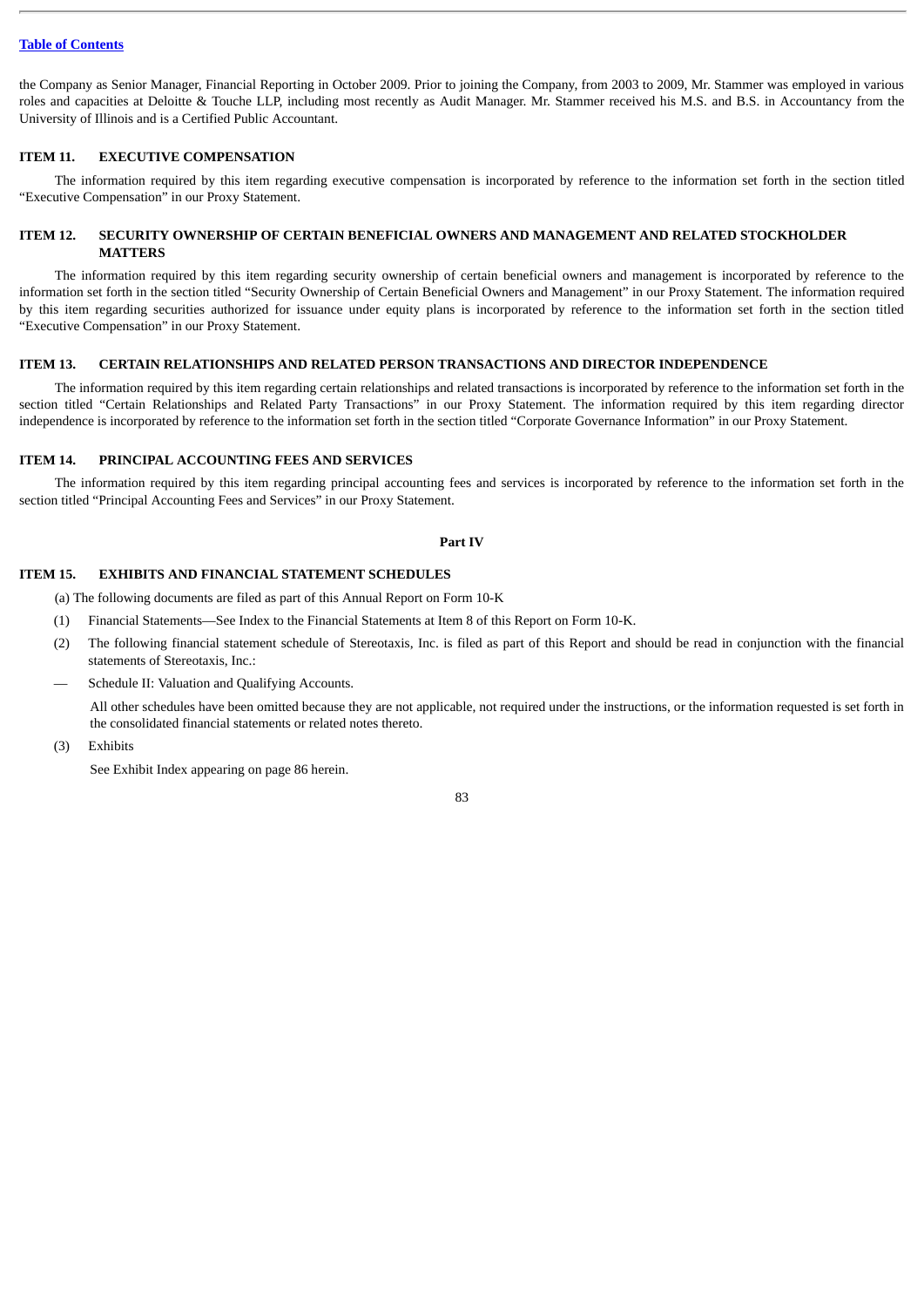## **SIGNATURES**

Pursuant to the requirements of the Securities Exchange Act of 1934, the Registrant has duly caused this report to be signed on its behalf by the undersigned thereunto duly authorized.

|                      | STEREOTAXIS, INC.<br>(Registrant)                      |  |
|----------------------|--------------------------------------------------------|--|
| Date: March 16, 2015 | WILLIAM C. MILLS III<br>/s/<br>By:                     |  |
|                      | William C. Mills III<br><b>Chief Executive Officer</b> |  |

KNOW ALL MEN BY THESE PRESENTS, that each person whose signature appears below constitutes and appoints William C. Mills III and Martin C. Stammer, and each of them, his true and lawful attorneys-in-fact and agents, with full Power of substitution and resubstitution, for him and in his name, place and stead, in any and all capacities to sign any and all amendments to this Annual Report on Form 10-K and any other documents and instruments incidental thereto, and to file the same, with all exhibits thereto, and other documents in connection therewith, with the Securities and Exchange Commission, granting unto said attorneys-in-fact and agents, and each of them, full Power and authority to do and perform each and every act and thing requisite or necessary to be done in and about the premises, as fully to all intents and purposes as he might or could do in person, hereby ratifying and confirming all that said attorneys-in-fact and agents and/or any of them, or their or his substitute or substitutes, may lawfully do or cause to be done by virtue hereof.

Pursuant to the requirements of the Securities Exchange Act of 1934, this report has been signed below by the following persons on behalf of the Registrant and in the capacities and on the dates indicated.

| Signature                            | Title                                                    | Date           |
|--------------------------------------|----------------------------------------------------------|----------------|
| WILLIAM C. MILLS III<br>/s/          | Chairman of the Board of Directors and Chief             | March 16, 2015 |
| William C. Mills III                 | Executive Officer (principal executive officer)          |                |
| <b>MARTIN C. STAMMER</b><br>/s/      | Chief Financial Officer (principal financial officer and | March 16, 2015 |
| <b>Martin C. Stammer</b>             | principal accounting officer)                            |                |
| DAVID W. BENFER<br>/s/               | Director                                                 | March 16, 2015 |
| David W. Benfer                      |                                                          |                |
| <b>JOSEPH D. KEEGAN</b><br>/s/       | Director                                                 | March 16, 2015 |
| Joseph D. Keegan                     |                                                          |                |
| <b>FRED A. MIDDLETON</b><br>/s/      | Director                                                 | March 16, 2015 |
| <b>Fred A. Middleton</b>             |                                                          |                |
| ROBERT J. MESSEY<br>/s/              | Director                                                 | March 16, 2015 |
| <b>Robert J. Messey</b>              |                                                          |                |
| <b>ERIC N. PRYSTOWSKY</b><br>/s/     | Director                                                 | March 16, 2015 |
| Eric N. Prystowsky                   |                                                          |                |
| <b>EUAN S. THOMSON</b><br>$\sqrt{s}$ | Director                                                 | March 16, 2015 |
| <b>Euan S. Thomson</b>               |                                                          |                |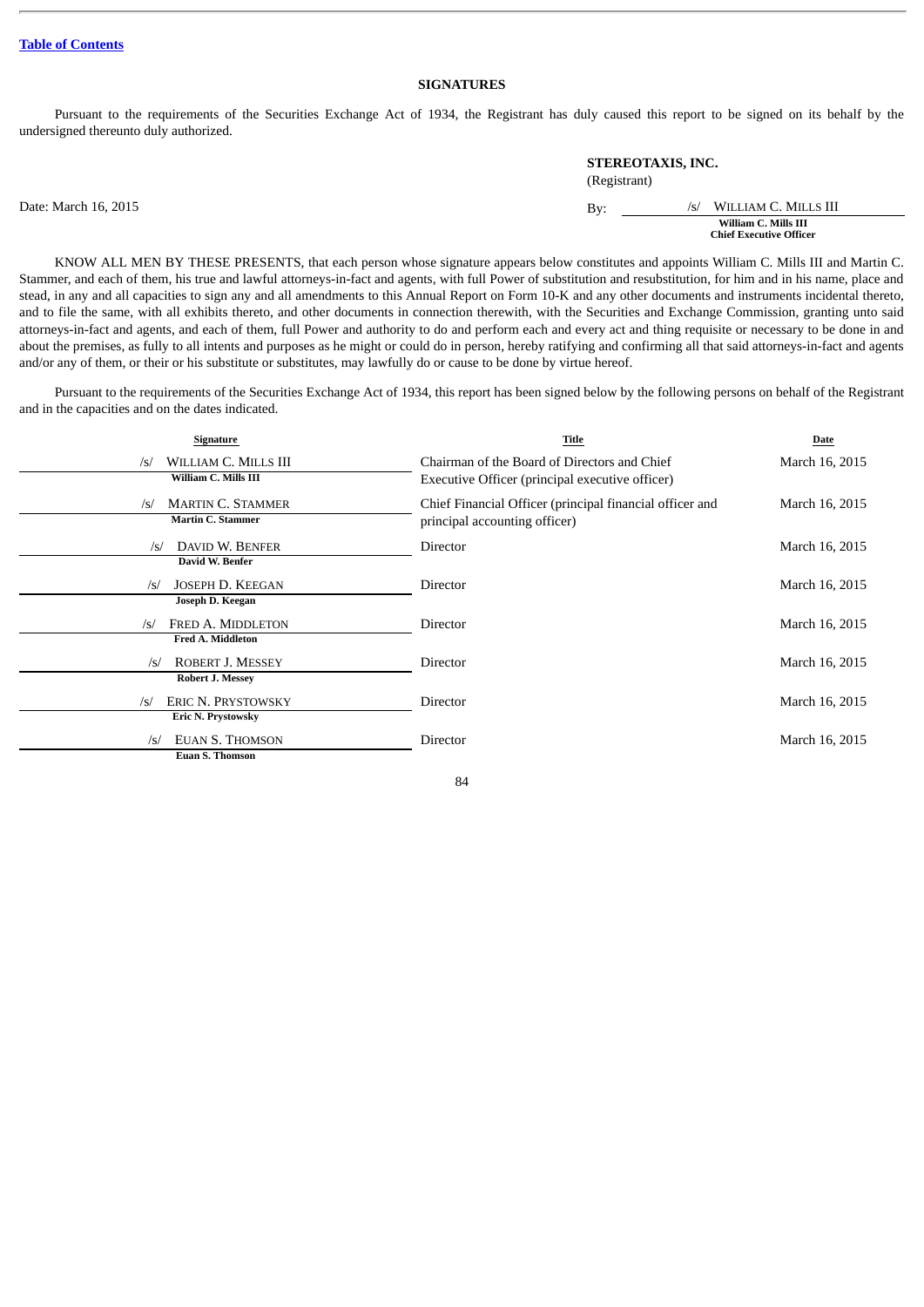# **SCHEDULE II**

#### **VALUATION AND QUALIFYING ACCOUNTS FOR THE YEARS ENDED DECEMBER 31, 2014, 2013, AND 2012**

|                                              | <b>Balance</b> at<br><b>Beginning of</b><br>Year | <b>Additions</b><br><b>Charged</b> to<br><b>Cost and</b><br>Expenses | <b>Deductions</b> | <b>Balance at the</b><br><b>End of Year</b> |
|----------------------------------------------|--------------------------------------------------|----------------------------------------------------------------------|-------------------|---------------------------------------------|
| Allowance for doubtful accounts and returns: |                                                  |                                                                      |                   |                                             |
| Year ended December 31, 2014                 | \$383,077                                        | \$48,742                                                             | \$(300,355)       | 131,464<br>\$                               |
| Year ended December 31, 2013                 | \$640,183                                        | \$65,781                                                             | $$$ (322,887)     | $\mathbb{S}$<br>383,077                     |
| Year ended December 31, 2012                 | \$667,529                                        | \$<br>763                                                            | (28, 109)         | \$<br>640,183                               |
| <b>Allowance for inventories valuation:</b>  |                                                  |                                                                      |                   |                                             |
| Year ended December 31, 2014                 |                                                  | \$6,970                                                              | (27,549)          | S<br>59,634                                 |
| Year ended December 31, 2013                 | \$72,639                                         | \$179,803                                                            | \$(172,229)       | $\mathbb{S}$<br>80,213                      |
| Year ended December 31, 2012                 | \$151,157                                        | \$122,783                                                            | \$(201,301)       | \$<br>72,639                                |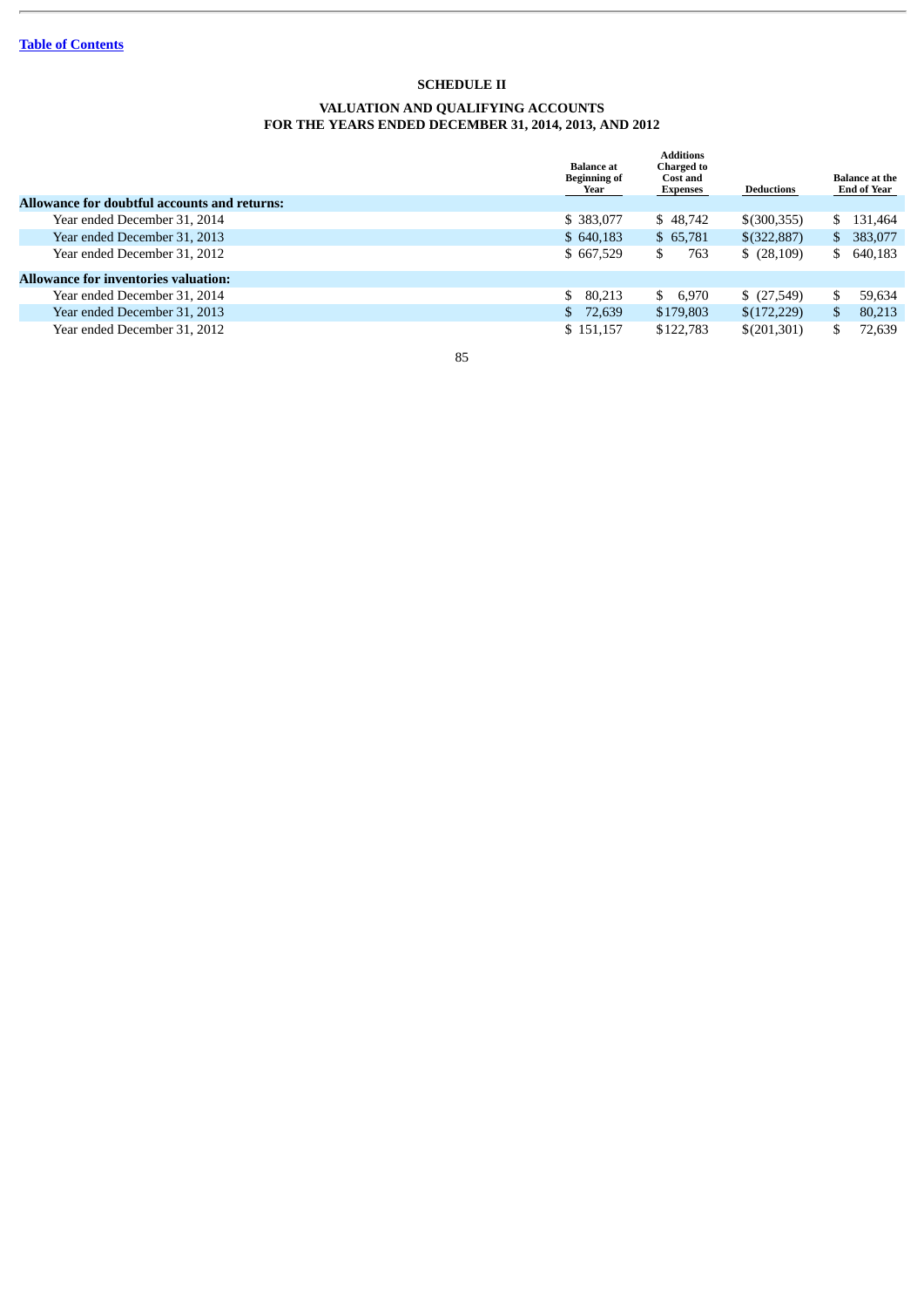**Number Description**

### **EXHIBIT INDEX**

| 3.1a | Restated Articles of Incorporation of the Registrant, incorporated by reference to Exhibit 3.1 of the Registrant's Form 10-Q (File No. 000- |
|------|---------------------------------------------------------------------------------------------------------------------------------------------|
|      | 50884) for the fiscal quarter ended September 30, 2004.                                                                                     |

- 3.1b Certificate of Amendment to Amended and Restated Certificate of Incorporation, incorporated by reference to Exhibit 3.1 of the Registrant's Form 8-K (File No. 000-50884) filed on July 10, 2012.
- 3.2 Restated Bylaws of the Registrant, incorporated by reference to Exhibit 3.2 of the Registrant's Form 10-Q (File No. 000-50884) for the fiscal quarter ended September 30, 2004.
- 4.1 Form of Specimen Stock Certificate, incorporated by reference to the Registration Statement on Form S-1 (File No. 333-115253) originally filed with the Commission on May 7, 2004, as amended thereafter, at Exhibit 4.1.
- 4.2 Form of PIPE Warrant issued pursuant to that certain Stock and Warrant Purchase Agreement dated May 7, 2012, between the Company and certain purchasers named therein, incorporated by reference to Exhibit 4.1 of the Registrant's Current Report on Form 8-K (File No. 000- 50884) filed on May 8, 2012.
- 4.3a Form of Warrant issued pursuant to that certain Note and Warrant Purchase Agreement effective February 7, 2008, between the Registrant and certain investors named therein (included in Exhibit 10.21a, which is incorporated by reference to Exhibit 10.31 of the Registrant's Form 10-K (File 000-50884) for the fiscal year ending December 31, 2007).
- 4.3b Form of Warrant issued pursuant to that certain First Amendment to Note and Warrant Purchase Agreement effective December 29, 2008, between the Registrant and the investors named therein (included in Exhibit 10.21b, which is incorporated by reference to Exhibit 10.32 of the Registrant's Form 10-K (File No. 000-50884) for the fiscal year ended December 31, 2008).
- 4.3c Form of Warrant issued pursuant to that certain Second Amendment to Note and Warrant Purchase Agreement effective October 9, 2009, between the Registrant and certain investors named therein (included in Exhibit 10.21c, which is incorporated by reference to Exhibit 10.31c of the Registrant's Form 10-K (File No. 000-50884) for the fiscal year ended December 31, 2009).
- 4.3d Form of Warrant issued pursuant to that certain Third Amendment to Note and Warrant Purchase Agreement effective November 10, 2010, between the Registrant and certain investors named therein (included in Exhibit 10.21d).
- 4.3e Form of Warrant Issued Pursuant to that Certain Fourth Amendment to Note and Warrant Purchase Agreement dated March 30, 2012, incorporated by reference to Exhibit 4.1 of the Registrant's Form 10-Q (File No. 000-50884) for the fiscal quarter ended March 31, 2012.
- 4.3f Form of Warrant issued pursuant to that certain Fifth Amendment to Note and Warrant Purchase Agreement, dated May 1, 2012, between the Company and certain investors named therein (included in Exhibit 10.3 of the Registrant's Current Report on Form 8-K (File No. 000-50884) filed on May 2, 2012.).
- 4.3g Form of Warrant issued pursuant to that certain Sixth Amendment to Note and Warrant Purchase Agreement, dated May 7, 2012, between the Company and certain investors named therein (included in Exhibit 10.77 of the Registrant's Registration Statement on Form S-1 (File No. 000-50884) filed May 23, 2012).
- 4.3h Amendment to Warrants of Stereotaxis, Inc., dated May 10, 2012, by and between the Company and the Warrant Holders, incorporated by reference to Exhibit 4.7 of the Registrant's Registration Statement on Form S-1 (File No. 000-50884) filed May 23, 2012.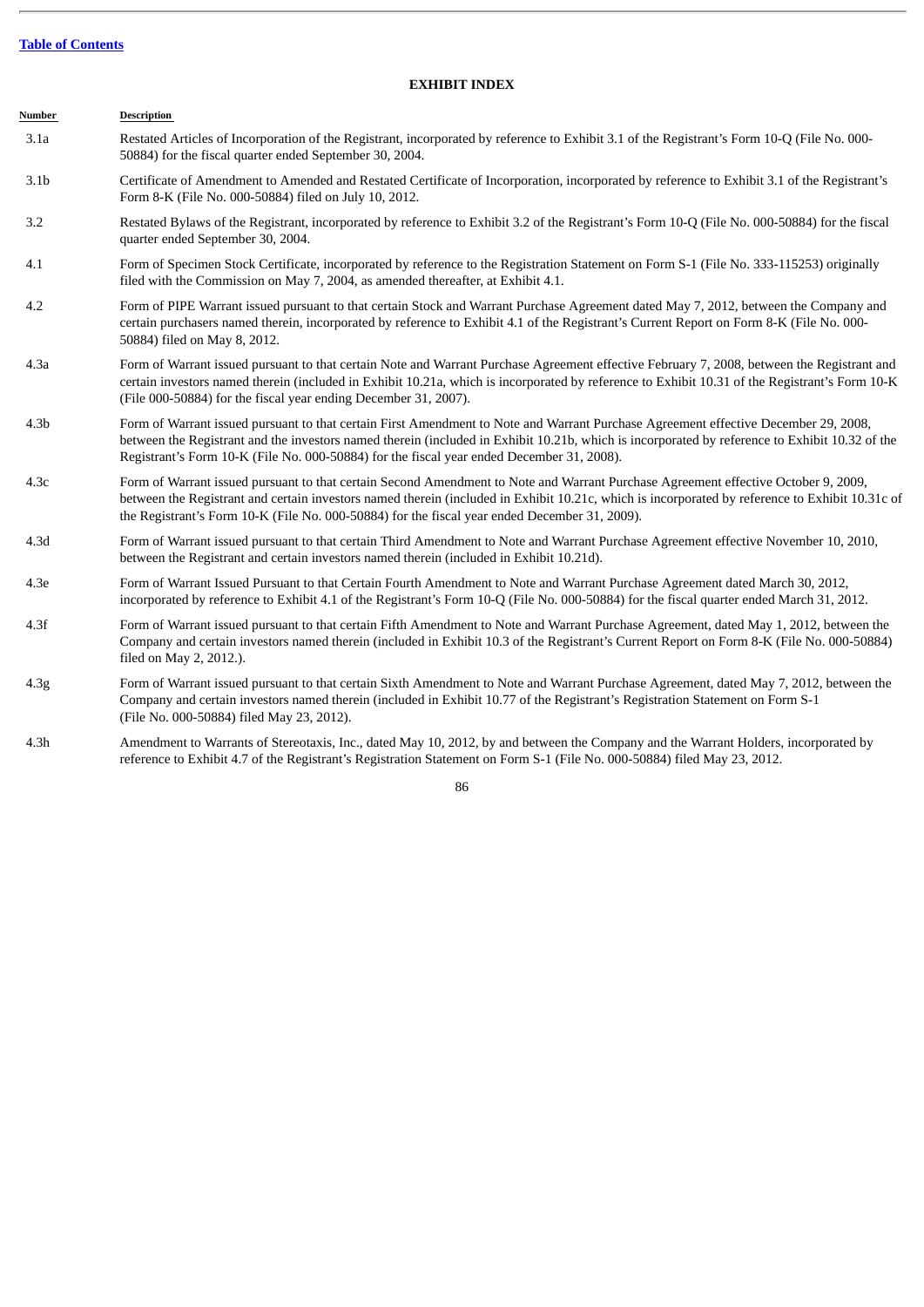| Number | <b>Description</b>                                                                                                                                                                                                                                                                                                                        |
|--------|-------------------------------------------------------------------------------------------------------------------------------------------------------------------------------------------------------------------------------------------------------------------------------------------------------------------------------------------|
| 4.3i   | Form of Warrant issued pursuant to that certain Seventh Amendment to Note and Warrant Purchase Agreement dated March 29, 2013, between<br>the Company and certain investors named therein, incorporated by reference to Exhibit 4.5i of the Registrant's Form 10-K (File No. 001-36159)<br>for the fiscal year ended December 31, 2013.   |
| 4.3j   | Form of Warrant issued pursuant to that certain Eighth Amendment to Note and Warrant Purchase Agreement dated June 28, 2013, between the<br>Company and certain investors named therein, incorporated by reference to Exhibit 4.1 of the Registrant's Form 10-Q (File No. 001-36159)<br>filed for the fiscal quarter ended June 30, 2013. |
| 4.3k   | Form of Warrant issued to certain investors in connection with extensions of loan guarantees by such investors, incorporated by reference to<br>Exhibit 4.5k of the Registrant's Form 10-K (File No. 001-36159) for the fiscal year ended December 31, 2013.                                                                              |
| 4.4    | Form of Series A Warrant, issued pursuant to that certain Securities Purchase Agreement, dated December 29, 2008, incorporated by reference<br>to Exhibit 4.1 of the Registrant's Current Report on Form 8-K (File No. 000-50884) filed December 29, 2008.                                                                                |
| 4.5    | Form of Warrant, issued pursuant to that certain Securities Purchase Agreement, dated December 29, 2008, incorporated by reference to Exhibit<br>4.3 of the Registrant's Current Report on Form 8-K (File No. 000-50884) filed December 29, 2008.                                                                                         |
| 4.6    | Warrant to Purchase Stock pursuant to that certain Loan and Security Agreement, dated December 17, 2010, between Silicon Valley Bank and<br>the Company incorporated by reference to Exhibit 4.10 of the Registrant's Form 10-K (File No. 000-50884) for the fiscal year ended December<br>31, 2010).                                     |
| 4.7    | Form of Warrant issued pursuant to that certain Exchange Agreement, dated August 7, 2013, incorporated by reference to Exhibit 10.2 of<br>Registrant's Current Report on Form 8-K (File No. 000-50884) filed on August 8, 2013.                                                                                                           |
| 10.1a# | Amended and Restated Stereotaxis, Inc. 2012 Stock Incentive Plan, as adopted March 27, 2014, incorporated by reference to Exhibit 10.4 of the<br>Registrant's Form 10-Q (File No. 001-36159) for the fiscal quarter ended June 30, 2014.                                                                                                  |
| 10.1b# | Form of Restricted Share Unit Terms of Award under Stereotaxis, Inc. 2012 Stock Incentive Plan, incorporated by reference to Exhibit 10.2 of<br>Registrant's Form 10-Q (File No. 000-50884) for the fiscal quarter ended September 30, 2012.                                                                                              |
| 10.1c# | Form of Restricted Share Unit Terms of Award Under Stereotaxis, Inc. 2012 Stock Incentive Plan, Director Award, incorporated by reference to<br>Exhibit 10.1c of the Registrant's Form 10-K (File No. 000-50884) for the fiscal year ended December 31, 2012.                                                                             |
| 10.1d# | Form of Restricted Share Unit Terms of Award Under Stereotaxis, Inc. 2012 Stock Incentive Plan, March 5, 2013, incorporated by reference to<br>Exhibit 10.1d of the Registrant's Form 10-K (File No. 000-50884) for the fiscal year ended December 31, 2012.                                                                              |
| 10.2a# | 2002 Stock Incentive Plan, as amended and restated June 10, 2009, incorporated by reference to Exhibit 10.2 of the Registrant's Form 10-Q<br>(File No. 000-50884) for the fiscal quarter ended June 30, 2009.                                                                                                                             |
|        |                                                                                                                                                                                                                                                                                                                                           |

- 10.2b# Form of Restricted Performance Share Terms and Conditions Under Stereotaxis, Inc. 2002 Stock Incentive Plan, February 14, 2012, incorporated by reference to Exhibit 10.2h of the Registrant's Form 10-K (File No. 000-50884) for the fiscal year ended December 31, 2012.
- 10.3a# Amended and Restated Stereotaxis, Inc. Employee Stock Purchase Plan, as adopted March 27, 2014, incorporated by reference to Exhibit 10.5 of the Registrant's Form 10-Q (File No. 001-36159) for the fiscal quarter ended June 30, 2014.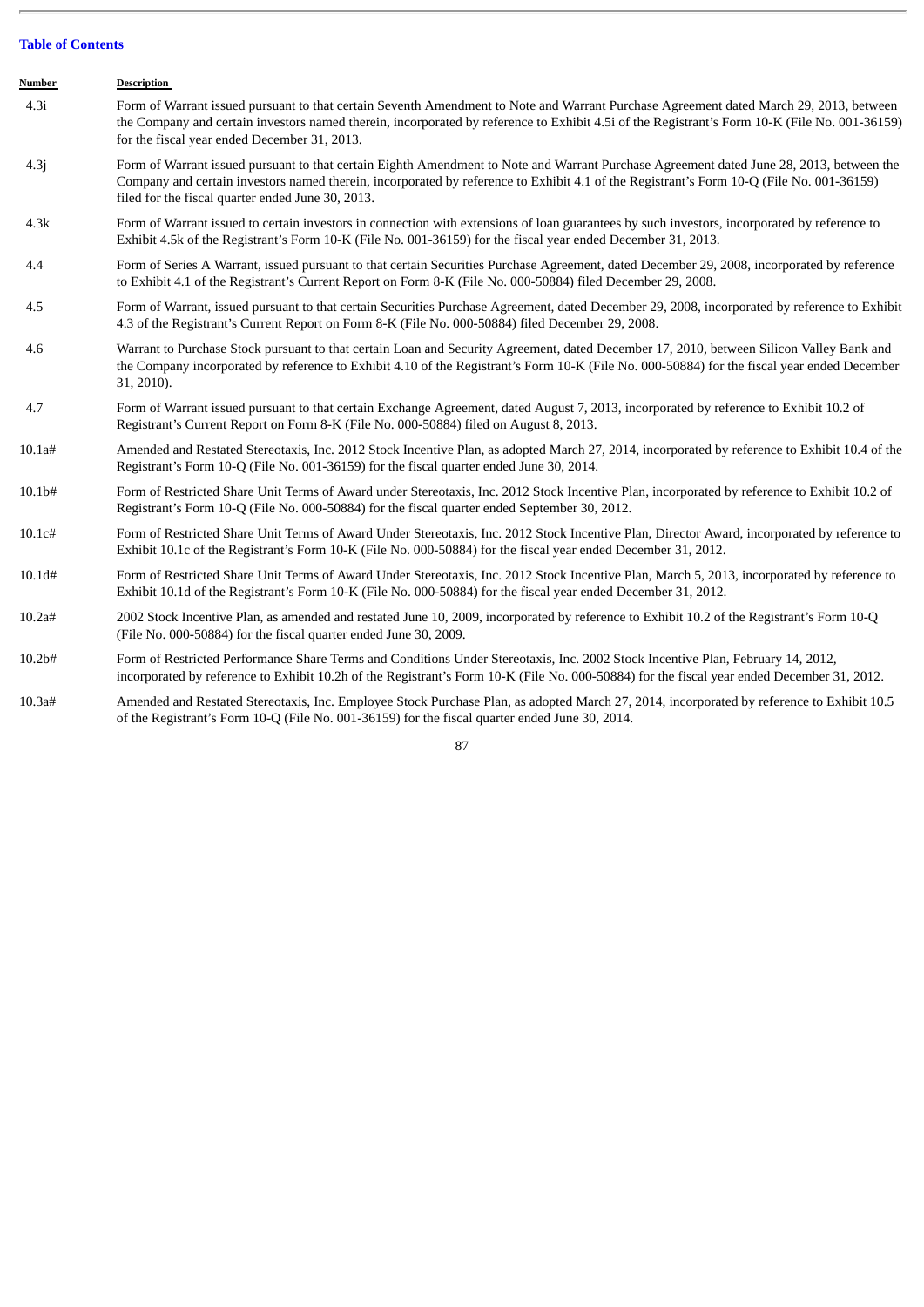| radie of Contents   |                                                                                                                                                                                                                                                                                                                        |
|---------------------|------------------------------------------------------------------------------------------------------------------------------------------------------------------------------------------------------------------------------------------------------------------------------------------------------------------------|
| Number              | <b>Description</b>                                                                                                                                                                                                                                                                                                     |
| 10.4#               | Form of Retention Agreement dated April 23, 2013 between the Company and certain executive officers, incorporated by reference to Exhibit<br>10.1 of the Registrant's Current Report on Form 8-K (File No. 000-50884) filed on April 26, 2013.                                                                         |
| 10.5#               | Executive Employment Agreement dated May 30, 2014, between Stereotaxis, Inc. and William C. Mills III, incorporated by reference to<br>Exhibit 10.1 of the Registrant's Current Report on Form 8-K (File No. 001-36159) filed on June 2, 2014.                                                                         |
| 10.6#               | Form of Amended and Restated Executive Employment Agreement, 2013, between certain executive officers and the Company, incorporated by<br>reference to Exhibit 10.6 of the Registrant's Form 10-K (File No. 000-50884) for the fiscal year ended December 31, 2012.                                                    |
| 10.7#               | Summary of management bonus plan, incorporated by reference to Exhibit 10.8 of the Registrant's Form 10-K (File No. 000-50884) for the<br>fiscal year ended December 31, 2012.                                                                                                                                         |
| 10.8#               | Description of compensation of named executive officers, incorporated by reference to Exhibit 10.9 of the Registrant's Form 10-K (File No.<br>001-36159) for the fiscal year ending December 31, 2013.                                                                                                                 |
| 10.9#               | Summary of Non-Employee Director Compensation Program, incorporated by reference to Exhibit 10.2 of the Registrant's Form 10-Q (File No.<br>001-36159) for the fiscal quarter ended March 31, 2014.                                                                                                                    |
| 10.10               | Consulting Agreement dated April 12, 2013 by and between the Company and Michael Kaminski, incorporated by reference to Exhibit 99.1 of<br>the Registrant's Current Report on Form 8-K/A (File No. 000-50884) filed on April 17, 2013.                                                                                 |
| 10.11a <sup>+</sup> | Collaboration Agreement dated June 8, 2001, between the Registrant and Siemens AG, Medical Solutions, incorporated by reference to the<br>Registration Statement on Form S-1 (File No. 333-115253) originally filed with the Commission on May 7, 2004, as amended thereafter, at<br>Exhibit 10.9.                     |
| 10.11b <sup>+</sup> | Extended Collaboration Agreement dated May 27, 2003, between the Registrant and Siemens AG, Medical Solutions, incorporated by reference<br>to the Registration Statement on Form S-1 (File No. 333-115253) originally filed with the Commission on May 7, 2004, as amended thereafter,<br>at Exhibit 10.10.           |
| 10.11ct             | Amendment to Collaboration Agreement dated May 5, 2006, between the Company and Siemens Aktiengesellschaft, Medical Solutions,<br>incorporated by reference to Exhibit 10.1 of the Registrant's Form 10-Q (File No. 000-50884) for the fiscal quarter ended June 30, 2006.                                             |
| $10.12a+$           | Development and Supply Agreement dated May 7, 2002, between the Registrant and Biosense Webster, Inc., incorporated by reference to the<br>Registration Statement on Form S-1 (File No. 333-115253) originally filed with the Commission on May 7, 2004, as amended thereafter, at<br>Exhibit 10.11.                   |
| 10.12b <sup>+</sup> | Amendment to Development and Supply Agreement dated November 3, 2003, between the Registrant and Biosense Webster, Inc., incorporated<br>by reference to the Registration Statement on Form S-1 (File No. 333-115253) originally filed with the Commission on May 7, 2004, as<br>amended thereafter, at Exhibit 10.12. |
| 10.12ct             | Alliance Expansion Agreement, dated as of May 4, 2007, between Biosense Webster, Inc. and the Registrant, incorporated by reference to<br>Exhibit 10.1 of the Registrant's Form 10-Q (File No. 000-50884) for the fiscal quarter ended June 30, 2007.                                                                  |

10.12d† Second Amendment to Development Alliance and Supply Agreement, dated as of July 18, 2008, between the Registrant and Biosense Webster, Inc., incorporated by reference to Exhibit 10.1 of the Registrant's Form 10-Q (File No. 000-50884) for the fiscal quarter ended September 30, 2008.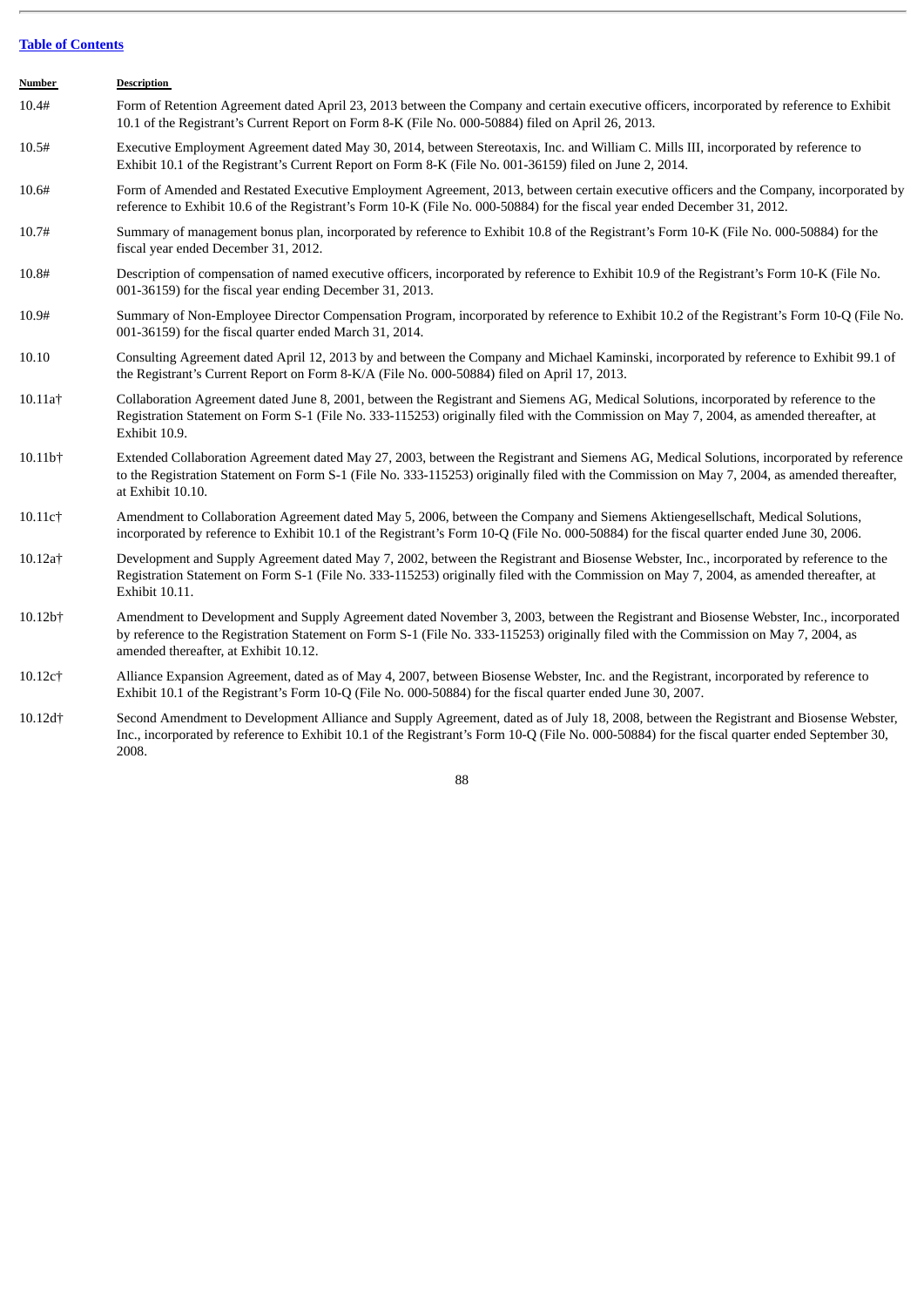| Number<br>the control of the control of the con- | <b>Description</b>                                                                                                                         |
|--------------------------------------------------|--------------------------------------------------------------------------------------------------------------------------------------------|
| 10.12e                                           | Third Amendment to Development Alliance and Supply Agreement with Biosense Webster, Inc. effective as of December 21, 2009,                |
|                                                  | incorporated by reference to Exhibit 10.22 of the Registrant's Form 10-K (File No. 000-50884) for the fiscal year ended December 31, 2009. |

- 10.12f Fourth Amendment to Development Alliance and Supply Agreement with Biosense Webster, Inc., effective May 1, 2010, incorporated by reference to Exhibit 10.1 of the Registrant's Form 10-Q (File No. 000-50884) for the fiscal quarter ended March 31, 2010.
- 10.12g Fifth Amendment to Development Alliance and Supply Agreement with Biosense Webster, Inc., dated as of July 30, 2010, incorporated by reference to Exhibit 10.1 of the Registrant's Form 8-K/A (File No. 000-50884) filed on August 3, 2010.
- 10.12h† Sixth Amendment and Catheter and Mapping System Extension to Development Alliance and Supply Agreement with Biosense Webster, Inc., dated January 3, 2011, effective as of December 17, 2010, incorporated by reference to Exhibit 10.13h of the Registrant's Form 10-K (File No. 000-50884) for the fiscal year ended December 31, 2010.
- 10.12i Seventh Amendment to the Development Alliance and Supply Agreement with Biosense Webster, Inc., effective December 5, 2011, incorporated by reference to Exhibit 10.19f of the Registrant's Form 10-K (File No. 000-50884) for the fiscal year ended December 31, 2011.
- 10.13 Form of Indemnification Agreement between the Registrant and its directors and executive officers, incorporated by reference to the Registration Statement on Form S-1 (File No. 333-115253) originally filed with the Commission on May 7, 2004, as amended thereafter, at Exhibit 10.14.
- 10.14† Letter Agreement, effective October 6, 2003, between the Registrant and Philips Medizin Systeme G.m.b.H., incorporated by reference to the Registration Statement on Form S-1 (File No. 333-115253) originally filed with the Commission on May 7, 2004, as amended thereafter, at Exhibit 10.16.
- 10.15a† Office Lease dated November 15, 2004, between the Registrant and Cortex West Development I, LLC, incorporated by reference to Exhibit 10.39 of the Registrant's Form 10-K (File No. 000-50884) for the fiscal year ended December 31, 2004.
- 10.15b Amendment to Office Lease dated November 30, 2007, between the Registrant and Cortex West Development I, LLC, incorporated by reference to Exhibit 10.22 of the Registrant's Form 10-K (File No. 000-50884) for the fiscal year ended December 31, 2007.
- 10.15c Second Amendment to Office Lease dated May 1, 2013, between Registrant and Wexford 4320 Forest Park, LLC, successor to Cortex West Development I, LLC, incorporated by reference to Exhibit 10.17c of the Registrant's Form 10-K (File No. 001-36159) for the fiscal year ending December 31, 2013.
- 10.15d Third Amendment to Office Lease dated August 14, 2013, between Registrant and Wexford 4320 Forest Park, LLC, successor to Cortex West Development I, LLC, incorporated by reference to Exhibit 10.17d of the Registrant's Form 10-K (File No. 001-36159) for the fiscal year ending December 31, 2013.
- 10.16a Securities Purchase Agreement, dated May 7, 2012, between the Company and each purchaser identified on the signature page thereto, incorporated by reference to Exhibit 10.4 of the Registrant's Current Report on Form 8-K (File No. 000-50884) filed on May 8, 2012.
- 10.16b Form of Convertible Debt Registration Rights Agreement incorporated by reference to Exhibit 10.5 of the Registrant's Current Report on Form 8-K (File No. 000-50884) filed on May 8, 2012.
- 10.16c Form of Subordination Agreement incorporated by reference to Exhibit 10.6 of the Registrant's Current Report on Form 8-K (File No. 000- 50884) filed on May 8, 2012.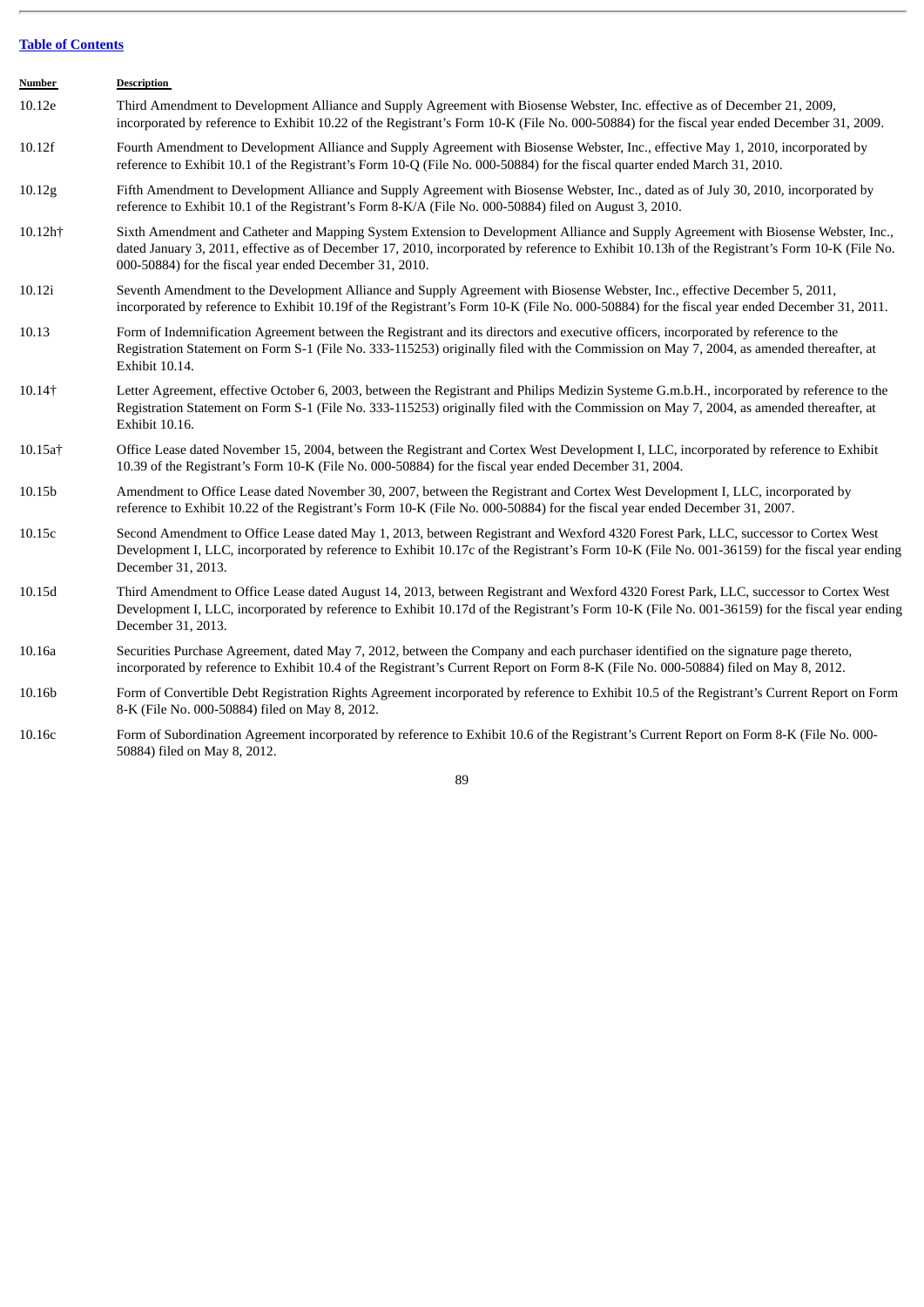**Number Description**

| .      | pescription                                                                                                                                  |
|--------|----------------------------------------------------------------------------------------------------------------------------------------------|
| 10.16d | Form of Amendment and Exchange Agreement between Company and each of the holders of its convertible debentures participating in the          |
|        | exchange, incorporated by reference to Exhibit 10.1 of Registrant's Current Report on Form 8-K (File No. 000-50884) filed on August 8, 2013. |

- 10.17a Second Amended and Restated Loan and Security Agreement, effective November 30, 2011, by and among the Company, Stereotaxis International, Inc. and Silicon Valley Bank incorporated by reference to Exhibit 10.19f of the Registrant's Form 10-K (File No. 000-50884) for the fiscal year ended December 31, 2011.
- 10.17b Waiver Agreement between the Company, Stereotaxis International, Inc. and Silicon Valley Bank dated February 29, 2012, incorporated by reference to Exhibit 10.1 of the Registrant's Form 8-K (File No. 000-50884) filed on March 5, 2012.
- 10.17c First Loan Modification Agreement (Domestic), between the Company, Stereotaxis International, Inc. and Silicon Valley Bank, dated March 30, 2012, incorporated by reference to Exhibit 10.1 of the Registrant's Form 8-K (File No. 000-50884) filed on April 2, 2012.
- 10.17d Second Amendment to the Amended and Restated Loan and Security Agreement (Domestic) dated May 1, 2012, between the Company, Stereotaxis International, Inc. and Silicon Valley Bank, incorporated by reference to Exhibit 10.1 of the Registrant's Current Report on Form 8- K (File No. 000-50884) filed on May 2, 2012.
- 10.17e Third Amendment to Amended and Restated Loan and Security Agreement (Domestic), dated May 7, 2012, between the Company, Stereotaxis International, Inc. and Silicon Valley Bank, incorporated by reference to Exhibit 10.75 of the Registrant's Registration Statement on Form S-1 (File No. 000-50884) filed May 23, 2012.
- 10.17f Fourth Loan Modification Agreement (Domestic), dated December 28, 2012, between the Company, Stereotaxis International, Inc. and Silicon Valley Bank incorporated by reference to Exhibit 10.19f of the Registrant's Form 10-K (File No. 000-50884) for the fiscal year ended December 31, 2012.
- 10.17g Fifth Loan Modification Agreement (Domestic) dated March 29, 2013 between the Company, Stereotaxis International, Inc. and Silicon Valley Bank, incorporated by reference to Exhibit 10.1 of the Registrant's Current Report on Form 8-K (File No. 000-50884) filed on April 1, 2013.
- 10.17h Sixth Loan Modification and Waiver Agreement (Domestic), dated June 28, 2013, between the Company, Stereotaxis International, Inc., and Silicon Valley Bank, incorporated by reference to Exhibit 10.1 of the Registrant's Current Report on Form 8-K (File No. 000-50884) filed on July 1, 2013.
- 10.17i Seventh Loan Modification and Waiver Agreement (Domestic), dated July 31, 2013, between the Company, Stereotaxis International, Inc. and Silicon Valley Bank, incorporated by reference to Exhibit 10.1 of the Registrant's Current Report on Form 8-K (File No. 000-50884) filed on August 2, 2013.
- 10.17j Eighth Loan Modification Agreement (Domestic), dated August 30, 2013, between the Company, Stereotaxis International, Inc. and Silicon Valley Bank, incorporated by reference to Exhibit 10.1 of the Registrant's Current Report on Form 8-K (File No. 000-50884) filed on September 3, 2013.
- 10.17k Ninth Loan Modification Agreement (Domestic), dated March 28, 2014, between the Company, Stereotaxis International, Inc. and Silicon Valley Bank, incorporated by reference to Exhibit 10.1 of the Registrant's Current Report on Form 8-K (File No. 001-36159) filed on March 31, 2014.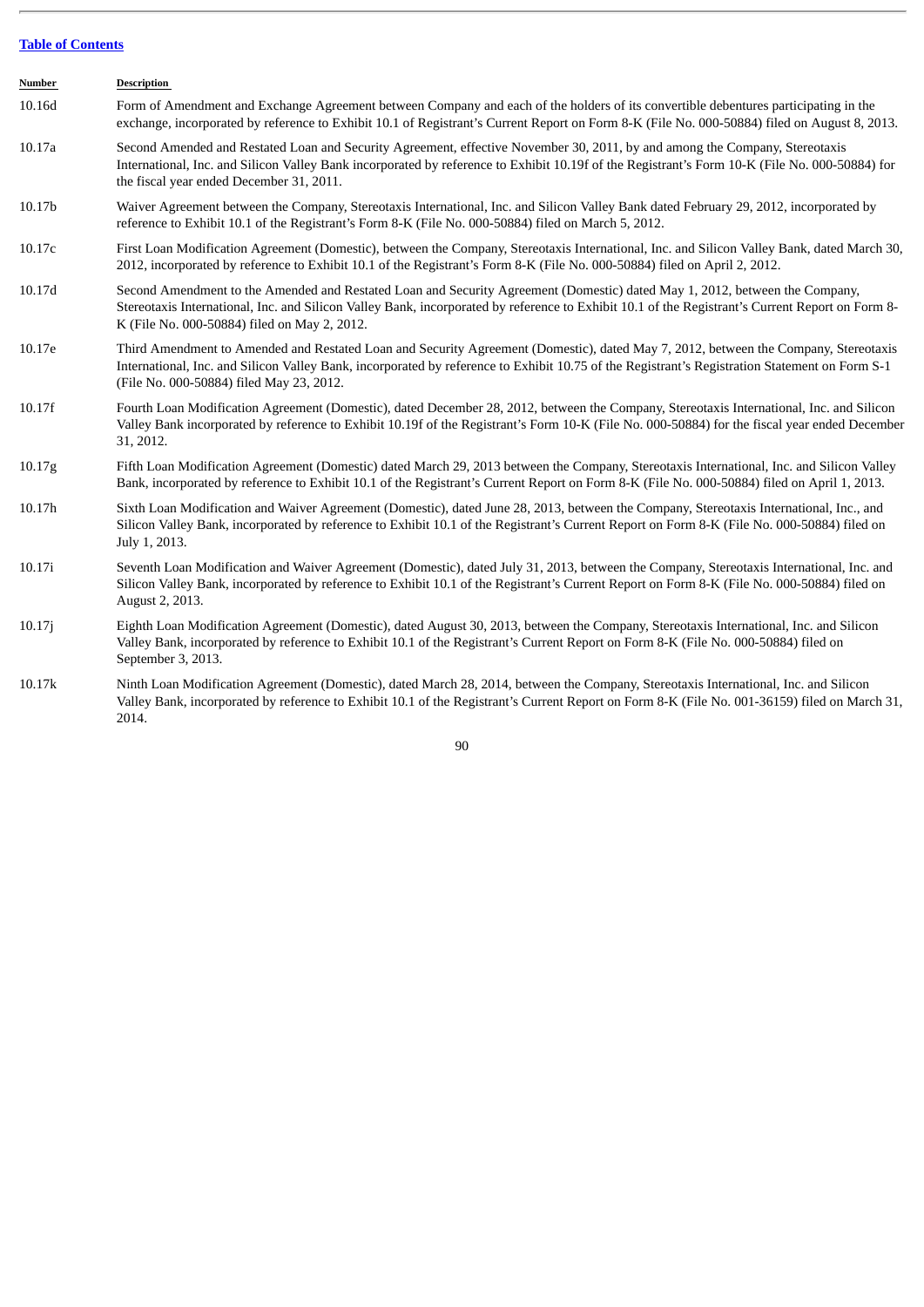j.

| Number | <b>Description</b>                                                                                                                                                                                                                                                                                                            |
|--------|-------------------------------------------------------------------------------------------------------------------------------------------------------------------------------------------------------------------------------------------------------------------------------------------------------------------------------|
| 10.18a | Amended and Restated Export-Import Bank Loan and Security Agreement effective November 30, 2011, among the Company, Stereotaxis<br>International, Inc. and Silicon Valley Bank incorporated by reference to Exhibit 10.20e of the Registrant's Form 10-K (File No. 000-50884) for<br>the fiscal year ended December 31, 2011. |
| 10.18b | Export-Import Bank First Loan Modification Agreement, between the Company, Stereotaxis International, Inc. and Silicon Valley Bank, dated<br>March 30, 2012, incorporated by reference to Exhibit 10.2 of the Registrant's Form 8-K (File No. 000-50884) filed on April 2, 2012.                                              |
| 10.18c | Export-Import Bank Second Loan Modification and Waiver Agreement, dated May 1, 2012, between the Company, Stereotaxis International,<br>Inc. and Silicon Valley Bank, incorporated by reference to Exhibit 10.2 of the Registrant's Current Report on Form 8-K (File No. 000-50884)<br>filed on May 2, 2012.                  |
| 10.18d | Export-Import Bank Third Loan Modification and Waiver Agreement, dated May 7, 2012, between the Company, Stereotaxis International, Inc.<br>and Silicon Valley Bank, incorporated by reference to Exhibit 10.76 of the Registrant's Registration Statement on Form S-1 (File No. 000-<br>50884) filed May 23, 2012.           |
| 10.18e | Export-Import Bank Fourth Loan Modification Agreement, dated March 29, 2013, between the Company, Stereotaxis International, Inc. and<br>Silicon Valley Bank, incorporated by reference to Exhibit 10.2 of the Registrant's Current Report on Form 8-K (File No. 000-50884) filed on<br>April 1, 2013.                        |
| 10.18f | Export-Import Bank Fifth Loan Modification Agreement, dated June 28, 2013, between the Company, Stereotaxis International, Inc. and Silicon<br>Valley Bank, incorporated by reference to Exhibit 10.2 of the Registrant's Current Report on Form 8-K (File No. 000-50884) filed on July 1,<br>2013.                           |
| 10.18g | Export-Import Bank Sixth Loan Modification Agreement, dated July 31, 2013, between the Company, Stereotaxis International, Inc. and Silicon<br>Valley Bank, incorporated by reference to Exhibit 10.2 of the Registrant's Current Report on Form 8-K (File No. 000-50884) filed on August 2,<br>2013.                         |
| 10.18h | Export-Import Bank Seventh Loan Modification Agreement, dated August 30, 2013, between the Company, Stereotaxis International, Inc. and<br>Silicon Valley Bank, incorporated by reference to Exhibit 10.2 of the Registrant's Current Report on Form 8-K (File No. 000-50884) filed on<br>September 3, 2013.                  |
| 10.19a | Note and Warrant Purchase Agreement, effective February 7, 2008, between the Registrant and the investors named therein, incorporated by<br>reference to Exhibit 10.31 of the Registrant's Form 10-K (File No. 000-50884) for the fiscal year ended December 31, 2007.                                                        |
| 10.19b | First Amendment to Note and Warrant Purchase Agreement, effective December 29, 2008, between the Registrant and the investors named<br>therein, incorporated by reference to Exhibit 10.32 of the Registrant's Form 10-K (File No. 000-50884) for the fiscal year ended December 31,<br>2008.                                 |
| 10.19c | Second Amendment to Note and Warrant Purchase Agreement, effective October 9, 2009, between the Registrant and the investors named<br>therein, incorporated by reference to Exhibit 10.31c of the Registrant's Form 10-K (File No. 000-50884) for the fiscal year ended December 31,<br>2009.                                 |
| 10.19d | Third Amendment to Note and Warrant Purchase Agreement, effective November 10, 2010, between the Registrant and the investors named<br>therein incorporated by reference to Exhibit 10.21d of the Registrant's Form 10-K (File No. 000-50884) filed for the fiscal year ended<br>December 31, 2010.                           |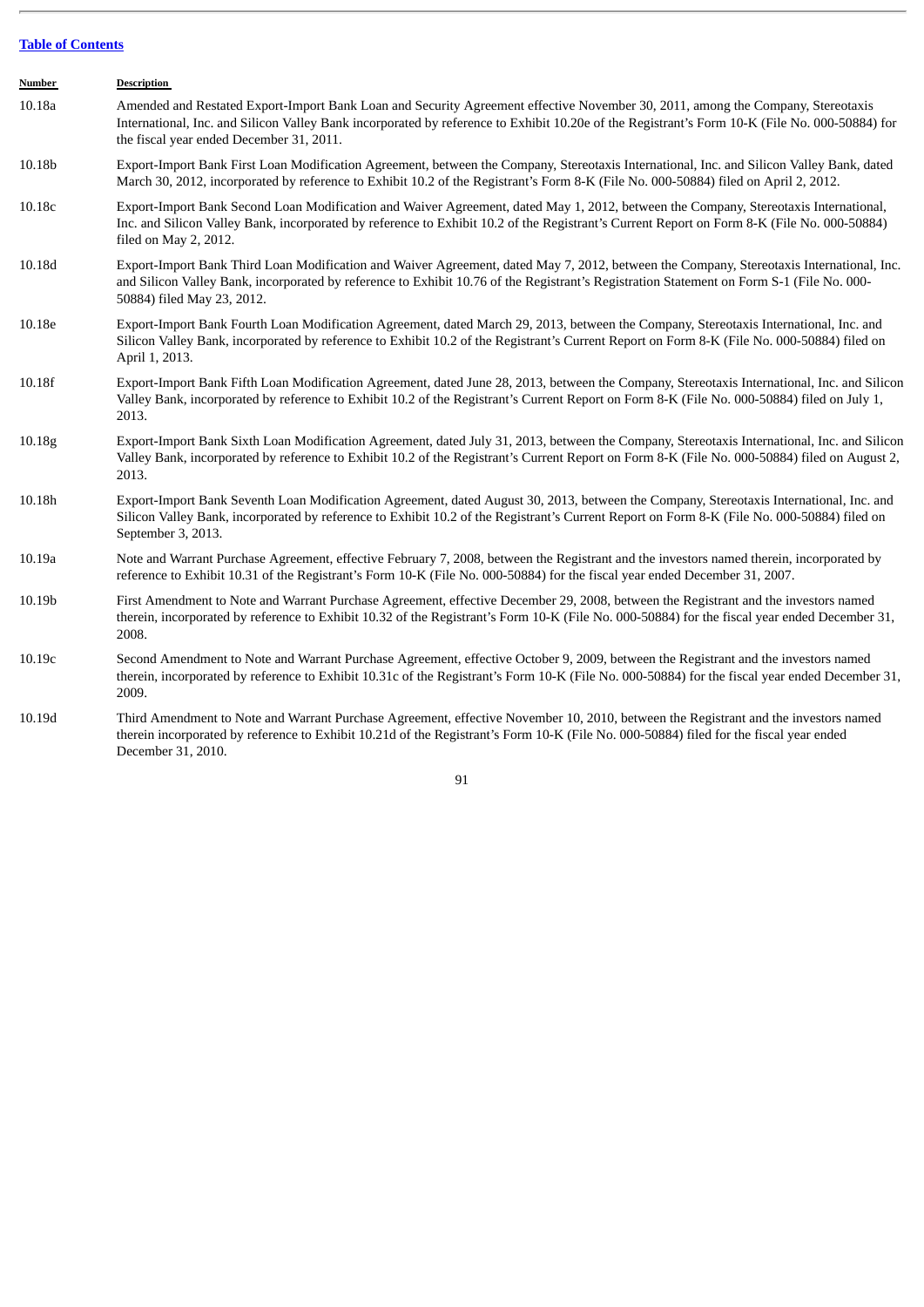**Number Description**

| 10.19e | Fourth Amendment to the Note and Warrant Purchase Agreement between the Registrant and the investors named therein, dated March 30, |
|--------|-------------------------------------------------------------------------------------------------------------------------------------|
|        | 2012, incorporated by reference to Exhibit 10.3 of the Registrant's Form 8-K (File No. 000-50884) filed on April 2, 2012.           |

- 10.19f Fifth Amendment to Note and Warrant Purchase Agreement, dated May 1, 2012, between the Registrant and the investors named therein, incorporated by reference to Exhibit 10.3 of the Registrant's Current Report on Form 8-K (File No. 000-50884) filed on May 2, 2012.
- 10.19g Sixth Amendment to Note and Warrant Purchase Agreement, dated May 7, 2012, between the Registrant and the investors named therein, incorporated by reference to Exhibit 10.77 of the Registrant's Registration Statement on Form S-1 (File No. 000-50884) filed May 23, 2012.
- 10.19h Seventh Amendment to Note and Warrant Purchase Agreement, dated March 29, 2013, between the Registrant and the investors named therein, incorporated by reference to Exhibit 10.3 of the Registrant's Current Report on Form 8-K (File No. 000-50884) filed on April 1, 2013.
- 10.19i Eighth Amendment to Note and Warrant Purchase Agreement, dated June 28, 2013, between the Registrant and the investors named therein, incorporated by reference to Exhibit 10.3 of the Registrant's Current Report on Form 8-K (File No. 000-50884) filed on July 1, 2013.
- 10.20a Loan Agreement dated as of November 30, 2011, by and among the Company, Stereotaxis International, Inc. and Healthcare Royalty Partners II, L.P. f/k/a Cowen Healthcare Royalty Partners II LLC incorporated by reference to Exhibit 10.22a of the Registrant's Form 10-K (File No. 000-50884) for the fiscal year ended December 31, 2011.
- 10.20b Intercreditor Agreement dated as of December 5, 2011, by and among the Company, Stereotaxis International, Inc., Healthcare Royalty Partners II, L.P. f/k/a Cowen Healthcare Royalty Partners II LLC and Silicon Valley Bank incorporated by reference to Exhibit 10.22a of the Registrant's Form 10-K (File No. 000-50884) for the fiscal year ended December 31, 2011.
- 10.21a Stock and Warrant Purchase Agreement, effective May 7, 2012, between the Company, and certain purchasers named therein, incorporated by reference to Exhibit 10.1 of the Registrant's Current Report on Form 8-K (File No. 000-50884) filed on May 8, 2012.
- 10.21b Form of PIPE Registration Rights Agreement incorporated by reference to Exhibit 10.2 of the Registrant's Current Report on Form 8-K (File No. 000-50884) filed on May 8, 2012.
- 10.21c Form of Voting Agreement incorporated by reference to Exhibit 10.3 of the Registrant's Current Report on Form 8-K (File No. 000-50884) filed on May 8, 2012.
- 10.22 Controlled Equity Offering<sup>SM</sup> Sales Agreement dated May 16, 2014, by and between Stereotaxis, Inc. and Cantor Fitzgerald & Co., incorporated by reference to Exhibit 1.1 of the Registrant's Current Report on Form 8-K (File No. 001-36159) filed on May 16, 2014.
- 10.23 Consulting Agreement effective June 4, 2014, between Stereotaxis, Inc. and Eric N. Prystowsky, M.D., incorporated by reference to Exhibit 10.3 of the Registrant's Form 10-Q (File No. 001-36159) for the fiscal quarter ended June 30, 2014.
- 21.1 List of Subsidiaries of the Registrant, incorporated by reference to Exhibit 21.1 of the Registrant's Form 10-K (File No. 000-50884) for the fiscal year ended December 31, 2009.
- 23.1 Consent of Ernst & Young LLP.
- 31.1 Rule 13a-14(a)/15d-14(a) Certification (pursuant to Section 302 of the Sarbanes-Oxley Act of 2002, executed by Chief Executive Officer).
- 31.2 Rule 13a-14(a)/15d-14(a) Certification (pursuant to Section 302 of the Sarbanes-Oxley Act of 2002, executed by Chief Financial Officer).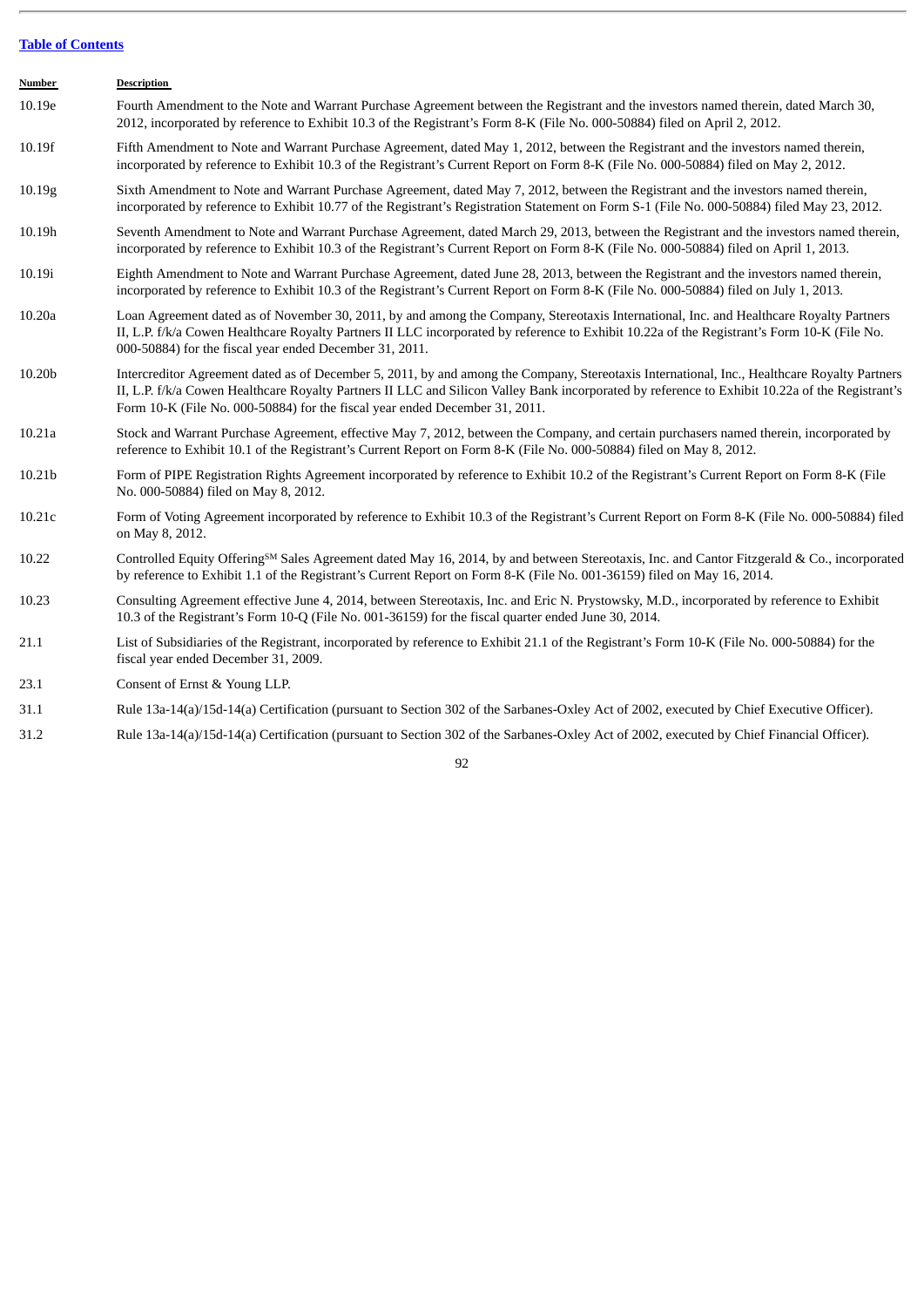| Number  | <b>Description</b>                                                                                                           |
|---------|------------------------------------------------------------------------------------------------------------------------------|
| 32.1    | Section 1350 Certification (pursuant to Section 906 of the Sarbanes-Oxley Act of 2002, executed by Chief Executive Officer). |
| 32.2    | Section 1350 Certification (pursuant to Section 906 of the Sarbanes-Oxley Act of 2002, executed by Chief Financial Officer)  |
| 101.INS | <b>XBRL Instance Document.</b>                                                                                               |
| 101.SCH | XBRL Taxonomy Extension Schema Document.                                                                                     |
| 101.CAL | XBRL Taxonomy Extension Calculation Linkbase Document.                                                                       |
| 101.DEF | XBRL Taxonomy Extension Definition Linkbase Document.                                                                        |
| 101.LAB | XBRL Taxonomy Extension Label Linkbase Document.                                                                             |
| 101.PRE | XBRL Taxonomy Extension Presentation Linkbase Document.                                                                      |
|         |                                                                                                                              |

# Indicates management contract or compensatory plan.

† Confidential treatment granted as to certain portions, which portions are omitted and filed separately with the Securities and Exchange Commission.

†† Confidential treatment requested as to certain portions, which portions are omitted and filed separately with the Securities and Exchange Commission.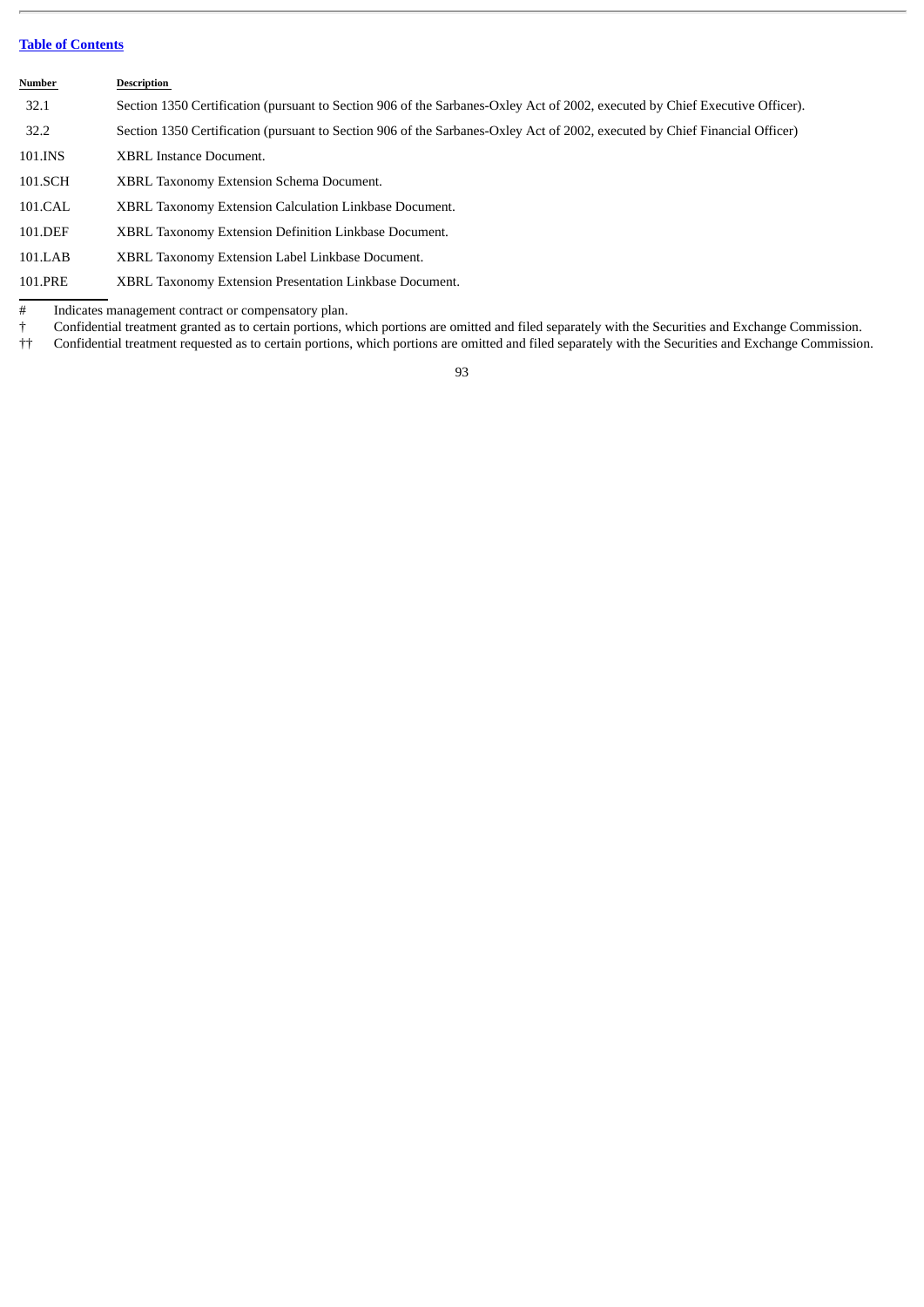### **Consent of Independent Registered Public Accounting Firm**

We consent to the incorporation by reference in the following Registration Statements and the related prospectuses:

- (1) Registration Statement (Form S-8 No. 333-161079) of Stereotaxis, Inc. pertaining to the Stereotaxis, Inc. 2002 Stock Incentive Plan
- (2) Registration Statement (Form S-8 No. 333-197930) of Stereotaxis, Inc. pertaining to the Stereotaxis, Inc. 2009 Employee Stock Purchase Plan
- (3) Registration Statement (Form S-8 No. 333-197929) of Stereotaxis, Inc. pertaining to the Stereotaxis, Inc. 2012 Stock Incentive Plan
- (4) Registration Statement (Form S-3 No. 333-192606) of Stereotaxis, Inc. pertaining to the registration of up to \$75 million of the Stereotaxis, Inc.'s common stock, preferred stock, debt securities, warrants, and/or units

of our report dated March 16, 2015, with respect to the financial statements and schedule of Stereotaxis, Inc., included in this Annual Report (Form 10-K) for the year ended December 31, 2014.

/s/ Ernst & Young LLP

St. Louis, Missouri March 16, 2015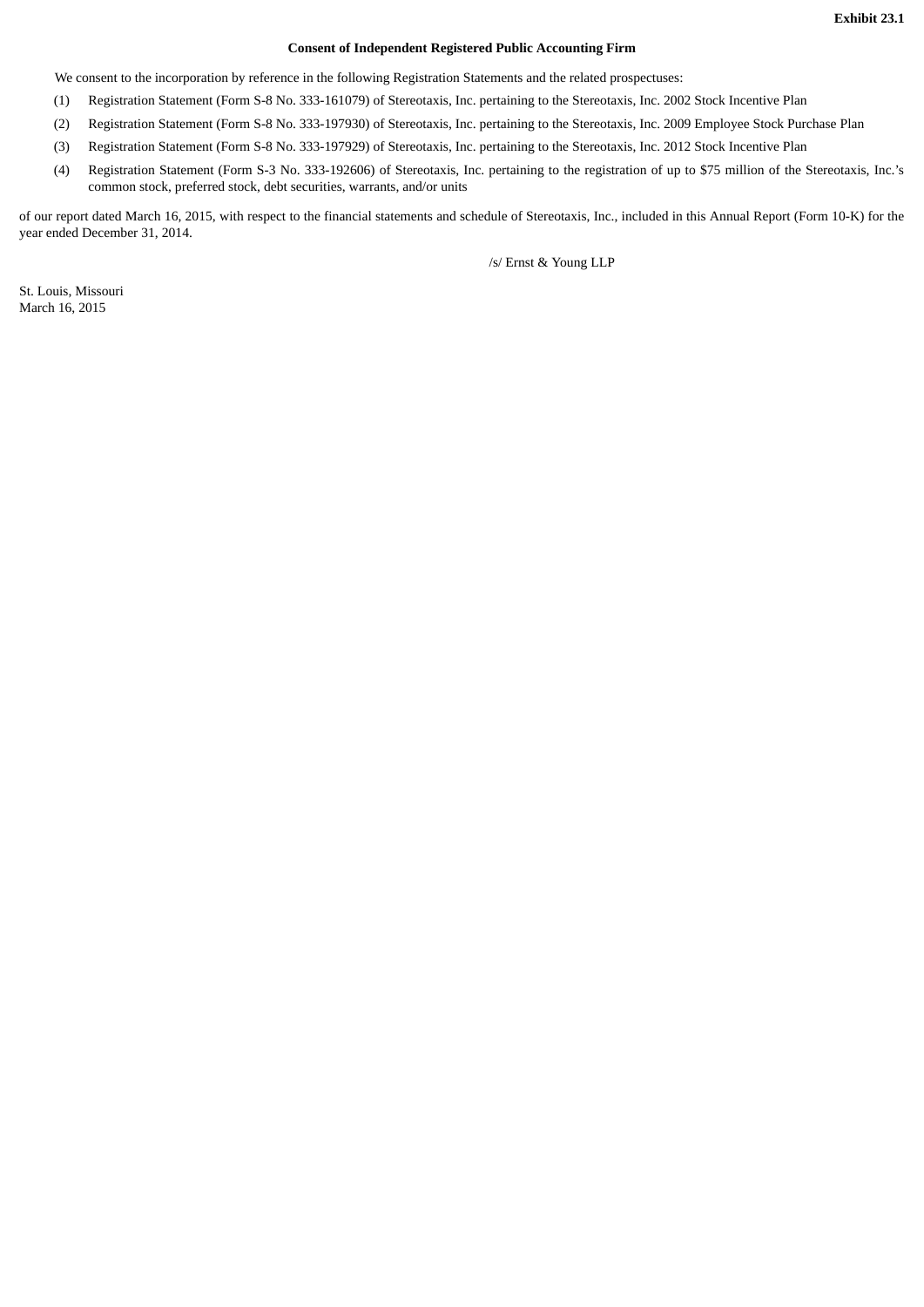# Certification of Principal Executive Officer

### I, William C. Mills III, certify that:

- 1. I have reviewed this annual report on Form 10-K of Stereotaxis, Inc.;
- 2. Based on my knowledge, this report does not contain any untrue statement of a material fact or omit to state a material fact necessary to make the statements made, in light of the circumstances under which such statements were made, not misleading with respect to the period covered by this report;
- 3. Based on my knowledge, the financial statements, and other financial information included in this report, fairly present in all material respects the financial condition, results of operations and cash flows of the registrant as of, and for, the periods presented in this report;
- 4. The registrant's other certifying officers and I are responsible for establishing and maintaining disclosure controls and procedures (as defined in Exchange Act Rules 13a-15(e) and 15d-15(e)) and internal control over financial reporting (as defined in Exchange Act Rules 13a-15(f) and 15d-15(f)) for the registrant and have:
	- (a) Designed such disclosure controls and procedures, or caused such disclosure controls and procedures to be designed under our supervision, to ensure that material information relating to the registrant, including its consolidated subsidiaries, is made known to us by others within those entities, particularly during the period in which this report is being prepared;
	- (b) Designed such internal control over financial reporting, or caused such internal control over financial reporting to be designed under our supervision, to provide reasonable assurance regarding the reliability of financial reporting and the preparation of financial statements for external purposes in accordance with generally accepted accounting principles;
	- (c) Evaluated the effectiveness of the registrant's disclosure controls and procedures and presented in this report our conclusions about the effectiveness of the disclosure controls and procedures, as of the end of the period covered by this report based on such evaluation; and
	- (d) Disclosed in this report any change in the registrant's internal control over financial reporting that occurred during the registrant's most recent fiscal quarter (the registrant's fourth fiscal quarter in the case of an annual report) that has materially affected, or is reasonably likely to materially affect, the registrant's internal control over financial reporting.
- 5. The registrant's other certifying officer and I have disclosed, based on our most recent evaluation of internal control over financial reporting, to the registrant's auditors and the audit committee of the registrant's board of directors (or persons performing the equivalent functions):
	- (a) All significant deficiencies and material weaknesses in the design or operation of internal control over financial reporting which are reasonably likely to adversely affect the registrant's ability to record, process, summarize and report financial information; and
	- (b) Any fraud, whether or not material, that involves management or other employees who have a significant role in the registrant's internal control over financial reporting.

Date: March 16, 2015 /s/ William C. Mills III

William C. Mills III Chief Executive Officer Stereotaxis, Inc. (Principal Executive Officer)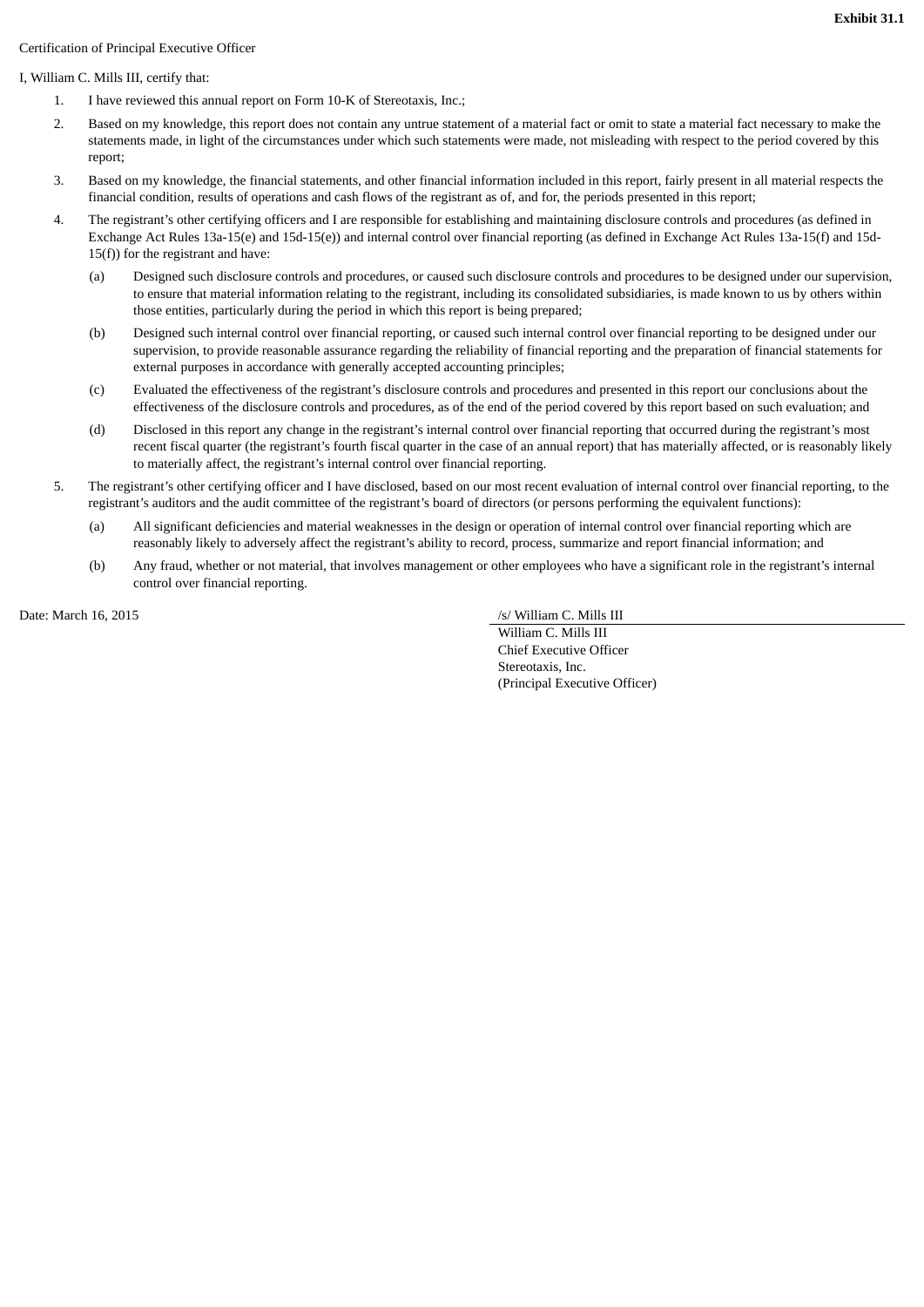# Certification of Principal Financial Officer

### I, Martin C. Stammer, certify that:

- 1. I have reviewed this annual report on Form 10-K of Stereotaxis, Inc.;
- 2. Based on my knowledge, this report does not contain any untrue statement of a material fact or omit to state a material fact necessary to make the statements made, in light of the circumstances under which such statements were made, not misleading with respect to the period covered by this report;
- 3. Based on my knowledge, the financial statements, and other financial information included in this report, fairly present in all material respects the financial condition, results of operations and cash flows of the registrant as of, and for, the periods presented in this report;
- 4. The registrant's other certifying officer and I are responsible for establishing and maintaining disclosure controls and procedures (as defined in Exchange Act Rules 13a-15(e) and 15d-15(e)) and internal control over financial reporting (as defined in Exchange Act Rules 13a-15(f) and 15d-15(f)) for the registrant and have:
	- (a) Designed such disclosure controls and procedures, or caused such disclosure controls and procedures to be designed under our supervision, to ensure that material information relating to the registrant, including its consolidated subsidiaries, is made known to us by others within those entities, particularly during the period in which this report is being prepared;
	- (b) Designed such internal control over financial reporting, or caused such internal control over financial reporting to be designed under our supervision, to provide reasonable assurance regarding the reliability of financial reporting and the preparation of financial statements for external purposes in accordance with generally accepted accounting principles;
	- (c) Evaluated the effectiveness of the registrant's disclosure controls and procedures and presented in this report our conclusions about the effectiveness of the disclosure controls and procedures, as of the end of the period covered by this report based on such evaluation; and
	- (d) Disclosed in this report any change in the registrant's internal control over financial reporting that occurred during the registrant's most recent fiscal quarter (the registrant's fourth fiscal quarter in the case of an annual report) that has materially affected, or is reasonably likely to materially affect, the registrant's internal control over financial reporting.
- 5. The registrant's other certifying officer and I have disclosed, based on our most recent evaluation of internal control over financial reporting, to the registrant's auditors and the audit committee of the registrant's board of directors (or persons performing the equivalent functions):
	- (a) All significant deficiencies and material weaknesses in the design or operation of internal control over financial reporting which are reasonably likely to adversely affect the registrant's ability to record, process, summarize and report financial information; and
	- (b) Any fraud, whether or not material, that involves management or other employees who have a significant role in the registrant's internal control over financial reporting.

Date: March 16, 2015 /s/ Martin C. Stammer

Martin C. Stammer Chief Financial Officer Stereotaxis, Inc. (Principal Financial Officer)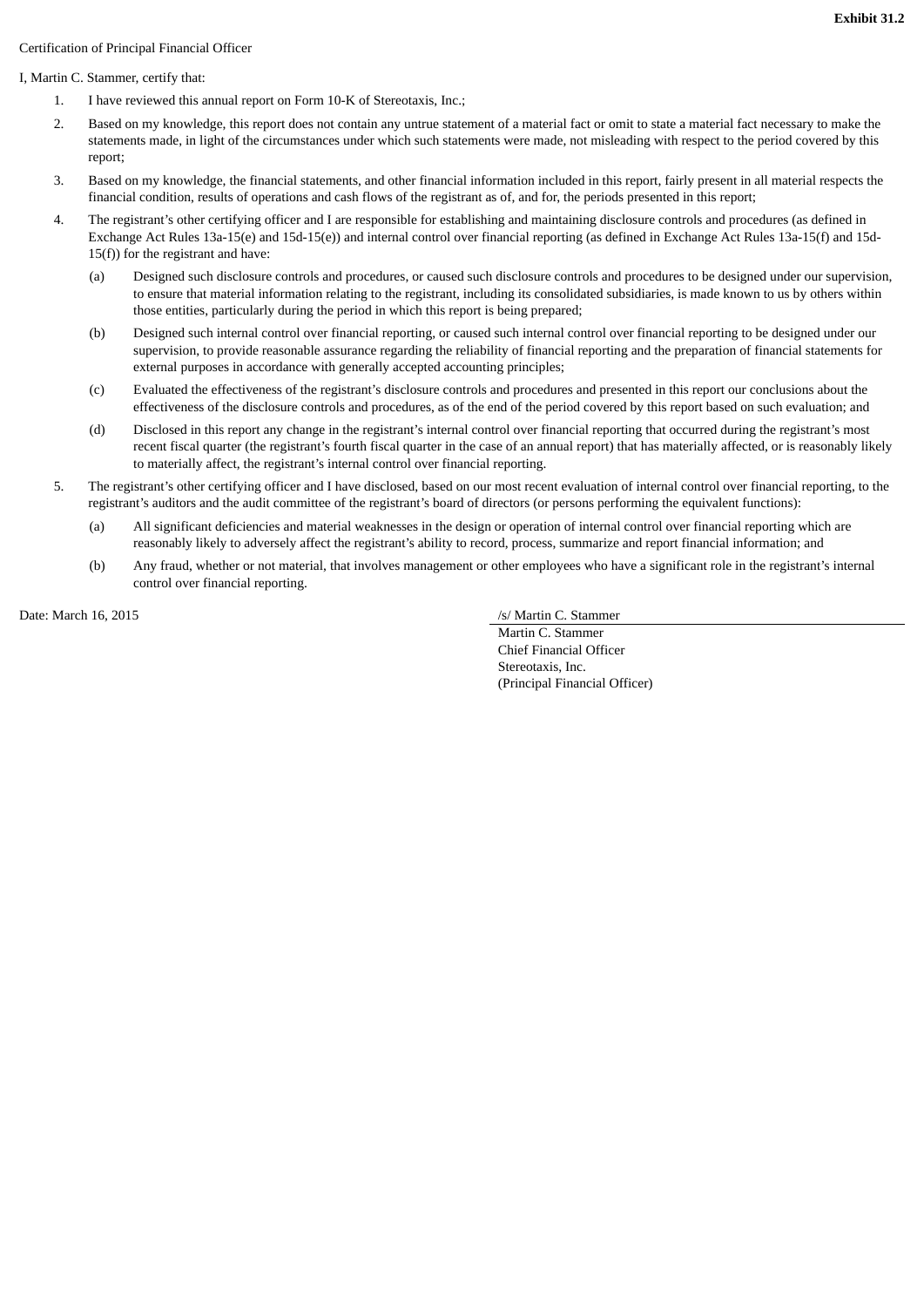## **CERTIFICATION PURSUANT TO 18 U.S.C. SECTION 1350, AS ADOPTED PURSUANT TO SECTION 906 OF THE SARBANES-OXLEY ACT OF 2002**

In connection with the annual report of Stereotaxis, Inc. (the "Company") on Form 10-K for the period ended December 31, 2014 as filed with the Securities and Exchange Commission on the date hereof (the "Report"), I, William C. Mills III, Chief Executive Officer of the Company, certify, pursuant to Rule 13a-14(b) and Section 1350 of Chapter 63 of Title 18 of the United States Code, as adopted pursuant to Section 906 of the Sarbanes-Oxley Act of 2002, that to the best of my knowledge:

(1) The Report fully complies with the requirements of Section 13(a) or 15(d) of the Securities Exchange Act of 1934; and

(2) The information contained in the Report fairly presents, in all material respects, the financial condition and results of operations of the Company.

Date: March 16, 2015 /s/ William C. Mills III

William C. Mills III

Chief Executive Officer Stereotaxis, Inc.